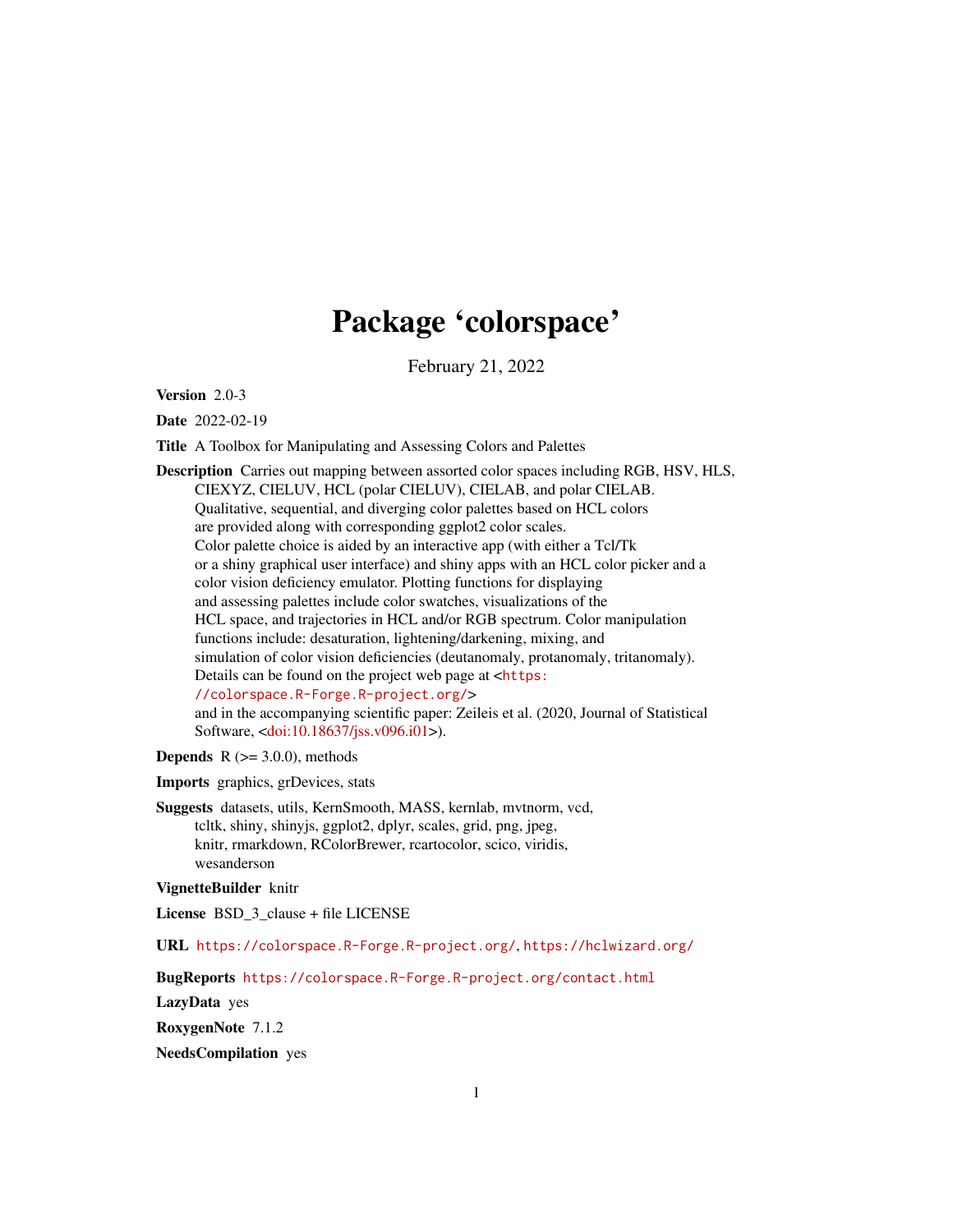Author Ross Ihaka [aut], Paul Murrell [aut] (<<https://orcid.org/0000-0002-3224-8858>>), Kurt Hornik [aut] (<<https://orcid.org/0000-0003-4198-9911>>), Jason C. Fisher [aut] (<<https://orcid.org/0000-0001-9032-8912>>), Reto Stauffer [aut] (<<https://orcid.org/0000-0002-3798-5507>>), Claus O. Wilke [aut] (<<https://orcid.org/0000-0002-7470-9261>>), Claire D. McWhite [aut] (<<https://orcid.org/0000-0001-7346-3047>>), Achim Zeileis [aut, cre] (<<https://orcid.org/0000-0003-0918-3766>>)

Maintainer Achim Zeileis <Achim.Zeileis@R-project.org>

Repository CRAN

Date/Publication 2022-02-21 09:50:02 UTC

# R topics documented: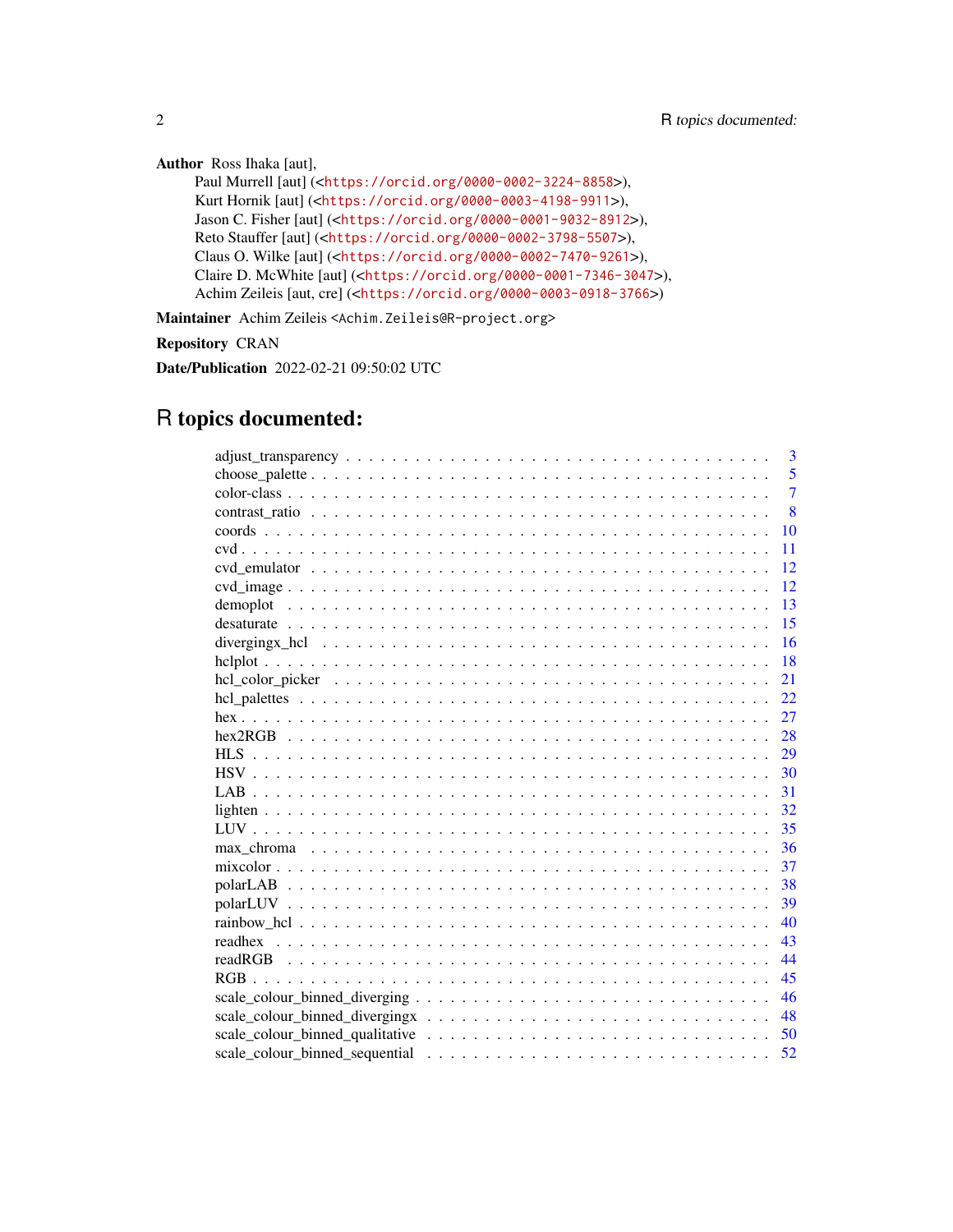<span id="page-2-0"></span>

| Index | 84 |
|-------|----|
|       |    |
|       |    |
|       |    |
|       |    |
|       |    |
|       |    |
|       |    |
|       |    |
|       |    |
|       |    |
|       |    |
|       |    |
|       |    |
|       |    |
|       |    |
|       |    |

adjust\_transparency *Adjust or Extract Transparency of Colors*

## Description

Adjust (i.e., add, remove, or modify) or extract alpha transparency of a vector of colors.

## Usage

```
adjust_transparency(col, alpha = TRUE)
```
extract\_transparency(col, mode = "numeric", default = 1)

## Arguments

| col     | vector of R colors. Can be any of the three kinds of R colors, <i>i.e.</i> , either a color<br>name (an element of colors), a hexadecimal (hex) string of the form "#rrggbb"<br>or "#rrggbbaa" (see rgb), or an integer i meaning palette()[i]. Addition-<br>ally, col can be a formal color-class object or a matrix with three rows con-<br>taining $R/G/B$ (0-255) values. |
|---------|-------------------------------------------------------------------------------------------------------------------------------------------------------------------------------------------------------------------------------------------------------------------------------------------------------------------------------------------------------------------------------|
| alpha   | either a new alpha transparency value or logical (to add/remove alpha) or NULL.<br>See details.                                                                                                                                                                                                                                                                               |
| mode    | character specifying the output mode for the alpha transparency, can be "numeric",<br>"integer", "character" or "hexmode". See details.                                                                                                                                                                                                                                       |
| default | vector of length 1 specifying the default alpha transparency that should be re-<br>turned for colors that do not specify any explicitly (defaulting to fully opaque).<br>Can either be numeric, integer, character, or hexmode.                                                                                                                                               |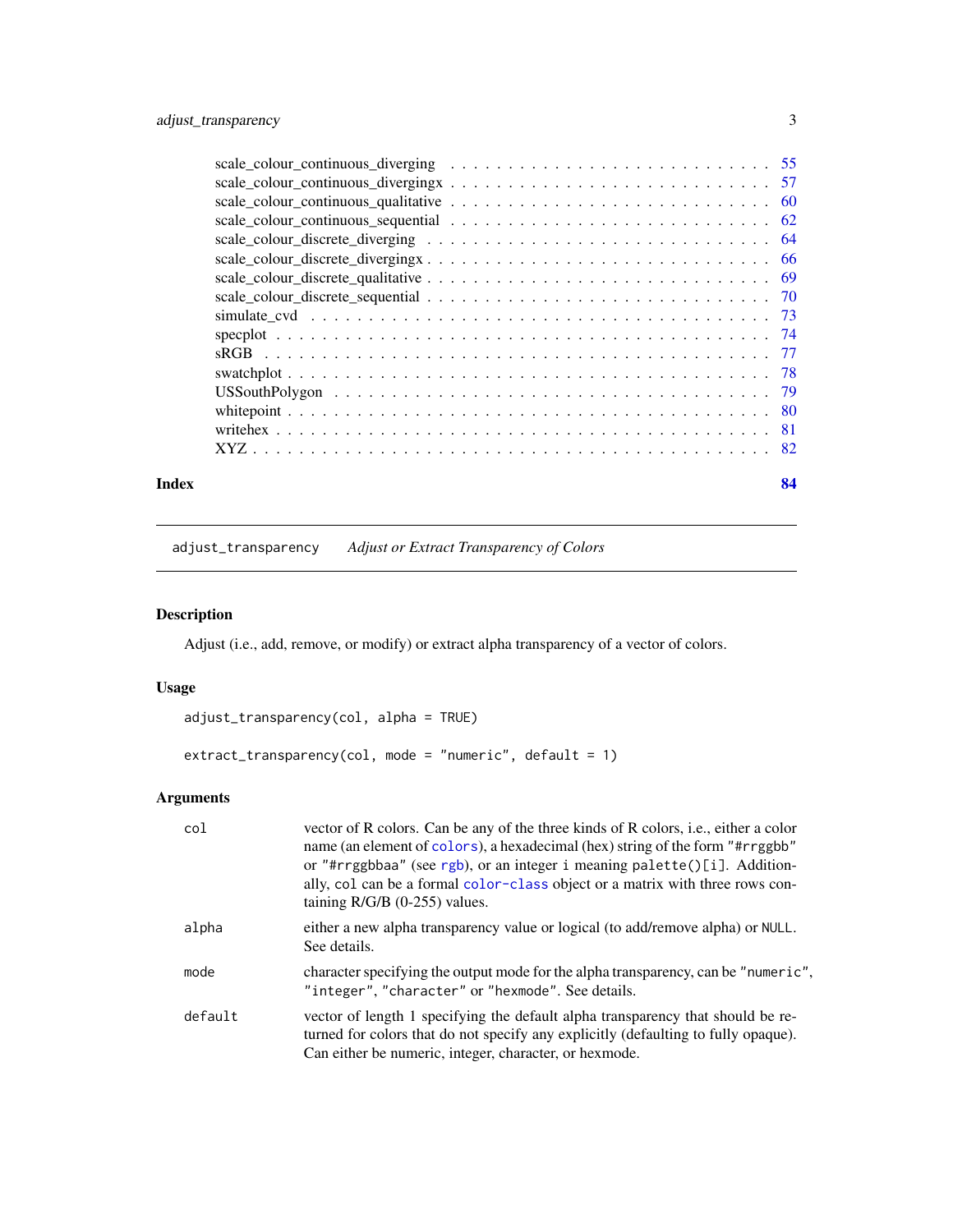#### Details

Alpha transparency is useful for making colors semi-transparent, e.g., for overlaying different elements in graphics. An alpha value of 0 (or 00 in hex strings) corresponds to fully transparent and an alpha value of 1 (or FF in hex strings) corresponds to fully opaque. If a color hex string in R does not provide an explicit alpha transparency, the color is assumed to be fully opaque.

The adjust\_transparency function can be used to adjust the alpha transparency of a set of colors. It always returns a hex color specification. This hex color can have the alpha transparency added/removed/modified depending on the specification of alpha:

- alpha = NULL: Returns a hex vector with alpha transparency only if needed. Thus, it keeps the alpha transparency for the colors (if any) but only if different from opaque.
- alpha = TRUE: Returns a hex vector with alpha transparency for all colors, using opaque (FF) as the default if missing.
- alpha = FALSE: Returns a hex vector without alpha transparency for all colors (even if the original colors had non-opaque alpha).
- alpha numeric: Returns a hex vector with alpha transparency for all colors set to the alpha argument (recycled if necessary).

The extract\_transparency function can be used to extract the alpha transparency from a set of colors. It allows to specify the default value - that should be used for colors without an explicit alpha transparency (defaulting to fully opaque) - and mode of the return value. This can either be numeric (in  $[0, 1]$ ), integer  $(0L, 1L, \ldots, 255L)$ , character  $("00", "01", \ldots, "FF")$ , or an object of class [hexmode](#page-0-0) (internally represented as integer with printing as character). The default can use any of these modes as well (independent of the output mode) or be NA.

## Value

For adjust\_transparency character vector with hexadecimal color strings with alpha transparency corresponding to alpha argument. For extract\_transparency a vector of alpha transparency values with the indicated mode.

## References

Zeileis A, Fisher JC, Hornik K, Ihaka R, McWhite CD, Murrell P, Stauffer R, Wilke CO (2020). "colorspace: A Toolbox for Manipulating and Assessing Colors and Palettes." *Journal of Statistical Software*, 96(1), 1–49. doi: [10.18637/jss.v096.i01](https://doi.org/10.18637/jss.v096.i01)

## See Also

[rgb](#page-0-0), [desaturate](#page-14-1), [lighten](#page-31-1)

#### Examples

```
## modify transparency of a color (in different formats)
adjust_Ltransparency("black", allpha = c(0, 0.5, 1)) # * nameadjust_{\text{transparency}}("#000000", \text{ alpha} = c(0, 0.5, 1)) #\# \text{ hex string}adjust_{\text{transparency}}(1, \text{alpha} = c(0, 0.5, 1))## palette() integer
```
## three shades of gray (in different formats: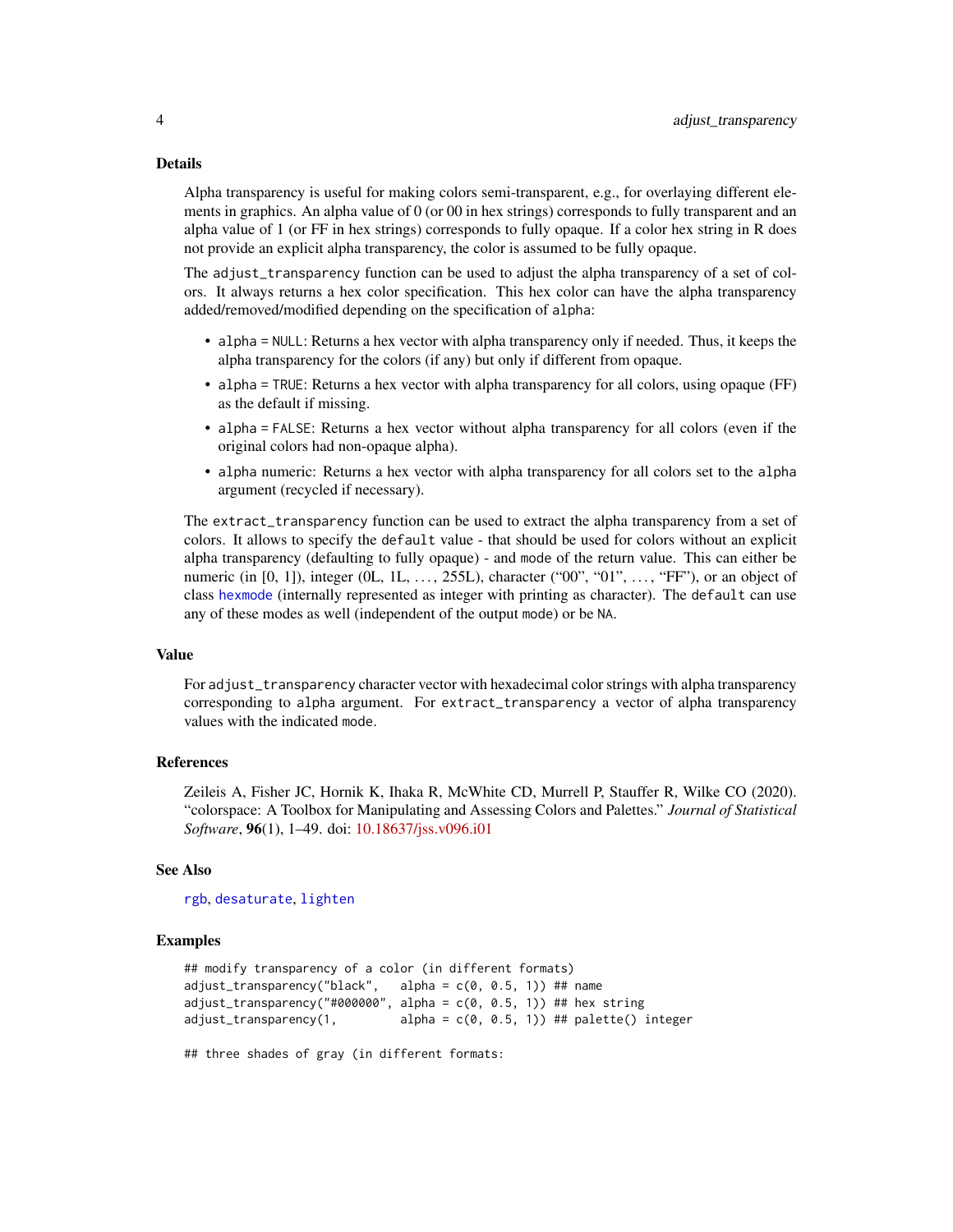```
## name/opaque, hex/opaque, hex/semi-transparent)
x <- c("gray", "#BEBEBE", "#BEBEBE80")
## adjust transparency
adjust_transparency(x, alpha = NULL) ## only if necessary
adjust_transparency(x, alpha = TRUE) ## add
adjust_{transparency}(x, alpha = FALSE)## remove
adjust_transparency(x, alpha = 0.8) ## modify
## extract transparency in different formats
extract\_transport and (x, mode = "numeric")## default
extract_transparency(x, mode = "integer")
extract_transformcyc(x, mode = "character")extract_transparency(x, mode = "hexmode")
## extract transparency with different default values
extract_transparency(x, default = NA)
extract_transformcy(x, default = 0.5)extract_transparency(x, default = 128L)
extract_transformcyc(x, default = "80", mode = "integer")
```
<span id="page-4-1"></span>

| choose_palette |  | Graphical User Interface for Choosing HCL Color Palettes |
|----------------|--|----------------------------------------------------------|
|                |  |                                                          |

#### Description

A graphical user interface (GUI) for viewing, manipulating, and choosing HCL color palettes.

#### Usage

```
choose_palette(pal = diverging_hcl, n = 7L, parent = NULL, gui = "tcltk", ...)
```

```
hclwizard(n = 7L, gui = "shiny", ...)
```
## Arguments

| pal       | function; the initial palette, see 'Value' below. Only used if gui = "tcltk".            |
|-----------|------------------------------------------------------------------------------------------|
| n         | integer; the initial number of colors in the palette.                                    |
| parent    | tkwin; the GUI parent window. Only used if $gui = "tcltk".$                              |
| gui       | character; GUI to use. Available options are to the stand shiny, see 'Details'<br>below. |
| $\ddotsc$ | used for development purposes only.                                                      |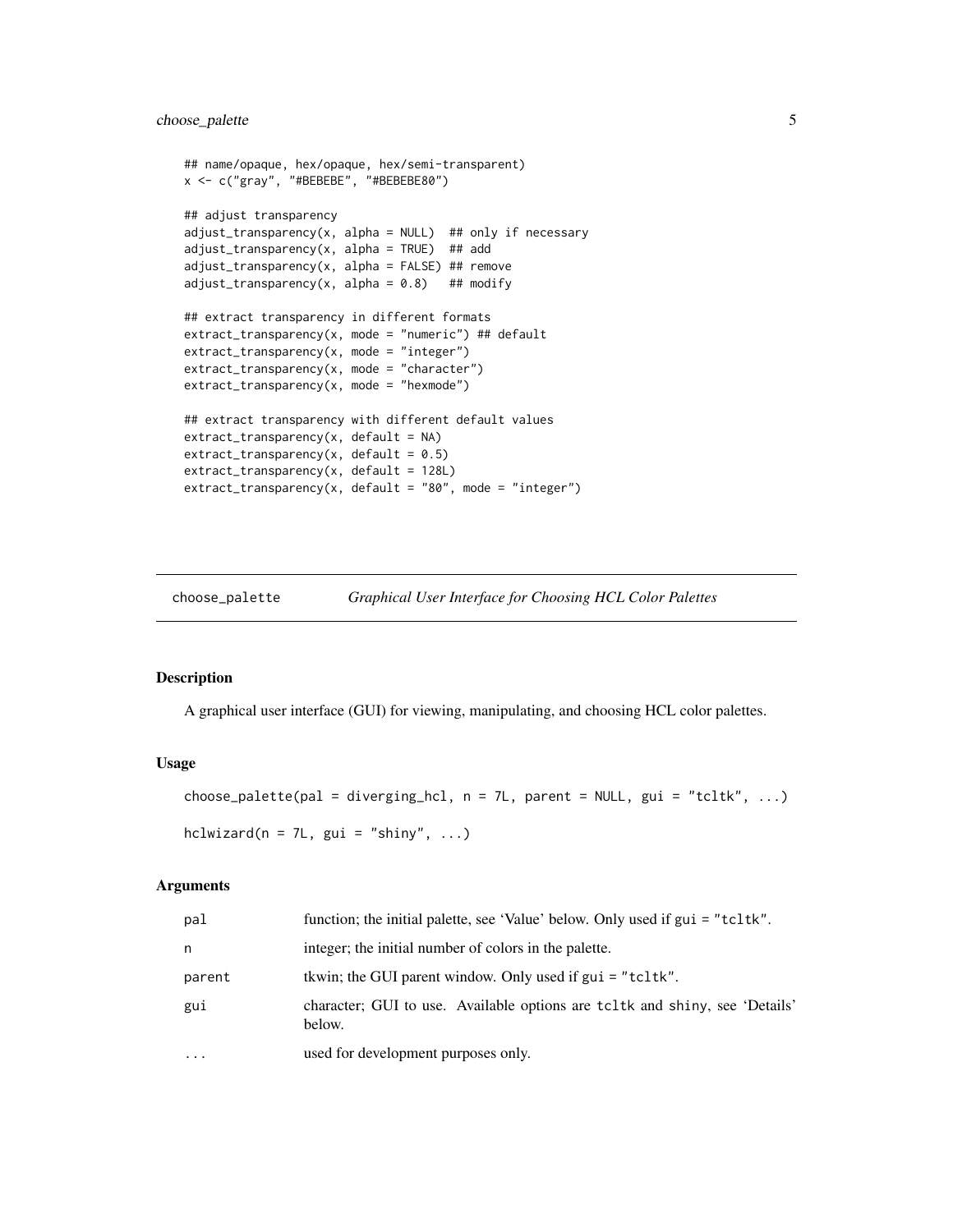#### Details

Computes palettes based on the HCL (hue-chroma-luminance) color model (as implemented by [polarLUV](#page-38-1)). The GUIs interface the palette functions [qualitative\\_hcl](#page-21-1) for qualitative palettes, [sequential\\_hcl](#page-21-1) for sequential palettes with a single or multiple hues, and [diverging\\_hcl](#page-21-1) for diverging palettes (composed from two single-hue sequential palettes).

Two different GUIs are implemented and can be selected using the function input argument gui ("tcltk" or "shiny"). Both GUIs allows for interactive modification of the arguments of the respective palette-generating functions, i.e., starting/ending hue (wavelength, type of color), minimal/maximal chroma (colorfulness), minimal maximal luminance (brightness, amount of gray), and a power transformations that control how quickly/slowly chroma and/or luminance are changed through the palette. Subsets of the parameters may not be applicable depending on the type of palette chosen. See [qualitative\\_hcl](#page-21-1) and Zeileis et al. (2009, 2019) for a more detailed explanation of the different arguments. Stauffer et al. (2015) provide more examples and guidance.

Optionally, active palette can be illustrated by using a range of examples such as a map, heatmap, scatter plot, perspective 3D surface etc.

To demonstrate different types of deficiencies, the active palette may be desaturated (emulating printing on a grayscale printer) and collapsed to emulate different types of color-blindness (without red-green or green-blue contrasts) using the [simulate\\_cvd](#page-72-1) functions.

choose\_palette by default starts the Tcl/Tk version of the GUI while hclwizard by default starts the shiny version. hcl\_wizard is an alias for hclwizard.

#### Value

Returns a palette-generating function with the selected arguments. Thus, the returned function takes an integer argument and returns the corresponding number of HCL colors by traversing HCL space through interpolation of the specified hue/chroma/luminance/power values.

## Author(s)

Jason C. Fisher, Reto Stauffer, Achim Zeileis

#### References

Zeileis A, Hornik K, Murrell P (2009). Escaping RGBland: Selecting Colors for Statistical Graphics. *Computational Statistics & Data Analysis*, 53, 3259–3270. doi: [10.1016/j.csda.2008.11.033](https://doi.org/10.1016/j.csda.2008.11.033) Preprint available from [https://www.zeileis.org/papers/Zeileis+Hornik+Murrell-2009.](https://www.zeileis.org/papers/Zeileis+Hornik+Murrell-2009.pdf) [pdf](https://www.zeileis.org/papers/Zeileis+Hornik+Murrell-2009.pdf).

Stauffer R, Mayr GJ, Dabernig M, Zeileis A (2015). Somewhere over the Rainbow: How to Make Effective Use of Colors in Meteorological Visualizations. *Bulletin of the American Meteorological Society*, 96(2), 203–216. doi: [10.1175/BAMSD1300155.1](https://doi.org/10.1175/BAMS-D-13-00155.1)

Zeileis A, Fisher JC, Hornik K, Ihaka R, McWhite CD, Murrell P, Stauffer R, Wilke CO (2020). "colorspace: A Toolbox for Manipulating and Assessing Colors and Palettes." *Journal of Statistical Software*, 96(1), 1–49. doi: [10.18637/jss.v096.i01](https://doi.org/10.18637/jss.v096.i01)

## See Also

[simulate\\_cvd](#page-72-1), [desaturate](#page-14-1), [qualitative\\_hcl](#page-21-1).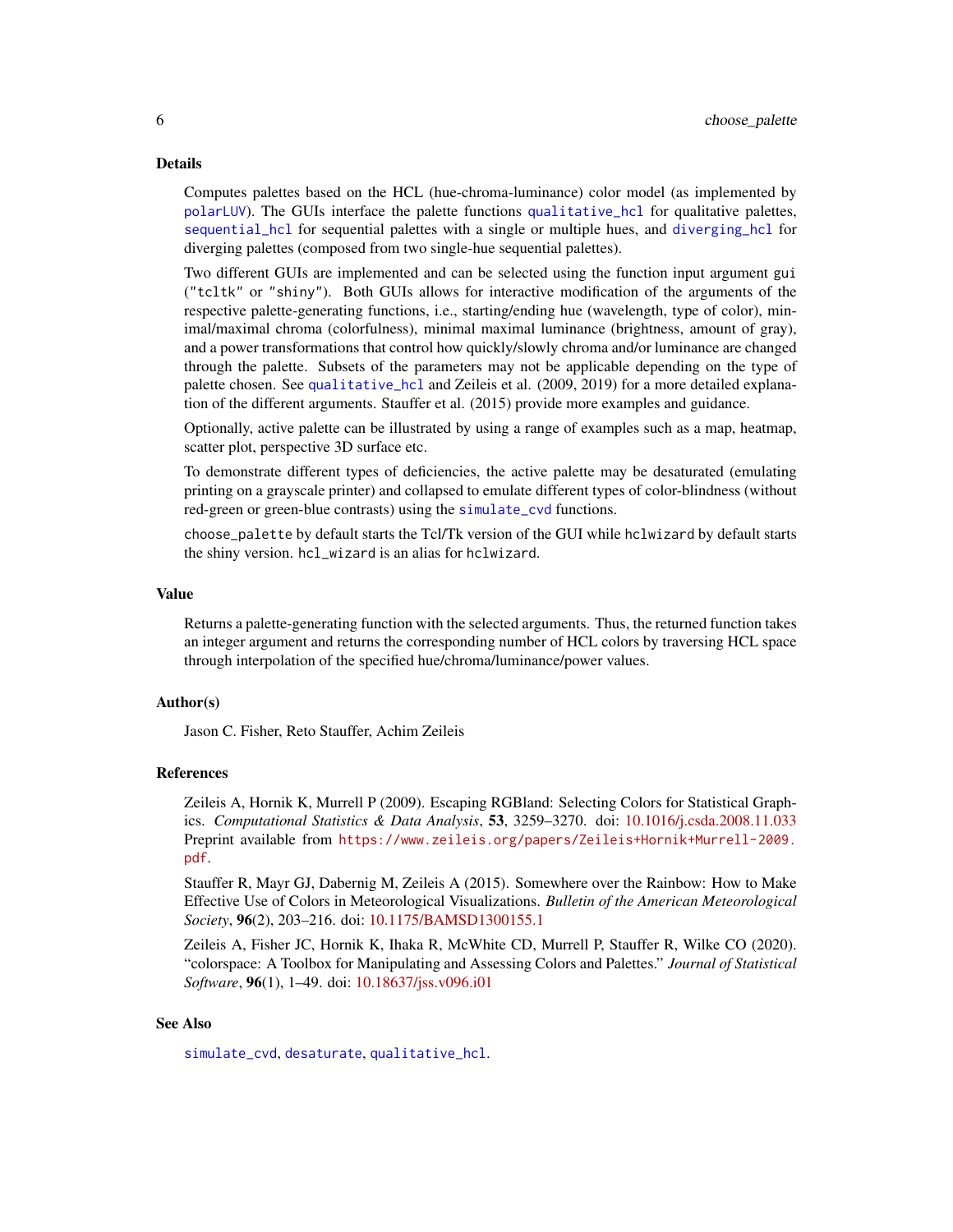#### <span id="page-6-0"></span>color-class 7

## Examples

```
if(interactive()) {
## Using tcltk GUI
pal <- choose_palette()
## or equivalently: hclwizard(gui = "tcltk")
## Using shiny GUI
pal <- hclwizard()
## or equivalently: choose_palette(gui = "shiny")
## use resulting palette function
filled.contour(volcano, color.palette = pal, asp = 1)
}
```
<span id="page-6-1"></span>color-class *Class "color"*

#### **Description**

Objects from the class *color* represent colors in a number of color spaces. In particular, there are subclasses of color which correspond to RGB, HSV, HLS, CIEXYZ, CIELUV, CIELAB and polar versions of the last two spaces.

## Objects from the Class

Objects can be created by calls to the functions RGB, sRGB, HSV, HLS, XYZ, LUV, LAB, polarLUV, and polarLAB. These are all subclasses of the virtual class *color*.

#### **Slots**

coords: An object of class "matrix".

#### Methods

```
[ signature(x = "color"): This method makes it possible to take subsets of a vector of colors.
coerce signature(from = "color",to = "RGB"): convert a color vector to RGB.
coerce signature(from = "color",to = "sRGB"): convert a color vector to sRGB.
coerce signature(from = "color", to = "XYZ"): convert a color vector to XYZ.
coerce signature(from = "color",to = "LAB"): convert a color vector to LAB.
coerce signature(from = "color", to = "polarLAB"): convert a color vector to polarLAB.
coerce signature(from = "color",to = "HSV"): convert a color vector to HSV.
coerce signature(from = "color", to = "HLS"): convert a color vector to HLS.
coerce signature(from = "color",to = "LUV"): convert a color vector to LUV.
coerce signature(from = "color",to = "polarLUV"): convert a color vector to polarLUV.
coords signature(color = "color"): extract the color coordinates from a color vector.
plot signature(x = "color"): plot a color vector
show signature(object = "color"): show a color vector.
```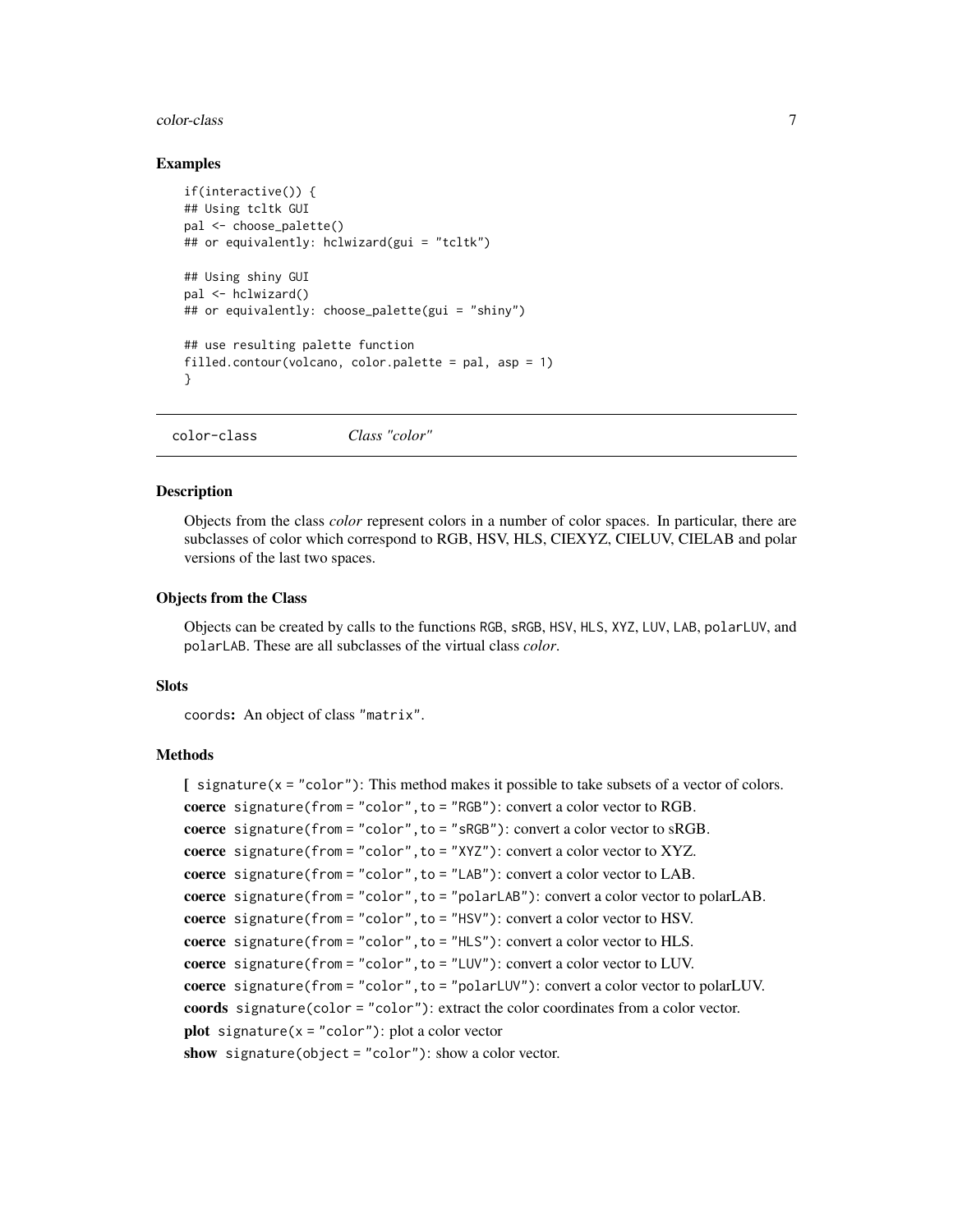## <span id="page-7-0"></span>Author(s)

Ross Ihaka

## See Also

[RGB](#page-44-1), [XYZ](#page-81-1), [HSV](#page-29-1), [HLS](#page-28-1), [LAB](#page-30-1), [polarLAB](#page-37-1), [LUV](#page-34-1), [polarLUV](#page-38-1), [mixcolor](#page-36-1).

## Examples

```
x <- sRGB(runif(1000), runif(1000), runif(1000))
plot(as(x, "LUV"))
```
contrast\_ratio *W3C Contrast Ratio*

## Description

Compute (and visualize) the contrast ratio of pairs of colors, as defined by the World Wide Web Consortium (W3C).

## Usage

```
contrast_ratio(
  col,
  col2 = "white",algorithm = c("WCAG", "APCA"),
 plot = FALSE,
 border = FALSE,
 cex = 2,
 off = 0.05,
 mar = rep(0.5, 4),digits = 2L,
  ...
\mathcal{L}
```
## Arguments

| col, col2 | vectors of any of the three kind of R colors, <i>i.e.</i> , either a color name (an element<br>of colors), a hexadecimal string of the form "#rrggbb" or "#rrggbbaa" (see<br>$rgb$ ), or an integer i meaning palette()[i]. Both can be vectors and are<br>recycled as necessary.           |
|-----------|---------------------------------------------------------------------------------------------------------------------------------------------------------------------------------------------------------------------------------------------------------------------------------------------|
| algorithm | character specifying whether the established standard "WCAG" 2.1 algorithm should<br>be used or the improved "APCA" 0.98G-4g algorithm, still under development.                                                                                                                            |
| plot      | logical indicating whether the contrast ratios should also be visualized by sim-<br>ple color swatches. Can also be a vector of length 2, indicating whether the<br>foreground color should be visualized on the background color and/or the back-<br>ground color on the foreground color. |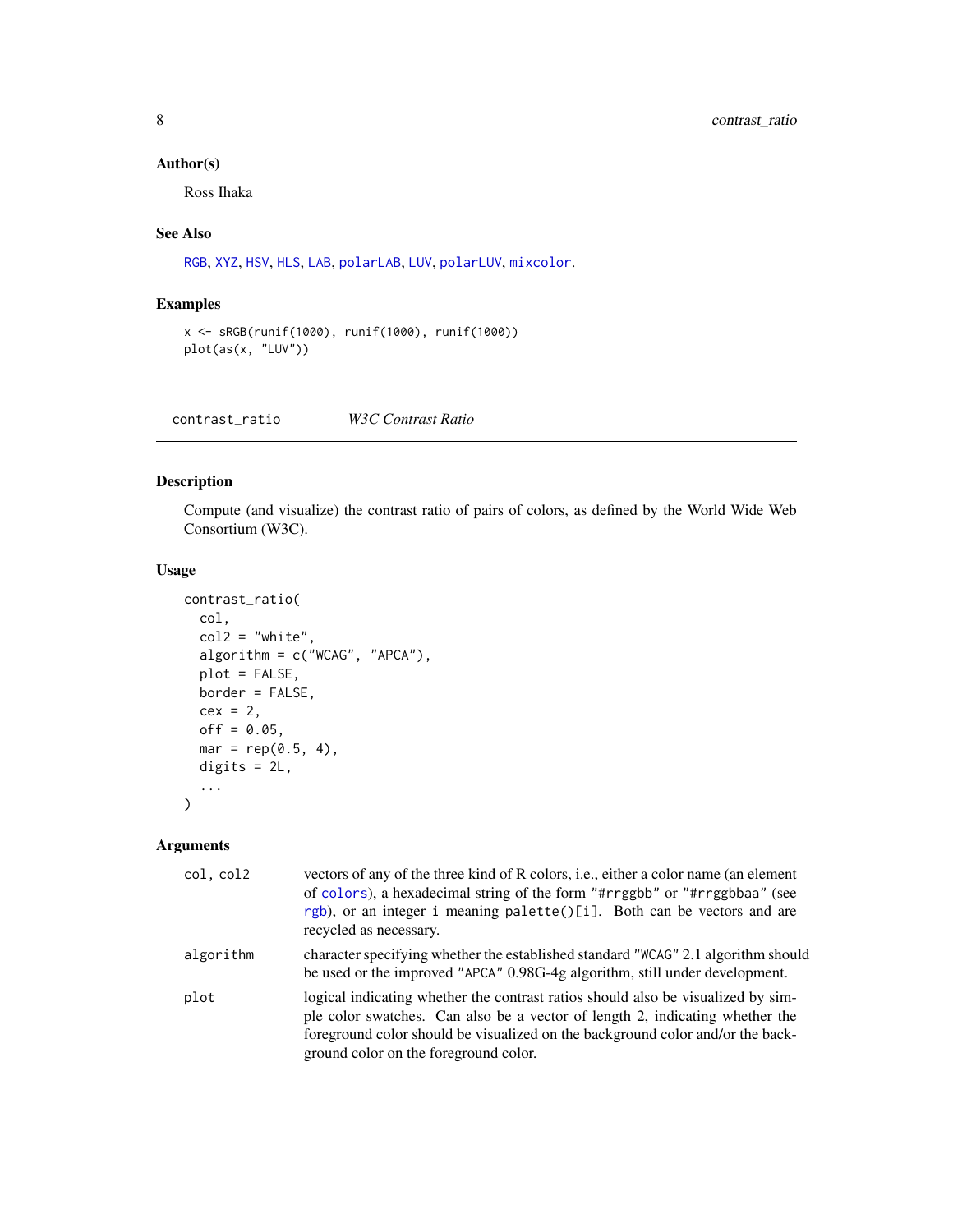| border   | logical or color specification for the borders around the color swatches (only<br>used if plot = TRUE). The default is FALSE which is equivalent to "transparent".<br>If TRUE the border is drawn in the same color as the text in the rectangle. |
|----------|---------------------------------------------------------------------------------------------------------------------------------------------------------------------------------------------------------------------------------------------------|
| cex      | numeric. Size of the text in the color color swatches (only if plot = TRUE).                                                                                                                                                                      |
| off      | numeric. Vertical offset between the different color swatches (only if plot =<br>TRUE). Can also be of length 2 giving both vertical and horizontal offsets, re-<br>spectively.                                                                   |
| mar      | numeric. Size of the margins around the color swatches (only if plot = TRUE).                                                                                                                                                                     |
| digits   | numeric. Number of digits for the contrast ratios displayed in the color swatches<br>(only if $plot = TRUE$ )                                                                                                                                     |
| $\cdots$ | further arguments passed to the plot of the color swatches (only if plot = TRUE).                                                                                                                                                                 |

## Details

The W3C Content Accessibility Guidelines (WCAG) recommend a contrast ratio of at least 4.5 for the color of regular text on the background color, and a ratio of at least 3 for large text. See <https://www.w3.org/TR/WCAG21/#contrast-minimum>.

The contrast ratio is defined in <https://www.w3.org/TR/WCAG21/#dfn-contrast-ratio> as (L1 + 0.05) / (L2 + 0.05) where L1 and L2 are the relative luminances (see [https://www.w3.org/](https://www.w3.org/TR/WCAG21/#dfn-relative-luminance) [TR/WCAG21/#dfn-relative-luminance](https://www.w3.org/TR/WCAG21/#dfn-relative-luminance)) of the lighter and darker colors, respectively. The relative luminances are weighted sums of scaled sRGB coordinates:  $0.2126 \times R + 0.7152 \times G + 0.0722$ \* B where each of R, G, and B is defined as ifelse(RGB <= 0.03928,RGB/12.92,((RGB + 0.055)/1.055)^2.4) based on the RGB coordinates between 0 and 1.

For use in the next major revision of the WCAG a new advanced perceptual contrast algorithm (APCA) has been proposed by Somers (2022), see also Muth (2022) for more background and details. APCA is still under development, here version 0.98G-4g is implemented. Unlike the standard WCAG algorithm, APCA takes into account which color is the text and which is the background. Hence for the APCA algorithm a matrix with normal and reverse polarity is returned. An absolute value of 45 is "sort of" like a WCAG ratio of 3, 60 is "sort of" like 4.5.

#### Value

A numeric vector with the contrast ratios is returned (invisibly, if plot is TRUE).

## References

W3C (2018). "Web Content Accessibility Guidelines (WCAG) 2.1." [https://www.w3.org/TR/](https://www.w3.org/TR/WCAG21/) [WCAG21/](https://www.w3.org/TR/WCAG21/)

Somers A (2022). "Advanced Perceptual Contrast Algorithm." [https://github.com/Myndex/](https://github.com/Myndex/SAPC-APCA) [SAPC-APCA](https://github.com/Myndex/SAPC-APCA)

Muth LC (2022). "It's Time for a More Sophisticated Color Contrast Check for Data Visualizations." Datawrapper Blog. <https://blog.datawrapper.de/color-contrast-check-data-vis-wcag-apca/>

## See Also

[desaturate](#page-14-1)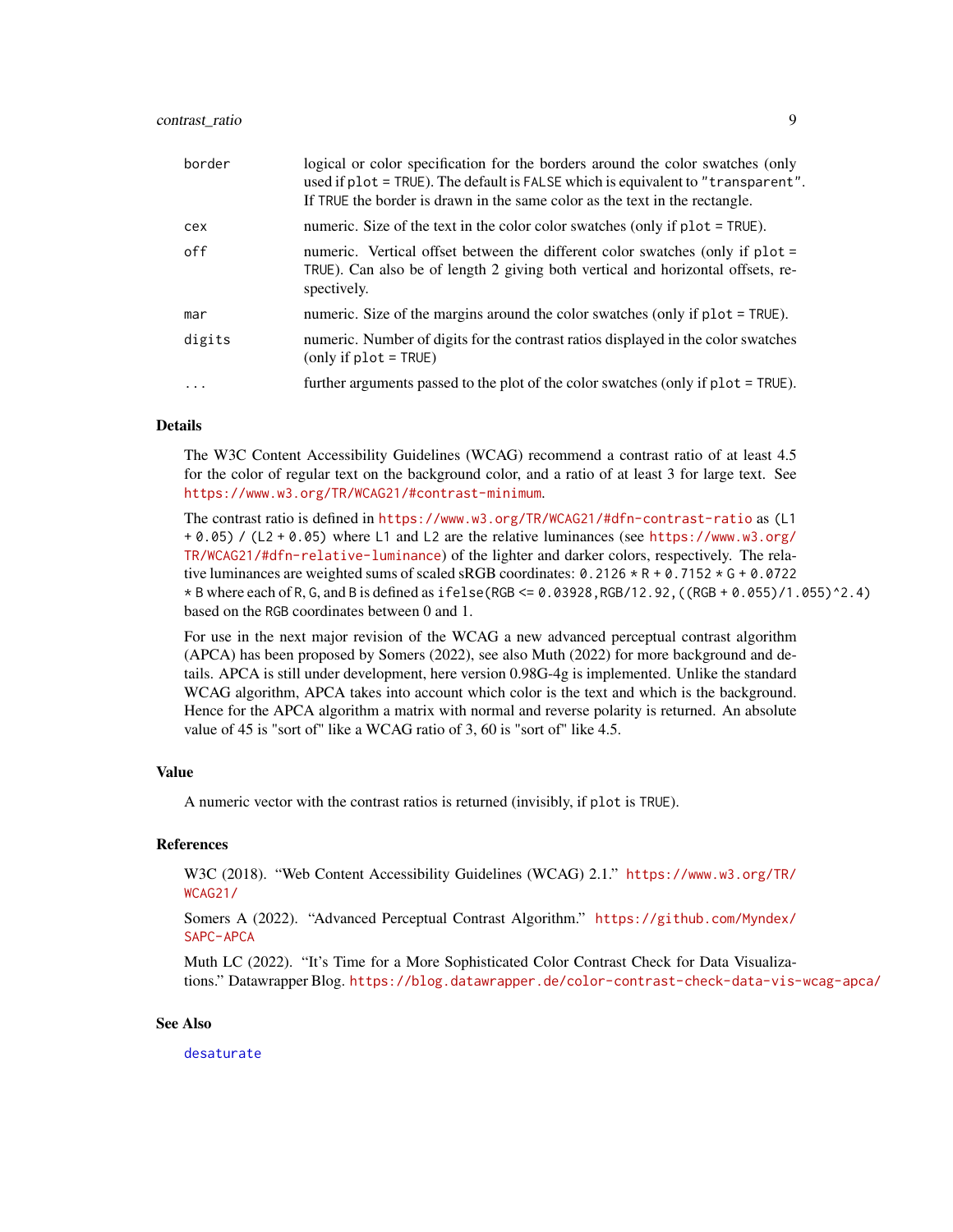## Examples

```
# check contrast ratio of default palette on white background
contrast_ratio(palette(), "white")
# visualize contrast ratio of default palette on white and black background
contrast_ratio(palette(), "white", plot = TRUE)
contrast_ratio(palette()[-1], "black", plot = TRUE)
# APCA algorithm
contrast_ratio(palette(), "white", algorithm = "APCA")
contrast_ratio(palette(), "white", algorithm = "APCA", plot = TRUE, digits = 0)
```
coords *Extract the Numerical Coordinates of a Color*

## Description

This function returns a matrix with three columns which give the coordinates of a color in its natural color space.

#### Usage

coords(color)

#### Arguments

color A color.

## Value

A numeric matrix giving the coordinates of the color.

## Author(s)

Ross Ihaka

## See Also

[RGB](#page-44-1), [XYZ](#page-81-1), [LAB](#page-30-1), [polarLAB](#page-37-1), [LUV](#page-34-1), [polarLUV](#page-38-1), [mixcolor](#page-36-1).

## Examples

```
x \le - sRGB(1, 0, 0)
coords(as(x, "HSV"))
```
<span id="page-9-0"></span>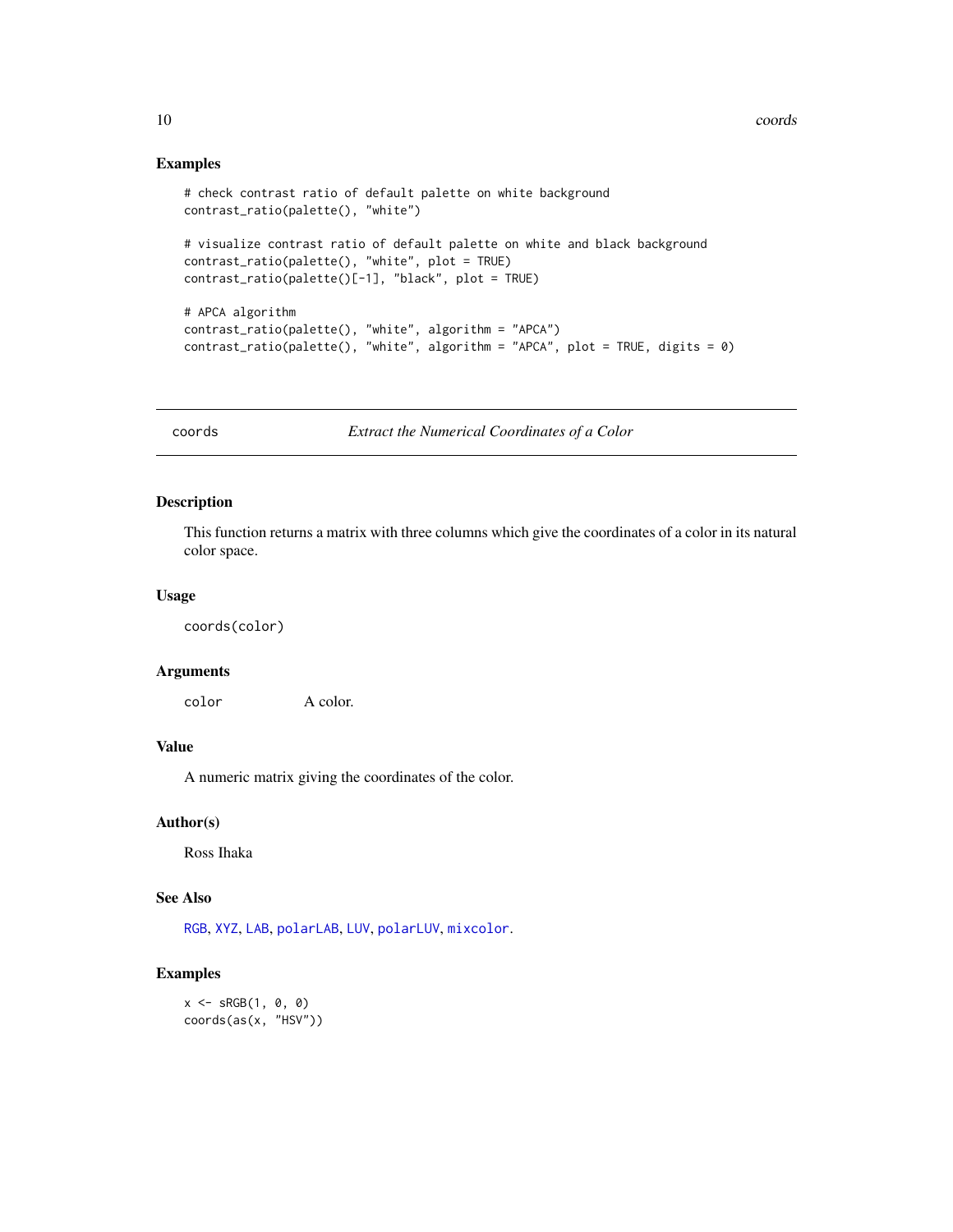<span id="page-10-0"></span>

## Description

Conversion tables for simulating different types of color vision deficiency (CVD): Protanomaly, deutanomaly, tritanomaly.

#### Usage

protanomaly\_cvd deutanomaly\_cvd tritanomaly\_cvd

## Format

Lists of 3x3 RGB-color transformation matrices for the various types of CVD. Each list contains 11 transformation matrices representing increasingly severe color vision deficiency.

## Details

Machado et al. (2009) have established a novel model, that allows to handle normal color vision, anomalous trichromacy, and dichromacy in a unified way. They also provide conversion formulas along with tables of certain constants that allow to simulate various types of CVD. See [simulate\\_cvd](#page-72-1) for the corresponding simulation functions.

## References

Machado GM, Oliveira MM, Fernandes LAF (2009). A Physiologically-Based Model for Simulation of Color Vision Deficiency. *IEEE Transactions on Visualization and Computer Graphics*. 15(6), 1291–1298. doi: [10.1109/TVCG.2009.113](https://doi.org/10.1109/TVCG.2009.113) Online version with supplements at [http:](http://www.inf.ufrgs.br/~oliveira/pubs_files/CVD_Simulation/CVD_Simulation.html) [//www.inf.ufrgs.br/~oliveira/pubs\\_files/CVD\\_Simulation/CVD\\_Simulation.html](http://www.inf.ufrgs.br/~oliveira/pubs_files/CVD_Simulation/CVD_Simulation.html).

Zeileis A, Fisher JC, Hornik K, Ihaka R, McWhite CD, Murrell P, Stauffer R, Wilke CO (2020). "colorspace: A Toolbox for Manipulating and Assessing Colors and Palettes." *Journal of Statistical Software*, 96(1), 1–49. doi: [10.18637/jss.v096.i01](https://doi.org/10.18637/jss.v096.i01)

#### See Also

[simulate\\_cvd](#page-72-1)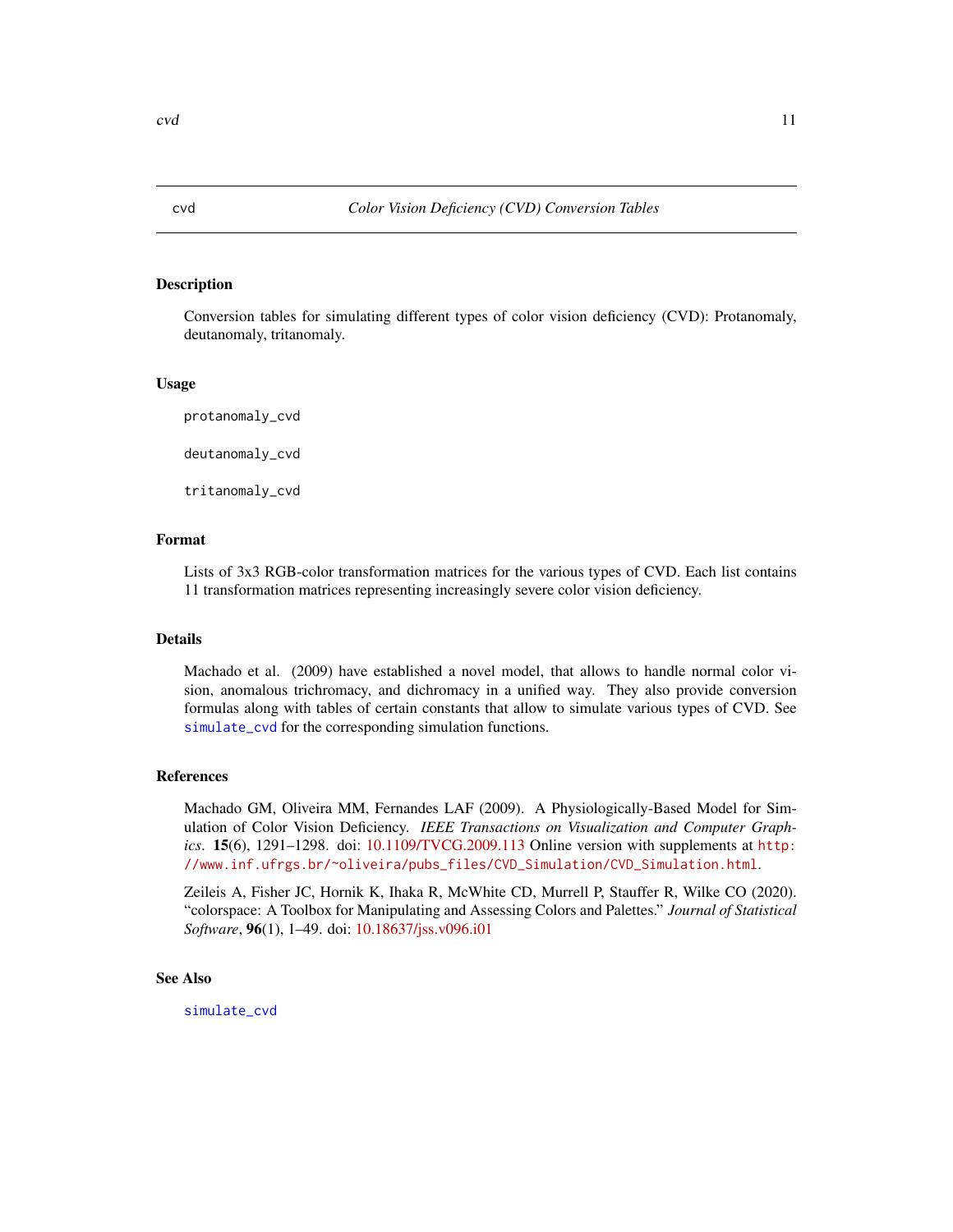#### Description

A graphical user interface (GUI) to check an existing jpg/png image for (possible) color constraints. The image will be converted to protanope vision, deuteranope vision, and a desaturated version (monochromatic vision). Allows a rapid check whether the colors used in the image show some constraints with respect to color deficiency or color blindness.

#### Usage

```
cvd_emulator(file, overwrite = FALSE, shiny.trace = FALSE)
```
#### Arguments

| file        | If not set, an interactive GUI will be started. If x is of type character it has to<br>be the full path to an image of type png or jpg/jpeg. The image will be converted<br>and stored on disc, no GUI. |
|-------------|---------------------------------------------------------------------------------------------------------------------------------------------------------------------------------------------------------|
| overwrite   | logical. Only used if file is provided. Allow the function to overwrite files<br>on disc if they exist.                                                                                                 |
| shiny.trace | logical. Can be set to TRUE for more verbose output when the GUI is started<br>(development flag).                                                                                                      |

## Author(s)

Reto Stauffer, Claus O. Wilke, Achim Zeileis

#### References

Zeileis A, Fisher JC, Hornik K, Ihaka R, McWhite CD, Murrell P, Stauffer R, Wilke CO (2020). "colorspace: A Toolbox for Manipulating and Assessing Colors and Palettes." *Journal of Statistical Software*, 96(1), 1–49. doi: [10.18637/jss.v096.i01](https://doi.org/10.18637/jss.v096.i01)

cvd\_image *Convert Colors of an Image*

#### **Description**

Used in cvd\_emulator. Takes an image object and converts the colors using [deutan](#page-72-2), [protan](#page-72-2), [tritan](#page-72-2), [desaturate](#page-14-1) functions. The image will be written to disc as a PNG file.

## Usage

```
cvd_image(img, type, file, severity = 1)
```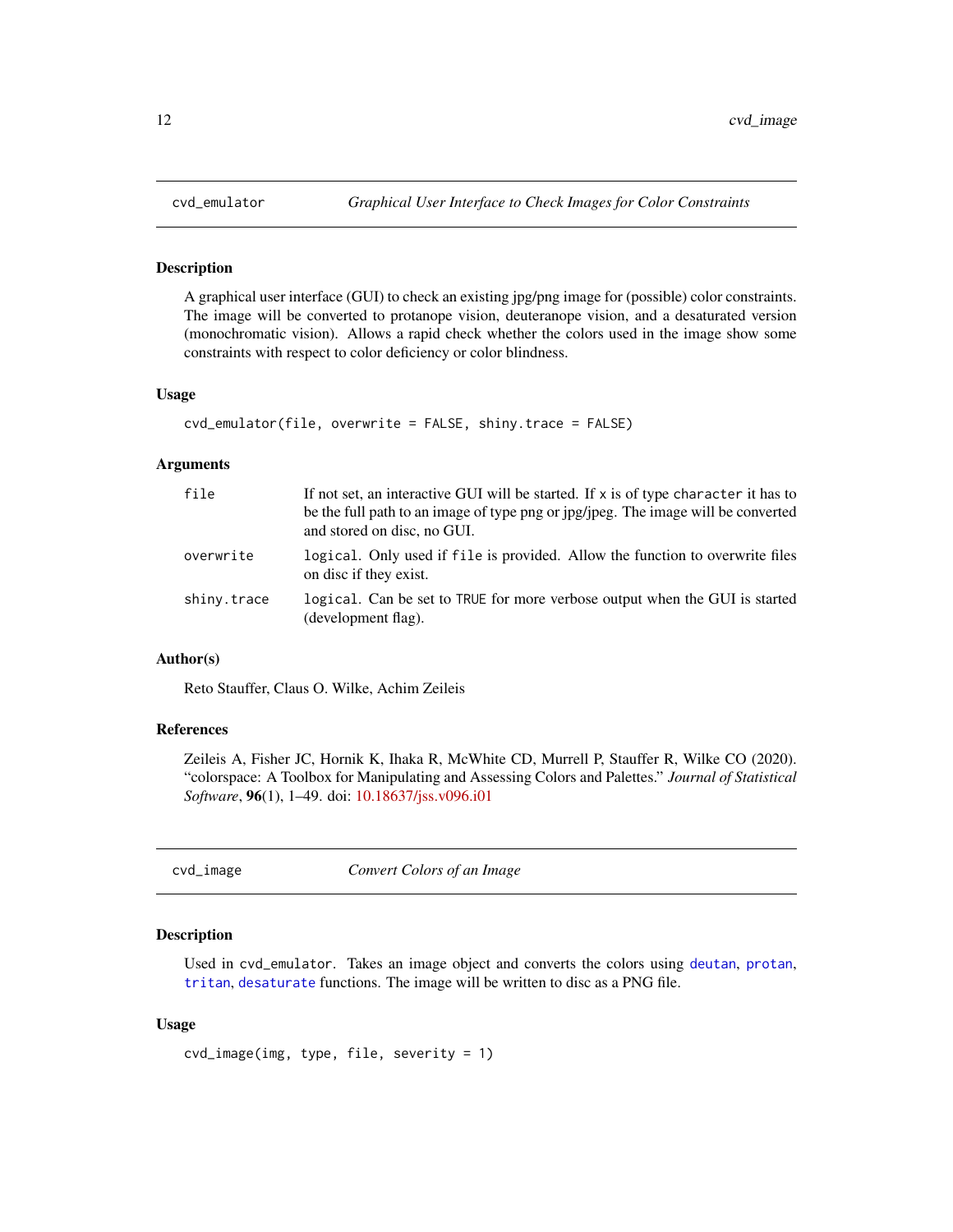#### <span id="page-12-0"></span>demoplot that the contract of the contract of the contract of the contract of the contract of the contract of the contract of the contract of the contract of the contract of the contract of the contract of the contract of

## Arguments

| img      | array as returned by readPNG and readJPEG of size height x width x depth.<br>The depth coordinate contains R/G/B and alpha if given (png).                           |
|----------|----------------------------------------------------------------------------------------------------------------------------------------------------------------------|
| type     | string name of the function which will be used to convert the colors (deutan,<br>protan, tritan, desaturate). If set to original the image will be written as<br>1S. |
| file     | string with (full) path to resulting image. Has to be a png image name.                                                                                              |
| severity | numeric. Severity of the color vision defect, a number between 0 and 1.                                                                                              |

demoplot *Color Palette Demonstration Plot*

## Description

Demonstration of color palettes in various kinds of statistical graphics.

## Usage

```
demoplot(
  x,
 type = c("map", "heatmap", "scatter", "spine", "bar", "pie", "perspective", "mosaic",
    "lines"),
  ...
)
```
## Arguments

| X                 | character vector containing color hex codes.         |
|-------------------|------------------------------------------------------|
| type              | character indicating the type of demonstration plot. |
| $\cdot\cdot\cdot$ | currently not used.                                  |

## Details

To demonstrate how different kinds of color palettes work in different kinds of statistical displays, demoplot provides a simple convenience interface to some base graphics with (mostly artificial) data sets. All types of demos can deal with arbitrarily many colors. However, some displays are much more suitable for a low number of colors (e.g., the pie chart) while others work better with more colors (e.g., the heatmap).

## Value

demoplot returns invisibly what the respective base graphics functions return that are called internally.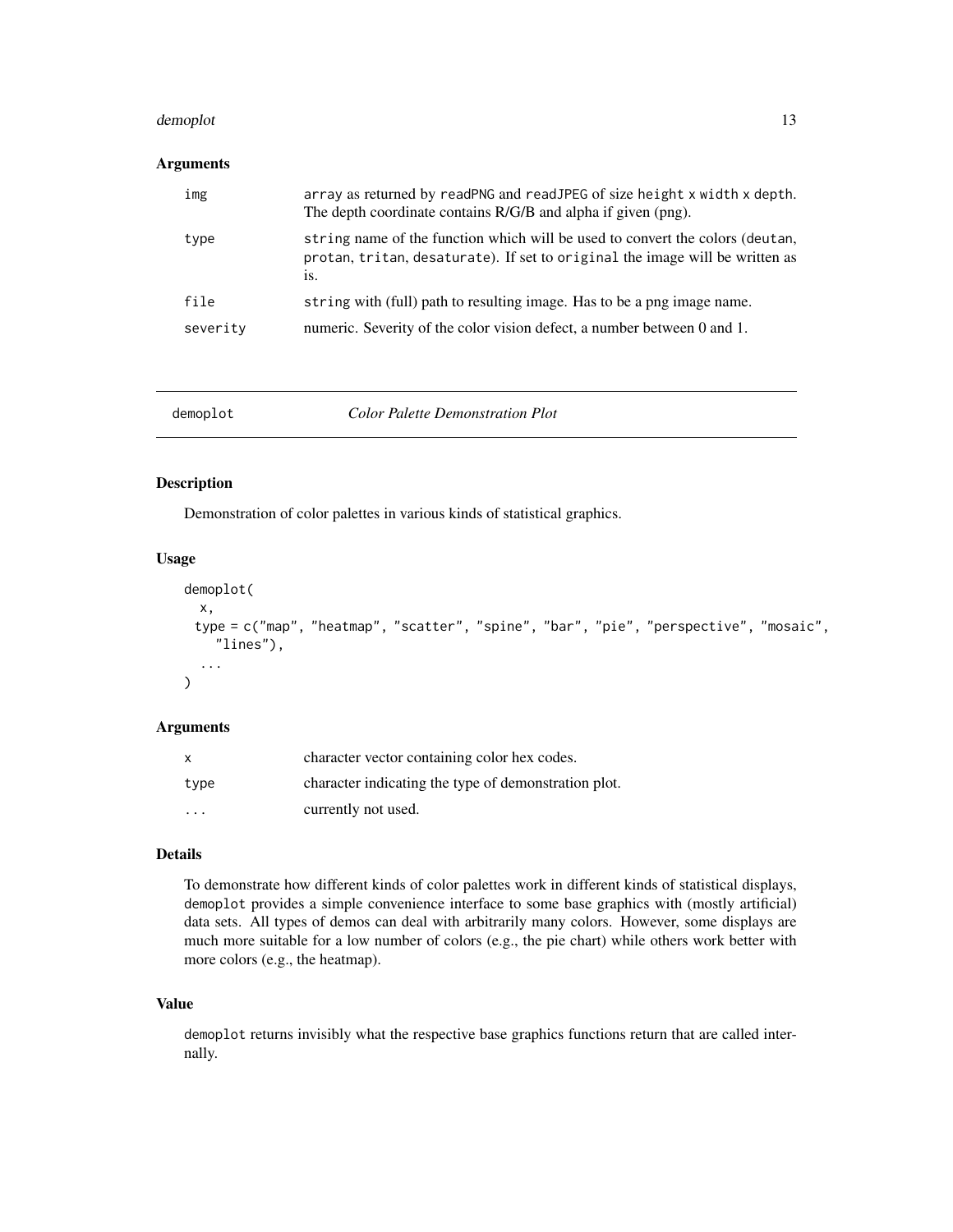#### References

Zeileis A, Fisher JC, Hornik K, Ihaka R, McWhite CD, Murrell P, Stauffer R, Wilke CO (2020). "colorspace: A Toolbox for Manipulating and Assessing Colors and Palettes." *Journal of Statistical Software*, 96(1), 1–49. doi: [10.18637/jss.v096.i01](https://doi.org/10.18637/jss.v096.i01)

## See Also

[specplot](#page-73-1), [hclplot](#page-17-1)

#### Examples

```
## all built-in demos with the same sequential heat color palette
par(mfrow = c(3, 3))cl <- sequential_hcl(5, "Heat")
for (i in c("map", "heatmap", "scatter", "spine", "bar", "pie", "perspective", "mosaic", "lines")) {
 demoplot(cl, type = i)}
## qualitative palettes: light pastel colors for shading areas (pie)
## and darker colorful palettes for points or lines
demoplot(qualitative_hcl(4, "Pastel 1"), type = "pie")
demoplot(qualitative_hcl(4, "Set 2"), type = "scatter")
demoplot(qualitative_hcl(4, "Dark 3"), type = "lines")
## sequential palettes: display almost continuous gradients with
## strong luminance contrasts (heatmap, perspective) and colorful
## sequential palette for spine plot with only a few ordered categories
demoplot(sequential_hcl(99, "Purple-Blue"), type = "heatmap")
demoplot(sequential_hcl(99, "Reds"), type = "perspective")
demoplot(sequential_hcl(4, "Viridis"), type = "spine")
## diverging palettes: display almost continuous gradient with
## strong luminance contrast bringing out the extremes (map),
## more colorful palette with lower luminance contrasts for displays
## with fewer colors (mosaic, bar)
demoplot(diverging_hcl(99, "Tropic", power = 2.5), type = "map")
demoplot(diverging_hcl(5, "Green-Orange"), type = "mosaic")
demoplot(diverging_hcl(5, "Blue-Red 2"), type = "bar")
## some palettes that work well on black backgrounds
par(mfrow = c(2, 3), bg = "black")demoplot(sequential_hcl(9, "Oslo"), "heatmap")
demoplot(sequential_hcl(9, "Turku"), "heatmap")
demoplot(sequential_hcl(9, "Inferno", rev = TRUE), "heatmap")
demoplot(qualitative_hcl(9, "Set 2"), "lines")
demoplot(diverging_hcl(9, "Berlin"), "scatter")
demoplot(diverging_hcl(9, "Cyan-Magenta", l2 = 20), "lines")
```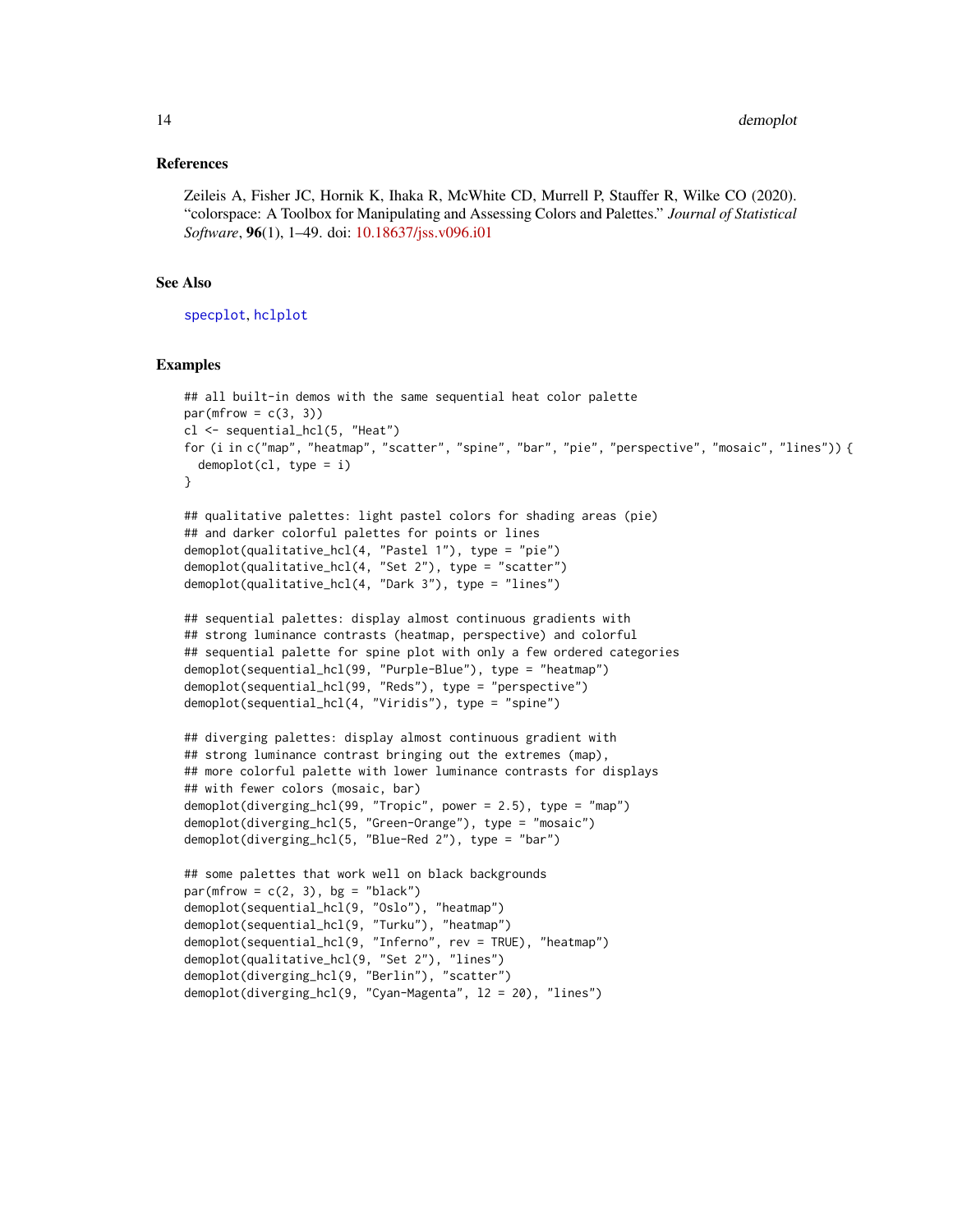<span id="page-14-1"></span><span id="page-14-0"></span>

#### Description

Transform a vector of given colors to the corresponding colors with chroma reduced (by a tunable amount) in HCL space.

## Usage

desaturate(col, amount =  $1, ...$ )

#### Arguments

| col    | vector of R colors. Can be any of the three kinds of R colors, <i>i.e.</i> , either a color<br>name (an element of colors), a hexadecimal string of the form "#rrggbb" or<br>"#rrggbbaa" (see rgb), or an integer i meaning palette()[i]. Input col can<br>also be a matrix with three rows containing $R/G/B$ (0-255) values, see details. |
|--------|---------------------------------------------------------------------------------------------------------------------------------------------------------------------------------------------------------------------------------------------------------------------------------------------------------------------------------------------|
| amount | numeric specifying the amount of desaturation where 1 corresponds to complete<br>desaturation, 0 to no desaturation, and values in between to partial desaturation.                                                                                                                                                                         |
| .      | additional arguments. If severity is specified it will overrule the input argu-<br>ment amount (for convenience).                                                                                                                                                                                                                           |

## Details

If input col is a vector given colors are first transformed to RGB (either using [hex2RGB](#page-27-1) or [col2rgb](#page-0-0)) and then to HCL ([polarLUV](#page-38-1)). In HCL, chroma is reduced and then the color is transformed back to a hexadecimal string.

If input col is a matrix with three rows named R, G, and B (top down) they are interpreted as Red-Green-Blue values within the range  $[0-255]$ . The desaturation takes place in the HCL space as well. Instead of an (s)RGB color vector a matrix of the same size as the input col with desaturated Red-Green-Blue values will be returned. This can be handy to avoid too many conversions.

#### Value

A character vector with (s)RGB codings of the colors in the palette if input col is a vector. If input col is a matrix with R/G/B values a matrix of the same form and size will be returned.

## References

Zeileis A, Fisher JC, Hornik K, Ihaka R, McWhite CD, Murrell P, Stauffer R, Wilke CO (2020). "colorspace: A Toolbox for Manipulating and Assessing Colors and Palettes." *Journal of Statistical Software*, 96(1), 1–49. doi: [10.18637/jss.v096.i01](https://doi.org/10.18637/jss.v096.i01)

## See Also

[polarLUV](#page-38-1), [hex](#page-26-1), [lighten](#page-31-1)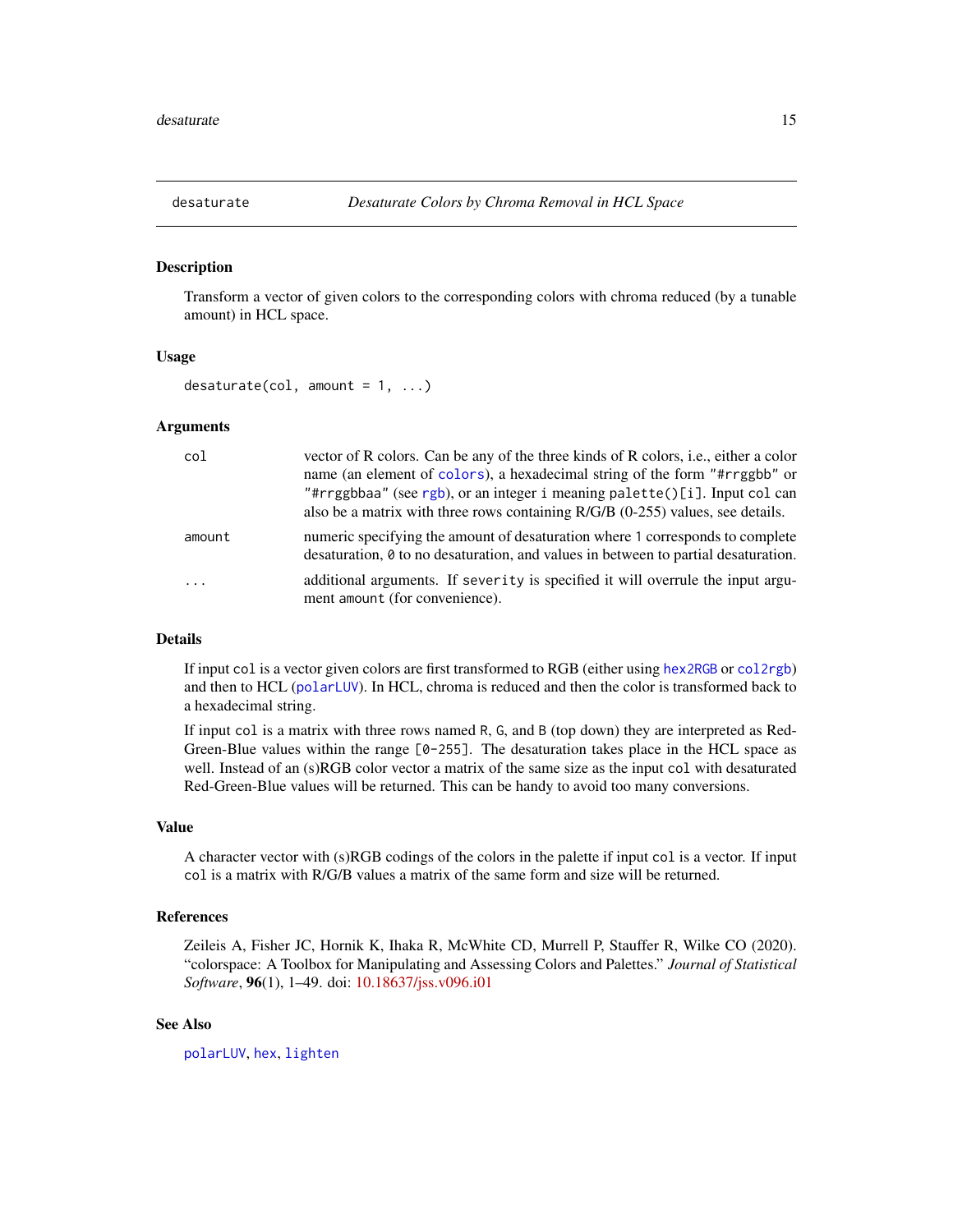## Examples

```
## rainbow of colors and their desaturated counterparts
rainbow_hcl(12)
desaturate(rainbow_hcl(12))
## convenience demo function
wheel \le function(col, radius = 1, ...)
  pie(rep(1, length(col)), col = col, radius = radius, ...)## compare base and colorspace palettes
## (in color and desaturated)
par(mar = rep(\emptyset, 4), mfrow = c(2, 2))
## rainbow color wheel
wheel(rainbow_hcl(12))
wheel(rainbow(12))
wheel(desaturate(rainbow_hcl(12)))
wheel(desaturate(rainbow(12)))
## apply desaturation directly on RGB values
RGB <- t(hex2RGB(rainbow(3))@coords * 255)
desaturate(RGB)
```
<span id="page-15-1"></span>divergingx\_hcl *(More) Flexible Diverging HCL Palettes*

## Description

Diverging HCL color palettes generated through combination of two fully flexible (and possibly unbalanced) multi-hue sequential palettes.

## Usage

```
divergingx_hcl(
  n,
  palette = "Geyser",
  ...,
  fixup = TRUE,alpha = 1,
  rev = FALSE,h1,
  h2,
  h3,
  c1,
  c2,
  c3,
  l1,
  l2,
  l3,
```
<span id="page-15-0"></span>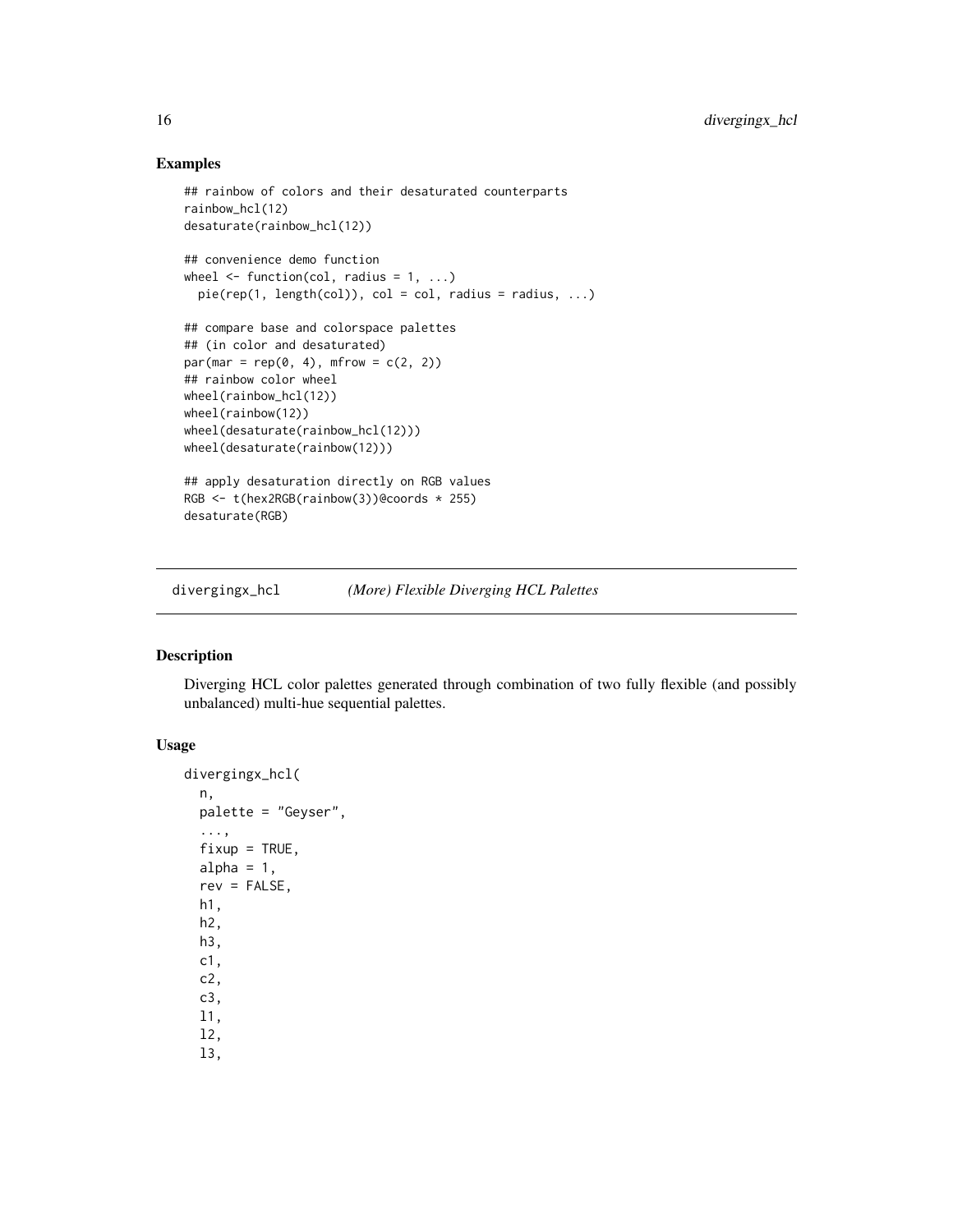## diverging x\_hcl 17

p1, p2, p3, p4, cmax1, cmax2  $\mathcal{L}$ 

```
divergingx_palettes(palette = NULL, plot = FALSE, n = 7L, ...)
```
## Arguments

| n              | the number of colors $(\geq 1)$ to be in the palette.                                                                            |
|----------------|----------------------------------------------------------------------------------------------------------------------------------|
| palette        | character with the name (see details).                                                                                           |
| .              | arguments passed to hex.                                                                                                         |
| fixup          | logical. Should the color be corrected to a valid RGB value?                                                                     |
| alpha          | numeric vector of values in the range $[0, 1]$ for alpha transparency channel $(0, 1)$<br>means transparent and 1 means opaque). |
| rev            | logical. Should the palette be reversed?                                                                                         |
| h1             | numeric. Starting hue coordinate.                                                                                                |
| h <sub>2</sub> | numeric. Center hue coordinate.                                                                                                  |
| h <sub>3</sub> | numeric. Ending hue coordinate.                                                                                                  |
| c <sub>1</sub> | numeric. Chroma coordinate corresponding to h1.                                                                                  |
| c2             | numeric. Chroma coordinate corresponding to h2 (if NA, set to 0).                                                                |
| c3             | numeric. Chroma coordinate corresponding to h3.                                                                                  |
| 11             | numeric. Luminance coordinate corresponding to h1.                                                                               |
| 12             | numeric. Luminance coordinate corresponding to h2.                                                                               |
| 13             | numeric. Luminance coordinate corresponding to h3 (if NA, 11 is used).                                                           |
| p1             | numeric. Power parameter for chroma coordinates in first sequential palette.                                                     |
| p <sub>2</sub> | numeric. Power parameter for luminance coordinates in first sequential palette<br>(if NA, p1 is used).                           |
| p3             | numeric. Power parameter for chroma coordinates in second sequential palette<br>(if NA, p1 is used).                             |
| p4             | numeric. Power parameter for luminance coordinates in second sequential palette<br>(if NA, p3 is used).                          |
| cmax1          | numeric. Maximum chroma coordinate in first sequential palette (not used if<br>NA).                                              |
| cmax2          | numeric. Maximum chroma coordinate in second sequential palette (if NA, cmax1<br>is used).                                       |
| plot           | logical. Should the selected HCL color palettes be visualized?                                                                   |
|                |                                                                                                                                  |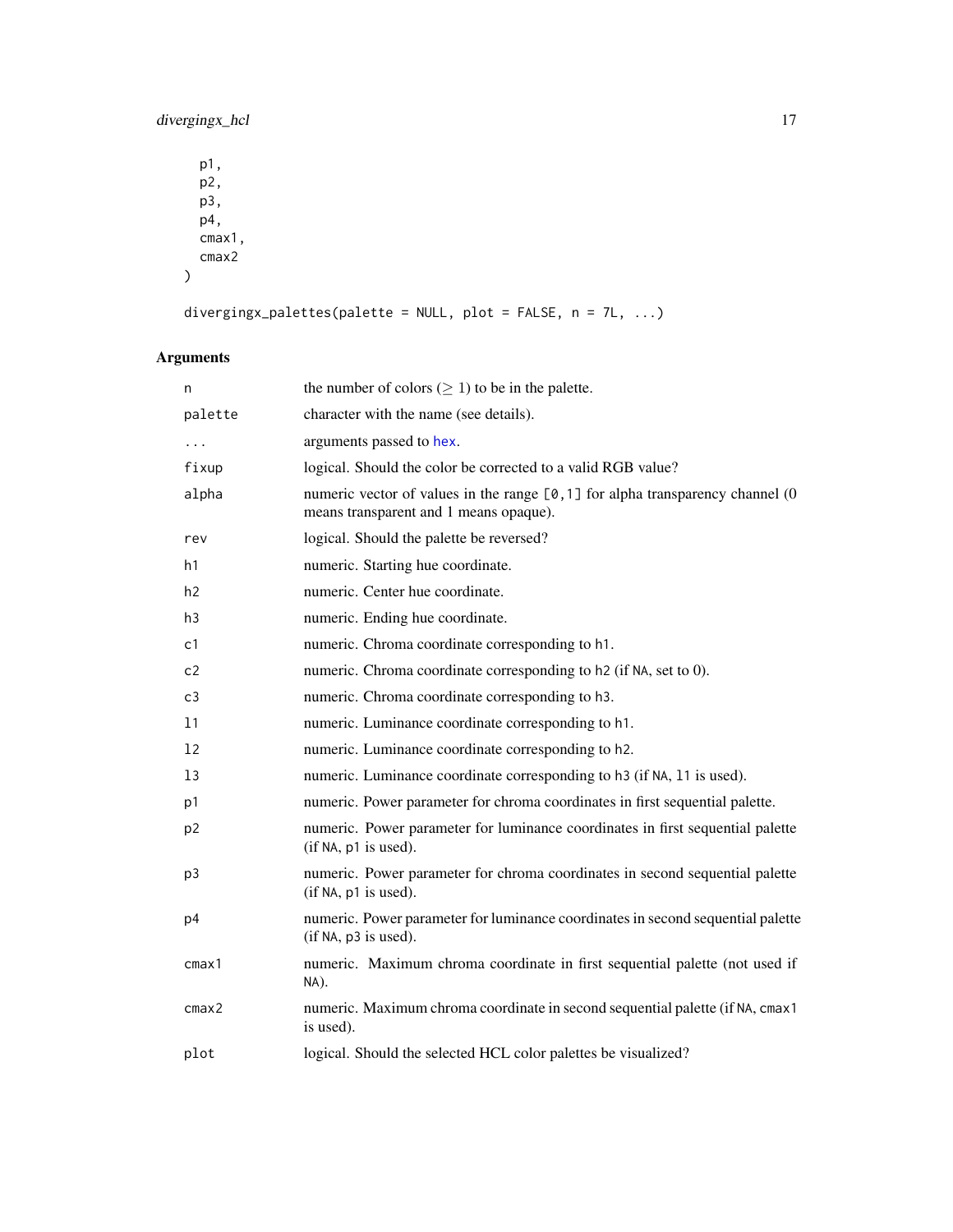## Details

The divergingx\_hcl function simply calls [sequential\\_hcl](#page-21-1) twice with a prespecified set of hue, chroma, and luminance parameters. This is similar to [diverging\\_hcl](#page-21-1) but allows for more flexibility: diverging\_hcl employs two *single-hue* sequential palettes, always uses zero chroma for the neutral/central color, and restricts the chroma/luminance path to be the same in both "arms" of the palette. In contrast, divergingx\_hcl relaxes this to two full *multi-hue* palettes that can thus go through a non-gray neutral color (typically light yellow). Consequently, the chroma/luminance paths can be rather unbalanced between the two arms.

With this additional flexibility various diverging palettes suggested by [https://ColorBrewer2.](https://ColorBrewer2.org/) [org/](https://ColorBrewer2.org/) and CARTO (<https://carto.com/carto-colors/>), can be emulated along with the Zissou 1 palette from wesanderson, Cividis from viridis, and Roma from scico.

Available CARTO palettes: ArmyRose, Earth, Fall, Geyser, TealRose, Temps, and Tropic (with Tropic also available in diverging\_hcl).

Available ColorBrewer.org palettes: PuOr, RdBu, RdGy, PiYG, PRGn, BrBG, RdYlBu, RdYlGn, Spectral.

## Value

A character vector with (s)RGB codings of the colors in the palette.

#### References

Zeileis A, Fisher JC, Hornik K, Ihaka R, McWhite CD, Murrell P, Stauffer R, Wilke CO (2020). "colorspace: A Toolbox for Manipulating and Assessing Colors and Palettes." *Journal of Statistical Software*, 96(1), 1–49. doi: [10.18637/jss.v096.i01](https://doi.org/10.18637/jss.v096.i01)

## See Also

[sequential\\_hcl](#page-21-1), [diverging\\_hcl](#page-21-1)

## Examples

## show emulated CARTO/ColorBrewer.org palettes divergingx\_palettes(plot = TRUE)

## compared to diverging\_hcl() the diverging CARTO palettes are typically warmer ## but also less balanced with respect to chroma/luminance, see e.g., specplot(divergingx\_hcl(7, "ArmyRose"))

<span id="page-17-1"></span>hclplot *Palette Plot in HCL Space*

## Description

Visualization of color palettes in HCL space projections.

<span id="page-17-0"></span>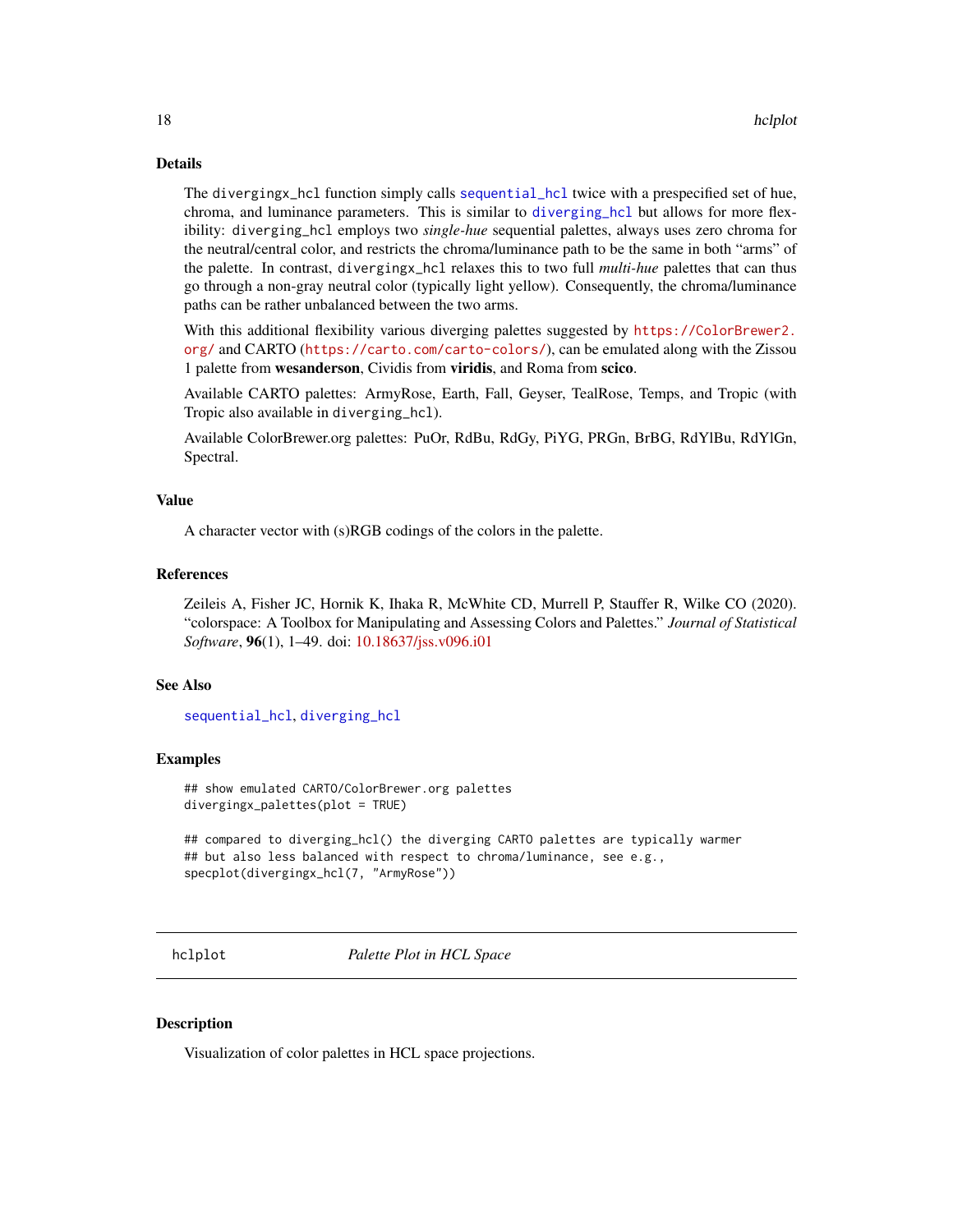## hclplot the contract of the contract of the contract of the contract of the contract of the contract of the contract of the contract of the contract of the contract of the contract of the contract of the contract of the co

## Usage

```
hclplot(
  x,
  type = NULL,
 h = NULL,c = NULL,l = NULL,xlab = NULL,
 ylab = NULL,
 main = NULL,
 cex = 1,
 axes = TRUE,bg = "white",1wd = 1,size = 2.5,
  ...
)
```
## Arguments

| $\times$         | character vector containing color hex codes, or a color-class object.                                                                                                                                                                                                                                    |
|------------------|----------------------------------------------------------------------------------------------------------------------------------------------------------------------------------------------------------------------------------------------------------------------------------------------------------|
| type             | type character specifying which type of palette should be visualized ("qualitative",<br>"sequential", or "diverging"). For qualitative palettes a hue-chroma plane<br>is used, otherwise a chroma-luminance plane. By default, the type is inferred<br>from the luminance trajectory corresponding to x. |
| h                | numeric hue(s) to be used for type = "sequential" and type = "diverging".<br>By default, these are inferred from the colors in x.                                                                                                                                                                        |
| C                | numeric. Maximal chroma value to be used.                                                                                                                                                                                                                                                                |
| 1                | numeric luminance(s) to be used for type = "qualitative". By default, this is<br>inferred from the colors in x.                                                                                                                                                                                          |
| xlab, ylab, main |                                                                                                                                                                                                                                                                                                          |
|                  | character strings for annotation, by default generated from the type of color<br>palette visualized.                                                                                                                                                                                                     |
| cex              | numeric character extension.                                                                                                                                                                                                                                                                             |
| axes             | logical. Should axes be drawn?                                                                                                                                                                                                                                                                           |
| bg, lwd, size    | graphical control parameters for the color palette trajectory.                                                                                                                                                                                                                                           |
| $\cdots$         | currently not used.                                                                                                                                                                                                                                                                                      |

## Details

The function hclplot is an auxiliary function for illustrating the trajectories of color palettes in twodimensional HCL space projections. It collapses over one of the three coordinates (either the hue H or the luminance L) and displays a heatmap of colors combining the remaining two dimensions. The coordinates for the given color palette are highlighted to bring out its trajectory.

The function hclplot has been designed to work well with the [hcl\\_palettes](#page-21-2) in this package. While it is possible to apply it to other color palettes as well, the results might look weird or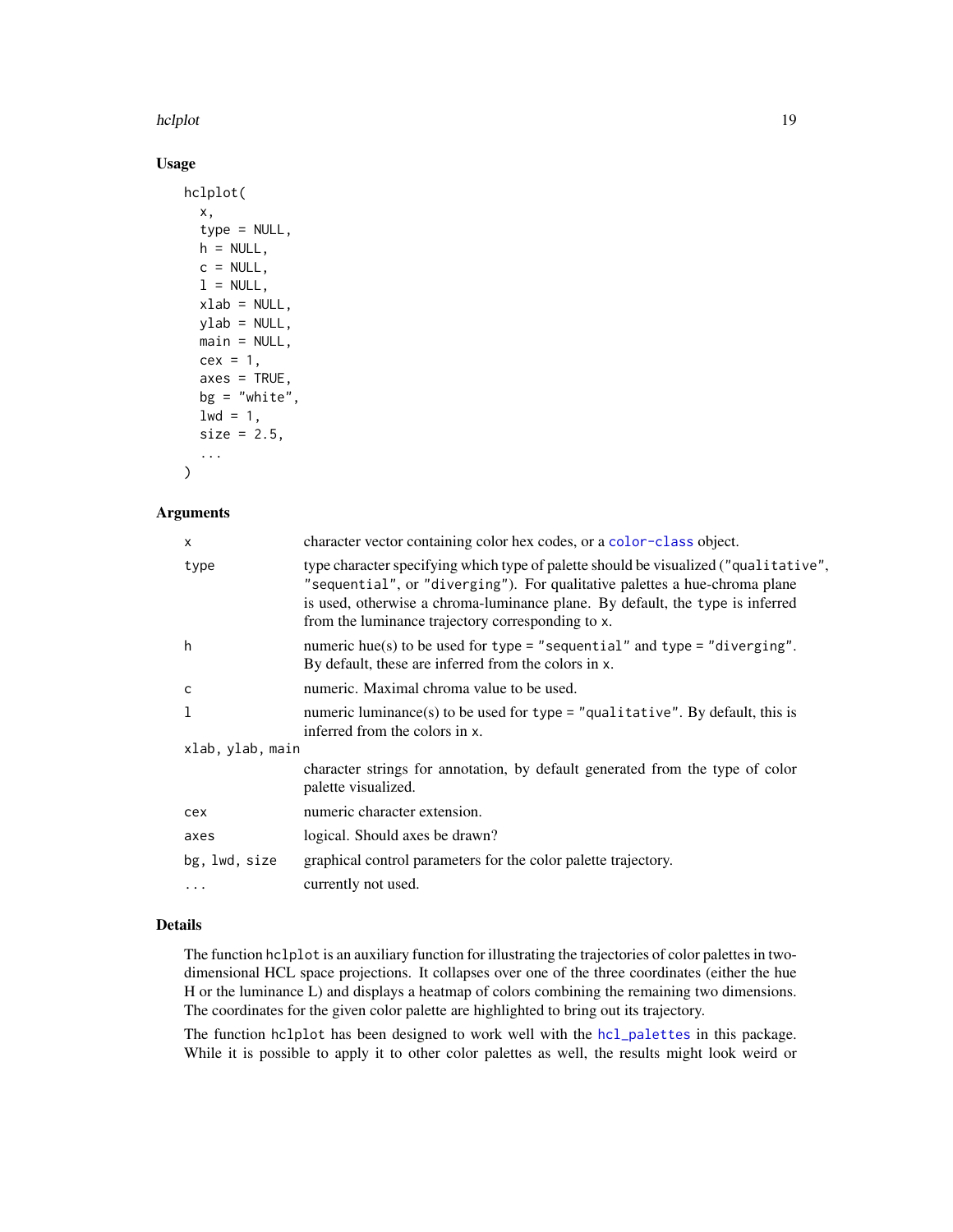confusing if these palettes are constructed very differently (e.g., as in the highly saturated base R palettes).

More specifically, the following palettes can be visualized well:

- Qualitative with (approximately) constant luminance. In this case, hclplot shows a huechroma plane (in polar coordinates), keeping luminance at a fixed level (by default displayed in the main title of the plot). If the luminance is, in fact, not approximately constant, the luminance varies along with hue and chroma, using a simple linear function (fitted by least squares). hclplot shows a chroma-luminance plane, keeping hue at a fixed level (by default displayed in the main title of the plot). If the hue is, in fact, not approximately constant, the hue varies along with chroma and luminance, using a simple linear function (fitted by least squares.
- Diverging with two (approximately) constant hues: This case is visualized with two back-toback sequential displays.

To infer the type of display to use, by default, the following heuristic is used: If luminance is not approximately constant (range  $> 10$ ) and follows rougly a triangular pattern, a diverging display is used. If luminance is not constant and follows roughly a linear pattern, a sequential display is used. Otherwise a qualitative display is used.

## Value

hclplot invisibly returns a matrix with the HCL coordinates corresponding to x.

#### References

Zeileis A, Fisher JC, Hornik K, Ihaka R, McWhite CD, Murrell P, Stauffer R, Wilke CO (2020). "colorspace: A Toolbox for Manipulating and Assessing Colors and Palettes." *Journal of Statistical Software*, 96(1), 1–49. doi: [10.18637/jss.v096.i01](https://doi.org/10.18637/jss.v096.i01)

## See Also

#### [specplot](#page-73-1)

#### Examples

## for qualitative palettes luminance and chroma are fixed, varying only hue hclplot(qualitative\_hcl(9,  $c = 50$ ,  $l = 70$ ))

```
## single-hue sequential palette (h = 260) with linear vs. power-transformed trajectory
hclplot(sequential_hcl(7, h = 260, c = 80, l = c(35, 95), power = 1))
hclplot(sequential_{hcl}(7, h = 260, c = 80, l = c(35, 95), power = 1.5))
```

```
## advanced single-hue sequential palette with triangular chroma trajectory
## (piecewise linear vs. power-transformed)
hclplot(sequential_hcl(7, h = 245, c = c(40, 75, 0), l = c(30, 95), power = 1))
hclplot(sequential_hcl(7, h = 245, c = c(40, 75, 0), l = c(30, 95), power = c(0.8, 1.4)))
```

```
## multi-hue sequential palette with small hue range and triangular chroma vs.
## large hue range and linear chroma trajectory
hclplot(sequential_hcl(7, h = c(260, 220), c = c(50, 75, 0), l = c(30, 95), power = 1))
```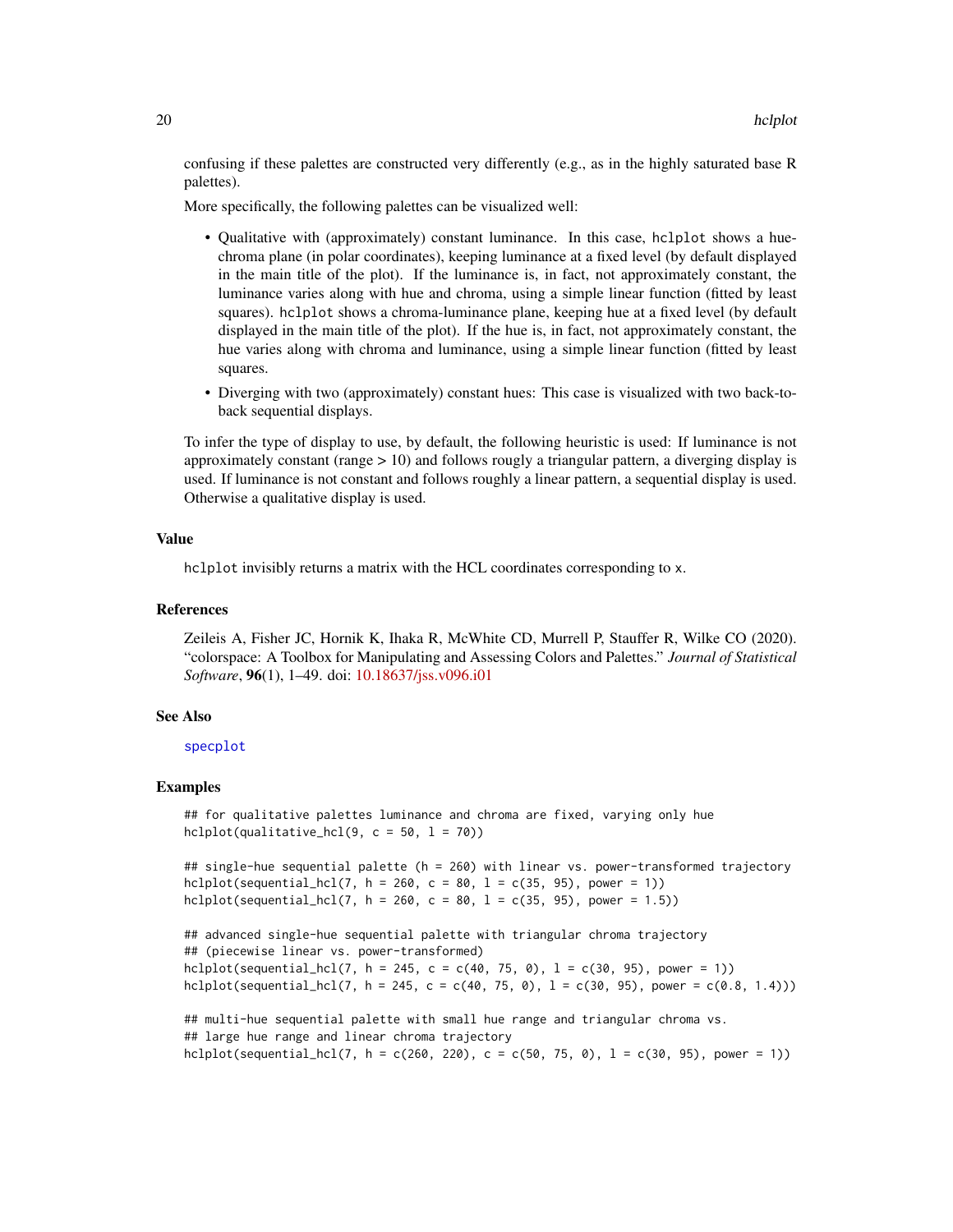## <span id="page-20-0"></span>hcl\_color\_picker 21

```
hclplot(sequential_hcl(7, h = c(260, 60), c = 60, l = c(40, 95), power = 1))## balanced diverging palette constructed from two simple single-hue sequential
## palettes (for hues 260/blue and 0/red)
hclplot(diverging_hcl(7, h = c(260, 0), c = 80, l = c(35, 95), power = 1))
```
hcl\_color\_picker *Graphical User Interface to Pick Colors in HCL Space*

#### Description

The app visualizes colors either along the hue-chroma plane for a given luminance value or along the luminance-chroma plane for a given hue. Colors can be entered by specifying the hue (H), chroma (C), and luminance (L) values via sliders, by entering an RGB hex code, or by clicking on a color in the hue-chroma or luminance-chroma plane. It is also possible to select individual colors and add them to a palette for comparison and future reference.

## Usage

```
hcl_color_picker(shiny.trace = FALSE)
```
choose\_color(shiny.trace = FALSE)

## Arguments

shiny.trace logical: used for debugging the shiny interface.

## Details

choose\_color is a convenience alias for hcl\_color\_picker to go along with [choose\\_palette](#page-4-1). Another alias is hclcolorpicker.

#### Value

hclcolorpicker invisibly returns a vector of colors choosen. If no colors have been selected NULL will be returned.

## Author(s)

Claus O. Wilke, Reto Stauffer, Achim Zeileis

## References

Zeileis A, Fisher JC, Hornik K, Ihaka R, McWhite CD, Murrell P, Stauffer R, Wilke CO (2020). "colorspace: A Toolbox for Manipulating and Assessing Colors and Palettes." *Journal of Statistical Software*, 96(1), 1–49. doi: [10.18637/jss.v096.i01](https://doi.org/10.18637/jss.v096.i01)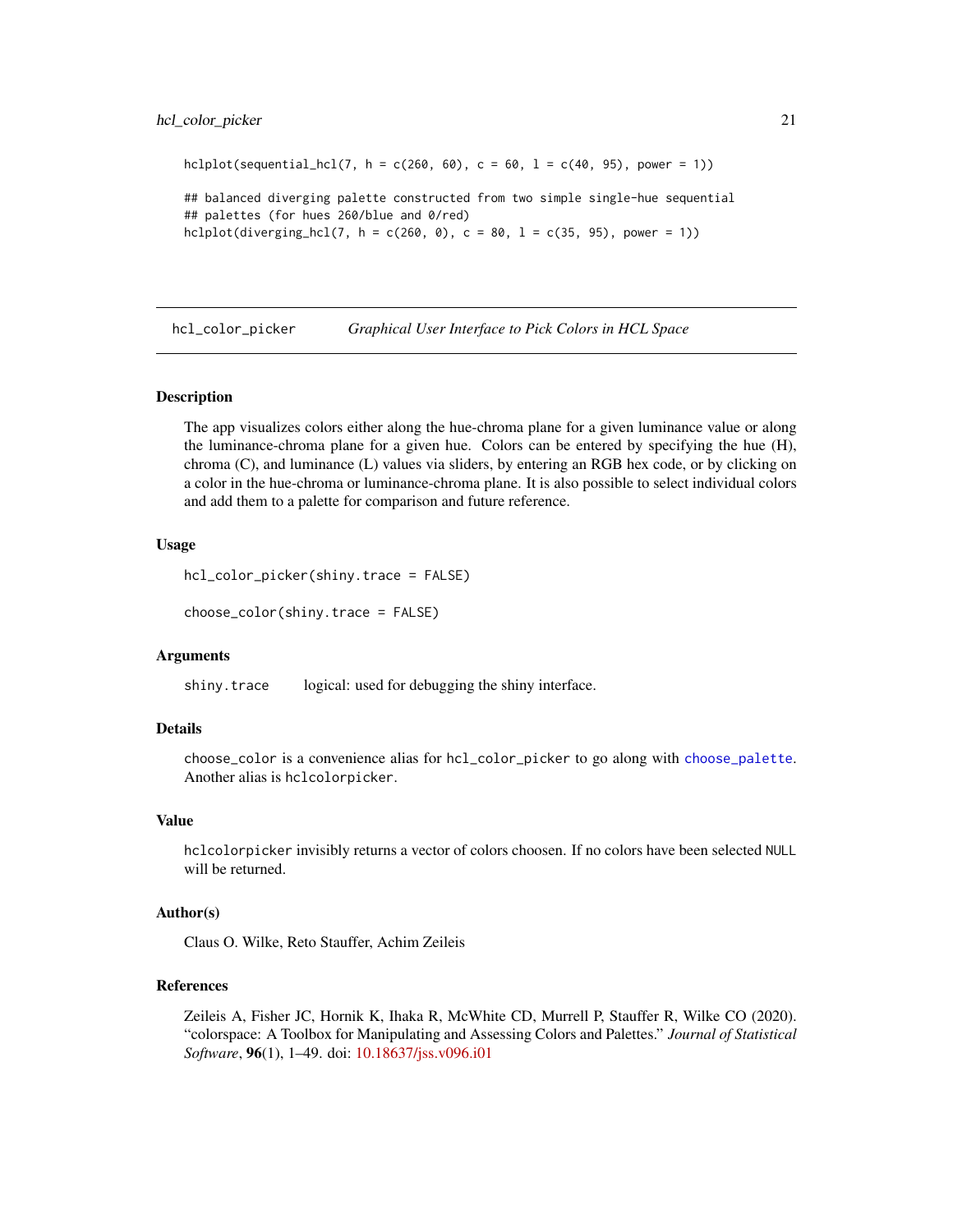## See Also

[choose\\_palette](#page-4-1)

#### Examples

## Not run: hcl\_color\_picker()

## End(Not run)

<span id="page-21-2"></span>hcl\_palettes *HCL Color Palettes*

## <span id="page-21-1"></span>Description

Qualitative, sequential (single-hue and multi-hue), and diverging color palettes based on the HCL (hue-chroma-luminance) color model.

## Usage

```
hcl_palettes(type = NULL, palette = NULL, plot = FALSE, n = 5L, ...)
## S3 method for class 'hcl_palettes'
print(x, \ldots)## S3 method for class 'hcl_palettes'
summary(object, ...)
## S3 method for class 'hcl_palettes'
plot(x, n = 5L, fixup = TRUE, off = NULL, border = NULL, ...)qualitative_hcl(
  n,
 h = c(0, 360 \times (n - 1)/n),
 c = 80,1 = 60,
  fixup = TRUE,
  alpha = 1,
  palette = NULL,
  rev = FALSE,register = ",
  ...,
 h1,
 h2,
  c1,
  l1
)
```
<span id="page-21-0"></span>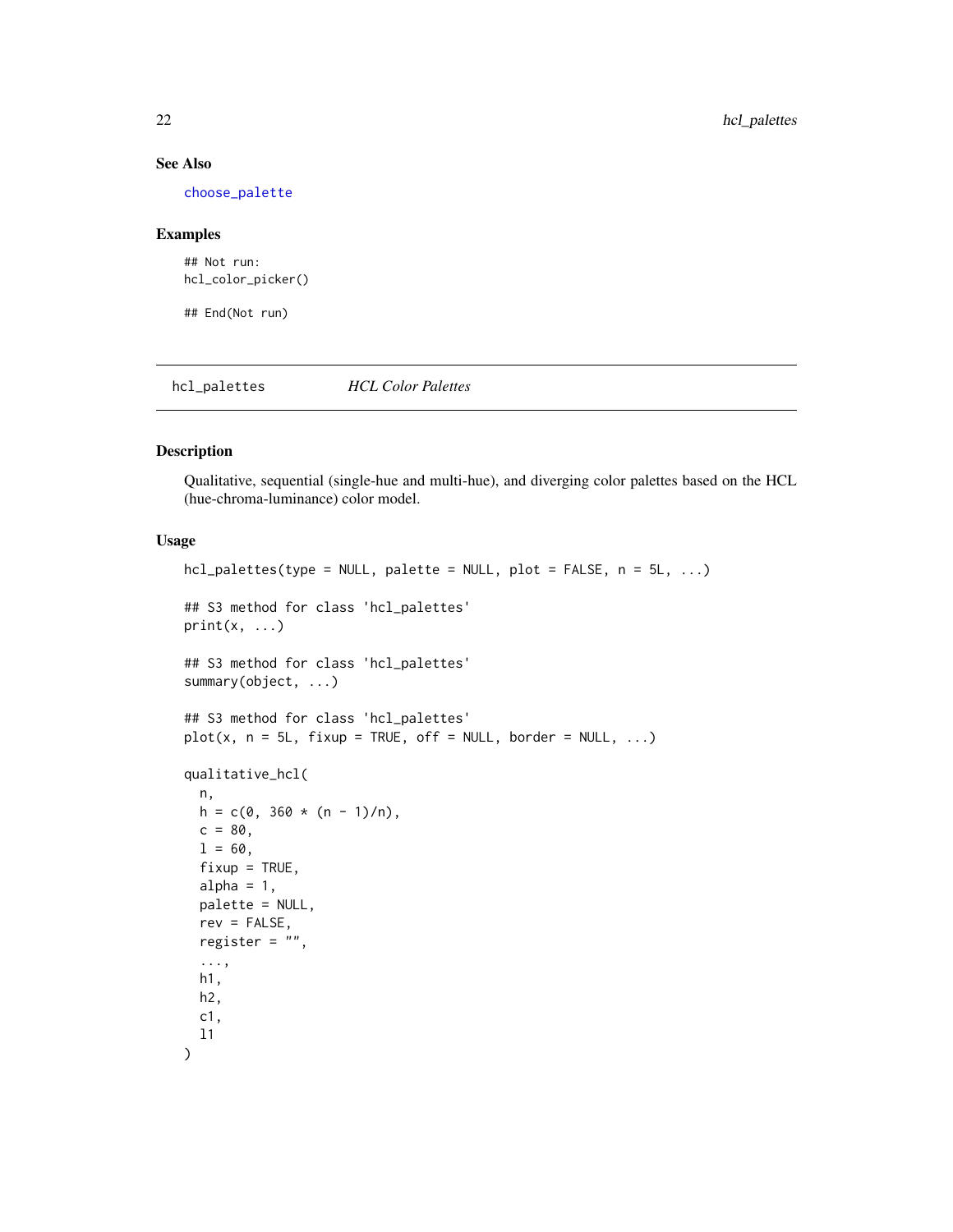```
sequential_hcl(
 n,
 h = 260,c = 80,l = c(30, 90),
 power = 1.5,
  gamma = NULL,
  fixup = TRUE,alpha = 1,palette = NULL,
  rev = FALSE,register = "",
  ...,
 h1,
  h2,
  c1,
 c2,
 l1,
  l2,
 p1,
 p2,
 cmax,
  c.
\mathcal{L}diverging_hcl(
 n,
 h = c(260, 0),c = 80,l = c(30, 90),
 power = 1.5,
 gamma = NULL,fixup = TRUE,alpha = 1,
 palette = NULL,
  rev = FALSE,register = ",
  ...,
 h1,
 h2,
 c1,
 l1,
  l2,
 p1,
 p2,
  cmax
```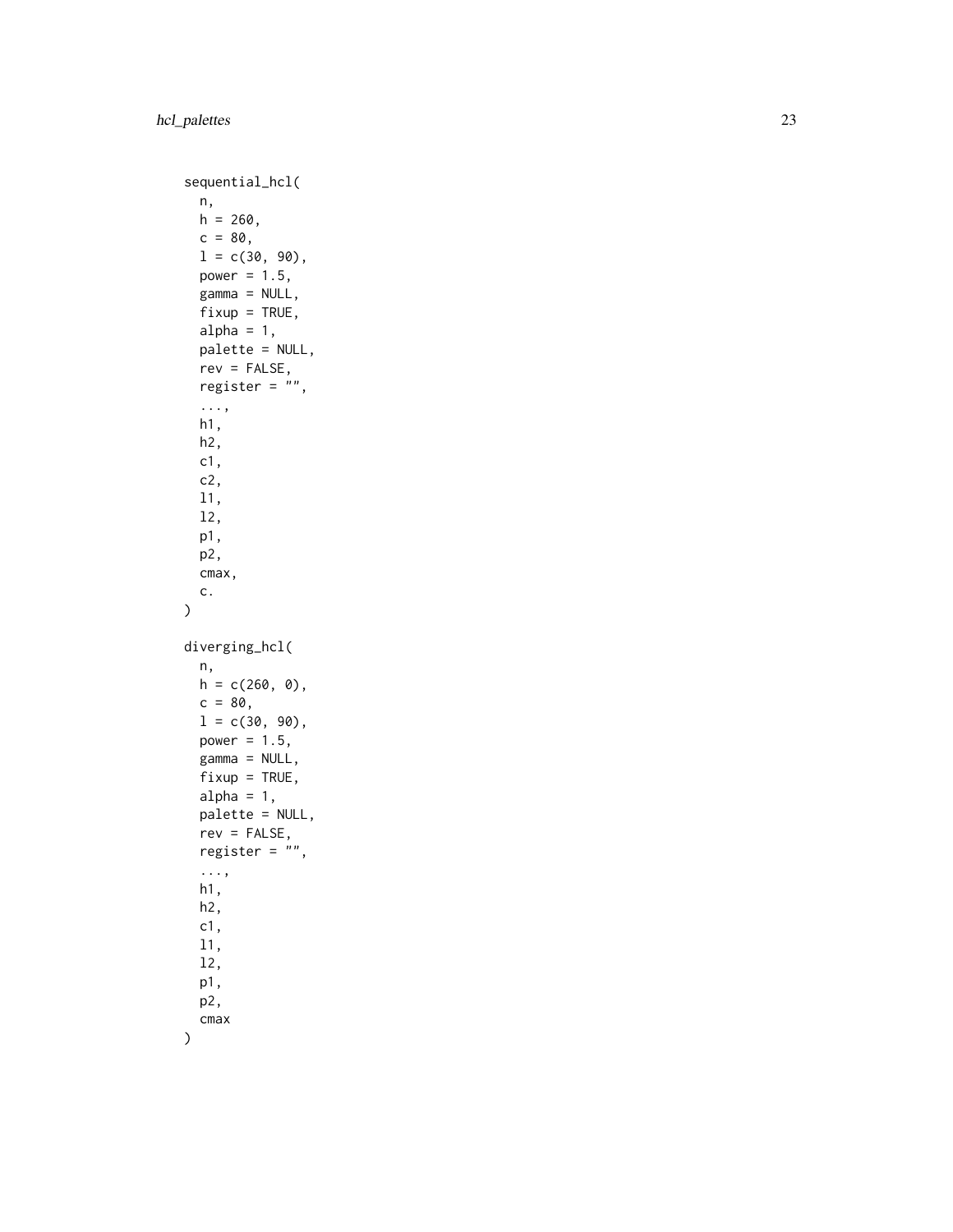## Arguments

| type          | character indicating type of HCL palette.                                                                                                                  |
|---------------|------------------------------------------------------------------------------------------------------------------------------------------------------------|
| palette       | character. Name of HCL color palette.                                                                                                                      |
| plot          | logical. Should the selected HCL color palettes be visualized?                                                                                             |
| n             | the number of colors $(\geq 1)$ to be in the palette.                                                                                                      |
| $\cdots$      | Other arguments passed to hex.                                                                                                                             |
| x, object     | A hcl_palettes object.                                                                                                                                     |
| fixup         | logical. Should the color be corrected to a valid RGB value?                                                                                               |
| off           | numeric. Vector of length 2 indicating horizontal and vertical offsets between<br>the color rectangles displayed.                                          |
| border        | character. Color of rectangle borders.                                                                                                                     |
| h, h1, h2     | hue value in the HCL color description, has to be in [0, 360].                                                                                             |
| c, c., c1, c2 | chroma value in the HCL color description.                                                                                                                 |
| 1, 11, 12     | luminance value in the HCL color description.                                                                                                              |
| alpha         | numeric vector of values in the range $[0, 1]$ for alpha transparency channel $(0, 1)$<br>means transparent and 1 means opaque).                           |
| rev           | logical. Should the color palette vector be returned in reverse order?                                                                                     |
| register      | character. If set to a non-empty character string, the corresponding palette is<br>registered with that name for subsequent use (within the same session). |
| power, p1, p2 | control parameter determining how chroma and luminance should be increased<br>$(1 = linear, 2 = quadratic, etc.).$                                         |
| gamma         | Deprecated.                                                                                                                                                |
| cmax          | Maximum chroma value in the HCL color description.                                                                                                         |

## Details

The HCL (hue-chroma-luminance) color model is a perceptual color model obtained by using polar coordinates in CIE [LUV](#page-34-1) space (i.e., [polarLUV](#page-38-1)), where steps of equal size correspond to approximately equal perceptual changes in color. By taking polar coordinates the resulting three dimensions capture the three perceptual axes very well: hue is the type of color, chroma the colorfulness compared to the corresponding gray, and luminance the brightness. This makes it relatively easy to create balanced palettes through trajectories in this HCL space. In contrast, in the more commonly-used [HSV](#page-29-1) (hue-saturation-value) model (a simple transformation of [RGB](#page-44-1)), the three axes are confounded so that luminance changes along with the hue leading to very unbalanced palettes (see [rainbow\\_hcl](#page-39-1) for further illustrations).

Three types of palettes are derived based on the HCL model:

- Qualitative: Designed for coding categorical information, i.e., where no particular ordering of categories is available and every color should receive the same perceptual weight.
- Sequential: Designed for coding ordered/numeric information, i.e., where colors go from high to low (or vice versa).
- Diverging: Designed for coding numeric information around a central neutral value, i.e., where colors diverge from neutral to two extremes.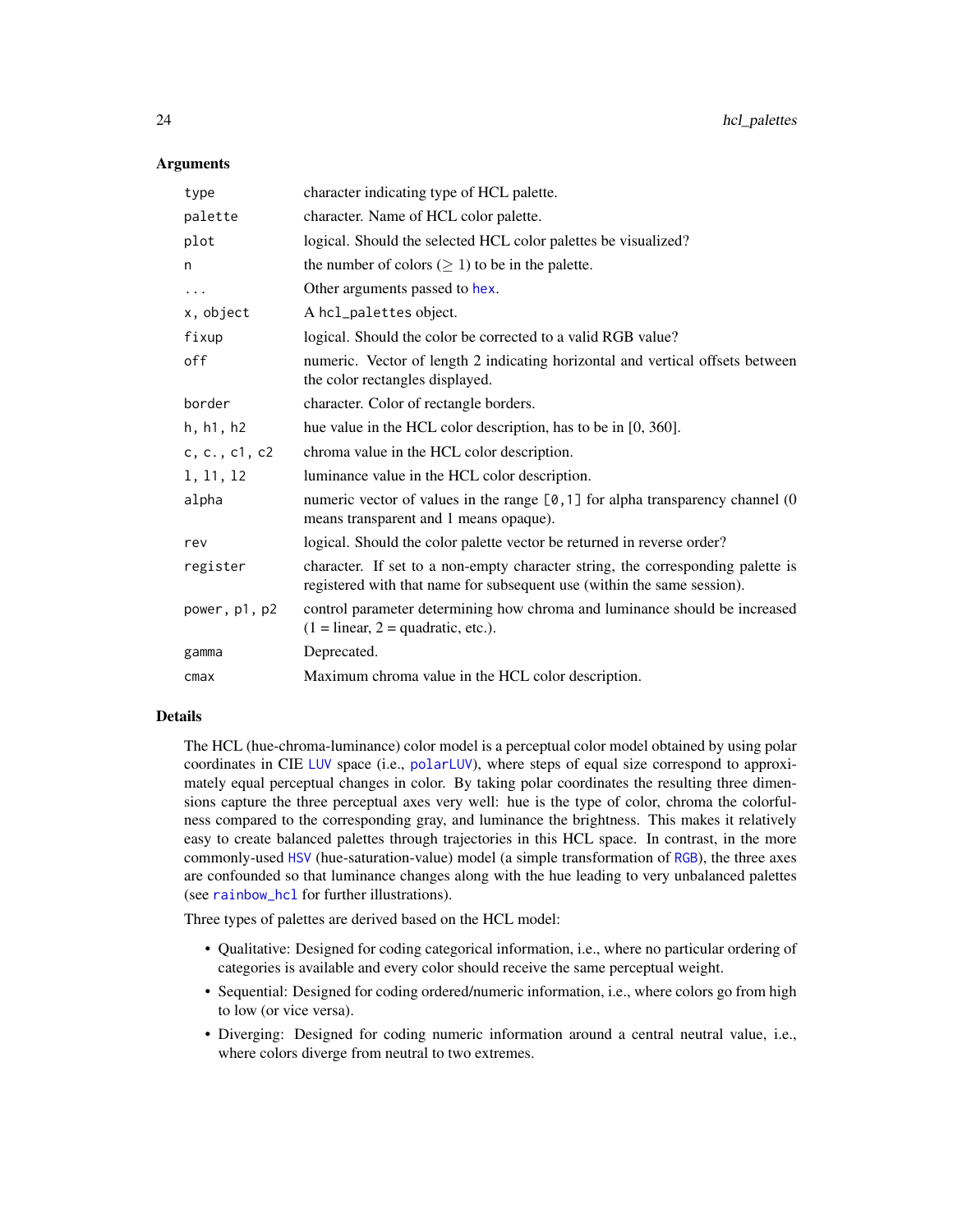#### hcl\_palettes 25

The corresponding functions are qualitative\_hcl, sequential\_hcl, and diverging\_hcl. Their construction principles are explained in more detail below. At the core is the luminance axis (i.e., light-dark contrasts): These are easily decoded by humans and matched to high-low differences in the underlying data. Therefore, sequential\_hcl palettes are always based on a *monotonic* luminance sequence whereas the colors in a qualitative\_hcl palette all have the *same* luminance. Finally, diverging\_hcl palettes use the same monotonic luminance sequence in both "arms" of the palette, i.e., correspond to two balanced sequential palettes diverging from the same neutral value. The other two axes, hue and chroma, are used to enhance the luminance information and/or to further discriminate the color.

All three palette functions specify trajectories in HCL space and hence need either single values or intervals of the coordinates h, c, l. Their interfaces are always designed such that h, c, l can take vector arguments (as needed) but alternatively or additionally h1/h2, c1/c2/cmax, and l1/l2 can be specified. If so, the latter coordinates overwrite the former.

qualitative\_hcl distinguishes the underlying categories by a sequence of hues while keeping both chroma and luminance constant to give each color in the resulting palette the same perceptual weight. Thus, h should be a pair of hues (or equivalently h1 and h2 can be used) with the starting and ending hue of the palette. Then, an equidistant sequence between these hues is employed, by default spanning the full color wheel (i.e, the full 360 degrees). Chroma c (or equivalently c1) and luminance l (or equivalently l1) are constants.

sequential\_hcl codes the underlying numeric values by a monotonic sequence of increasing (or decreasing) luminance. Thus, the l argument should provide a vector of length 2 with starting and ending luminance (equivalently, 11 and 12 can be used). Without chroma (i.e.,  $c = 0$ ), this simply corresponds to a grayscale palette like [gray.colors](#page-0-0). For adding chroma, a simple strategy would be to pick a single hue (via h or h1) and then decrease chroma from some value (c or c1) to zero (i.e., gray) along with increasing luminance. For bringing out the extremes (a dark high-chroma color vs. a light gray) this is already very effective. For distinguishing also colors in the middle two strategies can be employed: (a) Hue can be varied as well by specifying an interval of hues in h (or beginning hue h1 and ending hue h2). (b) Instead of a decreasing chroma a triangular chroma trajectory can be employed from c1 over cmax to c2 (or equivalently a vector c of length 3). This yields high-chroma colors in the middle of the palette that are more easily distinguished from the dark and light extremes. Finally, instead of employing linear trajectories, power transformations are supported in chroma and luminance via a vector power (or separate p1 and p2). If power[2] (or p2) for the luminance trajectory is missing, it defaults to power[1]/p1 from the chroma trajectory.

diverging\_hcl codes the underlying numeric values by a triangular luminance sequence with different hues in the left and in the right arm of the palette. Thus, it can be seen as a combination of two sequential palettes with some restrictions: (a) a single hue is used for each arm of the palette, (b) chroma and luminance trajectory are balanced between the two arms, (c) the neutral central value has zero chroma. To specify such a palette a vector of two hues h (or equivalently h1 and h2), either a single chroma value c (or c1) or a vector of two chroma values c (or c1 and cmax), a vector of two luminances 1 (or 11 and 12), and power parameter(s) power (or  $p1$  and  $p2$ ) are used. For more flexible diverging palettes without the restrictrictions above (and consequently more parameters) [divergingx\\_hcl](#page-15-1) is available. For backward compatibility, diverge\_hcl is a copy of diverging\_hcl.

To facilitate using HCL-based palettes a wide range of example palettes are provided in the package and can be specified by a name instead of a set of parameters/coordinates. The examples have been taken from the literature and many approximate color palettes from other software packages such as ColorBrewer.org (RColorBrewer), CARTO colors (rcartocolor), scico, or virids. The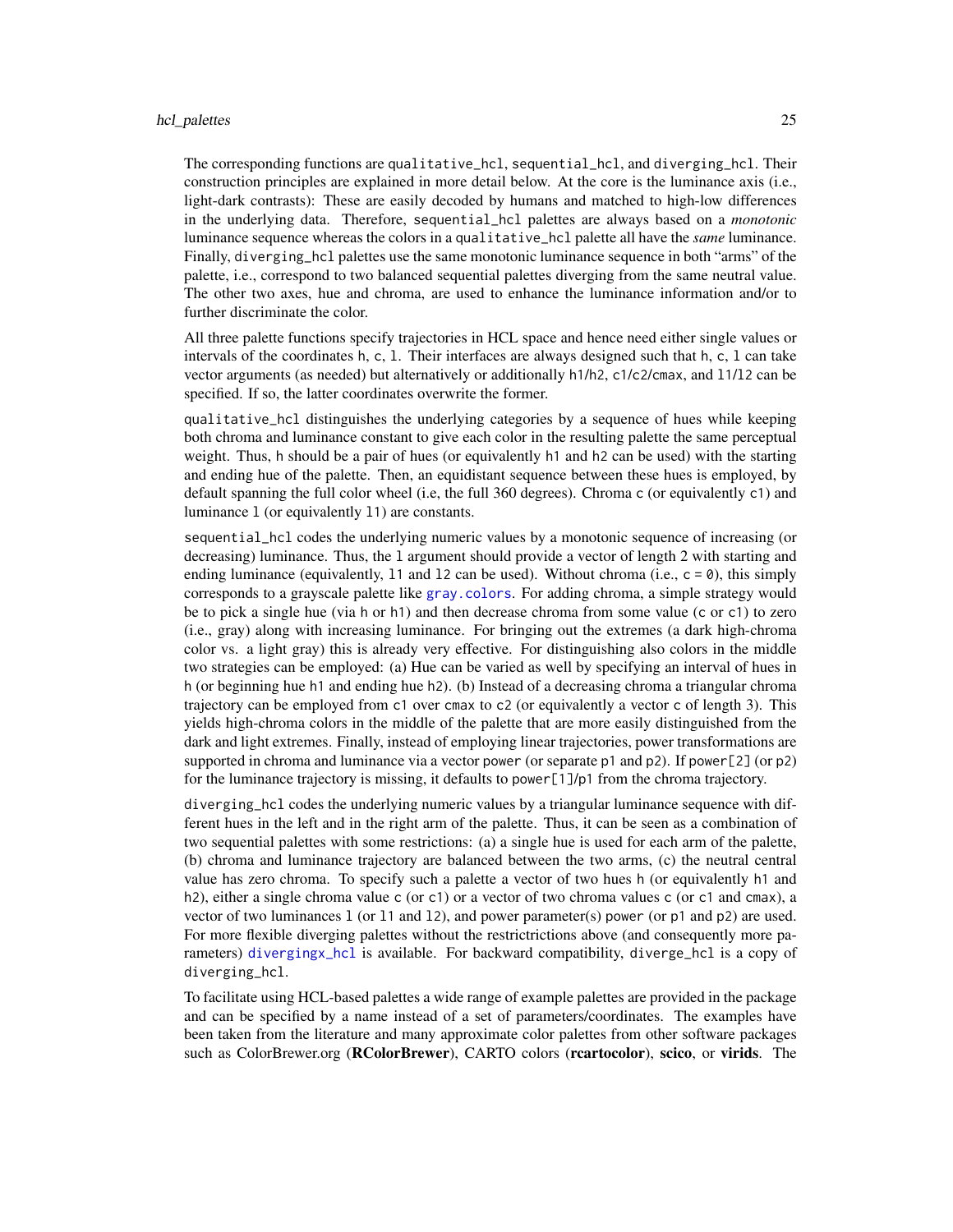function hcl\_palettes can be used to query the available pre-specified palettes. It comes with a print method (listing names and types), a summary method (additionally listing the underlying parameters/coordinates), and a plot method that creates a [swatchplot](#page-77-1) with suitable labels.

## Value

qualitative\_hcl, sequential\_hcl, diverging\_hcl return a vector of n color strings (hex codes).

The function hcl\_palettes returns a data frame of class "hcl\_palettes" where each row contains information about one of the requested palettes (name, type, HCL trajectory coordinates). Suitable print, summary, and plot methods are available.

#### References

Zeileis A, Hornik K, Murrell P (2009). Escaping RGBland: Selecting Colors for Statistical Graphics. *Computational Statistics & Data Analysis*, 53, 3259–3270. doi: [10.1016/j.csda.2008.11.033](https://doi.org/10.1016/j.csda.2008.11.033) Preprint available from [https://www.zeileis.org/papers/Zeileis+Hornik+Murrell-2009.](https://www.zeileis.org/papers/Zeileis+Hornik+Murrell-2009.pdf) [pdf](https://www.zeileis.org/papers/Zeileis+Hornik+Murrell-2009.pdf).

Stauffer R, Mayr GJ, Dabernig M, Zeileis A (2015). Somewhere Over the Rainbow: How to Make Effective Use of Colors in Meteorological Visualizations. *Bulletin of the American Meteorological Society*, 96(2), 203–216. doi: [10.1175/BAMSD1300155.1](https://doi.org/10.1175/BAMS-D-13-00155.1)

Zeileis A, Fisher JC, Hornik K, Ihaka R, McWhite CD, Murrell P, Stauffer R, Wilke CO (2020). "colorspace: A Toolbox for Manipulating and Assessing Colors and Palettes." *Journal of Statistical Software*, 96(1), 1–49. doi: [10.18637/jss.v096.i01](https://doi.org/10.18637/jss.v096.i01)

#### See Also

[divergingx\\_hcl](#page-15-1)

## Examples

```
## overview of all _named_ HCL palettes
hcl_palettes()
## visualize
hcl_palettes("qualitative", plot = TRUE)
hcl_palettes("sequential (single-hue)", n = 7, plot = TRUE)
hcl_palettes("sequential (multi-hue)", n = 7, plot = TRUE)
hcl_palettes("diverging", n = 7, plot = TRUE)
## inspect a specific palette
## (upper-case, spaces, etc. are ignored for matching)
hcl_palettes(palette = "Dark 2")
hcl_palettes(palette = "dark2")
## set up actual colors
qualitative_hcl(4, h = c(0, 288), c = 50, l = 60) ## by hand
qualitative_hcl(4, palette = "dark2") \qquad ## by name
qualitative_hcl(4, palette = "dark2", c = 80) ## by name plus modification
```
## how HCL palettes are constructed: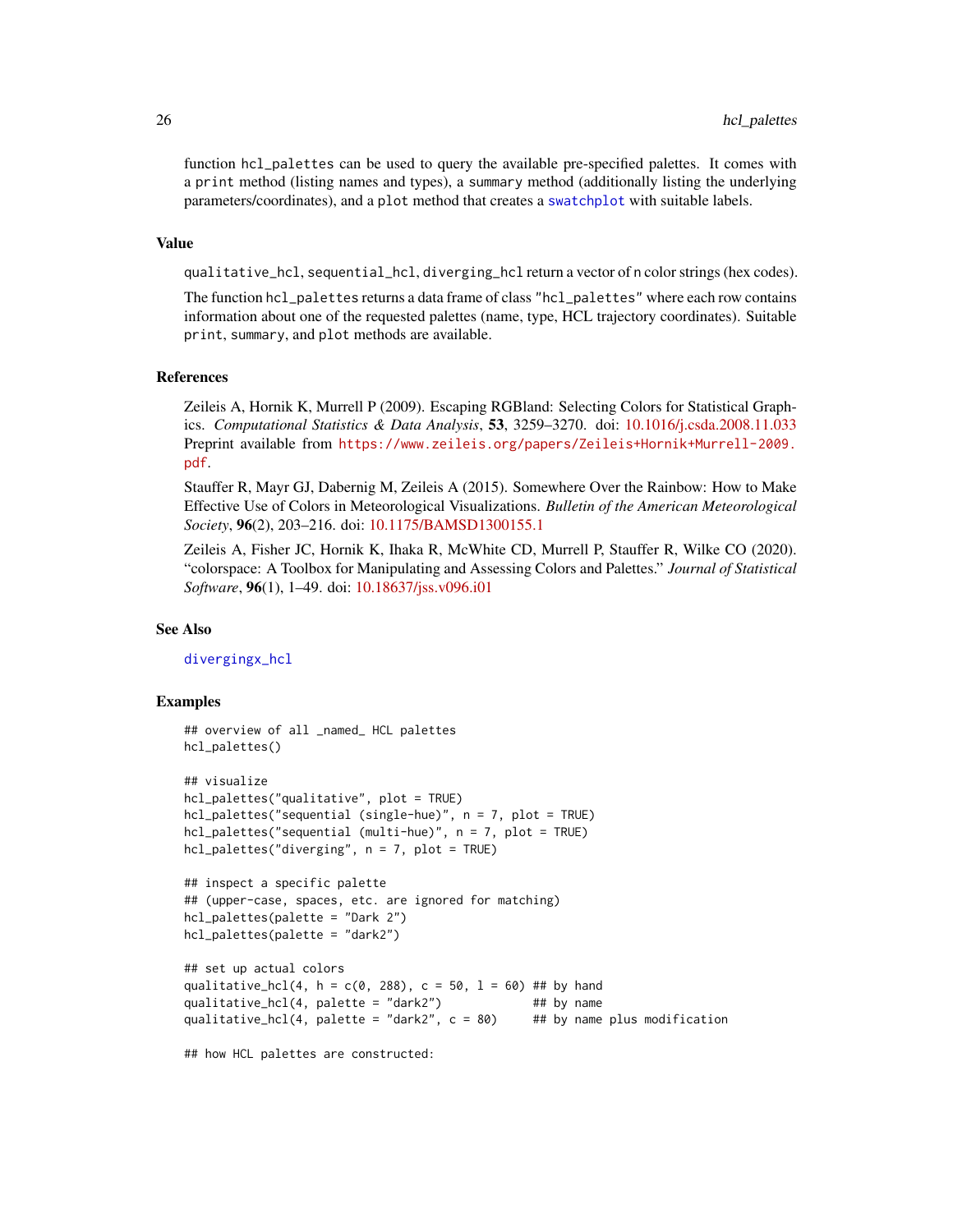```
## by varying the perceptual properties via hue/chroma/luminance
swatchplot(
  "Hue" = sequential_hcl(5, h = c(0, 300), c = c(60, 60), l = 65),
  "Chroma" = sequential_hcl(5, h = \theta, c = c(100, 0), l = 65, rev = TRUE, power = 1),
 "Luminance" = sequential_hcl(5, h = 260, c = c(25, 25), l = c(25, 90), rev = TRUE, power = 1),
 off = 0)
## for qualitative palettes luminance and chroma are fixed, varying only hue
hclplot(qualitative_hcl(9, c = 50, l = 70))
## single-hue sequential palette (h = 260) with linear vs. power-transformed trajectory
hclplot(sequential_hcl(7, h = 260, c = 80, l = c(35, 95), power = 1))hclplot(sequential_hcl(7, h = 260, c = 80, l = c(35, 95), power = 1.5))
## advanced single-hue sequential palette with triangular chroma trajectory
## (piecewise linear vs. power-transformed)
hclplot(sequential_hcl(7, h = 245, c = c(40, 75, 0), l = c(30, 95), power = 1))
hclplot(sequential_hcl(7, h = 245, c = c(40, 75, 0), l = c(30, 95), power = c(0.8, 1.4)))
## multi-hue sequential palette with small hue range and triangular chroma vs.
## large hue range and linear chroma trajectory
hclplot(sequential_hcl(7, h = c(260, 220), c = c(50, 75, 0), l = c(30, 95), power = 1))
hclplot(sequential_hcl(7, h = c(260, 60), c = 60, l = c(40, 95), power = 1))
## balanced diverging palette constructed from two simple single-hue sequential
## palettes (for hues 260/blue and 0/red)
hclplot(diverging_hcl(7, h = c(260, 0), c = 80, l = c(35, 95), power = 1))
## to register a particular adapted palette for re-use in the same session
## with a new name the register=... argument can be used once, e.g.,
diverging_hcl(7, palette = "Tropic", h2 = 0, register = "mytropic")
## subsequently palete="mytropic" is available in diverging_hcl() and the diverging
## ggplot2 scales such as scale_color_continuous_diverging() etc.
demoplot(diverging_hcl(11, "mytropic"), type = "map")
## to register this palette in all R sessions you could place the following
## code in a startup script (e.g., .Rprofile):
```
## colorspace::diverging\_hcl(7, palette = "Tropic", h2 = 0, register = "mytropic")

<span id="page-26-1"></span>hex *Convert Colors to Hexadecimal Strings*

#### **Description**

This functions converts [color-class](#page-6-1) objects into hexadecimal strings.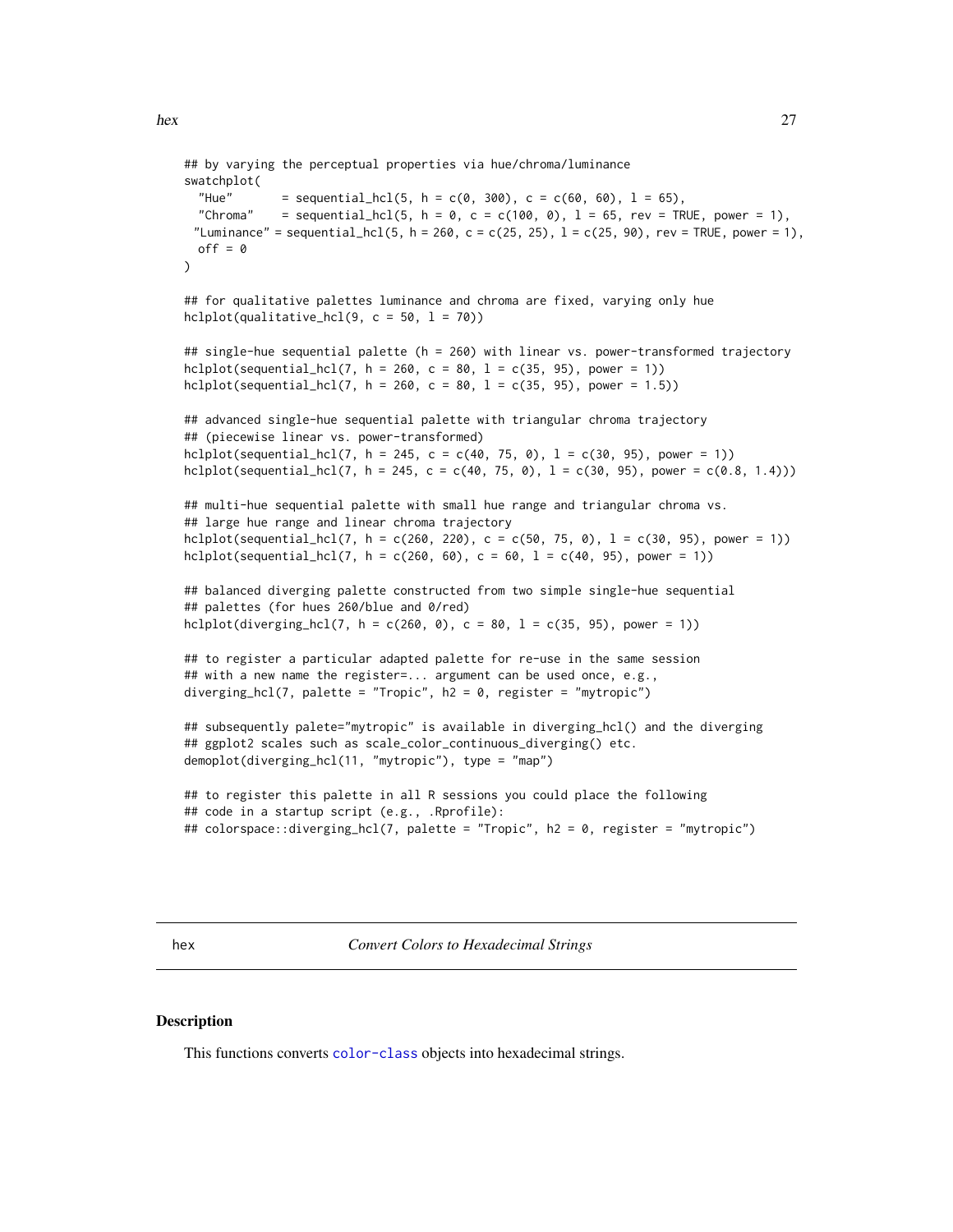## <span id="page-27-0"></span>Usage

hex(from, gamma = NULL, fixup = FALSE)

#### **Arguments**

| from  | The color object to be converted.                                                                                                            |
|-------|----------------------------------------------------------------------------------------------------------------------------------------------|
| gamma | Deprecated.                                                                                                                                  |
| fixup | Should the color be corrected to a valid RGB value before correction. The de-<br>fault is to convert out-of-gamut colors to the string "NA". |

## Details

The color objects are first converted to sRGB color objects. They are then multiplied by 255 and rounded to obtain an integer value. These values are then converted to hexadecimal strings of the form "#RRGGBB" and suitable for use as color descriptions for R graphics. Out of gamut values are either corrected to valid RGB values by translating the the individual primary values so that they lie between 0 and 255.

## Value

A vector of character strings.

#### Author(s)

Ross Ihaka

## See Also

[hex2RGB](#page-27-1), [RGB](#page-44-1), [sRGB](#page-76-1), [HSV](#page-29-1), [XYZ](#page-81-1), [LAB](#page-30-1), [polarLAB](#page-37-1), [LUV](#page-34-1), [polarLUV](#page-38-1).

#### Examples

```
hsv <- HSV(seq(0, 360, length.out = 7)[-7], 1, 1)
hsv
hex(hsv)
barplot(rep(1,6), col = hex(hsv))
```
<span id="page-27-1"></span>hex2RGB *Convert Hexadecimal Color Specifications to sRGB Objects*

#### Description

This function takes a vector of strings of the form "#RRGGBB" (hexadecimal color descriptions) into [sRGB](#page-76-1) objects.

## Usage

 $hex2RGB(x, gamma = FALSE)$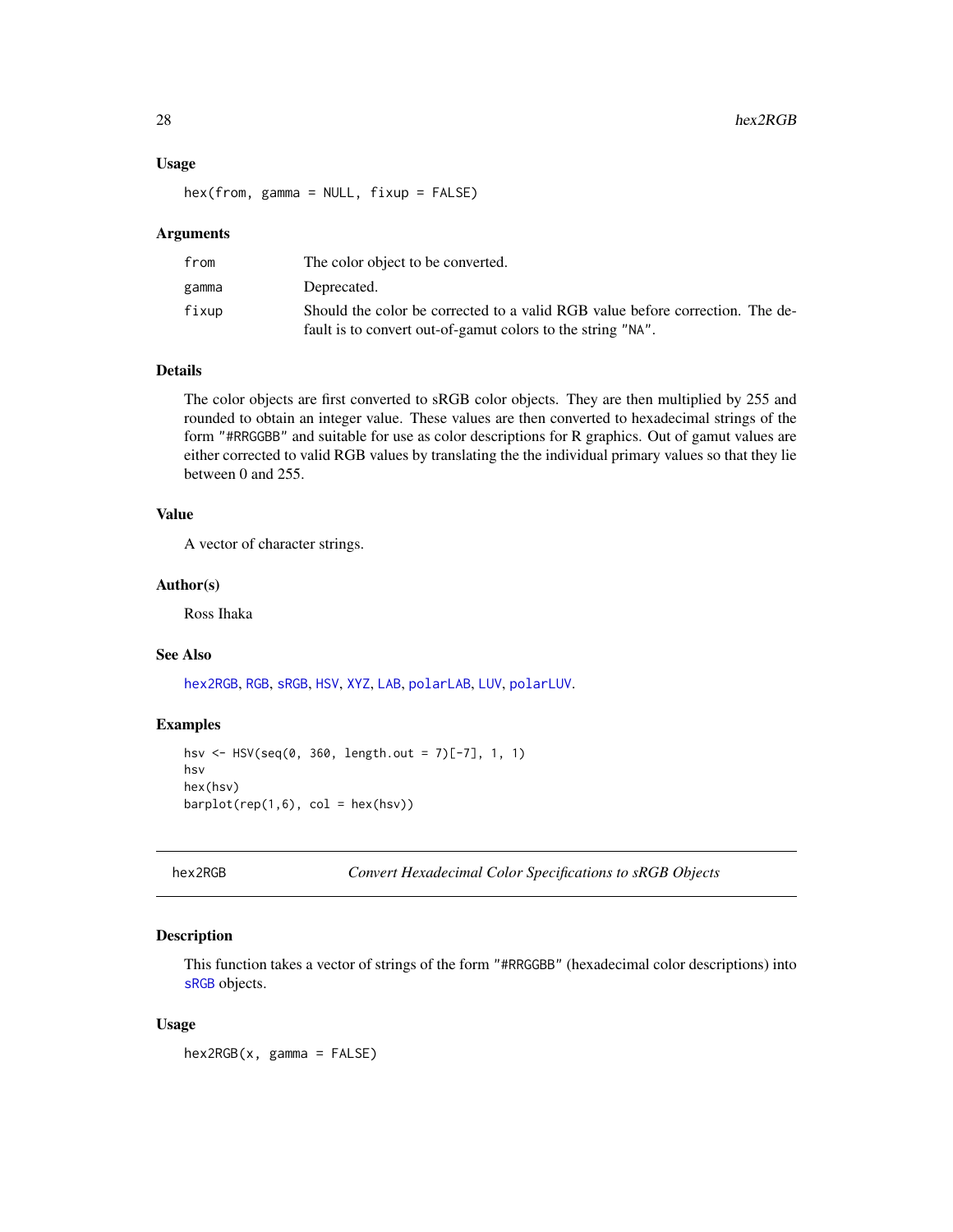#### <span id="page-28-0"></span> $HLS$  29

## Arguments

| X     | a vector of hexadecimal color descriptions. |
|-------|---------------------------------------------|
| gamma | Whether to apply gamma-correction.          |

## Details

This function converts device-dependent color descriptions of the form "#RRGGBB" into sRGB color descriptions (linearized if gamma is TRUE). The alpha channel will be ignored if given ("#RRGGBBAA").

## Value

An sRGB object describing the colors.

## Author(s)

Ross Ihaka

## See Also

[hex](#page-26-1), [RGB](#page-44-1), [sRGB](#page-76-1), [HSV](#page-29-1), [XYZ](#page-81-1), [polarLAB](#page-37-1), [LUV](#page-34-1), [polarLUV](#page-38-1).

#### Examples

hex2RGB(c("#FF0000","#00FF00", "#0000FF50"))

<span id="page-28-1"></span>HLS *Create HLS Colors*

## Description

This function creates colors of class HLS; a subclass of the virtual [color-class](#page-6-1) class.

## Usage

HLS(H, L, S, names)

## Arguments

| H.L.S | These arguments give the hue, lightness, and saturation of the colors. The values |
|-------|-----------------------------------------------------------------------------------|
|       | can be provided in separate H, L and S vectors or in a three-column matrix passed |
|       | as H.                                                                             |
|       |                                                                                   |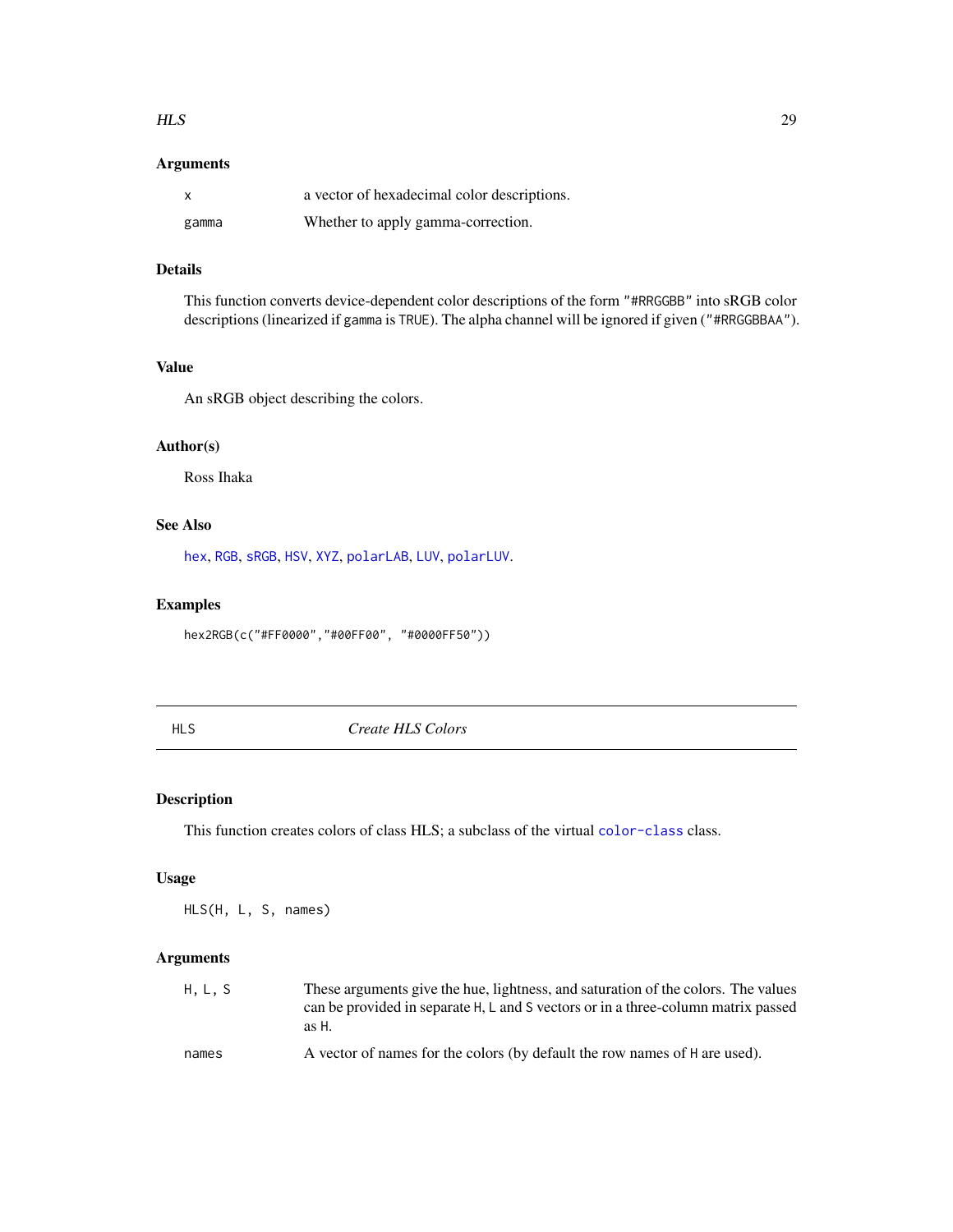## <span id="page-29-0"></span>Details

This function creates colors in an HLS color space. The hues should lie between between 0 and 360, and the lightness and saturations should lie between 0 and 1.

HLS is a relative color space; it is a transformation of an RGB color space. Conversion of HLS colors to any other color space must first involve a conversion to a specific RGB color space, for example the standard [sRGB](#page-76-1) color space (IEC standard 61966).

## Value

An object of class HLS which inherits from class color.

#### Author(s)

Ross Ihaka

## See Also

[sRGB](#page-76-1), [RGB](#page-44-1), [XYZ](#page-81-1), [LAB](#page-30-1), [polarLAB](#page-37-1), [LUV](#page-34-1), [polarLUV](#page-38-1).

## Examples

```
# A rainbow of full-intensity hues
HLS(seq(0, 360, length.out = 13)[-13], 0.5, 1)
```
<span id="page-29-1"></span>

HSV *Create HSV Colors*

#### **Description**

This function creates colors of class HSV; a subclass of the virtual [color-class](#page-6-1) class.

#### Usage

HSV(H, S, V, names)

#### Arguments

| H.S. V | These arguments give the hue, saturation and value of the colors. The values can |
|--------|----------------------------------------------------------------------------------|
|        | be provided in separate H, S and V vectors or in a three-column matrix passed as |
|        |                                                                                  |
| names  | A vector of names for the colors (by default the row names of H are used).       |

#### Details

This function creates colors in an HSV color space. The hues should lie between between 0 and 360, and the saturations and values should lie between 0 and 1.

HSV is a relative color space; it is a transformation of an RGB color space. Conversion of HSV colors to any other color space must first involve a conversion to a specific RGB color space, for example the standard [sRGB](#page-76-1) color space (IEC standard 61966).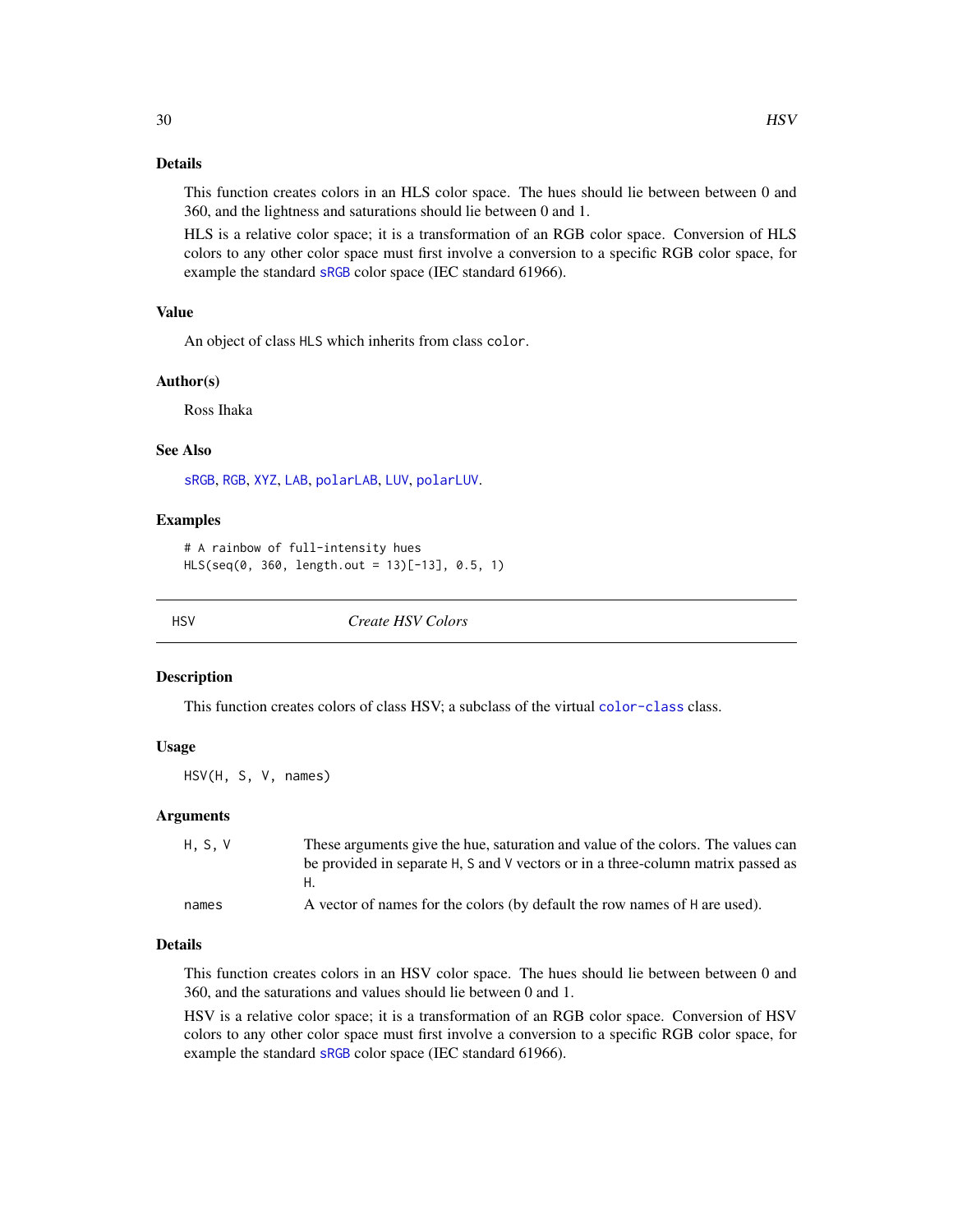#### <span id="page-30-0"></span> $LAB$  31

## Value

An object of class HSV which inherits from class color.

## Author(s)

Ross Ihaka

## See Also

[sRGB](#page-76-1), [RGB](#page-44-1), [XYZ](#page-81-1), [LAB](#page-30-1), [polarLAB](#page-37-1), [LUV](#page-34-1), [polarLUV](#page-38-1).

#### Examples

```
# A rainbow of full-intensity hues
HSV(seq(0, 360, length.out = 13)[-13], 1, 1)
```
<span id="page-30-1"></span>

## LAB *Create LAB Colors*

## Description

This function creates colors of class "LAB"; a subclass of the virtual [color-class](#page-6-1) class.

#### Usage

LAB(L, A, B, names)

## Arguments

| L.A.B | these arguments give the L, A and B coordinates of the colors. The values can    |
|-------|----------------------------------------------------------------------------------|
|       | be provided in separate L, A and B vectors or in a three-column matrix passed as |
|       |                                                                                  |
| names | a vector of names for the colors (by default the row names of L are used).       |

#### Details

The L, A and B values give the coordinates of the colors in the CIE  $L^* a^* b^*$  space. This is a transformation of the 1931 CIE XYZ space which attempts to produce perceptually based axes. Luminance takes values between 0 and 100, and the other coordinates typically take values between -100 and 100, although these values can also be exceeded by highly saturated colors. The  $a$  and  $b$  coordinates measure positions on green/red and blue/yellow axes.

## Value

An object of class LAB which inherits from class color.

## Author(s)

Ross Ihaka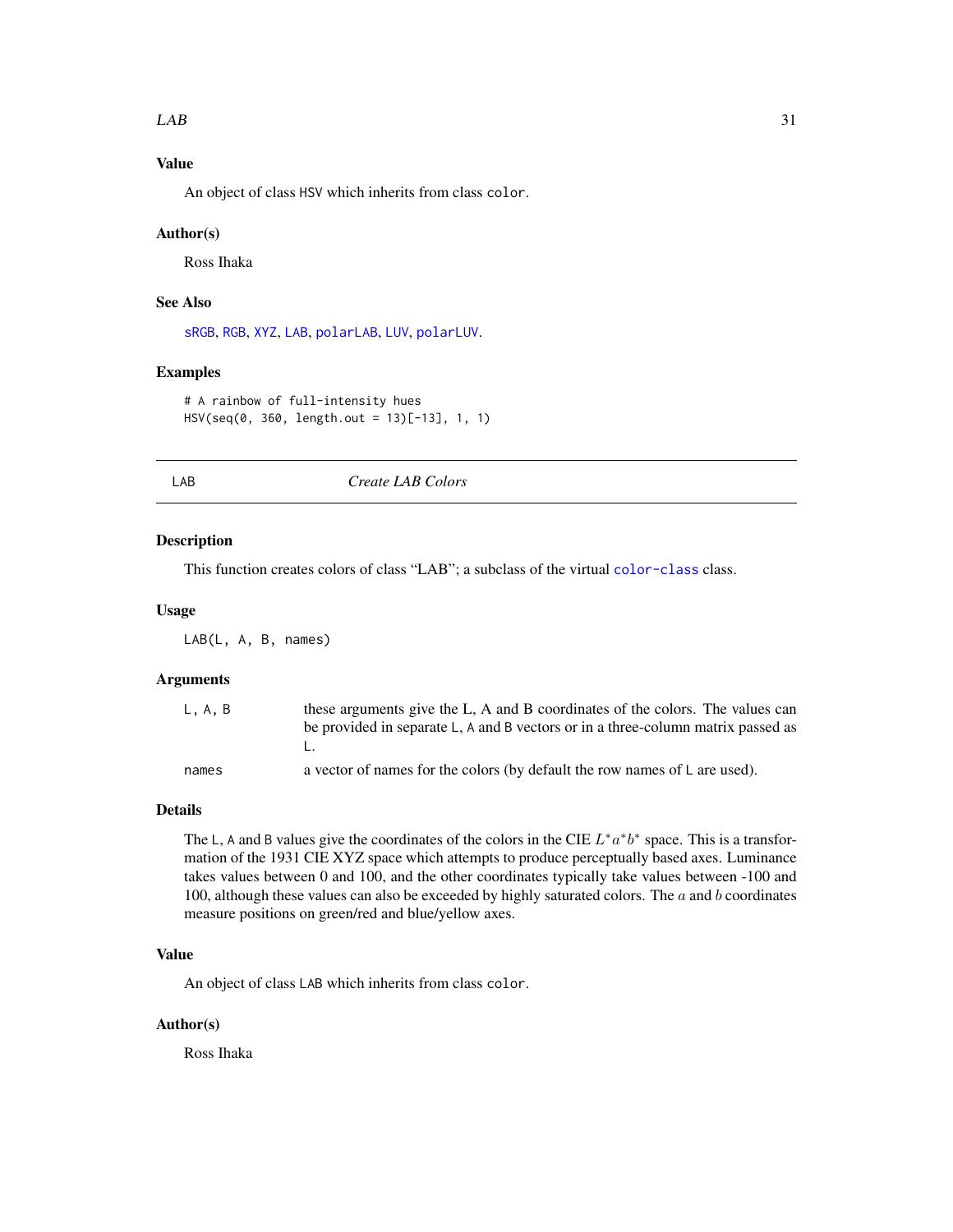#### 32 lighten was a strong of the strong strong strong strong strong strong strong strong strong strong strong strong strong strong strong strong strong strong strong strong strong strong strong strong strong strong strong st

## See Also

[RGB](#page-44-1), [HSV](#page-29-1), [XYZ](#page-81-1), [LAB](#page-30-1), [polarLAB](#page-37-1), [LUV](#page-34-1), [polarLUV](#page-38-1).

## Examples

```
## Show the LAB space
set.seed(1)
x <- sRGB(runif(1000), runif(1000), runif(1000))
y \leftarrow as(x, "LAB")head(x)
head(y)
plot(y)
```
<span id="page-31-1"></span>lighten *Algorithmically Lighten or Darken Colors*

## Description

The functions lighten and darken take a vector of R colors and adjust the colors such that they appear lightened or darkened, respectively.

## Usage

```
lighten(
  col,
  amount = 0.1,
 method = c("relative", "absolute"),
  space = c("HCL", "HLS", "combined"),
  fixup = TRUE\mathcal{L}
```
darken(col, amount =  $0.1$ , space = "combined", ...)

## Arguments

| col    | vector of any of the three kind of R colors, i.e., either a color name (an element<br>of colors), a hexadecimal string of the form "#rrggbb" or "#rrggbbaa" (see<br>$rgb)$ , or an integer i meaning palette()[i].                     |
|--------|----------------------------------------------------------------------------------------------------------------------------------------------------------------------------------------------------------------------------------------|
| amount | numeric specifying the amount of lightening. This is applied either multiplica-<br>tively or additively to the luminance value, depending on the setting of method<br>(either relative or absolute). Negative numbers cause darkening. |
| method | character string specifying the adjustment method. Can be either "relative"<br>or "absolute".                                                                                                                                          |
| space  | character string specifying the color space in which adjustment happens. Can<br>be either "HLS" or "HCL".                                                                                                                              |

<span id="page-31-0"></span>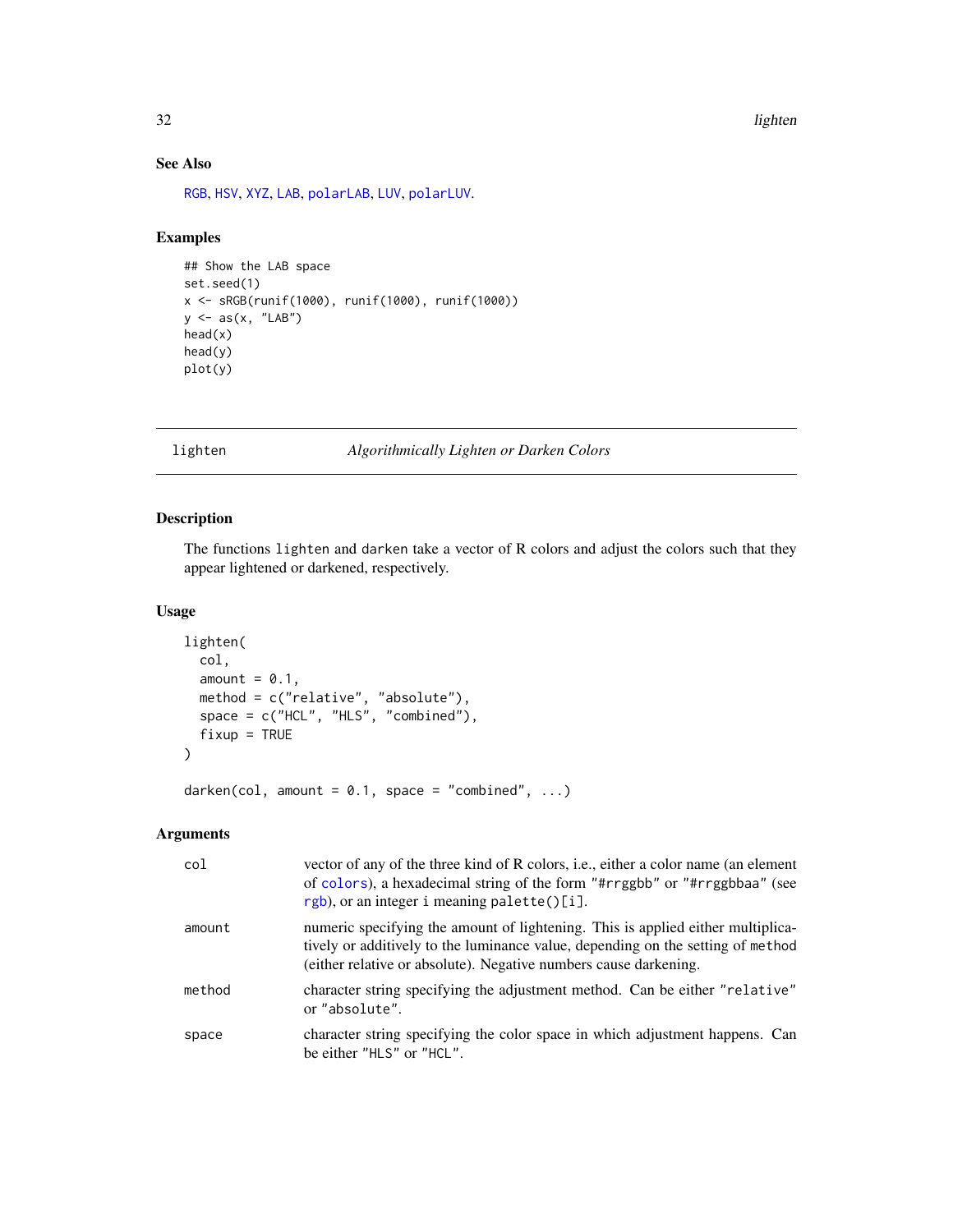#### lighten 33

| fixup                   | logical If set to TRUE, colors that fall outside of the RGB color gamut are slightly |
|-------------------------|--------------------------------------------------------------------------------------|
|                         | modified by translating individual primary values so they lie between 0 and 255.     |
|                         | If set to FALSE, out-of-gamut colors are replaced by NA.                             |
| $\cdot$ $\cdot$ $\cdot$ | Other parameters handed to the function lighten().                                   |

## Details

The color adjustment can be calculated in three different color spaces.

- 1. If space = "HCL", the colors are transformed to HCL, ([polarLUV](#page-38-1)), the luminance component L is adjusted, and then the colors are transformed back to a hexadecimal RGB string.
- 2. If space = "HLS", the colors are transformed to HLS, the lightness component L is adjusted, and then the color is transformed back to a hexadecimal RGB string.
- 3. If space = "combined", the colors are first adjusted in both the HCL and HLS spaces. Then, the adjusted HLS colors are converted into HCL, and then the chroma components of the adjusted HLS colors are copied to the adjusted HCL colors. Thus, in effect, the combined model adjusts luminance in HCL space but chroma in HLS space.

We have found that typically space = "HCL" performs best for lightening colors and space = "combined" performs best for darkening colors, and these are the default settings for lighten and darken, respectively.

Regardless of the chosen color space, the adjustment of the L component can occur by two methods, relative (the default) and absolute. Under the absolute method, the adjustment is  $L +$ /-100  $*$  amount when lightening/darkening colors. Under the relative method, the adjustment is 100 -(100 -L)  $\star$ (1 -amount) when lightening colors and  $L \times (1 - \text{amount})$  when darkening colors.

Programmatically lightening and darkening colors can yield unexpected results (see examples). In HCL space, colors can become either too gray or overly colorful. By contrast, in HLS space it can happen that the overall amount of lightening or darkening appears to be non-uniform among a group of colors that are lightened or darkened jointly, and again, colors can become either too gray or overly colorful. We recommend to try different color spaces if the default space for the chosen function (lighten or darken) does not look right in a specific application.

## Value

A character vector with (s)RGB codings of the colors in the palette.

#### **References**

Zeileis A, Fisher JC, Hornik K, Ihaka R, McWhite CD, Murrell P, Stauffer R, Wilke CO (2020). "colorspace: A Toolbox for Manipulating and Assessing Colors and Palettes." *Journal of Statistical Software*, 96(1), 1–49. doi: [10.18637/jss.v096.i01](https://doi.org/10.18637/jss.v096.i01)

## See Also

[polarLUV](#page-38-1), [hex](#page-26-1), [desaturate](#page-14-1)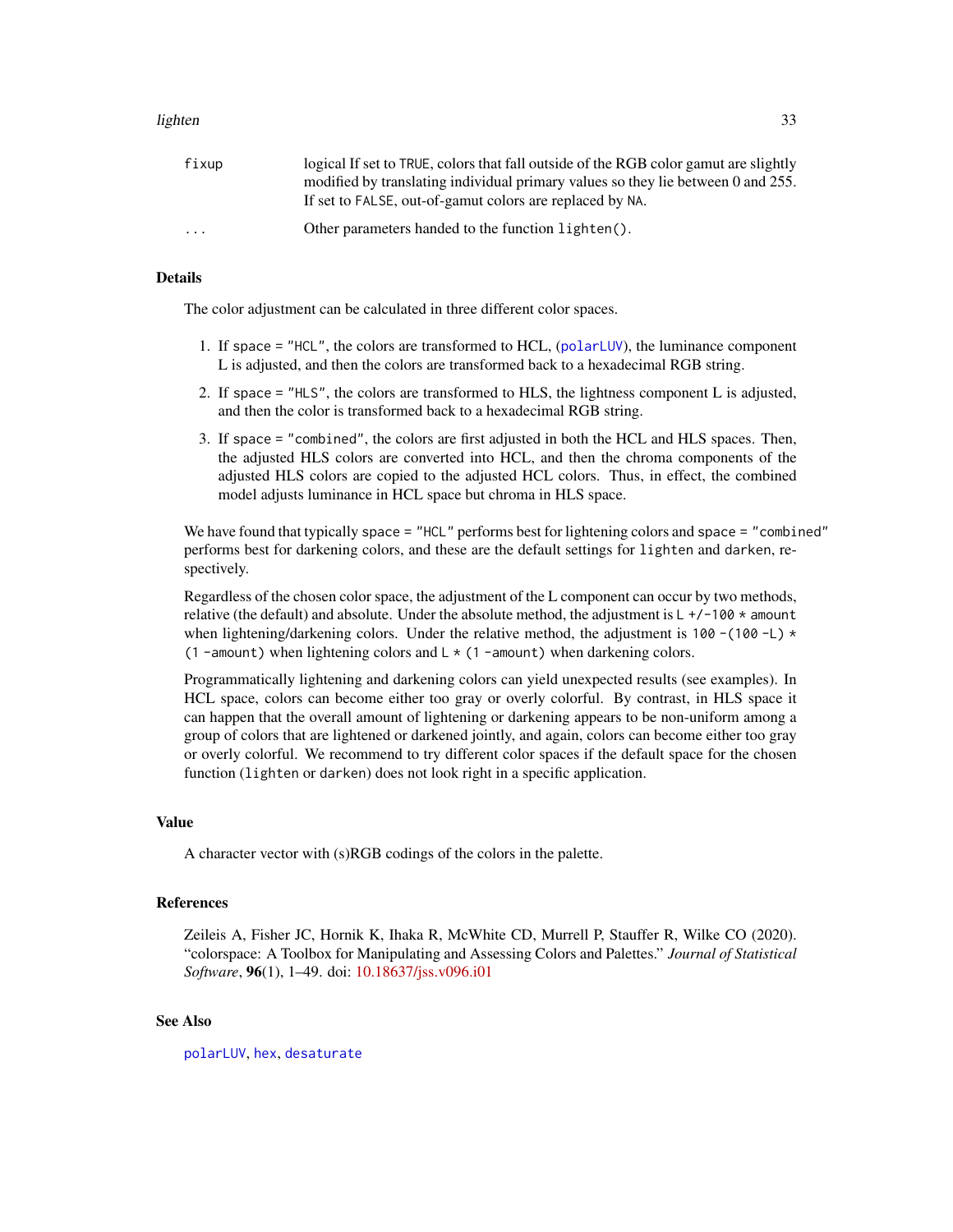## Examples

```
# lighten dark colors, example 1
cl <- qualitative_hcl(5)
swatchplot(list(
  HCL = rbind("0%" = c1,"15%" = lighten(cl, 0.15),
               "30%" = lighten(cl, 0.3)),
  HLS = rbind("0%" = c1,"15%" = lighten(cl, 0.15, space = "HLS"),
               "30\%" = lighten(cl, 0.3, space = "HLS")),
  combined = rbind("0%" = c1,"15\" = lighten(cl, 0.15, space = "combined"),
               "30\%" = lighten(cl, 0.3, space = "combined")),
 nrow = 4, line = 2.5\lambda# lighten dark colors, example 2
cl <- c("#61A9D9", "#ADD668", "#E6D152", "#CE6BAF", "#797CBA")
swatchplot(list(
  HCL = \text{rbind}("0\%" = c1,"15\%" = lighten(cl, 0.15),"30\%" = lighten(cl, 0.3)),HLS = rbind("0%" = c1,"15\" = lighten(cl, 0.15, space = "HLS"),
              "30%" = lighten(cl, 0.3, space = "HLS")),
  combined = rbind("0%" = c1,"15\" = lighten(cl, 0.15, space = "combined"),
               "30\%" = lighten(cl, 0.3, space = "combined")),
  nrow = 4, line = 2.5\mathcal{L}# darken light colors, example 1
cl <- qualitative_hcl(5, "Pastel 1")
swatchplot(list(
  combined = rbind("0%" = c1,"15\" = darken(cl, 0.15),
               "30%" = darken(cl, 0.3)),
  HCL = \text{rbind}("0\%" = c1,"15\%" = \text{darken}(\text{cl}, 0.15, \text{ space} = "HCL"),
               "30\%" = \text{darken(cl, 0.3, space = "HCl")},HLS = rbind("0%" = c1,"15\" = darken(cl, 0.15, space = "HLS"),
               "30%" = darken(cl, 0.3, space = "HLS"))),
  nrow = 4, line = 2.5
\mathcal{L}# darken light colors, example 2
cl <- c("#CDE4F3","#E7F3D3","#F7F0C7","#EFCFE5","#D0D1E7")
swatchplot(list(
  combined = rbind("0%" = c1,"15\" = darken(cl, 0.15),
              "30\%" = \text{darken}(\text{cl}, 0.3),
```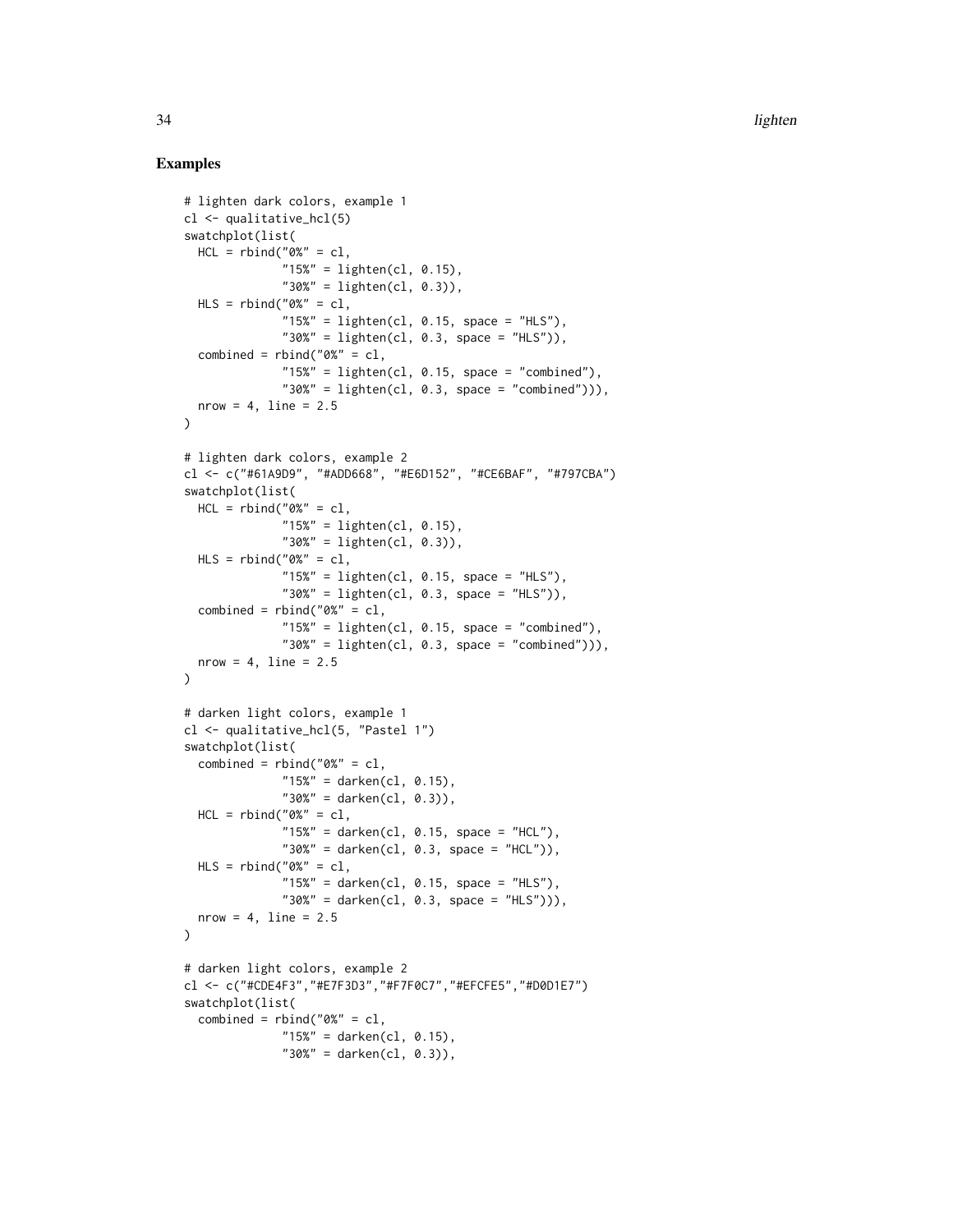```
HCL = \text{rbind}("0\%" = c1,"15\" = darken(cl, 0.15, space = "HCL"),
               "30%" = darken(cl, 0.3, space = "HCL")),
 HLS = rbind("0%" = c1,"15\" = darken(cl, 0.15, space = "HLS"),
              "30\%" = \text{darken(cl, 0.3, space = "HLS")),
 nrow = 4, line = 2.5
)
```
<span id="page-34-1"></span>

LUV *Create LUV Colors*

## Description

This function creates colors of class "LUV"; a subclass of the virtual [color-class](#page-6-1) class.

## Usage

LUV(L, U, V, names)

#### Arguments

| L.U.V | these arguments give the L, U and V coordinates of the colors. The values can         |
|-------|---------------------------------------------------------------------------------------|
|       | be provided in separate L, U and V vectors or in a three-column matrix passed as      |
|       |                                                                                       |
| names | a vector of names for the colors (by default the row names of $\mathsf{L}$ are used). |

## Details

The L, U and V values give the coordinates of the colors in the CIE (1976)  $L^*u^*v^*$  space. This is a transformation of the 1931 CIE XYZ space which attempts to produce perceptually based axes. Luminance takes values between 0 and 100, and the other coordinates typically take values between -100 and 100, although these values can also be exceeded by highly saturated colors. The  $u$  and  $v$ coordinates measure positions on green/red and blue/yellow axes.

## Value

An object of class LUV which inherits from class color.

## Author(s)

Ross Ihaka

## See Also

[RGB](#page-44-1), [HSV](#page-29-1), [XYZ](#page-81-1), [LAB](#page-30-1), [polarLAB](#page-37-1), [polarLUV](#page-38-1).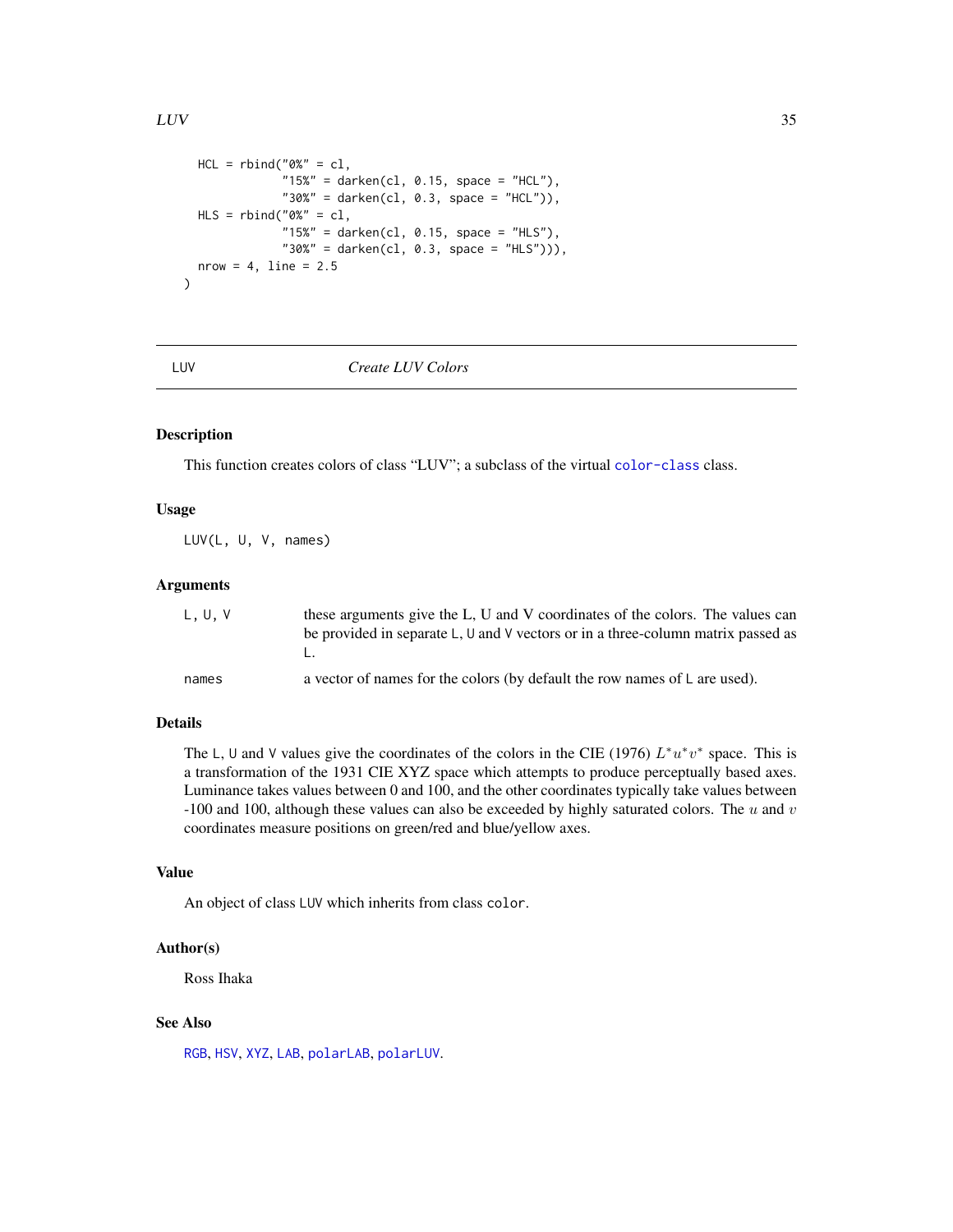## <span id="page-35-0"></span>Examples

```
## Show the LUV space
set.seed(1)
x <- sRGB(runif(1000), runif(1000), runif(1000))
y \leftarrow as(x, "LUV")head(x)
head(y)
plot(y)
```
max\_chroma *Compute Maximum Chroma for Given Hue and Luminance in HCL*

## **Description**

Compute approximately the maximum chroma possible for a given hue and luminance combination in the HCL color space.

## Usage

max\_chroma(h, l, floor = FALSE)

max\_chroma\_table

#### Arguments

| h     | hue value in the HCL color description, has to be in $[0, 360]$ .           |
|-------|-----------------------------------------------------------------------------|
|       | luminance value in the HCL color description, has to be in [0, 100].        |
| floor | logical. Should the chroma value be rounded down to the next lower integer? |

## Details

As the possible combinations of chroma and luminance depend on hue, it is not obvious which maximum chroma can be used for a given combination of hue and luminance prior to calling [polarLUV](#page-38-1). To avoid having to fixup the color upon conversion to RGB [hex](#page-26-1) codes, the max\_chroma function computes (approximately) the maximum chroma possible. The computations are based on interpolations of pre-computed maxima in max\_chroma\_table, containing the maximum chroma for a given hue-luminance combination (both in integers). Hence, the result may sometimes still be very slightly larger than the actual maximum which can be avoided by taking the floor of the approximate value.

## Value

A numeric vector with the maximum chroma coordinates.

## See Also

[polarLUV](#page-38-1), [hex](#page-26-1)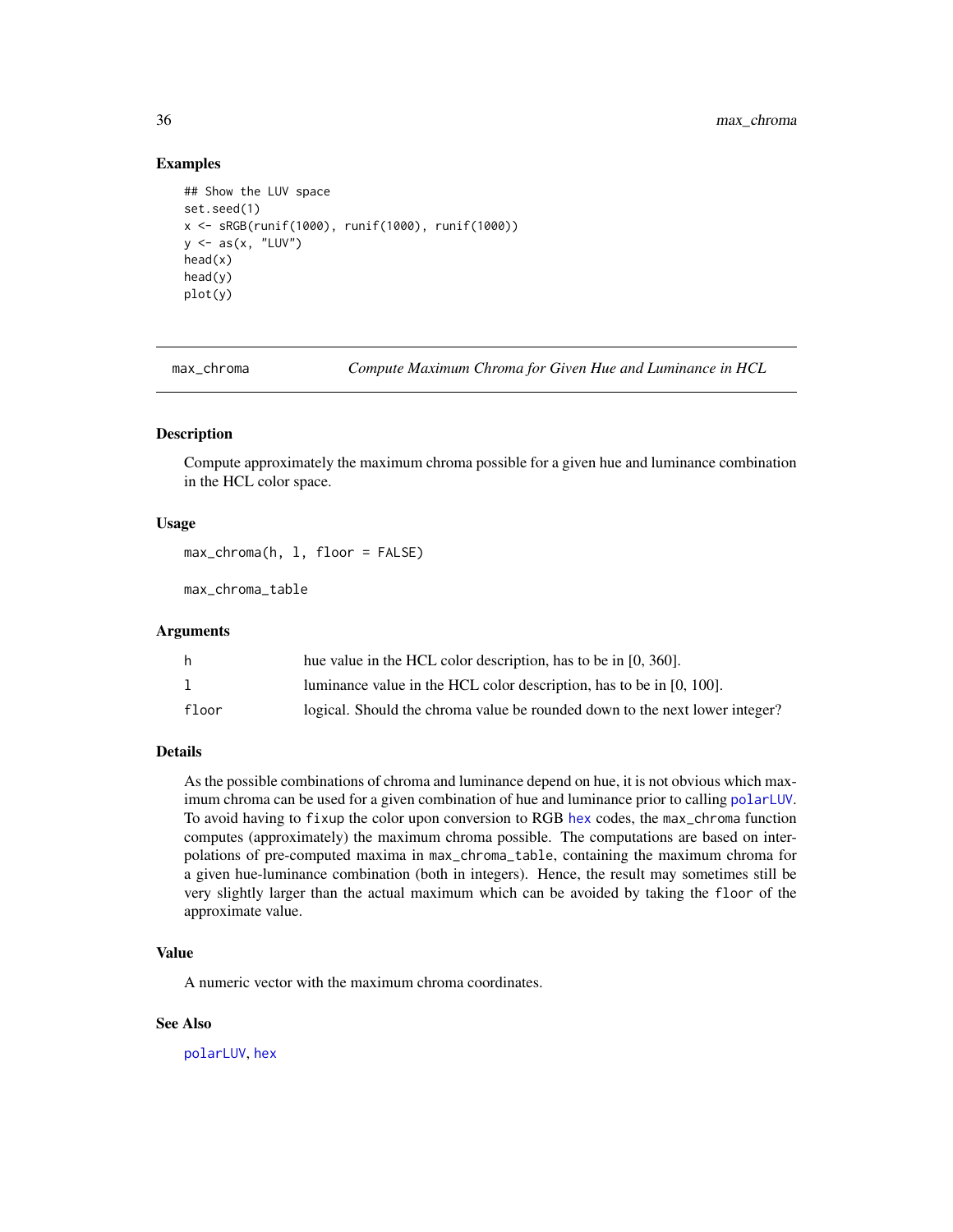#### mixcolor 37

### Examples

 $max_{c}$ chroma(h = 0:36 \* 10, 1 = 50)  $max_{c}$ chroma(h = 120, 1 = 0:10 \* 10)

| mixcolor |  |
|----------|--|
|          |  |
|          |  |
|          |  |

# mixcolor *Compute the Convex Combination of Two Colors*

# Description

This function can be used to compute the result of color mixing, assuming additive mixing (e.g., as appropriate for RGB or XYZ).

# Usage

mixcolor(alpha, color1, color2, where = class(color1))

# Arguments

| alpha  | The mixed color is obtained by combining an amount 1 -alpha of color1 with<br>an amount alpha of color <sub>2</sub> . |
|--------|-----------------------------------------------------------------------------------------------------------------------|
| color1 | The first color.                                                                                                      |
| color2 | The second color.                                                                                                     |
| where  | The color space where the mixing is to take place.                                                                    |

# Value

The mixed color. This is in the color space specified by where.

### Author(s)

Ross Ihaka

# See Also

[RGB](#page-44-0), [HSV](#page-29-0), [XYZ](#page-81-0), [LAB](#page-30-0), [polarLAB](#page-37-0), [LUV](#page-34-0), [polarLUV](#page-38-0).

# Examples

mixcolor(0.5, sRGB(1, 0, 0), sRGB(0, 1, 0))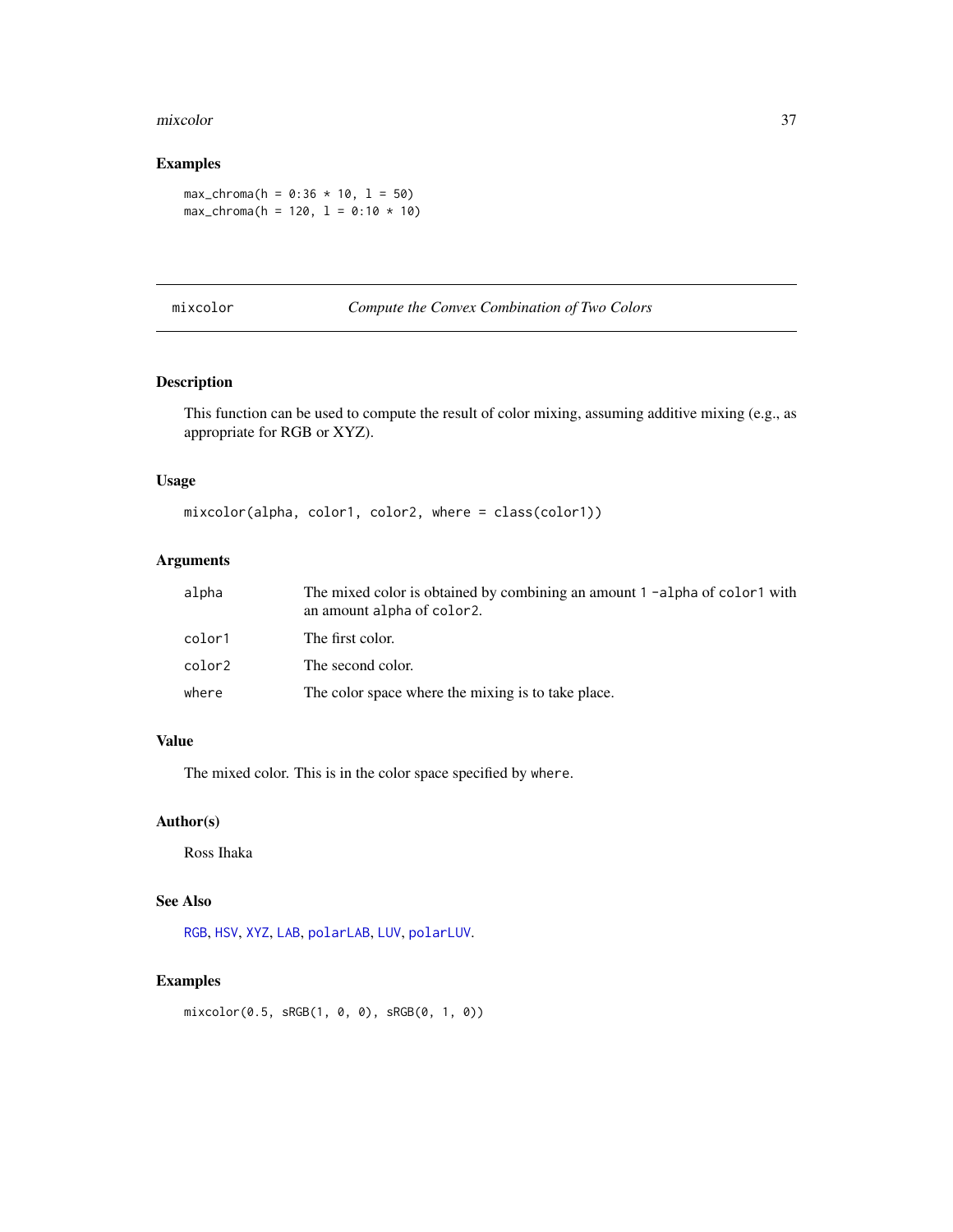<span id="page-37-0"></span>

This function creates colors of class "polarLAB"; a subclass of the virtual [color-class](#page-6-0) class.

### Usage

polarLAB(L, C, H, names)

# Arguments

| L.C.H | these arguments give the L, C and H coordinates of the colors. The values can<br>be provided in separate L, C and H vectors or in a three-column matrix passed as |
|-------|-------------------------------------------------------------------------------------------------------------------------------------------------------------------|
| names | A vector of names for the colors (by default the row names of L are used).                                                                                        |

### Details

The polarLAB space is a transformation of the CIE  $L^* a^* b^*$  space so that the a and b values are converted to polar coordinates. The radial component  $C$  measures chroma and the angular coordinate  $H$  is measures hue.

### Value

An object of class polarLAB which inherits from class color.

### Author(s)

Ross Ihaka

#### See Also

[RGB](#page-44-0), [HSV](#page-29-0), [XYZ](#page-81-0), [LAB](#page-30-0), [polarLAB](#page-37-0), [LUV](#page-34-0), [polarLUV](#page-38-0).

```
## Show the polarLAB space
set.seed(1)
x <- sRGB(runif(1000), runif(1000), runif(1000))
y <- as(x, "polarLAB")
head(x)
head(y)
plot(y)
```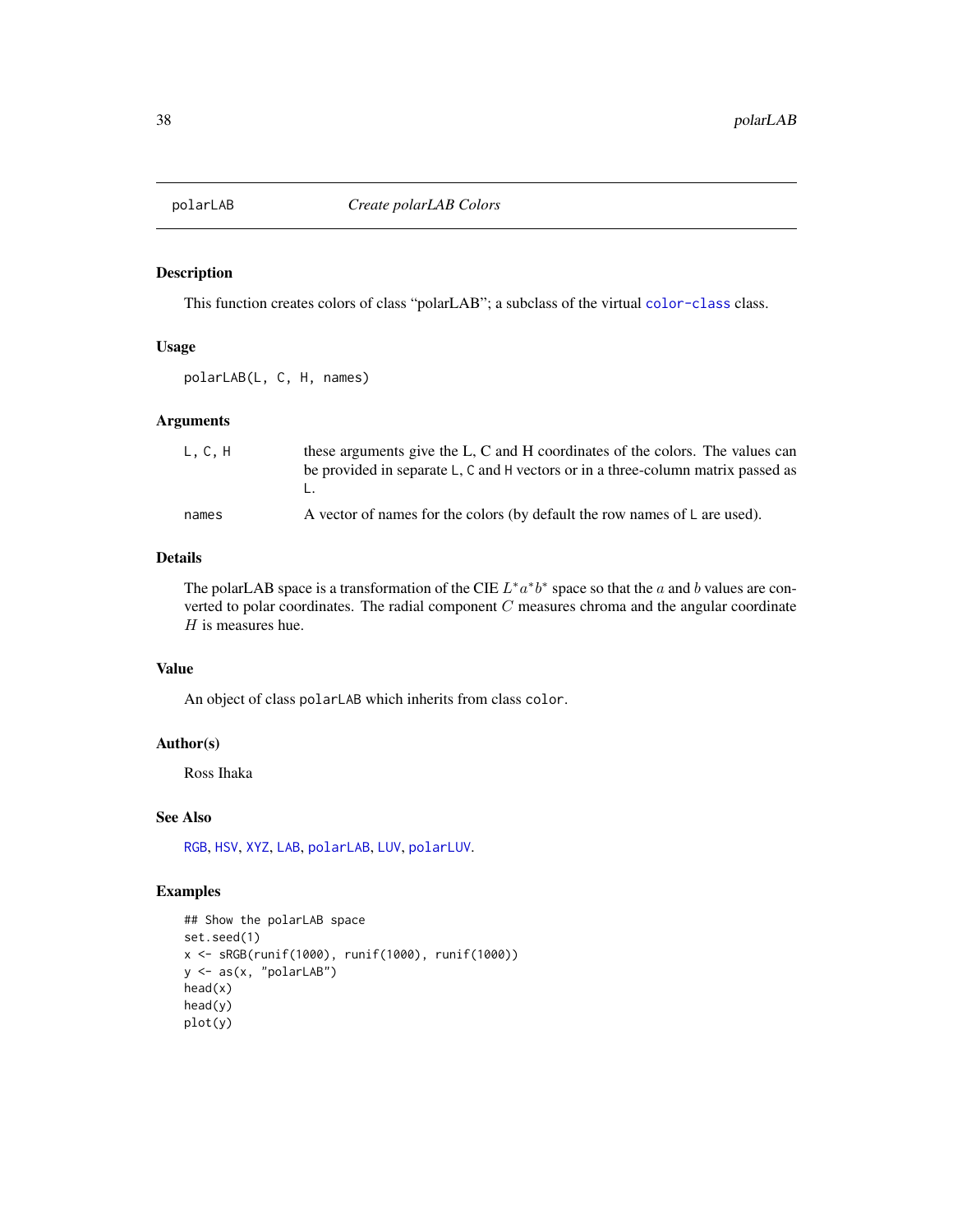<span id="page-38-0"></span>

This function creates colors of class "polarLUV"; a subclass of the virtual [color-class](#page-6-0) class.

#### Usage

polarLUV(L, C, H, names)

# Arguments

| L.C.H | these arguments give the L, C and H coordinates of the colors. The values can<br>be provided in separate L, C and H vectors or in a three-column matrix passed as |
|-------|-------------------------------------------------------------------------------------------------------------------------------------------------------------------|
| names | A vector of names for the colors (by default the row names of L are used).                                                                                        |

### Details

The polarLUV space is a transformation of the CIE  $L^*u^*v^*$  space so that the u and v values are converted to polar coordinates. The radial component  $C$  measures chroma and the angular coordinate  $H$  is measures hue. It is also known as the HCL (hue-chroma-luminance) space.

### Value

An object of class polarLUV which inherits from class color.

### Author(s)

Ross Ihaka

#### See Also

[RGB](#page-44-0), [HSV](#page-29-0), [XYZ](#page-81-0), [LAB](#page-30-0), [polarLAB](#page-37-0), [LUV](#page-34-0), [polarLUV](#page-38-0).

```
## Show the polarLUV space
set.seed(1)
x <- sRGB(runif(1000), runif(1000), runif(1000))
y <- as(x, "polarLUV")
head(x)
head(y)
plot(y)
```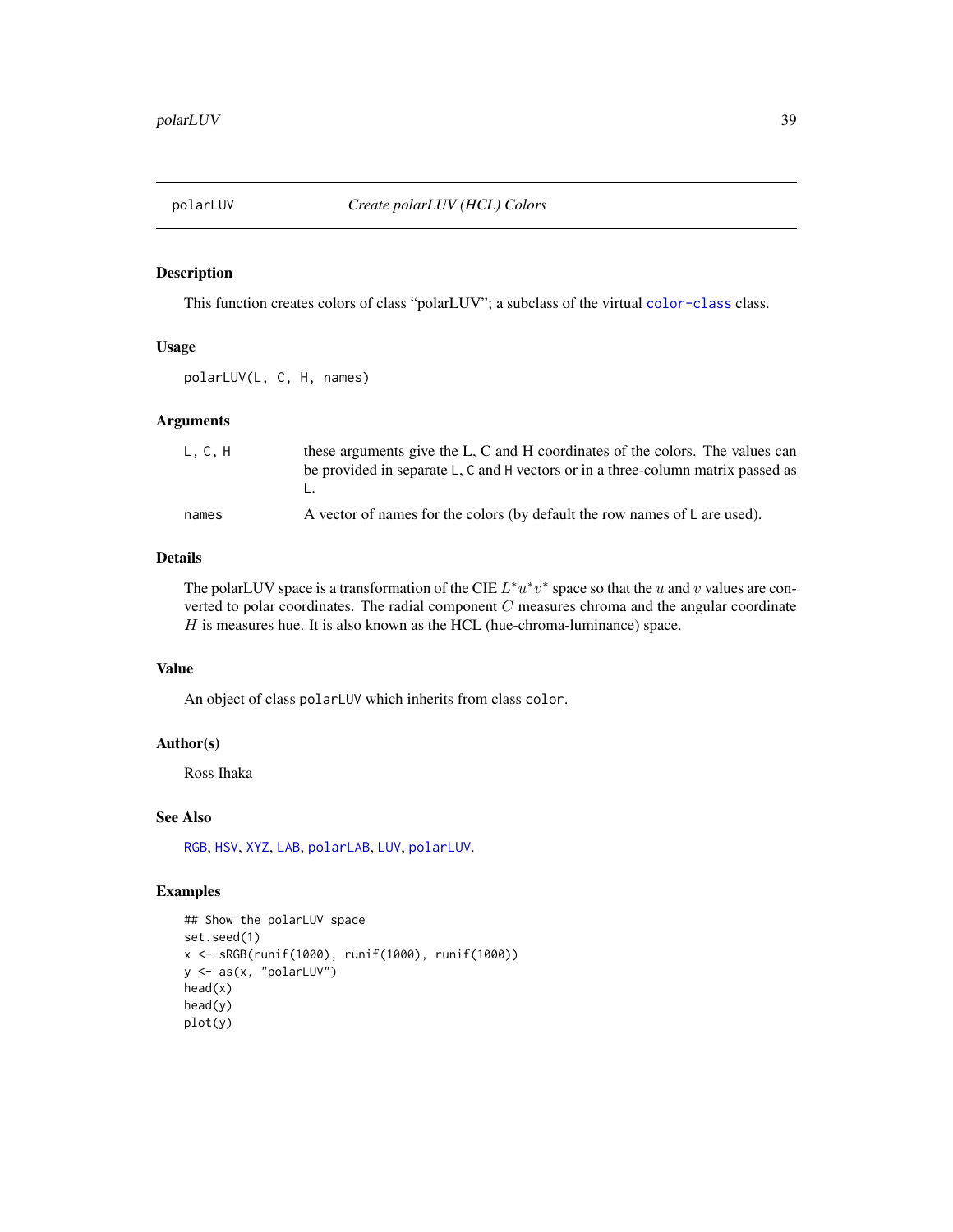Color palettes based on the HCL (and HSV) color space to replace base R palettes.

```
rainbow_hcl(
 n,
 c = 50,
  1 = 70,
  start = 0,
  end = 360 \times (n - 1)/n,
  gamma = NULL,fixup = TRUE,alpha = 1,
  ...
)
heat_hcl(
  n,
 h = c(0, 90),
 c. = c(100, 30),l = c(50, 90),
 power = c(1/5, 1),
 gamma = NULL,
  fixup = TRUE,alpha = 1,
  ...
)
terrain_hcl(
 n,
 h = c(130, 0),
 c. = c(80, 0),l = c(60, 95),
 power = c(1/10, 1),gamma = NULL,
 fixup = TRUE,alpha = 1,
  ...
\mathcal{L}diverging_hsv(
 n,
```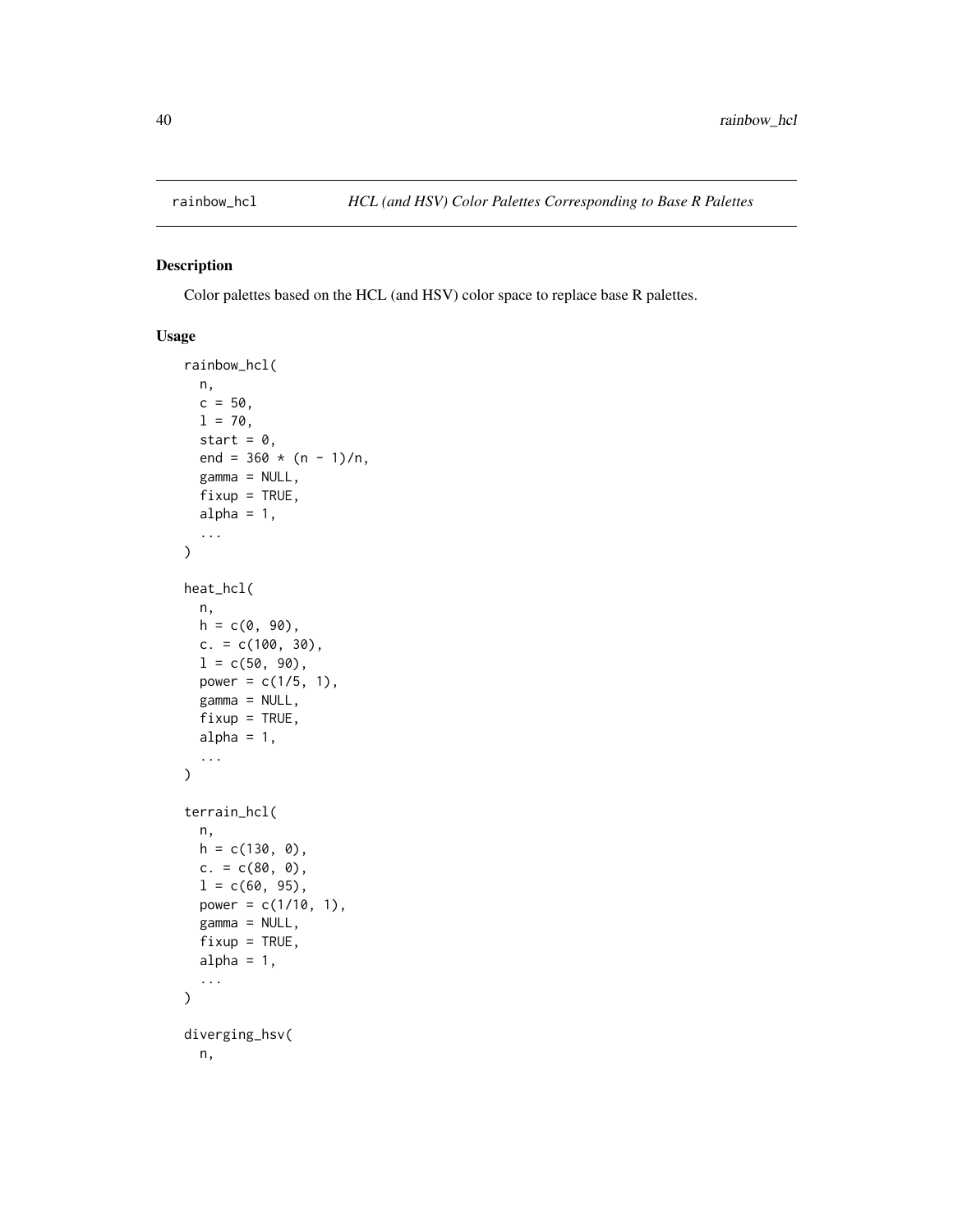### rainbow\_hcl 41

```
h = c(240, 0),
s = 1,
v = 1,
power = 1,
gamma = NULL,
fixup = TRUE,alpha = 1,
...
```
#### Arguments

)

| n            | the number of colors ( $\geq$ 1) to be in the palette.                                                                           |
|--------------|----------------------------------------------------------------------------------------------------------------------------------|
| c, c.        | chroma value in the HCL color description.                                                                                       |
| 1            | luminance value in the HCL color description.                                                                                    |
| start        | the hue at which the rainbow begins.                                                                                             |
| end          | the hue at which the rainbow ends.                                                                                               |
| gamma        | Deprecated.                                                                                                                      |
| fixup        | logical. Should the color be corrected to a valid RGB value before correction?                                                   |
| alpha        | numeric vector of values in the range $[0, 1]$ for alpha transparency channel $(0, 1)$<br>means transparent and 1 means opaque). |
| $\ddotsc$    | Other arguments passed to hex.                                                                                                   |
| h            | hue value in the HCL or HSV color description, has to be in [0, 360] for HCL<br>and in $[0, 1]$ for HSV colors.                  |
| power        | control parameter determining how chroma and luminance should be increased<br>$(1 = linear, 2 = quadratic, etc.).$               |
| S            | saturation value in the HSV color description.                                                                                   |
| $\mathsf{V}$ | value value in the HSV color description.                                                                                        |

### Details

Based on the general qualitative, sequential, and diverging [hcl\\_palettes](#page-21-0) within the colorspace package, convenience functions are provided as alternatives to standard base R palettes (which are highly saturated and too flashy).

rainbow\_hcl computes a rainbow of colors via [qualitative\\_hcl](#page-21-1) defined by different hues given a single value of each chroma and luminance. It corresponds to [rainbow](#page-0-0) which computes a rainbow in HSV space.

heat\_hcl is an implementation of [heat.colors](#page-0-0) in HCL space based on a call to [sequential\\_hcl](#page-21-1). Similarly, terrain\_hcl palette also calls sequential\_hcl with different parameters, providing colors similar in spirit to terrain.colors in HCL space.

diverging\_hsv (and equivalently its alias diverge\_hsv) provides an HSV-based version of [diverging\\_hcl](#page-21-1). Its purpose is mainly didactic to show that HSV-based diverging palettes are less appealing, more difficult to read and more flashy than HCL-based diverging palettes. diverging\_hsv is similar to [cm.colors](#page-0-0).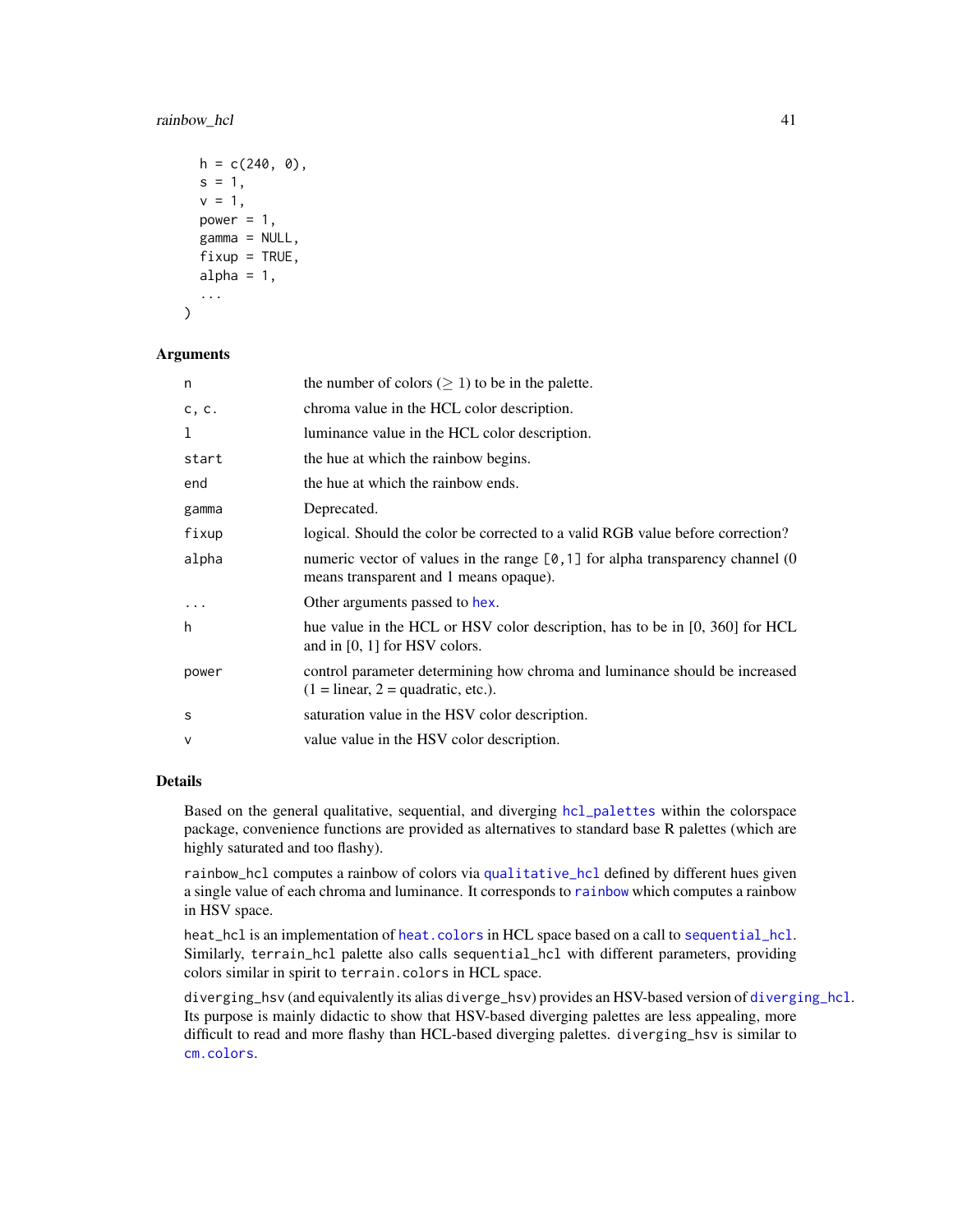A character vector with (s)RGB codings of the colors in the palette.

#### References

Zeileis A, Hornik K, Murrell P (2009). Escaping RGBland: Selecting Colors for Statistical Graphics. *Computational Statistics & Data Analysis*, 53, 3259–3270. doi: [10.1016/j.csda.2008.11.033](https://doi.org/10.1016/j.csda.2008.11.033) Preprint available from [https://www.zeileis.org/papers/Zeileis+Hornik+Murrell-2009.](https://www.zeileis.org/papers/Zeileis+Hornik+Murrell-2009.pdf) [pdf](https://www.zeileis.org/papers/Zeileis+Hornik+Murrell-2009.pdf).

Stauffer R, Mayr GJ, Dabernig M, Zeileis A (2015). Somewhere over the Rainbow: How to Make Effective Use of Colors in Meteorological Visualizations. *Bulletin of the American Meteorological Society*, 96(2), 203–216. doi: [10.1175/BAMSD1300155.1](https://doi.org/10.1175/BAMS-D-13-00155.1)

#### See Also

[polarLUV](#page-38-0), [HSV](#page-29-0), [hex](#page-26-0)

### Examples

```
## convenience demo function
wheel \leq function(col, radius = 1, ...)
 pie(rep(1, length(col)), col = col, radius = radius, ...)## compare base and colorspace palettes
## (in color and desaturated)
par(max = rep(0, 4), mfrom = c(2, 2))## rainbow color wheel
wheel(rainbow_hcl(12))
wheel(rainbow(12))
wheel(desaturate(rainbow_hcl(12)))
wheel(desaturate(rainbow(12)))
## diverging red-blue colors
swatchplot(
 diverging_hsv(7),
 desaturate(diverging_hsv(7)),
 diverging_hcl(7, c = 100, l = c(50, 90)),
 desaturate(diverging_hcl(7, c = 100, l = c(50, 90))),
 nrow = 2)
## diverging cyan-magenta colors
swatchplot(
 cm.colors(7),
 desaturate(cm.colors(7)),
 diverging_hcl(7, "Cyan-Magenta"), ## or, similarly: Tropic
 desaturate(diverging_hcl(7, "Cyan-Magenta")),
 nrow = 2)
```
## heat colors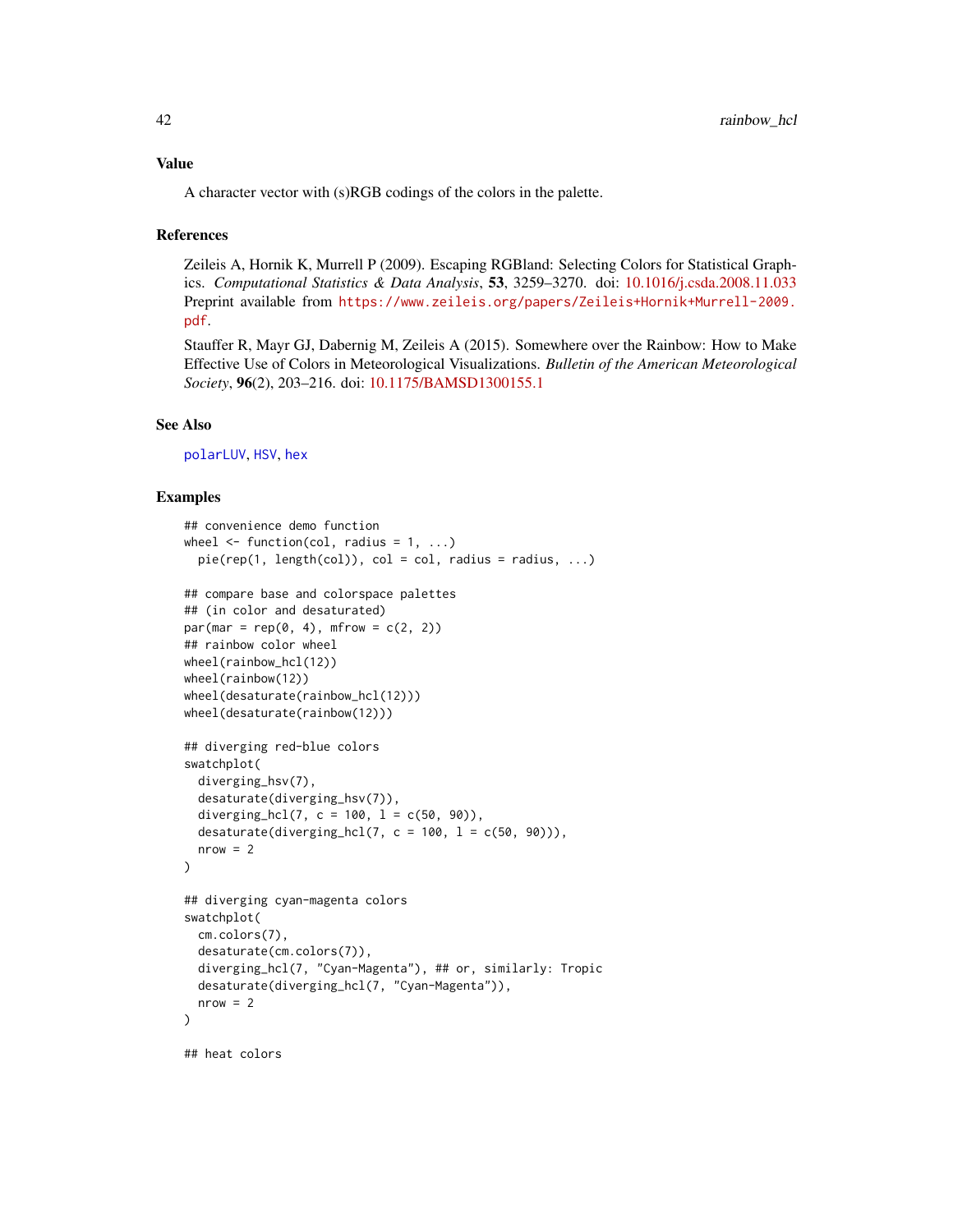#### readhex 43

```
swatchplot(
 heat.colors(12),
 desaturate(heat.colors(12)),
 heat_hcl(12),
 desaturate(heat_hcl(12)),
 nrow = 2)
## terrain colors
swatchplot(
 terrain.colors(12),
 desaturate(terrain.colors(12)),
 terrain_hcl(12),
 desaturate(terrain_hcl(12)),
 nrow = 2)
```
<span id="page-42-0"></span>readhex *Read Hexadecimal Color Descriptions*

#### Description

This function reads a set of hexadecimal color descriptions from a file and creates a color object containing the corresponding colors.

#### Usage

 $readhex(file = "", class = "RGB")$ 

### Arguments

| file  | The file containing the color descriptions. |
|-------|---------------------------------------------|
| class | The kind of color object to be returned.    |

# Details

The file is assumed to contain hexadecimal color descriptions of the form #RRGGBB.

### Value

An color object of the specified class containing the color descriptions.

### Author(s)

Ross Ihaka

# See Also

[writehex](#page-80-0), [readRGB](#page-43-0), [hex2RGB](#page-27-0), [RGB](#page-44-0), [HSV](#page-29-0), [XYZ](#page-81-0), [LAB](#page-30-0), [polarLAB](#page-37-0), [LUV](#page-34-0), [polarLUV](#page-38-0),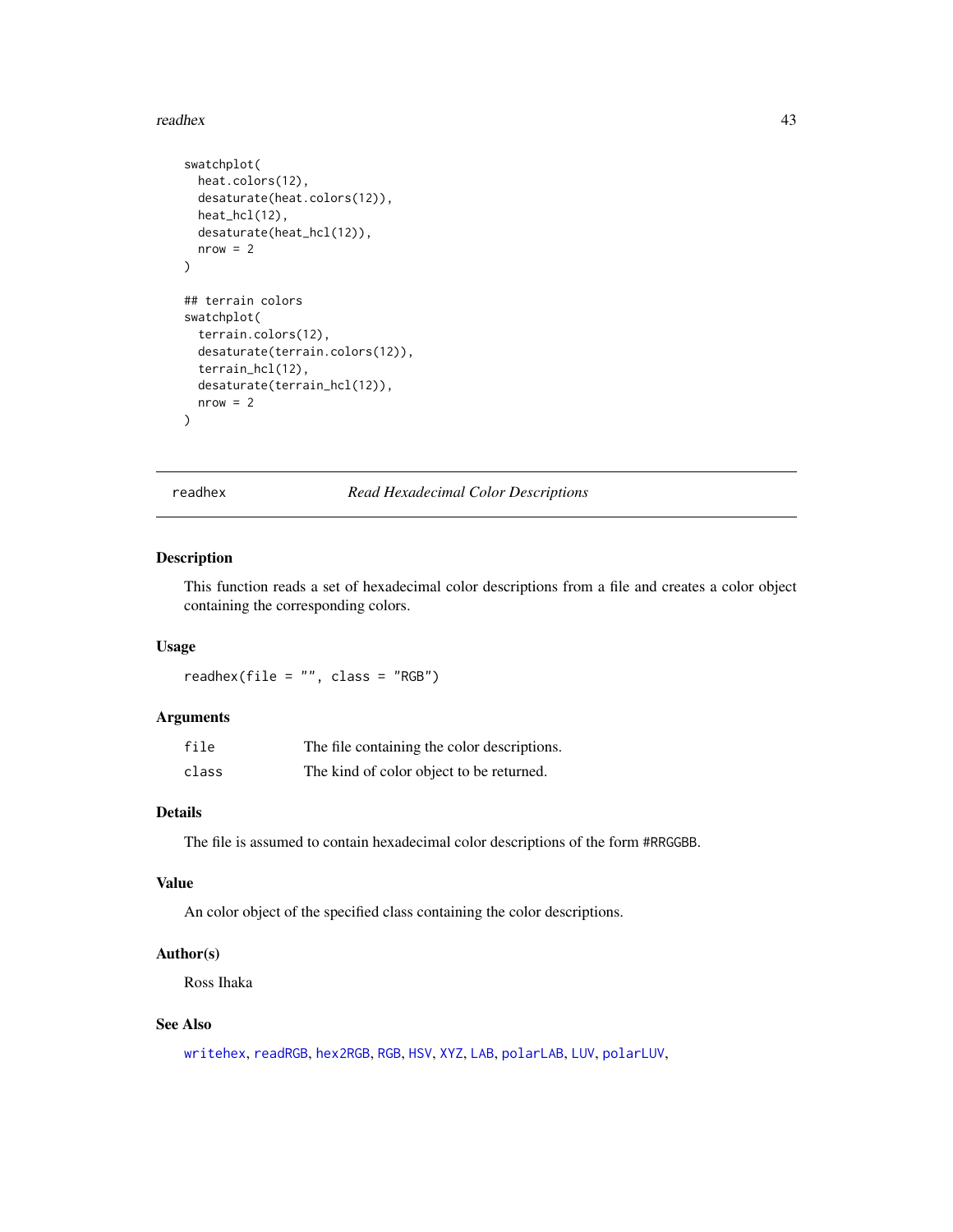#### Examples

```
## Not run:
rgb <- readhex("pastel.txt")
hsv <- readhex("pastel.txt", "HSV")
## End(Not run)
```
<span id="page-43-0"></span>readRGB *Read RGB Color Descriptions*

#### Description

This function reads a set of RGB color descriptions (of the form written by gcolorsel) from a file and creates a color object containing the corresponding colors.

# Usage

readRGB(file, class = "RGB")

### Arguments

| file  | The file containing the color descriptions. |
|-------|---------------------------------------------|
| class | The kind of color object to be returned.    |

#### Details

The file is assumed to contain RGB color descriptions consisting of three integer values in the range from 0 to 255 followed by a color name.

#### Value

An color object of the specified class containing the color descriptions.

#### Author(s)

Ross Ihaka

# See Also

[writehex](#page-80-0), [readhex](#page-42-0), [hex2RGB](#page-27-0), [RGB](#page-44-0), [HSV](#page-29-0), [XYZ](#page-81-0), [LAB](#page-30-0), [polarLAB](#page-37-0), [LUV](#page-34-0), [polarLUV](#page-38-0).

```
## Not run:
rgb <- readRGB("pastel.rgb")
hsv <- readRGB("pastel.rgb", "HSV")
## End(Not run)
```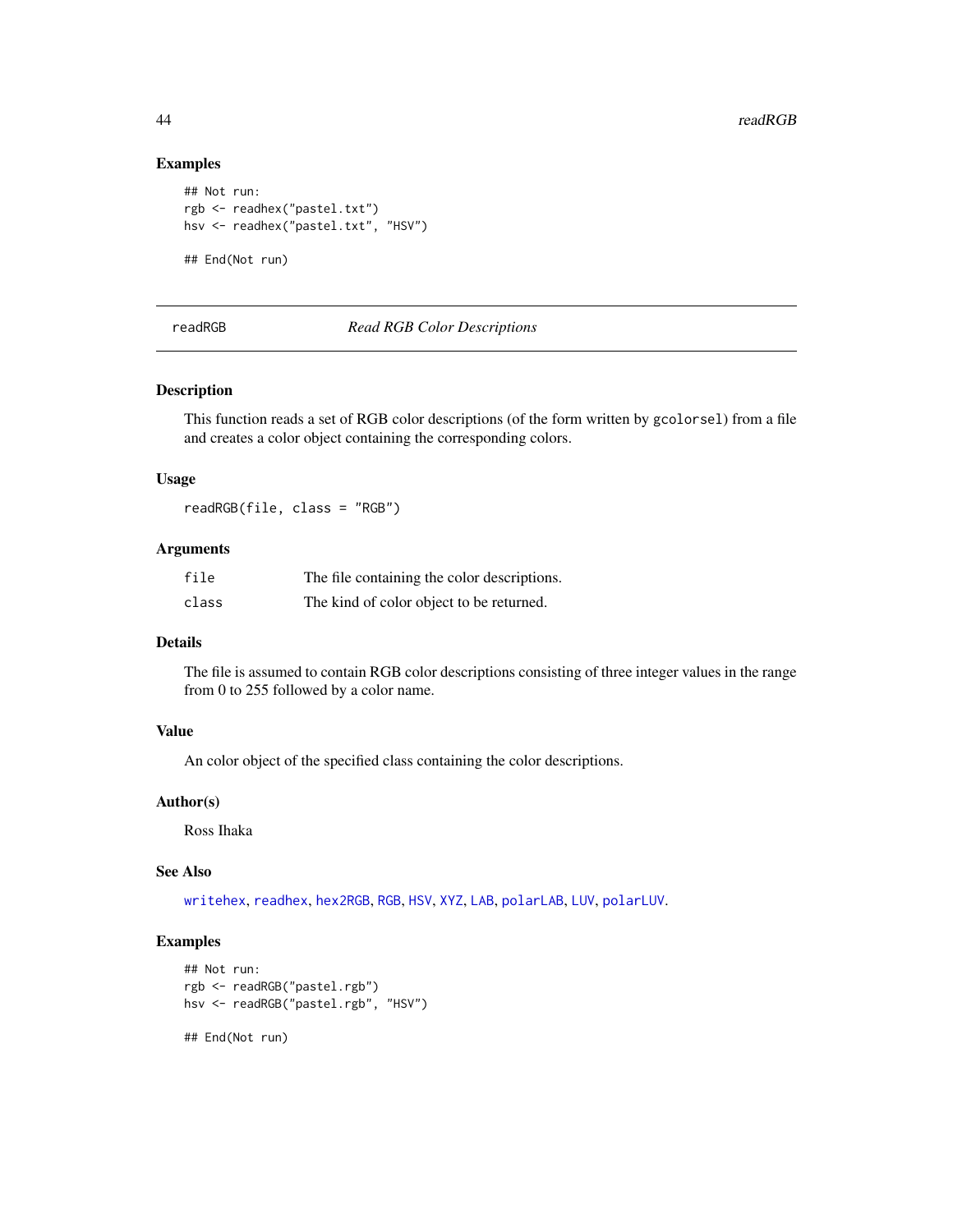<span id="page-44-0"></span>

This function creates colors of class RGB; a subclass of the virtual [color-class](#page-6-0) class.

### Usage

RGB(R, G, B, names)

# Arguments

| R.G.B | these arguments give the red, green and blue intensities of the colors (the values<br>should lie between 0 and 1). The values can be provided in separate R, G and B<br>vectors or in a three-column matrix passed as R. |
|-------|--------------------------------------------------------------------------------------------------------------------------------------------------------------------------------------------------------------------------|
| names | A vector of names for the colors (by default the row names of R are used).                                                                                                                                               |

# Details

This function creates colors in the linearized sRGB color space (IEC standard 61966).

#### Value

An object of class RGB which inherits from class color.

### Author(s)

Ross Ihaka

# See Also

[sRGB](#page-76-0), [HSV](#page-29-0), [XYZ](#page-81-0), [LAB](#page-30-0), [polarLAB](#page-37-0), [LUV](#page-34-0), [polarLUV](#page-38-0).

```
# Create a random set of colors
set.seed(1)
RGB(R = runif(20), G = runif(20), B = runif(20))
```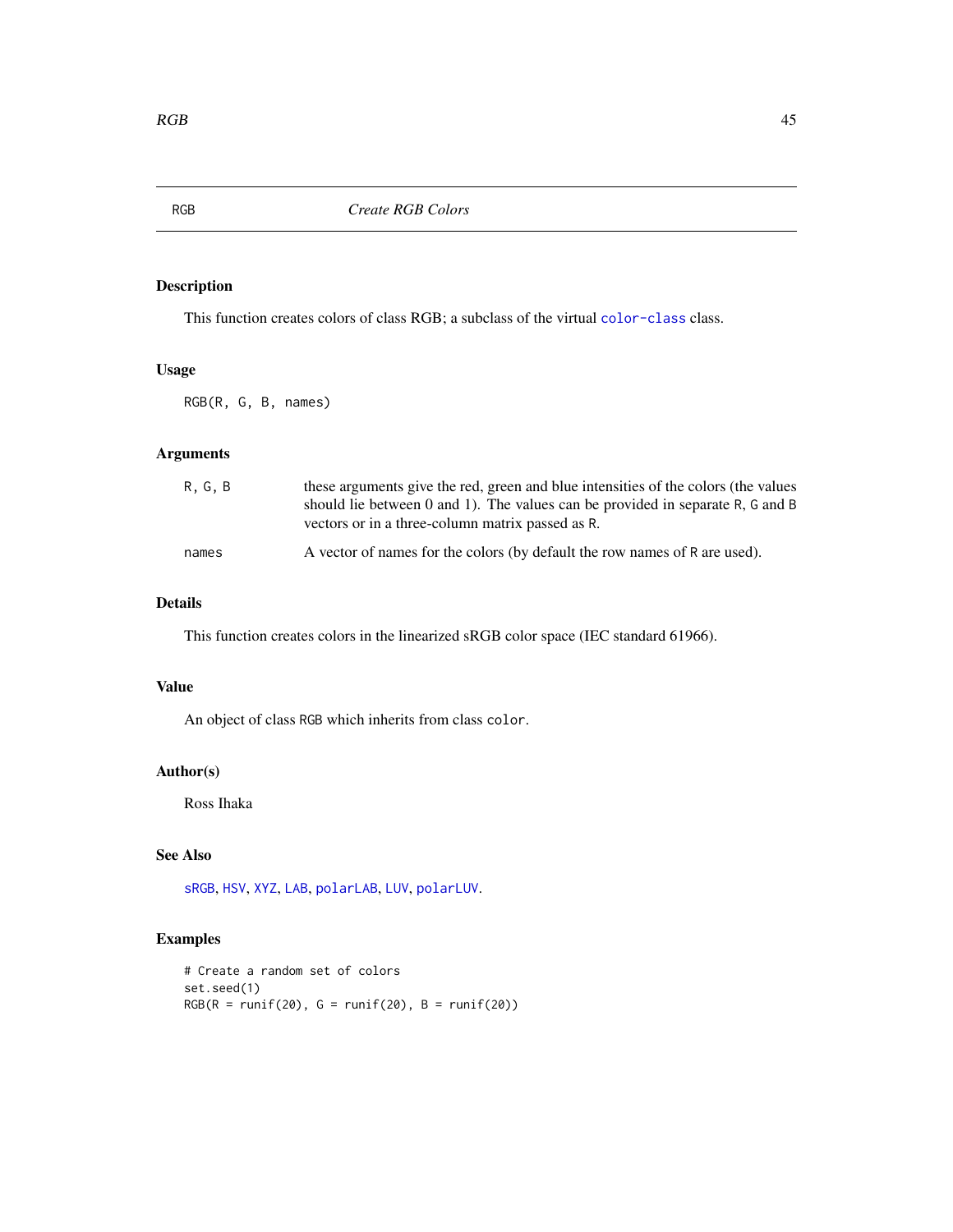scale\_colour\_binned\_diverging

*HCL-Based Binned Diverging Color Scales for ggplot2*

### Description

Binned ggplot2 color scales using the color palettes generated by [diverging\\_hcl](#page-21-1).

```
scale_colour_binned_diverging(
 palette = NULL,
 c1 = NULL,cmax = NULL,l1 = NULL,12 = NULL,h1 = NULL,h2 = NULL,p1 = NULL,p2 = NULL,alpha = 1,
 rev = FALSE,
 mid = 0,na.value = "grey50",
 guide = "coloursteps",
 n_{\text{interp}} = 11,
  aesthetics = "colour",
  ...
\mathcal{E}scale_color_binned_diverging(
 palette = NULL,
 c1 = NULL,cmax = NULL,l1 = NULL,l2 = NULL,h1 = NULL,h2 = NULL,p1 = NULL,p2 = NULL,alpha = 1,
  rev = FALSE,
 mid = 0,na.value = "grey50",
 guide = "coloursteps",
 n_{\text{interp}} = 11,
  aesthetics = "colour",
```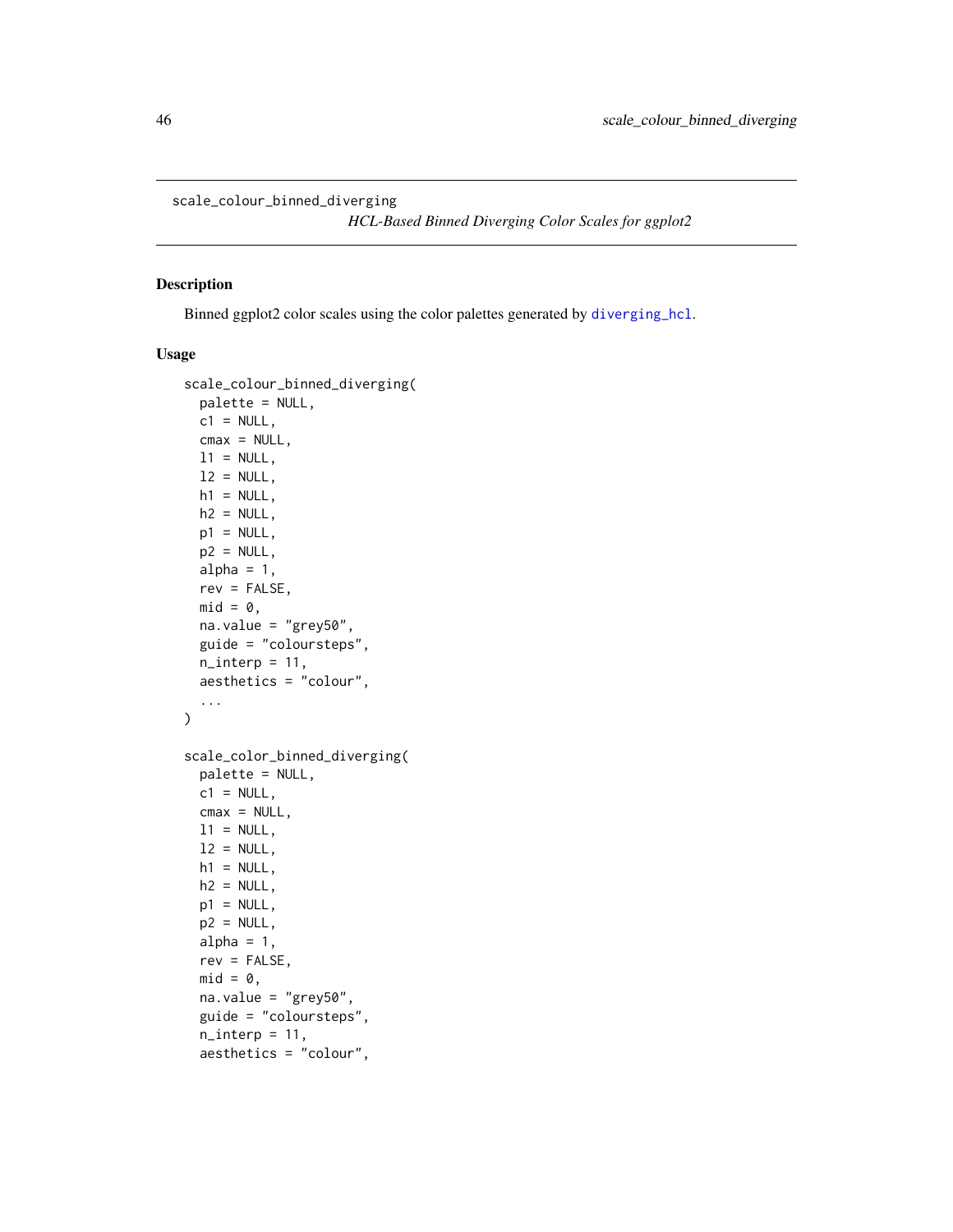...  $\mathcal{L}$ 

scale\_fill\_binned\_diverging(..., aesthetics = "fill")

# Arguments

| palette    | The name of the palette to be used. Run hcl_palettes(type = "diverging")<br>for available options.                                                                 |
|------------|--------------------------------------------------------------------------------------------------------------------------------------------------------------------|
| c1         | Chroma value at the scale endpoints.                                                                                                                               |
| cmax       | Maximum chroma value.                                                                                                                                              |
| 11         | Luminance value at the scale endpoints.                                                                                                                            |
| 12         | Luminance value at the scale midpoint.                                                                                                                             |
| h1         | Hue value at the first endpoint.                                                                                                                                   |
| h2         | Hue value at the second endpoint.                                                                                                                                  |
| p1         | Control parameter determining how chroma should vary $(1 = linear, 2 = quadratic,$<br>$etc.$ ).                                                                    |
| p2         | Control parameter determining how luminance should vary $(1 = linear, 2 = 1)$<br>quadratic, etc.).                                                                 |
| alpha      | Numeric vector of values in the range $[0,1]$ for alpha transparency channel (0)<br>means transparent and 1 means opaque).                                         |
| rev        | If TRUE, reverses the order of the colors in the color scale.                                                                                                      |
| mid        | Data value that should be mapped to the mid-point of the diverging color scale.                                                                                    |
| na.value   | Color to be used for missing data points.                                                                                                                          |
| guide      | Type of legend. Use "coloursteps" for color bar with discrete steps.                                                                                               |
| n_interp   | Number of discrete colors that should be used to interpolate the binned color<br>scale. It is important to use an odd number to capture the color at the midpoint. |
| aesthetics | The ggplot2 aesthetics to which this scale should be applied.                                                                                                      |
| .          | common continuous scale parameters: 'name', 'breaks', 'labels', and 'limits'.<br>See binned_scale for more details.                                                |

# Details

If both a valid palette name and palette parameters are provided then the provided palette parameters overwrite the parameters in the named palette. This enables easy customization of named palettes.

```
# adapted from stackoverflow: https://stackoverflow.com/a/20127706/4975218
library("ggplot2")
```

```
# generate dataset and base plot
set.seed(100)
df \le data.frame(country = LETTERS, V = runif(26, -40, 40))
```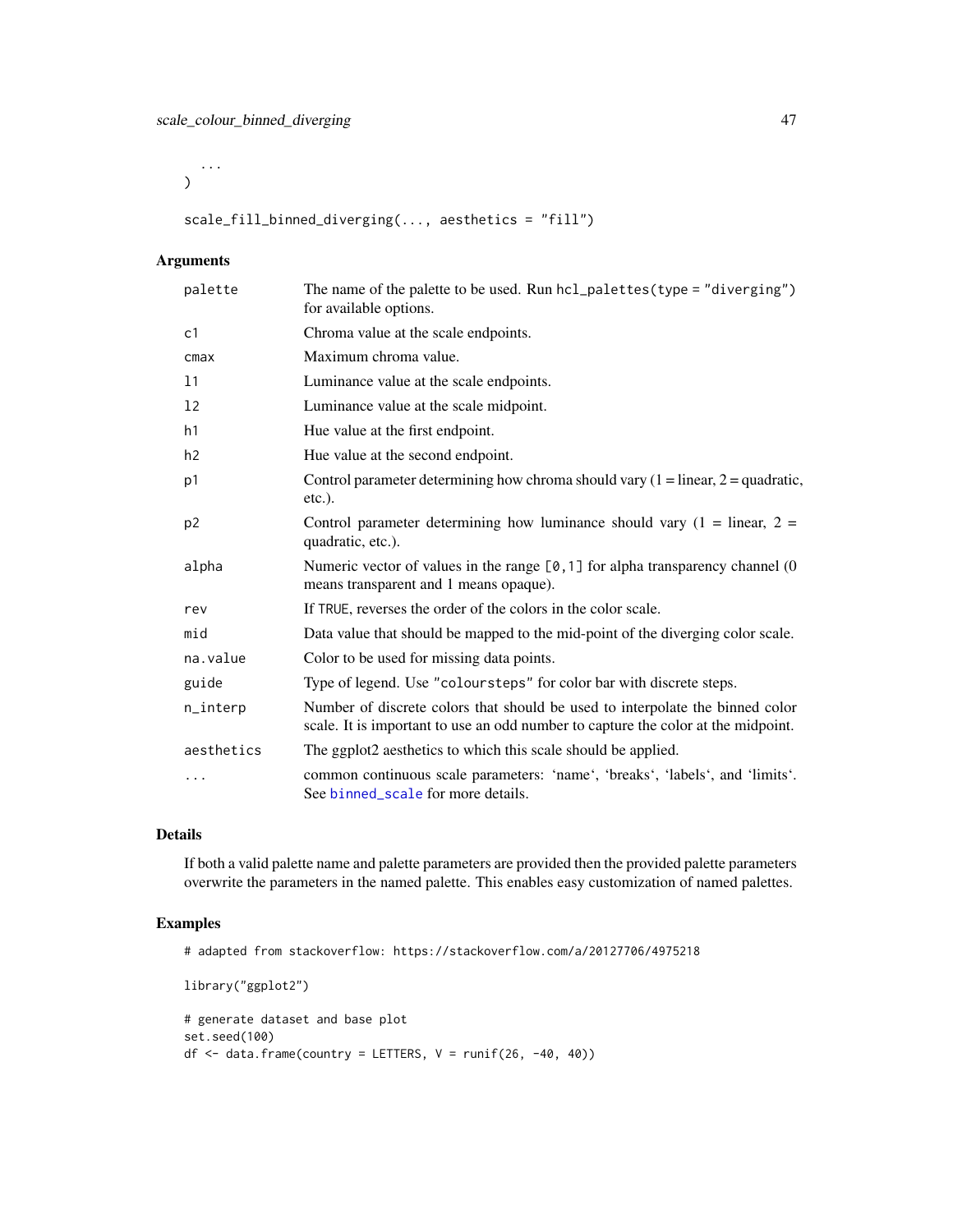```
df$country = factor(LETTERS, LETTERS[order(df$V)]) # reorder factors
gg \leq - ggplot(df, aes(x = country, y = V, fill = V)) +geom_bar(stat = "identity") +
  labs(y = "Under/over valuation in %", x = "Country") +
  coord_flip() + theme_minimal()
# plot with default diverging scale
gg + scale_fill_binned_diverging(n.breaks = 6)
# plot with alternative scale
gg + scale_fill_binned_diverging(palette = "Purple-Green", n.breaks = 6)
```
scale\_colour\_binned\_divergingx

*HCL-Based Binned Flexible Diverging Scales for ggplot2*

#### Description

Binned ggplot2 color scales using the color palettes generated by [divergingx\\_hcl](#page-15-0).

```
scale_colour_binned_divergingx(
 palette = "Geyser",
 c1 = NULL,c2 = NULL,
 c3 = NULL,l1 = NULL,
 l2 = NULL,13 = NULL,h1 = NULL,h2 = NULL,h3 = NULL,p1 = NULL,p2 = NULL,p3 = NULL,p4 = NULL,cmax1 = NULL,cmax2 = NULL,alpha = 1,
 rev = FALSE,mid = 0,na.value = "grey50",
 guide = "coloursteps",
 n_interp = 11,
 aesthetics = "colour",
  ...
)
```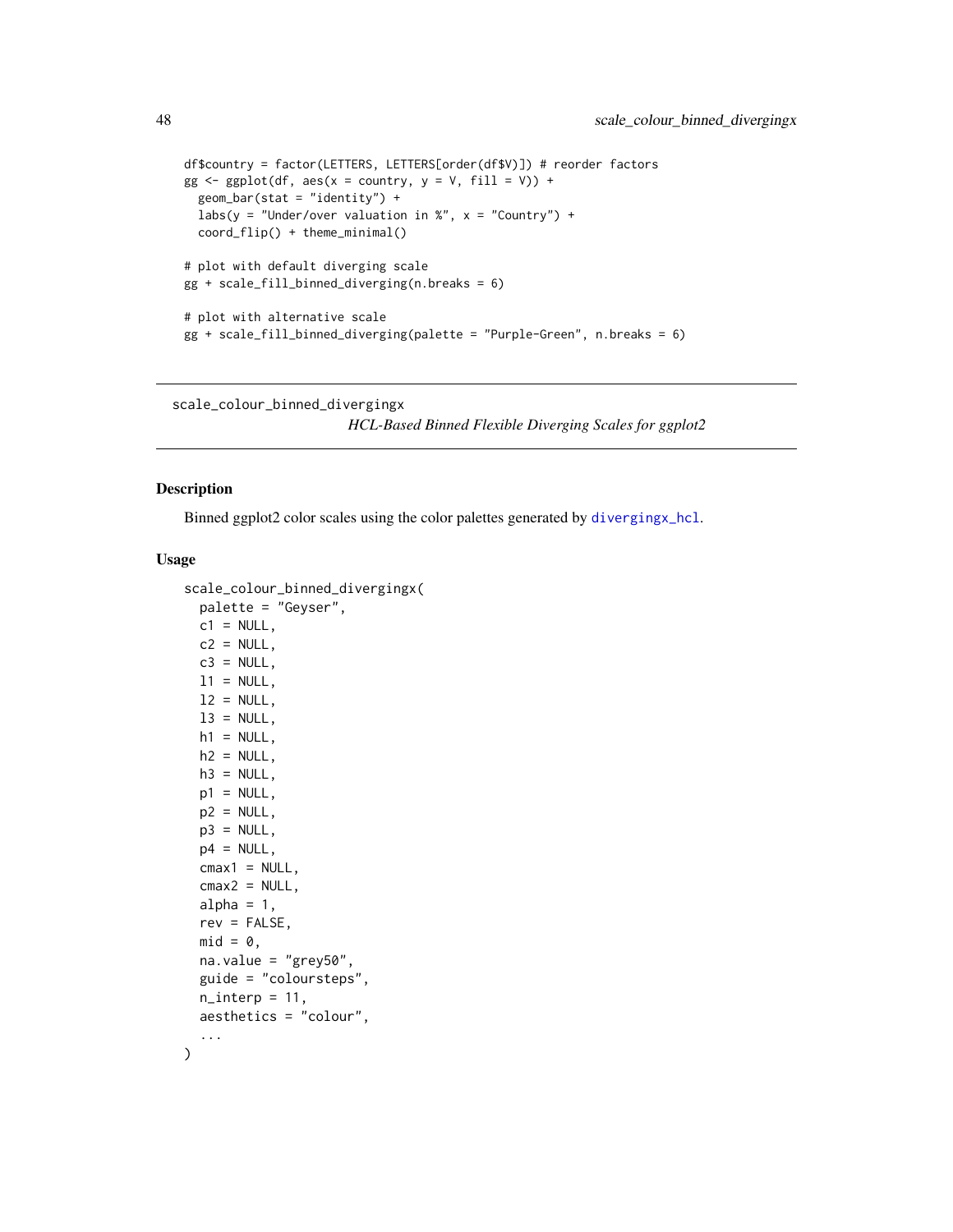```
scale_color_binned_divergingx(
 palette = "Geyser",
 c1 = NULL,c2 = NULL,c3 = NULL,11 = NULL,12 = NULL,13 = NULL,h1 = NULL,h2 = NULL,h3 = NULL,p1 = NULL,p2 = NULL,p3 = NULL,p4 = NULL,cmax1 = NULL,cmax2 = NULL,alpha = 1,
 rev = FALSE,
 mid = 0,na.value = "grey50",
 guide = "coloursteps",
 n_{\text{interp}} = 11,
 aesthetics = "colour",
  ...
\mathcal{L}
```
scale\_fill\_binned\_divergingx(..., aesthetics = "fill")

| palette    | The name of the palette to be used.                                                                                                                                                         |
|------------|---------------------------------------------------------------------------------------------------------------------------------------------------------------------------------------------|
|            | h1, h2, h3, c1, c2, c3, 11, 12, 13, p1, p2, p3, p4, cmax1, cmax2                                                                                                                            |
|            | Parameters to customize the scale. See diverging x_hcl for details.                                                                                                                         |
| alpha      | Numeric vector of values in the range $[0, 1]$ for alpha transparency channel (0)<br>means transparent and 1 means opaque).                                                                 |
| rev        | If TRUE, reverses the order of the colors in the color scale.                                                                                                                               |
| mid        | Data value that should be mapped to the mid-point of the diverging color scale.                                                                                                             |
| na.value   | Color to be used for missing data points.                                                                                                                                                   |
| guide      | Type of legend. Use "coloursteps" for color bar with discrete steps.                                                                                                                        |
| n_interp   | Number of discrete colors that should be used to interpolate the binned color<br>scale. For diverging scales, it is important to use an odd number to capture the<br>color at the midpoint. |
| aesthetics | The ggplot2 aesthetics to which this scale should be applied.                                                                                                                               |
| $\ddotsc$  | common binned scale parameters: 'name', 'breaks', 'labels', and 'limits'. See<br>binned_scale for more details.                                                                             |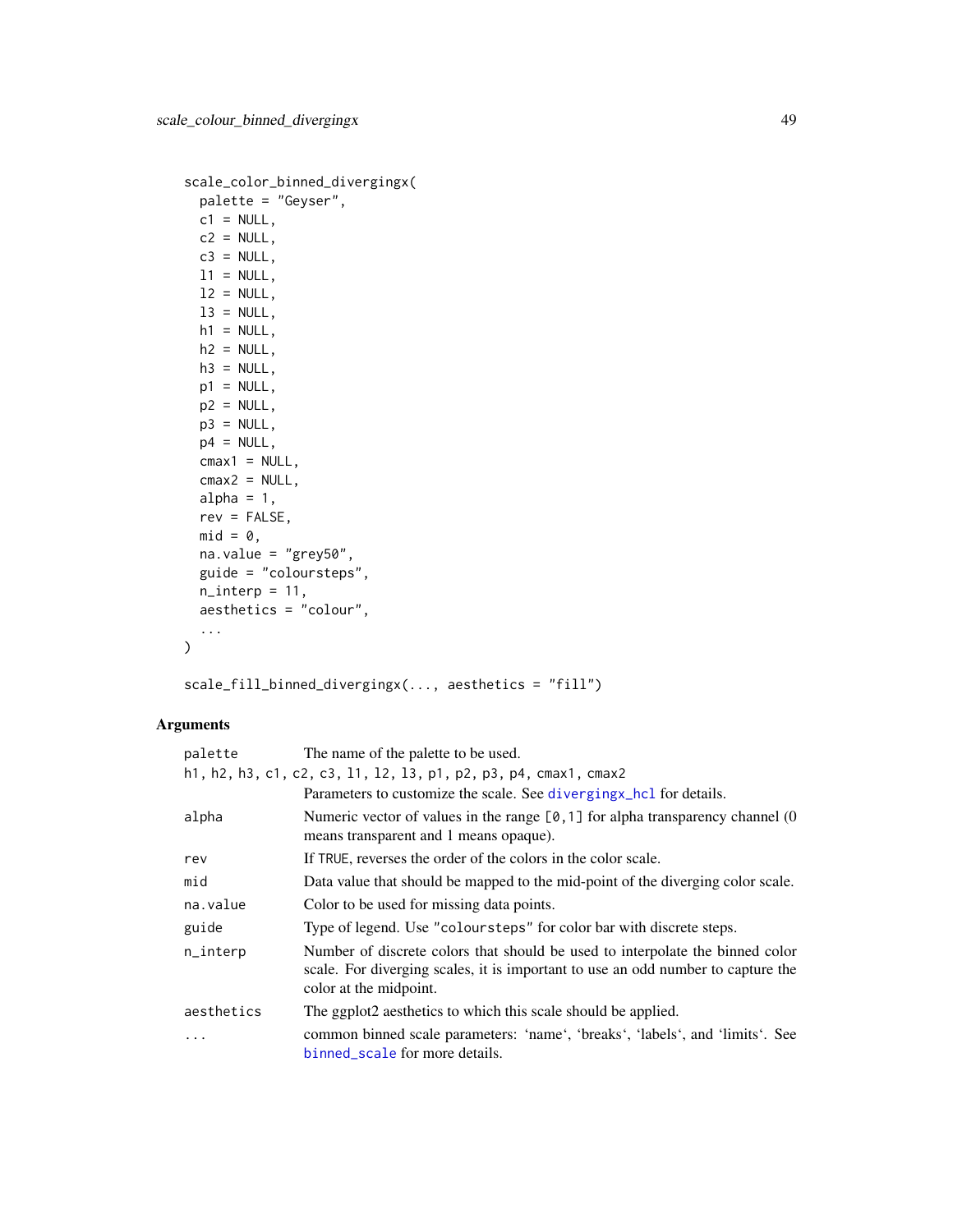Available CARTO palettes: ArmyRose, Earth, Fall, Geyser, TealRose, Temps, Tropic.

Available ColorBrewer.org palettes: Spectral, PuOr, RdYlGn, RdYlBu, RdGy, BrBG, PiYG, PRGn, RdBu.

If both a valid palette name and palette parameters are provided then the provided palette parameters overwrite the parameters in the named palette. This enables easy customization of named palettes.

#### Examples

```
library("ggplot2")
# volcano plot (difference from mean height)
nx = 87ny = 61df \le - data.frame(diff = c(volcano) - mean(volcano), x = rep(1:nx, ny), y = rep(1:ny, each = nx))
ggplot(df, aes(x, y, fill=diff)) +geom_raster() + scale_fill_binned_divergingx(palette = "Fall", rev = TRUE) +
  coord_fixed(expand = FALSE)
# adapted from stackoverflow: https://stackoverflow.com/a/20127706/4975218
# generate dataset and base plot
set.seed(100)
df \le data.frame(country = LETTERS, V = runif(26, -40, 40))
df$country = factor(LETTERS, LETTERS[order(df$V)]) # reorder factors
gg \leq-ggplot(df, aes(x = country, y = V, fill = V)) +geom_bar(stat = "identity") +
  labs(y = "Under/over valuation in %", x = "Country") +
```

```
gg + scale_fill_binned_divergingx(palette = "Geyser", n.breaks = 6)
```
coord\_flip() + theme\_minimal()

# plot with diverging scale "Geyser"

scale\_colour\_binned\_qualitative *HCL-Based Binned Qualitative Color Scales for ggplot2*

#### **Description**

Binned ggplot2 color scales using the color palettes generated by [qualitative\\_hcl](#page-21-1). These scales are provided for completeness. It is not normally a good idea to color a continuous, binned variable using a qualitative scale.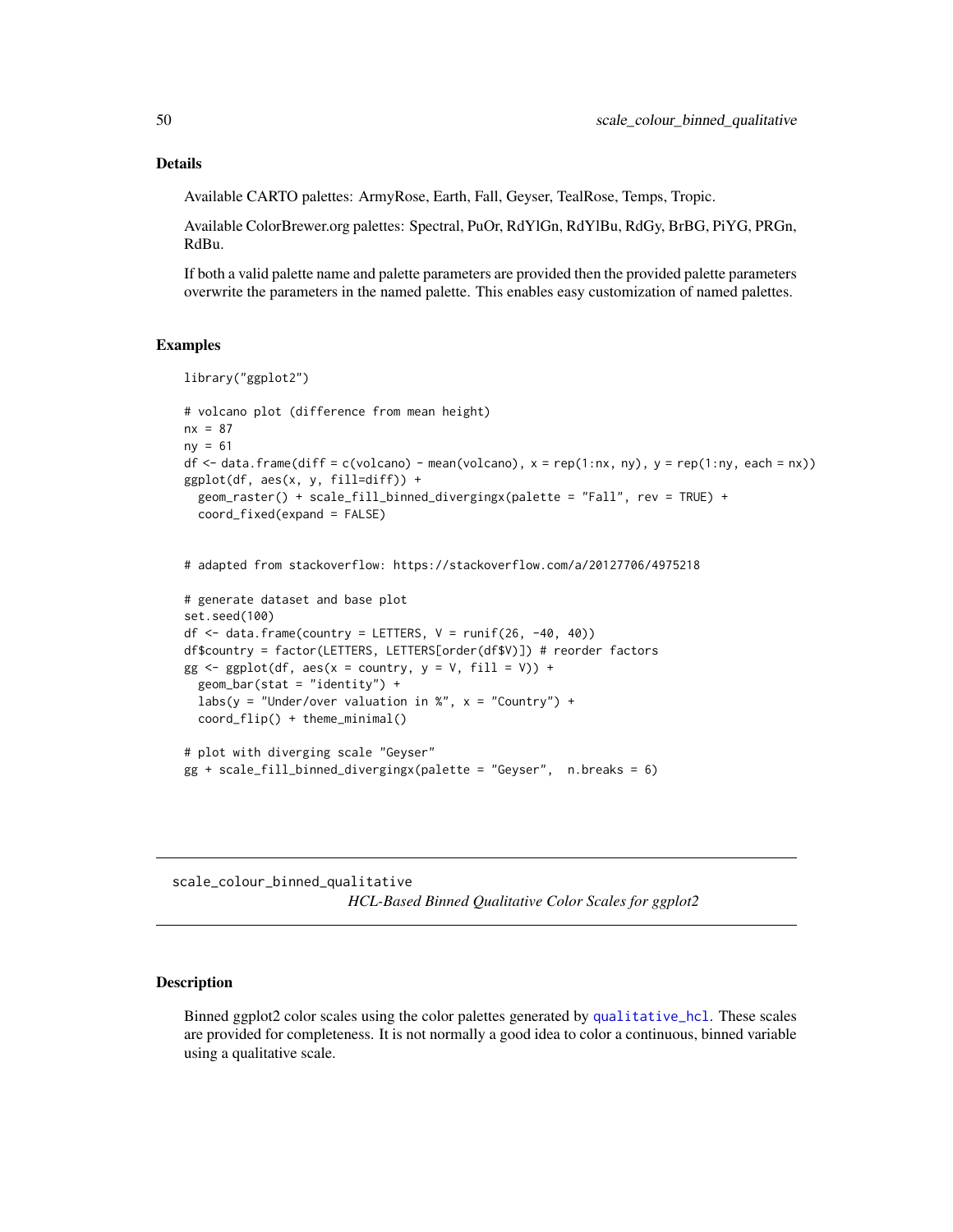# Usage

```
scale_colour_binned_qualitative(
 palette = NULL,
 c1 = NULL,11 = NULL,h1 = NULL,h2 = NULL,alpha = 1,
  rev = FALSE,begin = 0,
  end = 1,
 na.value = "grey50",
 guide = "coloursteps",
 aesthetics = "colour",
 n_{\text{interp}} = 11,
  ...
\mathcal{L}scale_color_binned_qualitative(
 palette = NULL,
 c1 = NULL,11 = NULL,h1 = NULL,h2 = NULL,alpha = 1,
  rev = FALSE,
 begin = 0,
 end = 1,
 na.value = "grey50",
  guide = "coloursteps",
  aesthetics = "colour",
 n_{\text{interp}} = 11,
  ...
\mathcal{L}
```
scale\_fill\_binned\_qualitative(..., aesthetics = "fill")

| palette | The name of the palette to be used. Run hcl_palettes(type = $"qualitative"$ )<br>for available options.                     |
|---------|-----------------------------------------------------------------------------------------------------------------------------|
| c1      | Chroma value, used for all colors in the scale.                                                                             |
| 11      | Luminance value, used for all colors in the scale.                                                                          |
| h1      | Beginning hue value.                                                                                                        |
| h2      | Ending hue value.                                                                                                           |
| alpha   | Numeric vector of values in the range $[0, 1]$ for alpha transparency channel (0)<br>means transparent and 1 means opaque). |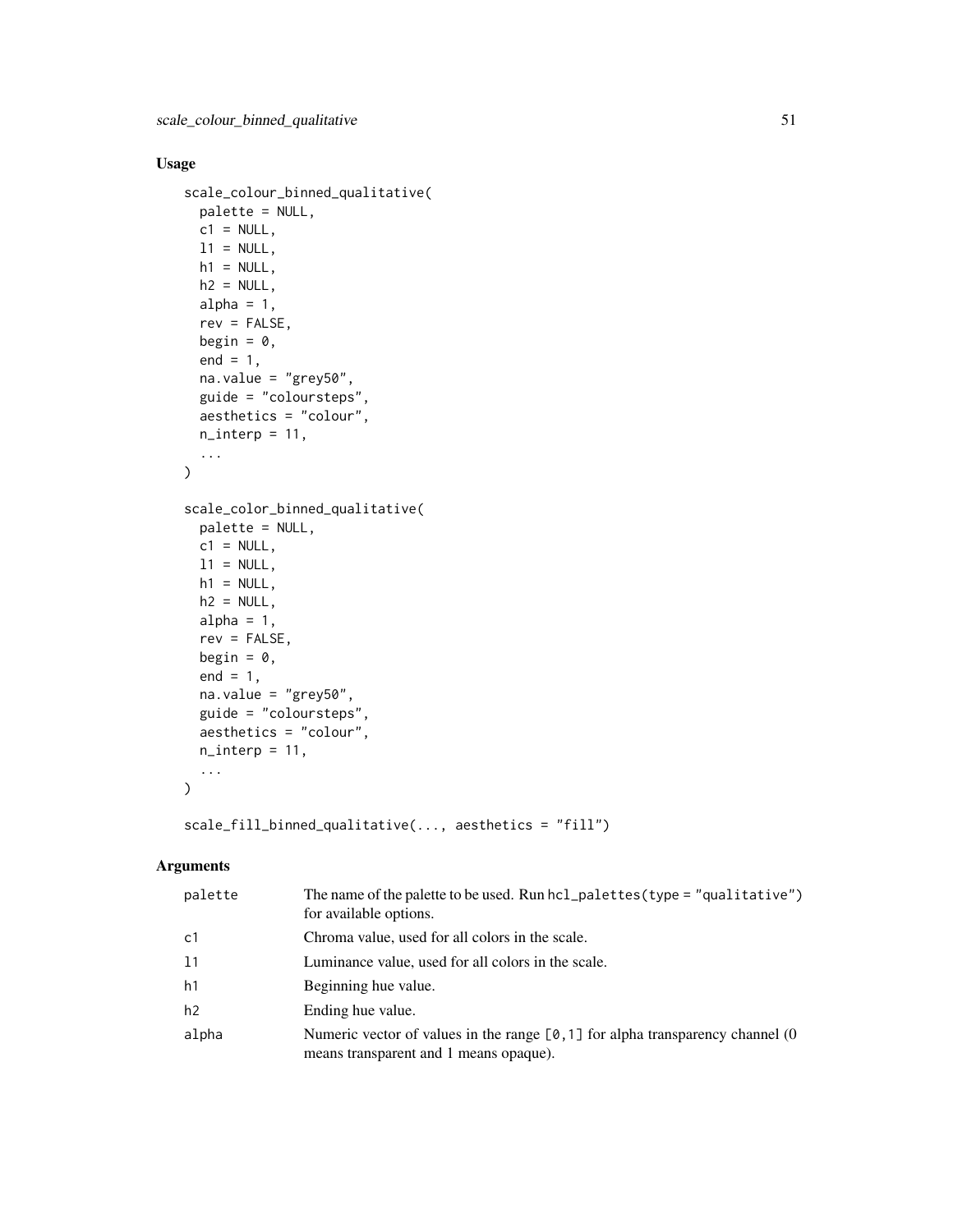| rev         | If TRUE, reverses the order of the colors in the color scale.                                                            |
|-------------|--------------------------------------------------------------------------------------------------------------------------|
| begin       | Number in the range of $[0,1]$ indicating to which point in the color scale the<br>smallest data value should be mapped. |
| end         | Number in the range of $[0, 1]$ indicating to which point in the color scale the<br>largest data value should be mapped. |
| na.value    | Color to be used for missing data points.                                                                                |
| guide       | Type of legend. Use "coloursteps" for color bar with discrete steps.                                                     |
| aesthetics  | The ggplot2 aesthetics to which this scale should be applied.                                                            |
| $n$ _interp | Number of discrete colors that should be used to interpolate the binned color<br>scale. 11 will work fine in most cases. |
| $\ddotsc$   | common binned scale parameters: 'name', 'breaks', 'labels', and 'limits'. See<br>binned_scale for more details.          |

If both a valid palette name and palette parameters are provided then the provided palette parameters overwrite the parameters in the named palette. This enables easy customization of named palettes.

#### Examples

library("ggplot2")

```
# none of these examples are necessarily good ideas
gg <- ggplot(iris, aes(x = Species, y = Sepal.Width, color = Sepal.Length)) +
  geom_jitter(width = 0.3) + theme\_minimal()gg + scale_color_binned_qualitative(palette = "Dynamic")
gg + scale_color_binned_qualitative(palette = "Dark3", l1 = 70)
nx = 87ny = 61df <- data.frame(height = c(volcano), x = rep(1:nx, ny), y = rep(1:ny, each = nx))
ggplot(df, aes(x, y, fill=height)) +
  geom_raster() + scale_fill_binned_qualitative(palette = "Dark 3") +
  coord_fixed(expand = FALSE)
```
scale\_colour\_binned\_sequential *HCL-Based Binned Sequential Color Scales for ggplot2*

#### Description

Binned ggplot2 color scales using the color palettes generated by [sequential\\_hcl](#page-21-1).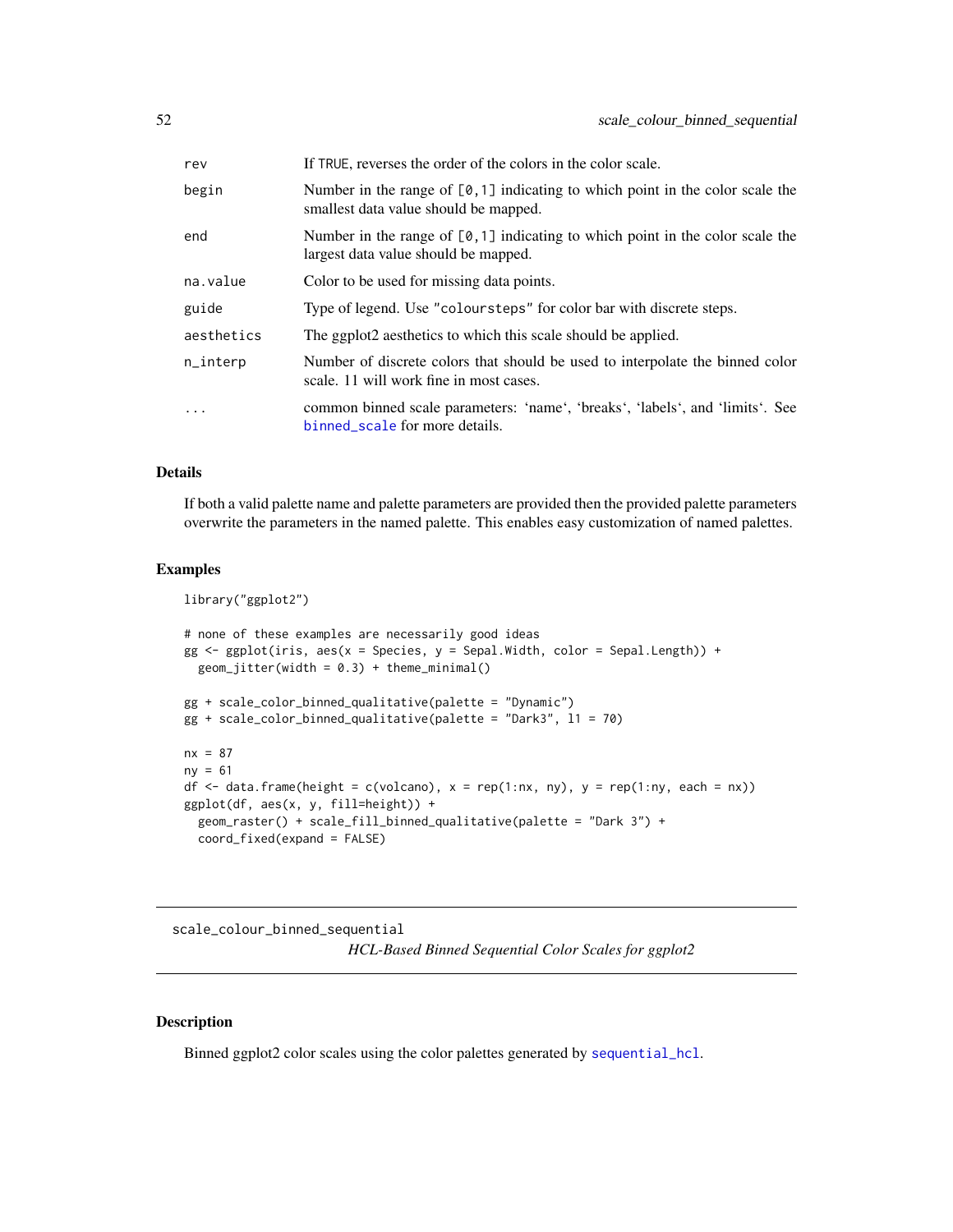```
scale_colour_binned_sequential(
  palette = NULL,
 c1 = NULL,c2 = NULL,cmax = NULL,l1 = NULL,l2 = NULL,h1 = NULL,h2 = NULL,p1 = NULL,p2 = NULL,alpha = 1,
  rev = TRUE,begin = 0,
  end = 1,
 na.value = "grey50",
  guide = "coloursteps",
  aesthetics = "colour",
 n_{\text{interp}} = 11,
  ...
)
scale_color_binned_sequential(
 palette = NULL,
 c1 = NULL,c2 = NULL,cmax = NULL,l1 = NULL,l2 = NULL,h1 = NULL,h2 = NULL,p1 = NULL,p2 = NULL,alpha = 1,
  rev = TRUE,begin = 0,
  end = 1,
  na.value = "grey50",
  guide = "coloursteps",
  aesthetics = "colour",
 n_{\text{interp}} = 11,
  ...
\mathcal{L}scale_fill_binned_sequential(..., aesthetics = "fill")
```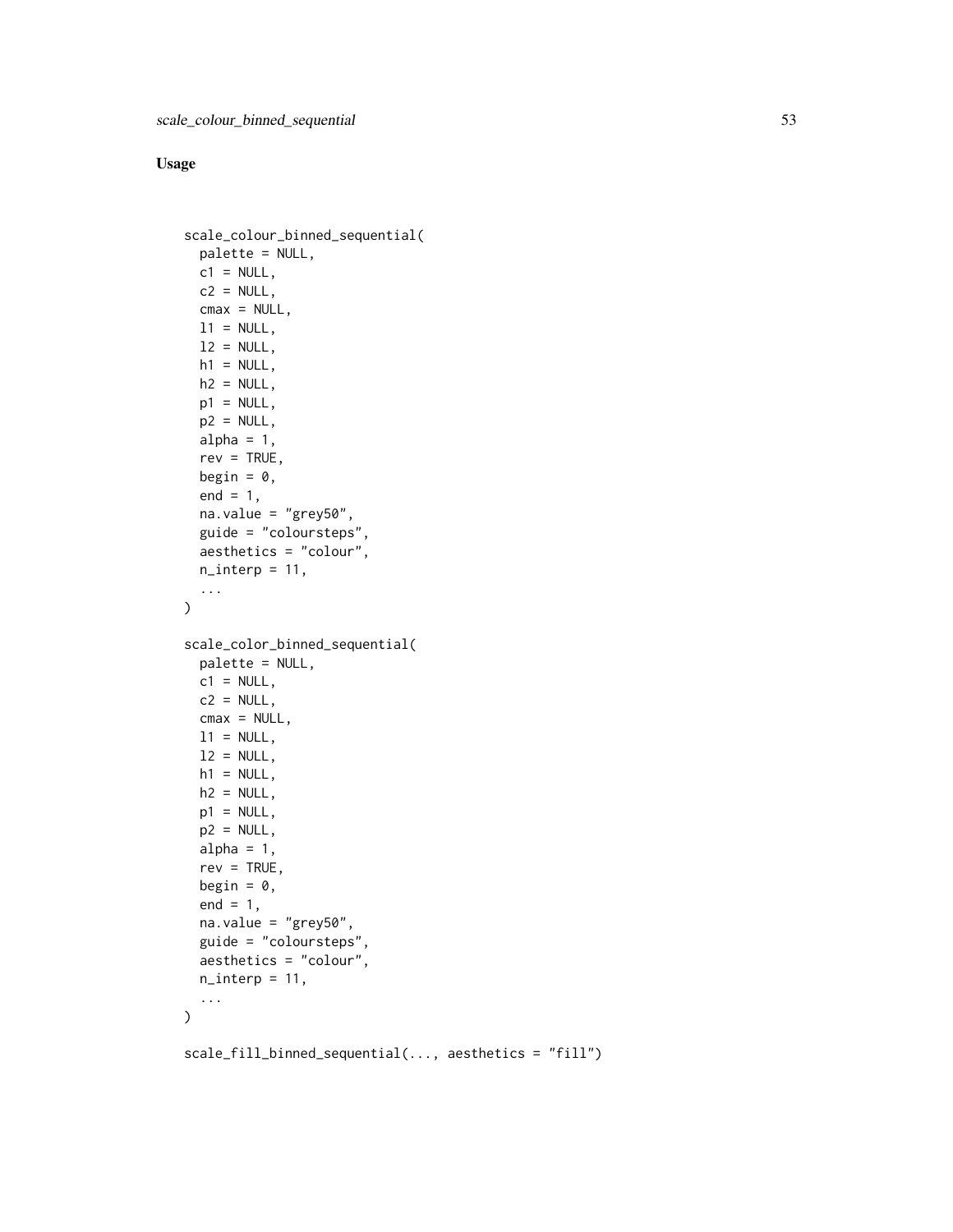### Arguments

| palette        | The name of the palette to be used. Run hcl_palettes(type = "sequential")<br>for available options.                              |
|----------------|----------------------------------------------------------------------------------------------------------------------------------|
| c1             | Beginning chroma value.                                                                                                          |
| c2             | Ending chroma value.                                                                                                             |
| cmax           | Maximum chroma value.                                                                                                            |
| 11             | Beginning luminance value.                                                                                                       |
| 12             | Ending luminance value.                                                                                                          |
| h1             | Beginning hue value.                                                                                                             |
| h2             | Ending hue value. If set to NA, generates a single-hue scale.                                                                    |
| p1             | Control parameter determining how chroma should vary $(1 = linear, 2 = quadratic,$<br>$etc.$ ).                                  |
| p <sub>2</sub> | Control parameter determining how luminance should vary $(1 = \text{linear}, 2 =$<br>quadratic, etc.).                           |
| alpha          | Numeric vector of values in the range $[0, 1]$ for alpha transparency channel $(0, 1)$<br>means transparent and 1 means opaque). |
| rev            | If TRUE (default), reverses the order of the colors in the color scale (compared to<br>sequential_hcl).                          |
| begin          | Number in the range of $[0, 1]$ indicating to which point in the color scale the<br>smallest data value should be mapped.        |
| end            | Number in the range of $[0,1]$ indicating to which point in the color scale the<br>largest data value should be mapped.          |
| na.value       | Color to be used for missing data points.                                                                                        |
| guide          | Type of legend. Use "coloursteps" for color bar with discrete steps.                                                             |
| aesthetics     | The ggplot2 aesthetics to which this scale should be applied.                                                                    |
| n_interp       | Number of discrete colors that should be used to interpolate the binned color<br>scale. 11 will work fine in most cases.         |
| .              | common binned scale parameters: 'name', 'breaks', 'labels', and 'limits'. See<br>binned_scale for more details.                  |

# Details

If both a valid palette name and palette parameters are provided then the provided palette parameters overwrite the parameters in the named palette. This enables easy customization of named palettes.

Compared to [sequential\\_hcl](#page-21-1) the ordering of the colors in the sequential ggplot2 scale are reversed by default (i.e., rev = TRUE) to be more consistent with ggplot2's own scales such as [scale\\_color\\_fermenter](#page-0-0). For most named palettes this leads to darker and more colorful colors for larger values on the scale. This is typically the better default on light/white backgrounds.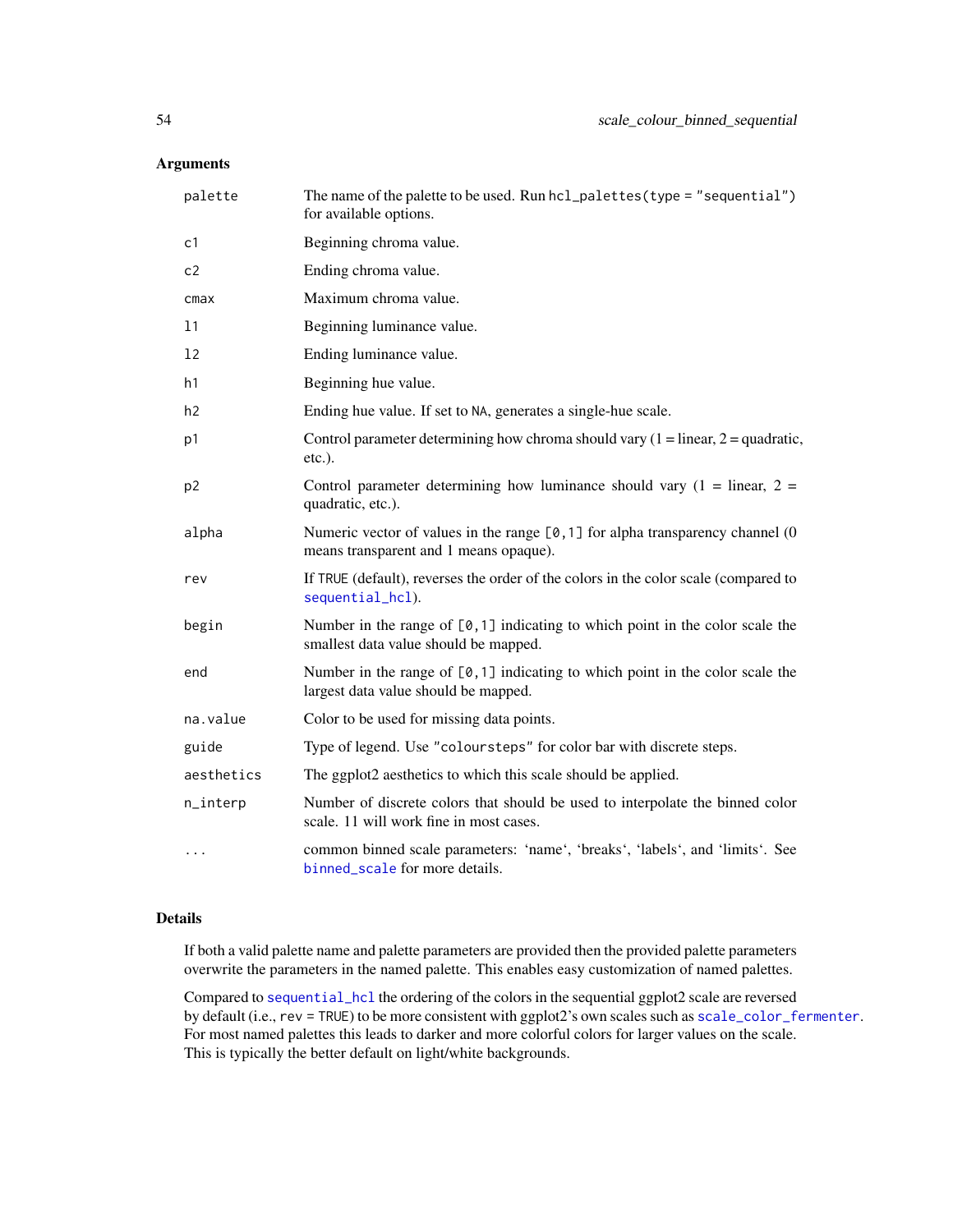scale\_colour\_continuous\_diverging 55

### Examples

library("ggplot2")

```
# volcano plot
df <- data.frame(height = c(volcano), x = c(row(volcano)), y = c(col(volcano)))
ggplot(df, aes(x, y, fill = height)) +geom_raster() + scale_fill_binned_sequential(palette = "Terrain", rev = FALSE) +
  coord_fixed(expand = FALSE)
```
scale\_colour\_continuous\_diverging *HCL-Based Continuous Diverging Color Scales for ggplot2*

#### Description

Continuous ggplot2 color scales using the color palettes generated by [diverging\\_hcl](#page-21-1).

```
scale_colour_continuous_diverging(
 palette = NULL,
 c1 = NULL,cmax = NULL,l1 = NULL,12 = NULL,
 h1 = NULL,h2 = NULL,
 p1 = NULL,p2 = NULL,alpha = 1,
 rev = FALSE,mid = 0,na.value = "grey50",
 guide = "colourbar",
 n_interp = 11,
 aesthetics = "colour",
  ...
)
scale_color_continuous_diverging(
 palette = NULL,
 c1 = NULL,
 cmax = NULL,l1 = NULL,
 l2 = NULL,h1 = NULL,
```

```
h2 = NULL,
```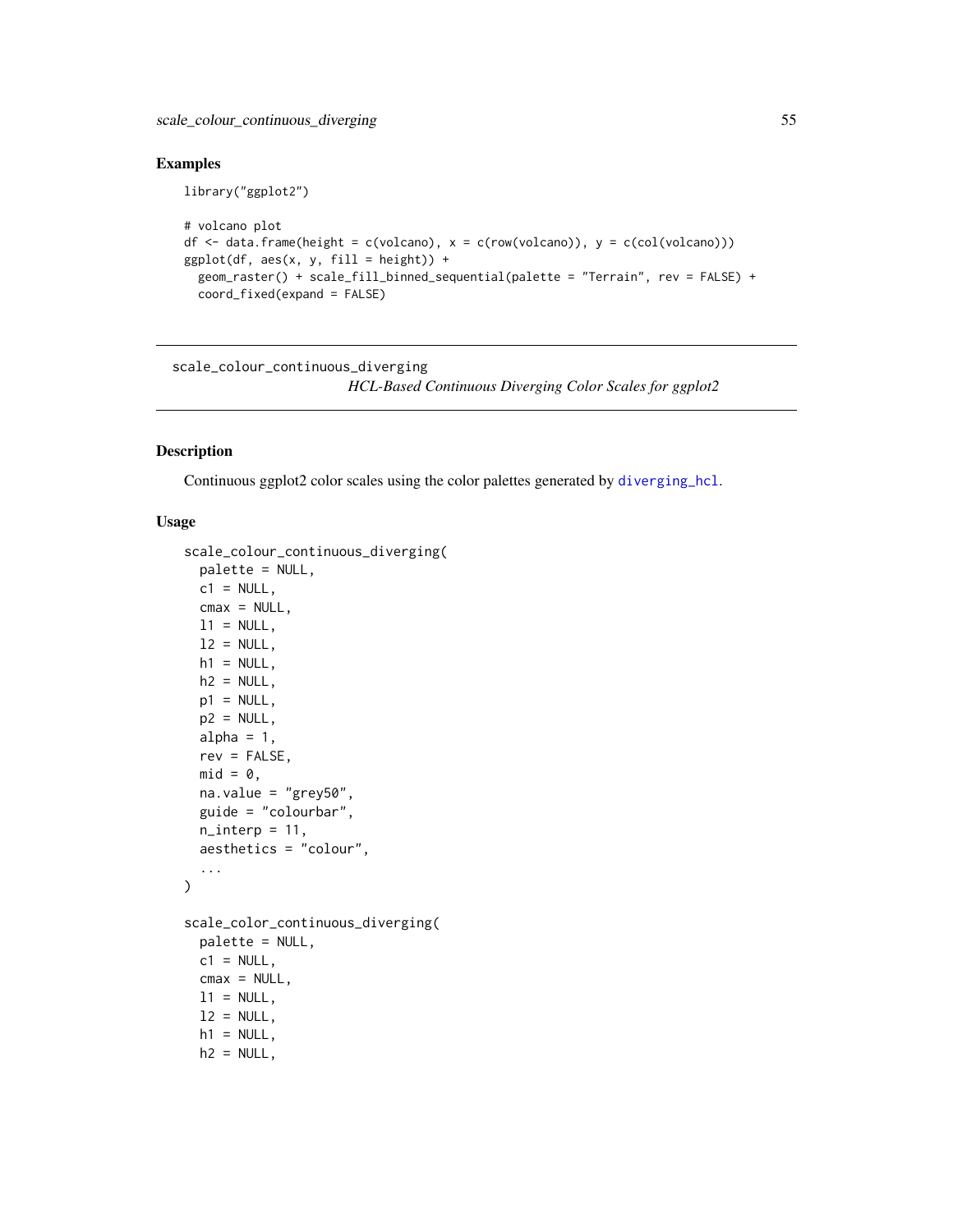```
p1 = NULL,p2 = NULL,alpha = 1,
 rev = FALSE,
 mid = 0,na.value = "grey50",
 guide = "colourbar",
 n_{\text{interp}} = 11,
 aesthetics = "colour",
  ...
)
```

```
scale_fill_continuous_diverging(..., aesthetics = "fill")
```
# Arguments

| palette        | The name of the palette to be used. Run hcl_palettes(type = "diverging")<br>for available options.                                                                     |
|----------------|------------------------------------------------------------------------------------------------------------------------------------------------------------------------|
| c1             | Chroma value at the scale endpoints.                                                                                                                                   |
| cmax           | Maximum chroma value.                                                                                                                                                  |
| 11             | Luminance value at the scale endpoints.                                                                                                                                |
| 12             | Luminance value at the scale midpoint.                                                                                                                                 |
| h1             | Hue value at the first endpoint.                                                                                                                                       |
| h2             | Hue value at the second endpoint.                                                                                                                                      |
| p1             | Control parameter determining how chroma should vary $(1 = linear, 2 = quadratic,$<br>$etc.$ ).                                                                        |
| p <sub>2</sub> | Control parameter determining how luminance should vary $(1 = \text{linear}, 2 = \text{linear})$<br>quadratic, etc.).                                                  |
| alpha          | Numeric vector of values in the range $[0, 1]$ for alpha transparency channel $(0)$<br>means transparent and 1 means opaque).                                          |
| rev            | If TRUE, reverses the order of the colors in the color scale.                                                                                                          |
| mid            | Data value that should be mapped to the mid-point of the diverging color scale.                                                                                        |
| na.value       | Color to be used for missing data points.                                                                                                                              |
| guide          | Type of legend. Use "colourbar" for continuous color bar.                                                                                                              |
| n_interp       | Number of discrete colors that should be used to interpolate the continuous color<br>scale. It is important to use an odd number to capture the color at the midpoint. |
| aesthetics     | The ggplot2 aesthetics to which this scale should be applied.                                                                                                          |
|                | common continuous scale parameters: 'name', 'breaks', 'labels', and 'limits'.<br>See continuous_scale for more details.                                                |

# Details

If both a valid palette name and palette parameters are provided then the provided palette parameters overwrite the parameters in the named palette. This enables easy customization of named palettes.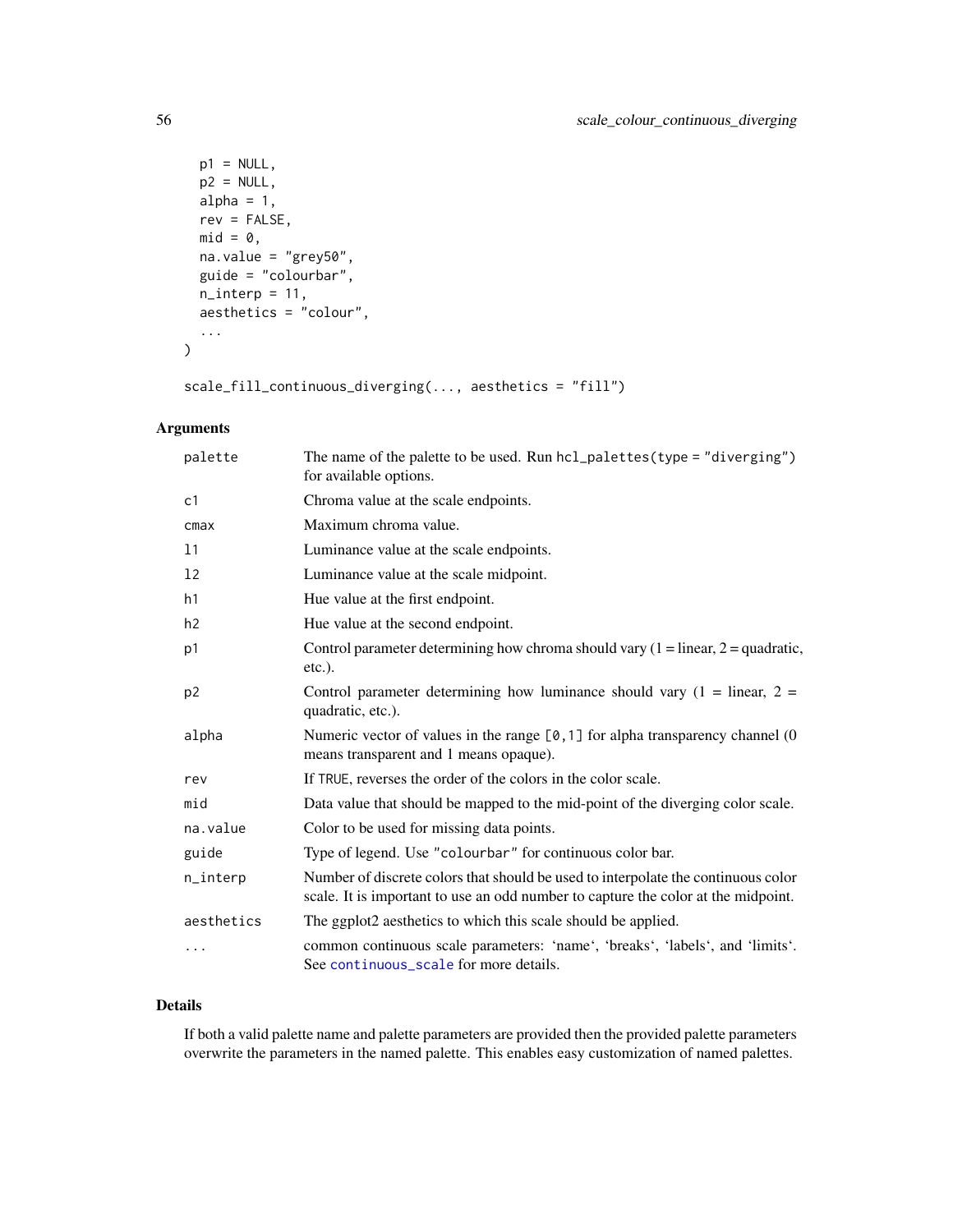scale\_colour\_continuous\_divergingx 57

#### Examples

# adapted from stackoverflow: https://stackoverflow.com/a/20127706/4975218

```
library("ggplot2")
# generate dataset and base plot
set.seed(100)
df \le data.frame(country = LETTERS, V = runif(26, -40, 40))
df$country = factor(LETTERS, LETTERS[order(df$V)]) # reorder factors
gg \leq-ggplot(df, aes(x = country, y = V, fill = V)) +geom_bar(stat = "identity") +
  labs(y = "Under/over valuation in %", x = "Country") +
  coord_flip() + theme_minimal()
# plot with default diverging scale
gg + scale_fill_continuous_diverging()
# plot with alternative scale
gg + scale_fill_continuous_diverging(palette = "Purple-Green")
# plot with modified alternative scale
gg + scale_fill\_continuous\_diverging(palette = "Blue-Red 3", 11 = 30, 12 = 100, p1 = .9, p2 = 1.2)
```
scale\_colour\_continuous\_divergingx

*HCL-Based Continuous Flexible Diverging Scales for ggplot2*

#### Description

Continuous ggplot2 color scales using the color palettes generated by [divergingx\\_hcl](#page-15-0).

```
scale_colour_continuous_divergingx(
 palette = "Geyser",
 c1 = NULL,c2 = NULL,c3 = NULL,l1 = NULL,l2 = NULL,l3 = NULL,h1 = NULL,h2 = NULL,
 h3 = NULL,p1 = NULL,
 p2 = NULL,p3 = NULL,p4 = NULL,
```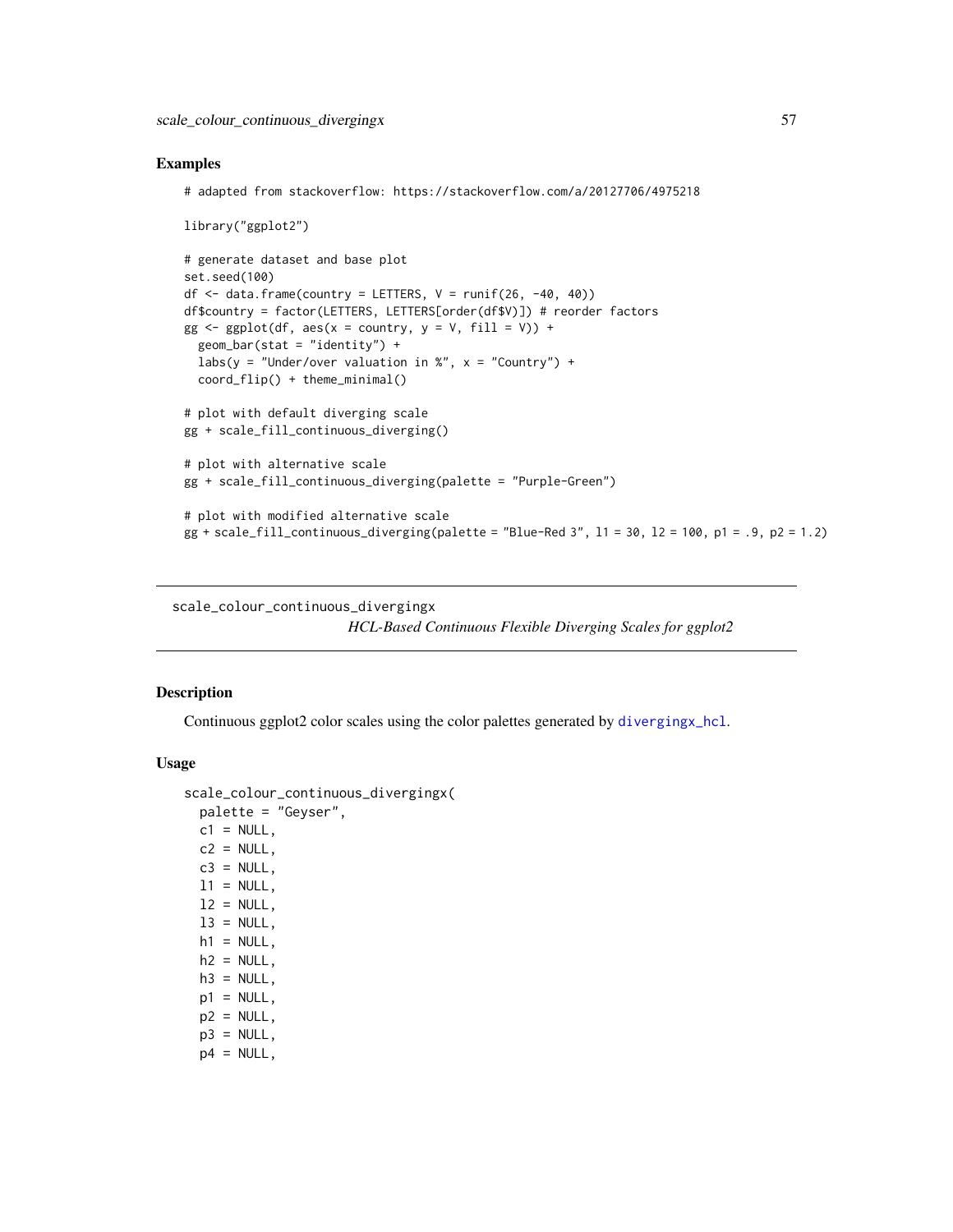```
cmax1 = NULL,cmax2 = NULL,alpha = 1,
  rev = FALSE,
 mid = 0,na.value = "grey50",
 guide = "colourbar",
 n_{\text{interp}} = 11,
  aesthetics = "colour",
  ...
\mathcal{L}scale_color_continuous_divergingx(
 palette = "Geyser",
 c1 = NULL,c2 = NULL,c3 = NULL,l1 = NULL,l2 = NULL,13 = NULL,h1 = NULL,h2 = NULL,h3 = NULL,p1 = NULL,p2 = NULL,p3 = NULL,p4 = NULL,cmax1 = NULL,cmax2 = NULL,alpha = 1,
  rev = FALSE,
 mid = 0,na.value = "grey50",
 guide = "colourbar",
 n_{\text{interp}} = 11,
  aesthetics = "colour",
  ...
\mathcal{L}
```
scale\_fill\_continuous\_divergingx(..., aesthetics = "fill")

| palette | The name of the palette to be used.                                                                                         |
|---------|-----------------------------------------------------------------------------------------------------------------------------|
|         | h1, h2, h3, c1, c2, c3, 11, 12, 13, p1, p2, p3, p4, cmax1, cmax2                                                            |
|         | Parameters to customize the scale. See diverging x_hc1 for details.                                                         |
| alpha   | Numeric vector of values in the range $[0, 1]$ for alpha transparency channel (0)<br>means transparent and 1 means opaque). |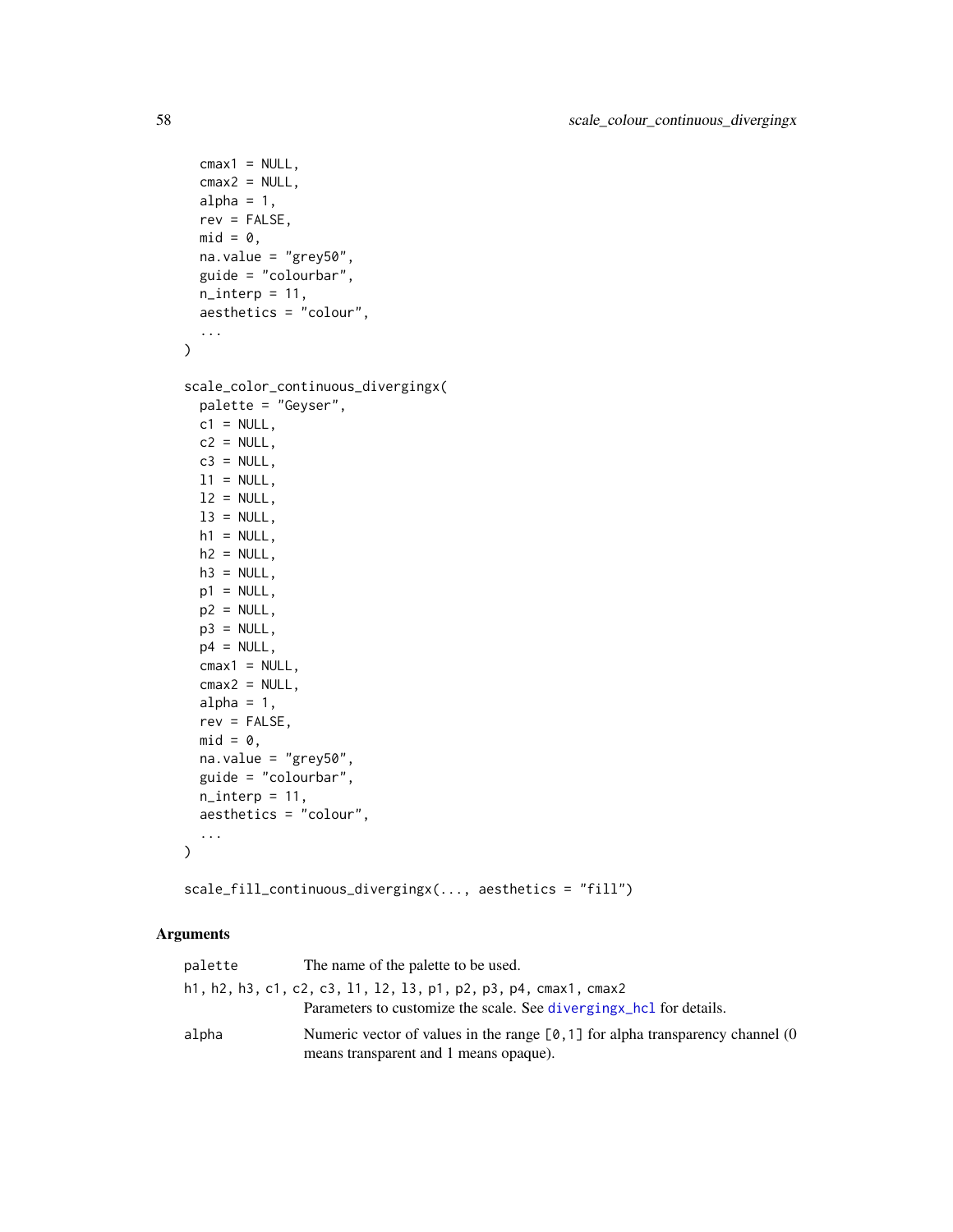| rev         | If TRUE, reverses the order of the colors in the color scale.                                                                                                                                   |
|-------------|-------------------------------------------------------------------------------------------------------------------------------------------------------------------------------------------------|
| mid         | Data value that should be mapped to the mid-point of the diverging color scale.                                                                                                                 |
| na.value    | Color to be used for missing data points.                                                                                                                                                       |
| guide       | Type of legend. Use "colourbar" for continuous color bar.                                                                                                                                       |
| $n$ _interp | Number of discrete colors that should be used to interpolate the continuous color<br>scale. For diverging scales, it is important to use an odd number to capture the<br>color at the midpoint. |
| aesthetics  | The ggplot2 aesthetics to which this scale should be applied.                                                                                                                                   |
| .           | common continuous scale parameters: 'name', 'breaks', 'labels', and 'limits'.<br>See continuous_scale for more details.                                                                         |

Available CARTO palettes: ArmyRose, Earth, Fall, Geyser, TealRose, Temps, Tropic.

Available ColorBrewer.org palettes: Spectral, PuOr, RdYlGn, RdYlBu, RdGy, BrBG, PiYG, PRGn, RdBu.

If both a valid palette name and palette parameters are provided then the provided palette parameters overwrite the parameters in the named palette. This enables easy customization of named palettes.

#### Examples

```
library("ggplot2")
```

```
# volcano plot (difference from mean height)
nx = 87
ny = 61df <- data.frame(diff = c(volcano) - mean(volcano), x = rep(1:nx, ny), y = rep(1:ny, each = nx))
ggplot(df, aes(x, y, fill=diff)) +geom_raster() + scale_fill_continuous_divergingx(palette = "Fall", rev = TRUE) +
  coord_fixed(expand = FALSE)
```
# adapted from stackoverflow: https://stackoverflow.com/a/20127706/4975218

```
# generate dataset and base plot
set.seed(100)
df \le data.frame(country = LETTERS, V = runif(26, -40, 40))
df$country = factor(LETTERS, LETTERS[order(df$V)]) # reorder factors
gg \leftarrow ggplot(df, aes(x = country, y = V, fill = V)) +geom_bar(stat = "identity") +
 labs(y = "Under/over valuation in %", x = "Country") +
 coord_flip() + theme_minimal()
# plot with diverging scale "Geyser"
gg + scale_fill_continuous_divergingx(palette = "Geyser")
```

```
# plot with diverging scale "ArmyRose"
gg + scale_fill_continuous_divergingx(palette = "ArmyRose")
```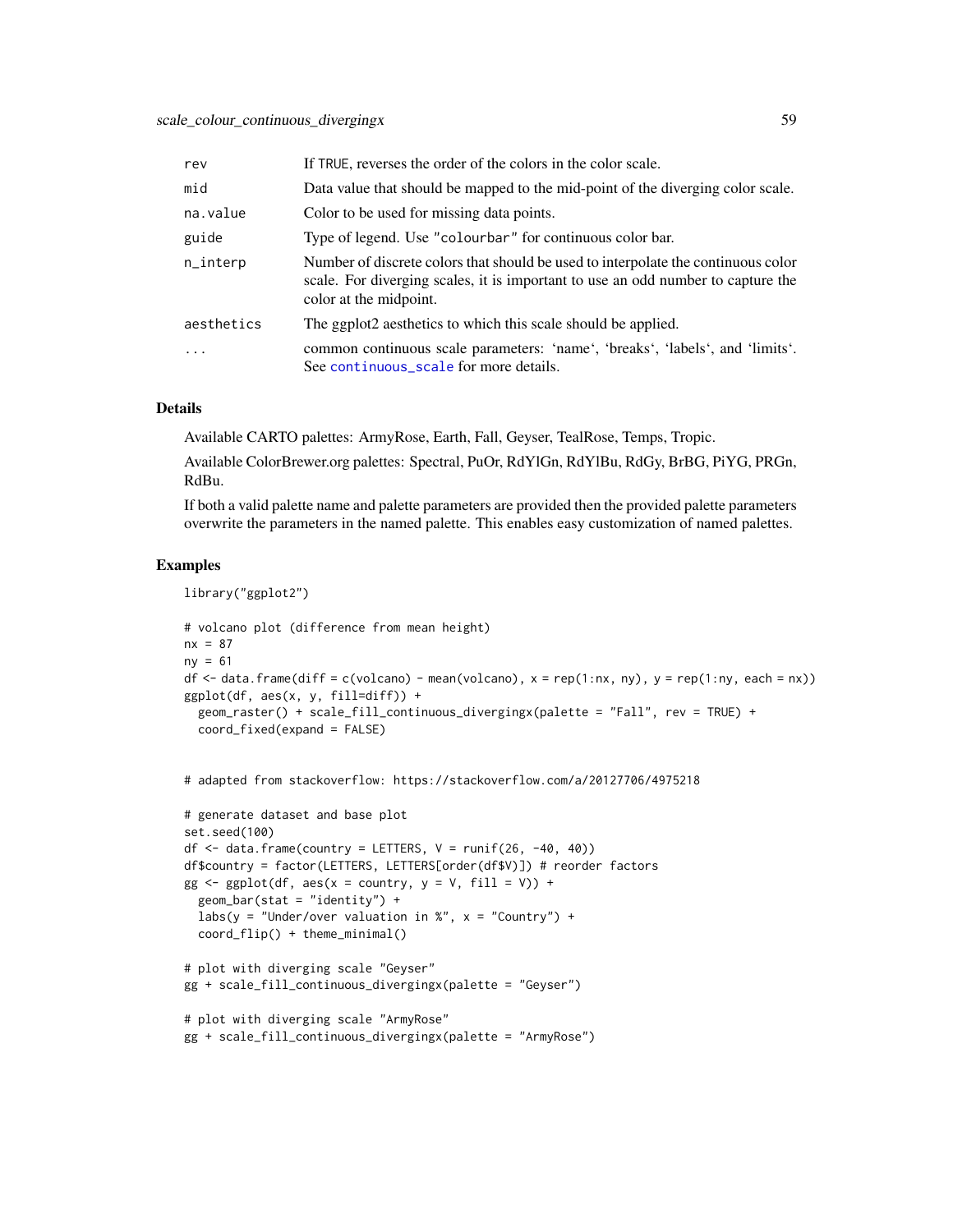scale\_colour\_continuous\_qualitative

*HCL-Based Continuous Qualitative Color Scales for ggplot2*

# Description

Continuous ggplot2 color scales using the color palettes generated by [qualitative\\_hcl](#page-21-1). These scales are provided for completeness. It is not normally a good idea to color a continuous variable using a qualitative scale.

```
scale_colour_continuous_qualitative(
 palette = NULL,
 c1 = NULL,l1 = NULL,h1 = NULL,h2 = NULL,alpha = 1,
  rev = FALSE,
 begin = 0,
  end = 1,
  na.value = "grey50",
 guide = "colourbar",
 aesthetics = "colour",
 n_{\text{interp}} = 11,
  ...
)
scale_color_continuous_qualitative(
 palette = NULL,
 c1 = NULL,l1 = NULL,h1 = NULL,h2 = NULL,alpha = 1,
  rev = FALSE,
 begin = 0,
  end = 1,
 na.value = "grey50",
 guide = "colourbar",
 aesthetics = "colour",
 n_interp = 11,
  ...
)
scale_fill_continuous_qualitative(..., aesthetics = "fill")
```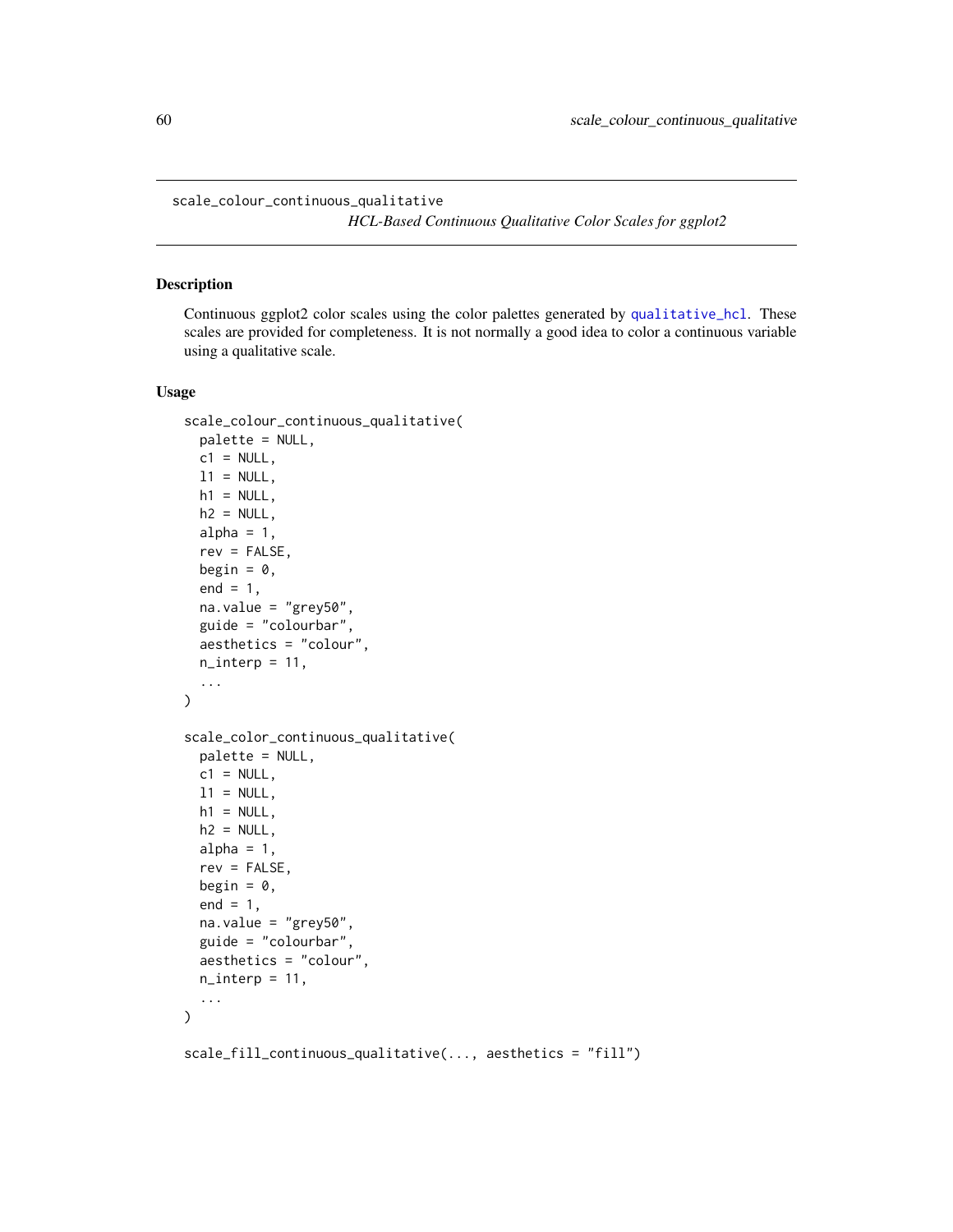#### **Arguments**

| palette    | The name of the palette to be used. Run hcl_palettes(type = "qualitative")<br>for available options.                             |
|------------|----------------------------------------------------------------------------------------------------------------------------------|
| c1         | Chroma value, used for all colors in the scale.                                                                                  |
| 11         | Luminance value, used for all colors in the scale.                                                                               |
| h1         | Beginning hue value.                                                                                                             |
| h2         | Ending hue value.                                                                                                                |
| alpha      | Numeric vector of values in the range $[0, 1]$ for alpha transparency channel $(0, 1)$<br>means transparent and 1 means opaque). |
| rev        | If TRUE, reverses the order of the colors in the color scale.                                                                    |
| begin      | Number in the range of $[0, 1]$ indicating to which point in the color scale the<br>smallest data value should be mapped.        |
| end        | Number in the range of $[0, 1]$ indicating to which point in the color scale the<br>largest data value should be mapped.         |
| na.value   | Color to be used for missing data points.                                                                                        |
| guide      | Type of legend. Use "colourbar" for continuous color bar.                                                                        |
| aesthetics | The ggplot2 aesthetics to which this scale should be applied.                                                                    |
| n_interp   | Number of discrete colors that should be used to interpolate the continuous color<br>scale. 11 will work fine in most cases.     |
| $\ddotsc$  | common continuous scale parameters: 'name', 'breaks', 'labels', and 'limits'.<br>See continuous_scale for more details.          |

### Details

If both a valid palette name and palette parameters are provided then the provided palette parameters overwrite the parameters in the named palette. This enables easy customization of named palettes.

```
library("ggplot2")
# none of these examples are necessarily good ideas
gg \leq - ggplot(iris, aes(x = Species, y = Sepal.Width, color = Sepal.Length)) +geom_jitter(width = 0.3) + theme-minimal()gg + scale_color_continuous_qualitative(palette = "Warm")
gg + scale\_color\_continuous\_qualitative(palette = "Gold", 11 = 60)gg + scale_color_continuous_qualitative(palette = "Harmonic", rev = TRUE)
nx = 87ny = 61df <- data.frame(height = c(volcano), x = rep(1:nx, ny), y = rep(1:ny, each = nx))
ggplot(df, aes(x, y, fill=height)) +
  geom_raster() + scale_fill_continuous_qualitative(palette = "Dark 3") +
  coord_fixed(expand = FALSE)
```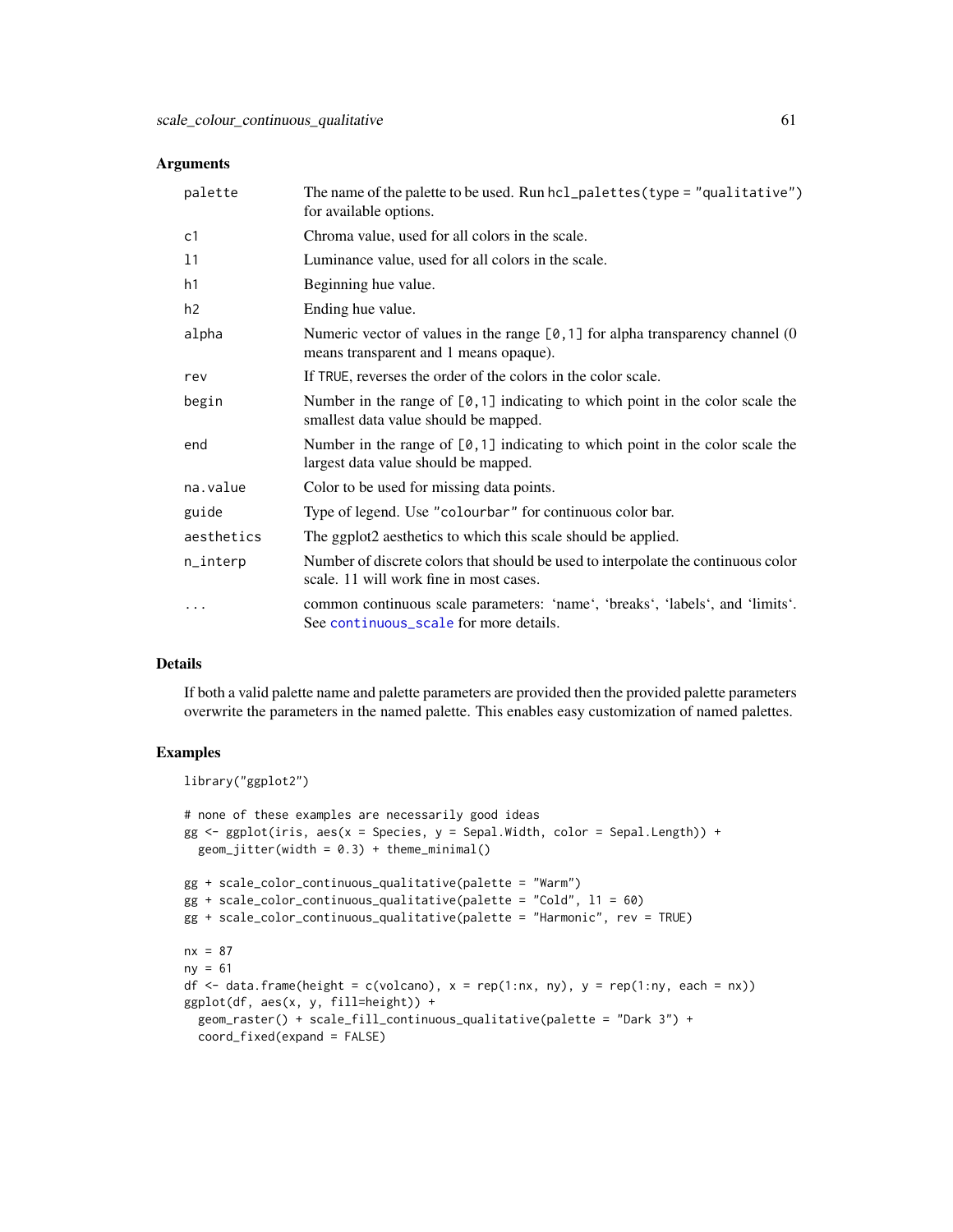scale\_colour\_continuous\_sequential

*HCL-Based Continuous Sequential Color Scales for ggplot2*

### Description

Continuous ggplot2 color scales using the color palettes generated by [sequential\\_hcl](#page-21-1).

```
scale_colour_continuous_sequential(
 palette = NULL,
 c1 = NULL,c2 = NULL,cmax = NULL,l1 = NULL,12 = NULL,h1 = NULL,h2 = NULL,p1 = NULL,p2 = NULL,alpha = 1,
 rev = TRUE,begin = 0,
 end = 1,
 na.value = "grey50",
 guide = "colourbar",
 aesthetics = "colour",
 n_interp = 11,
  ...
)
scale_color_continuous_sequential(
 palette = NULL,
 c1 = NULL,c2 = NULL,cmax = NULL,l1 = NULL,l2 = NULL,h1 = NULL,h2 = NULL,p1 = NULL,
 p2 = NULL,alpha = 1,
 rev = TRUE,begin = \theta,
 end = 1,
```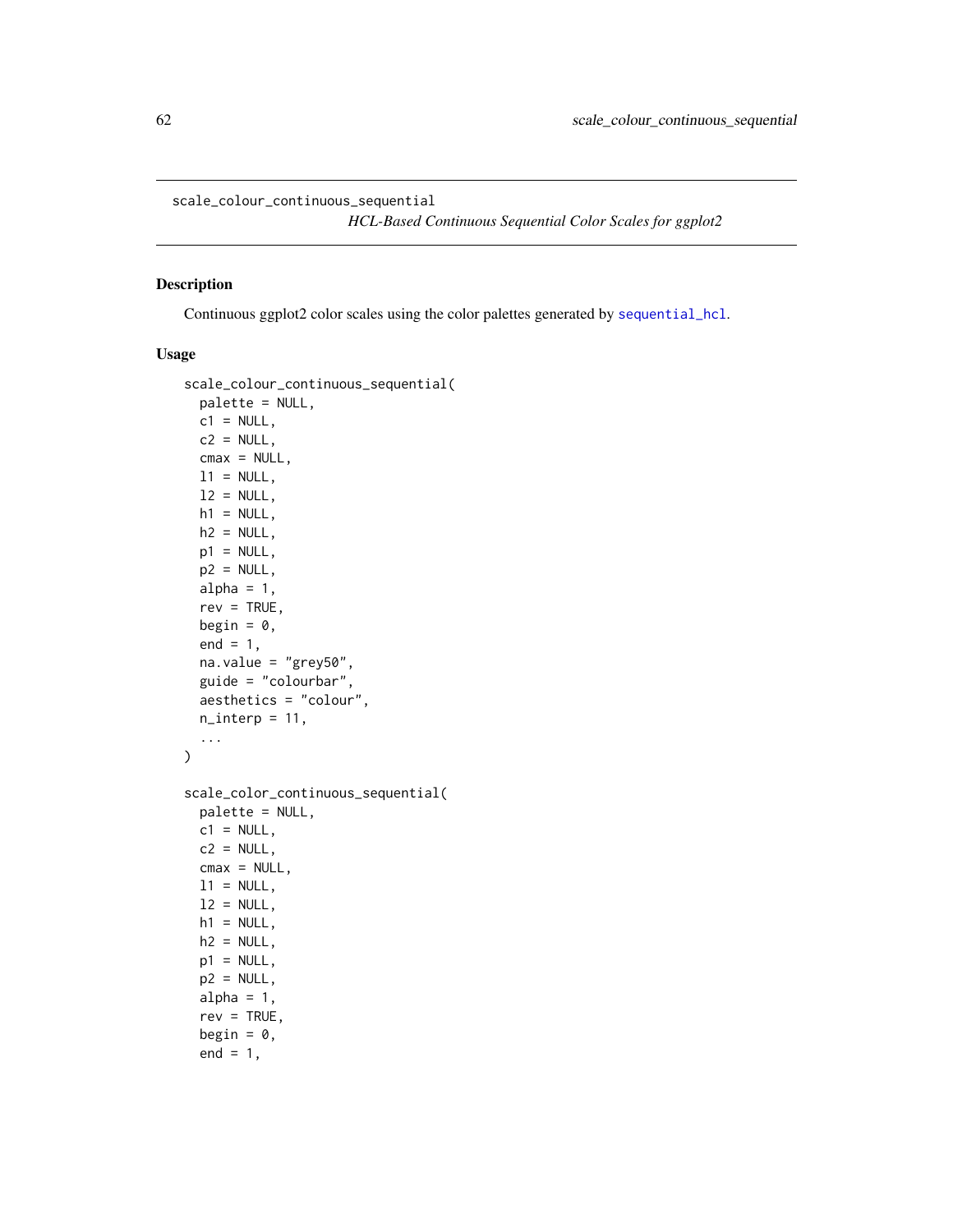```
na.value = "grey50",
 guide = "colorbar",aesthetics = "colour",
 n_interp = 11,
 ...
\mathcal{L}
```

```
scale_fill_continuous_sequential(..., aesthetics = "fill")
```

| palette        | The name of the palette to be used. Run hcl_palettes(type = "sequential")<br>for available options.                          |
|----------------|------------------------------------------------------------------------------------------------------------------------------|
| c1             | Beginning chroma value.                                                                                                      |
| c2             | Ending chroma value.                                                                                                         |
| cmax           | Maximum chroma value.                                                                                                        |
| 11             | Beginning luminance value.                                                                                                   |
| 12             | Ending luminance value.                                                                                                      |
| h1             | Beginning hue value.                                                                                                         |
| h2             | Ending hue value. If set to NA, generates a single-hue scale.                                                                |
| p1             | Control parameter determining how chroma should vary $(1 = linear, 2 = quadratic,$<br>$etc.$ ).                              |
| p <sub>2</sub> | Control parameter determining how luminance should vary $(1 = \text{linear}, 2 =$<br>quadratic, etc.).                       |
| alpha          | Numeric vector of values in the range $[0, 1]$ for alpha transparency channel (0)<br>means transparent and 1 means opaque).  |
| rev            | If TRUE (default), reverses the order of the colors in the color scale (compared to<br>sequential_hcl).                      |
| begin          | Number in the range of $[0, 1]$ indicating to which point in the color scale the<br>smallest data value should be mapped.    |
| end            | Number in the range of $[0,1]$ indicating to which point in the color scale the<br>largest data value should be mapped.      |
| na.value       | Color to be used for missing data points.                                                                                    |
| guide          | Type of legend. Use "colourbar" for continuous color bar.                                                                    |
| aesthetics     | The ggplot2 aesthetics to which this scale should be applied.                                                                |
| n_interp       | Number of discrete colors that should be used to interpolate the continuous color<br>scale. 11 will work fine in most cases. |
|                | common continuous scale parameters: 'name', 'breaks', 'labels', and 'limits'.<br>See continuous_scale for more details.      |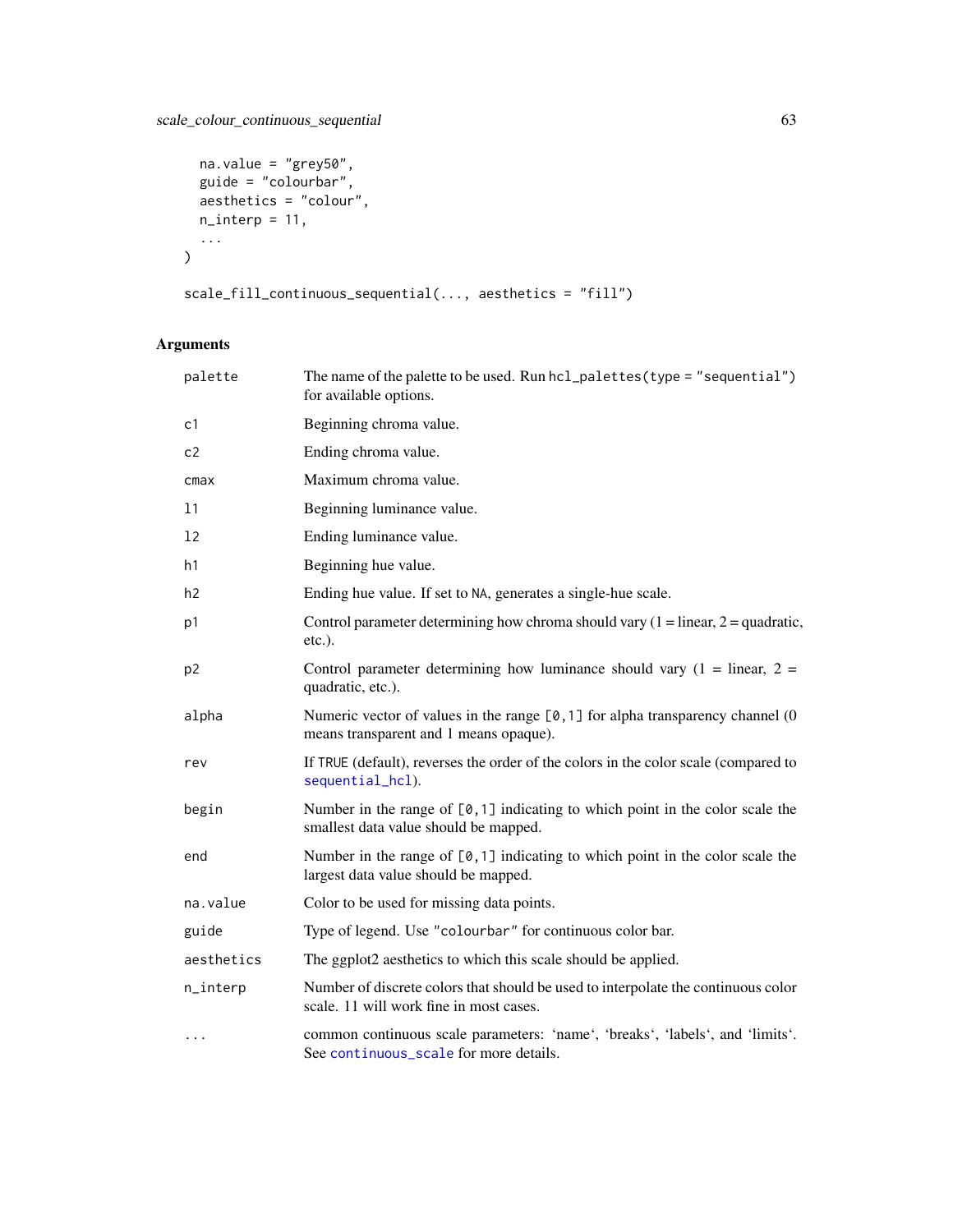If both a valid palette name and palette parameters are provided then the provided palette parameters overwrite the parameters in the named palette. This enables easy customization of named palettes.

Compared to [sequential\\_hcl](#page-21-1) the ordering of the colors in the sequential ggplot2 scale are reversed by default (i.e., rev = TRUE) to be more consistent with ggplot2's own scales such as [scale\\_color\\_brewer](#page-0-0). For most named palettes this leads to darker and more colorful colors for larger values on the scale. This is typically the better default on light/white backgrounds.

#### Examples

```
library("ggplot2")
# base plot
gg <- ggplot(iris, aes(x = Species, y = Sepal.Width, color = Sepal.Length)) +
  geom_jitter(width = 0.3) + theme-minimal()# default settings
gg + scale_color_continuous_sequential()
# switch palette and overwrite some default values
gg + scale\_color\_continuous\_sequential(palette = "Reds", 11 = 20, c2 = 70, p1 = 1)# select a range out of the entire palette
gg + scale\_color\_continuous\_sequential(palette = "Heat", begin = 0.2, end = 0.8)# volcano plot
df <- data.frame(height = c(volcano), x = c(row(volcano)), y = c(col(volcano)))
ggplot(df, aes(x, y, fill = height)) +geom_raster() + scale_fill_continuous_sequential(palette = "Terrain", rev = FALSE) +
  coord_fixed(expand = FALSE)
```
scale\_colour\_discrete\_diverging *HCL-Based Discrete Diverging Color Scales for ggplot2*

#### **Description**

Discrete ggplot2 color scales using the color palettes generated by [diverging\\_hcl](#page-21-1).

```
scale_colour_discrete_diverging(
 palette = NULL,
 c1 = NULL,
 cmax = NULL,
 l1 = NULL,l2 = NULL,h1 = NULL,
```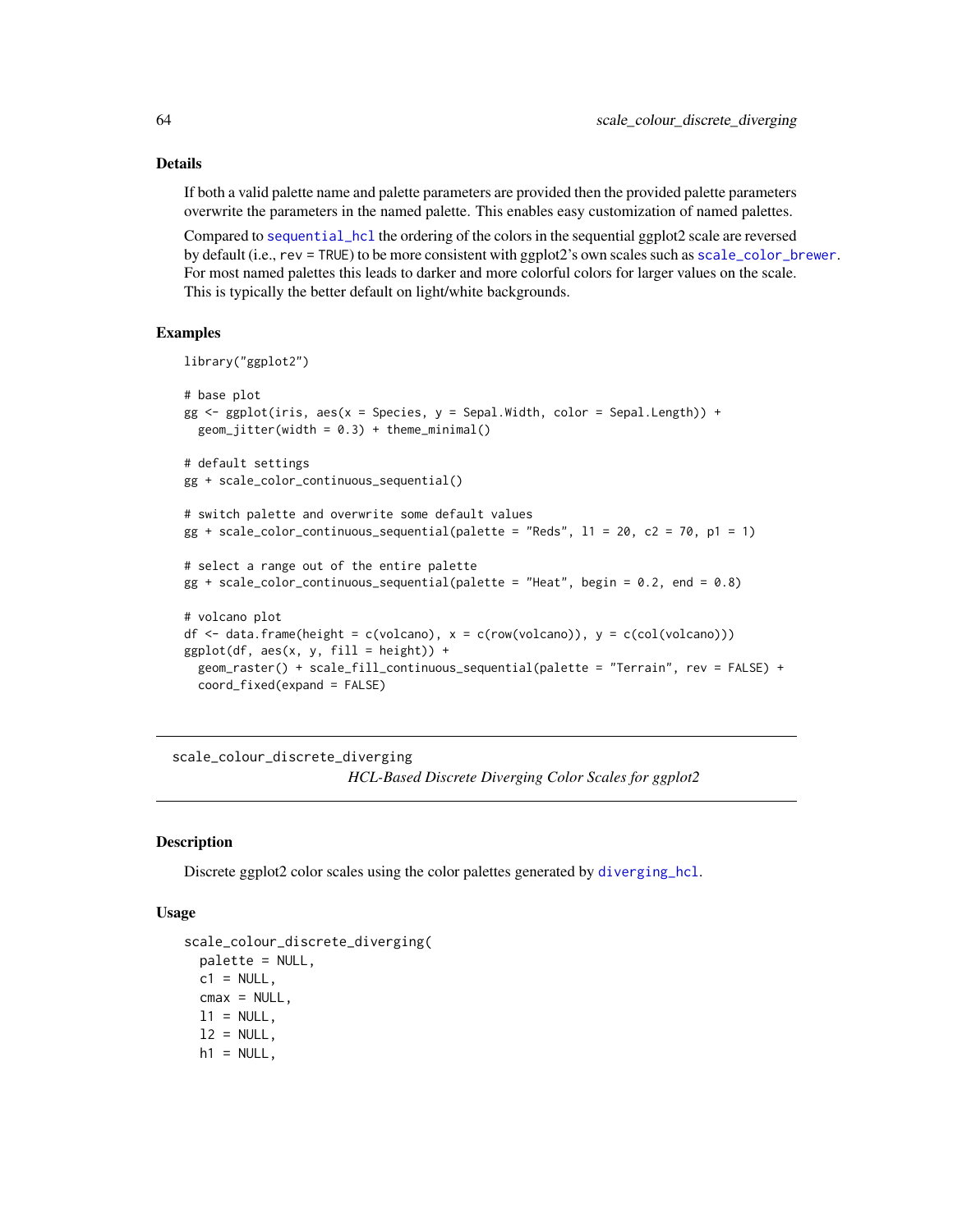```
h2 = NULL,p1 = NULL,p2 = NULL,alpha = 1,
 rev = FALSE,
 nmax = NULL,order = NULL,
 aesthetics = "colour",
  ...
\sumscale_color_discrete_diverging(
 palette = NULL,
 c1 = NULL,cmax = NULL,l1 = NULL,12 = NULL,h1 = NULL,h2 = NULL,p1 = NULL,p2 = NULL,alpha = 1,
 rev = FALSE,nmax = NULL,order = NULL,
 aesthetics = "colour",
 ...
\mathcal{L}
```
scale\_fill\_discrete\_diverging(..., aesthetics = "fill")

| palette        | The name of the palette to be used. Run hcl_palettes(type = "diverging")<br>for available options.                         |
|----------------|----------------------------------------------------------------------------------------------------------------------------|
| c1             | Chroma value at the scale endpoints.                                                                                       |
| cmax           | Maximum chroma value.                                                                                                      |
| 11             | Luminance value at the scale endpoints.                                                                                    |
| 12             | Luminance value at the scale midpoint.                                                                                     |
| h1             | Hue value at the first endpoint.                                                                                           |
| h <sub>2</sub> | Hue value at the second endpoint.                                                                                          |
| p1             | Control parameter determining how chroma should vary $(1 = linear, 2 = quadratic,$<br>$etc.$ ).                            |
| p <sub>2</sub> | Control parameter determining how luminance should vary $(1 = linear, 2 = 1)$<br>quadratic, etc.).                         |
| alpha          | Numeric vector of values in the range $[0,1]$ for alpha transparency channel (0)<br>means transparent and 1 means opaque). |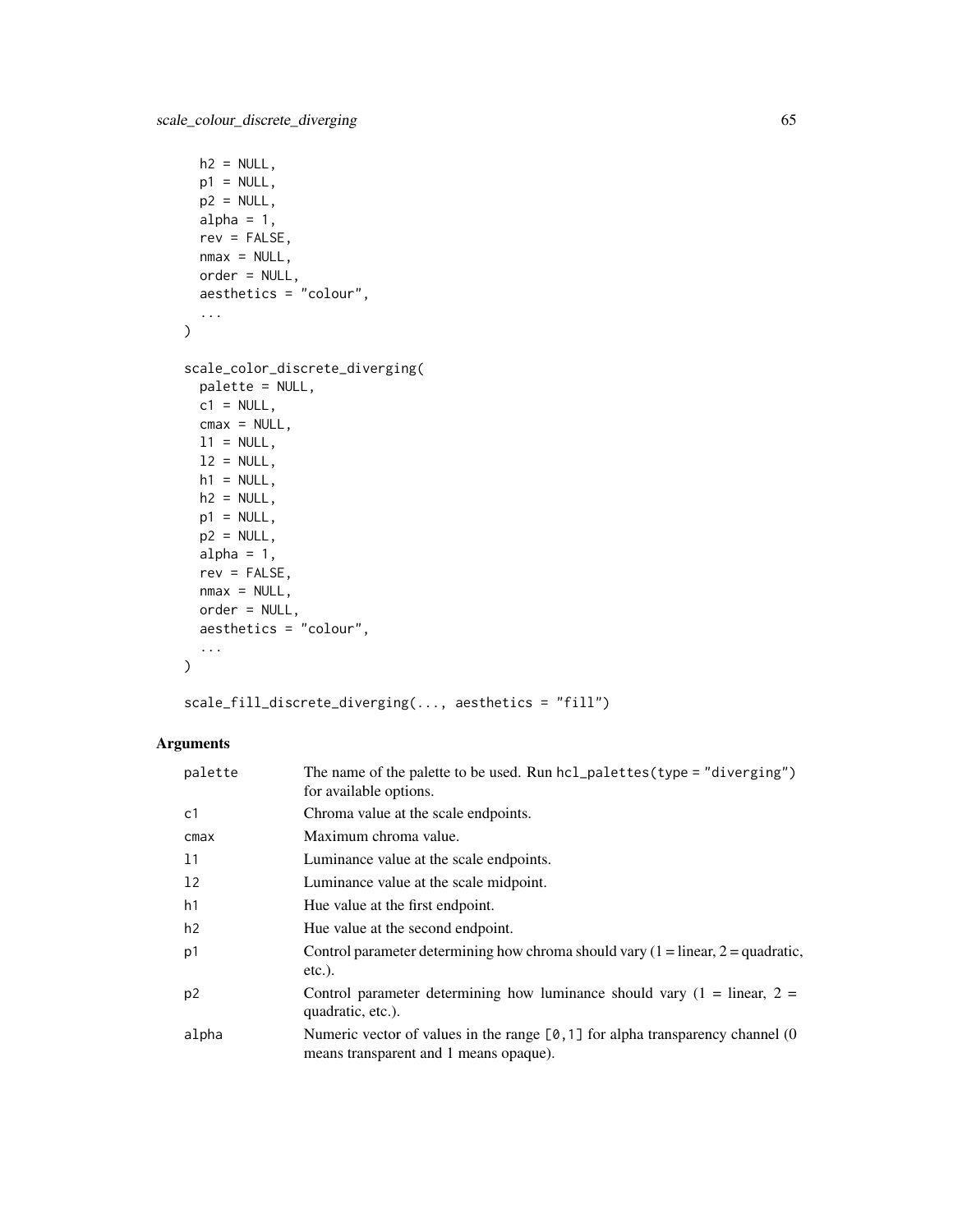| rev        | If TRUE, reverses the order of the colors in the color scale.                                                                 |
|------------|-------------------------------------------------------------------------------------------------------------------------------|
| nmax       | Maximum number of different colors the palette should contain. If not provided,<br>is calculated automatically from the data. |
| order      | Numeric vector listing the order in which the colors should be used. Default is<br>1:mmax.                                    |
| aesthetics | The ggplot2 aesthetics to which this scale should be applied.                                                                 |
|            | common discrete scale parameters: name, breaks, labels, na. value, limits<br>and guide. See discrete_scale for more details.  |

If both a valid palette name and palette parameters are provided then the provided palette parameters overwrite the parameters in the named palette. This enables easy customization of named palettes.

### Examples

```
library("ggplot2")
```

```
# default colors with slightly darkened midpoint
ggplot(iris, aes(Sepal.Length, Sepal.Width, color = Species)) +
 geom_point() + theme_minimal() +
 scale_color_discrete_diverging(l2=75)
# color scale "Green-Orange"
ggplot(iris, aes(Sepal.Length, fill = Species)) +
 geom\_density(alpha = 0.7) + theme\_classic() +scale_fill_discrete_diverging(palette = "Green-Orange", rev = TRUE)
# use `nmax` and `order` to skip some colors
ggplot(iris, aes(Sepal.Length, fill = Species)) +
 geom\_density(alpha = 0.7) + theme\_classify() +scale_fill_discrete_diverging(palette = "Green-Orange", nmax = 5, order = c(1, 4, 5))
```
scale\_colour\_discrete\_divergingx *HCL-Based Discrete Flexible Diverging Scales for ggplot2*

# Description

Discrete ggplot2 color scales using the color palettes generated by [divergingx\\_hcl](#page-15-0).

```
scale_colour_discrete_divergingx(
 palette = "Geyser",
 c1 = NULL,c2 = NULL,
```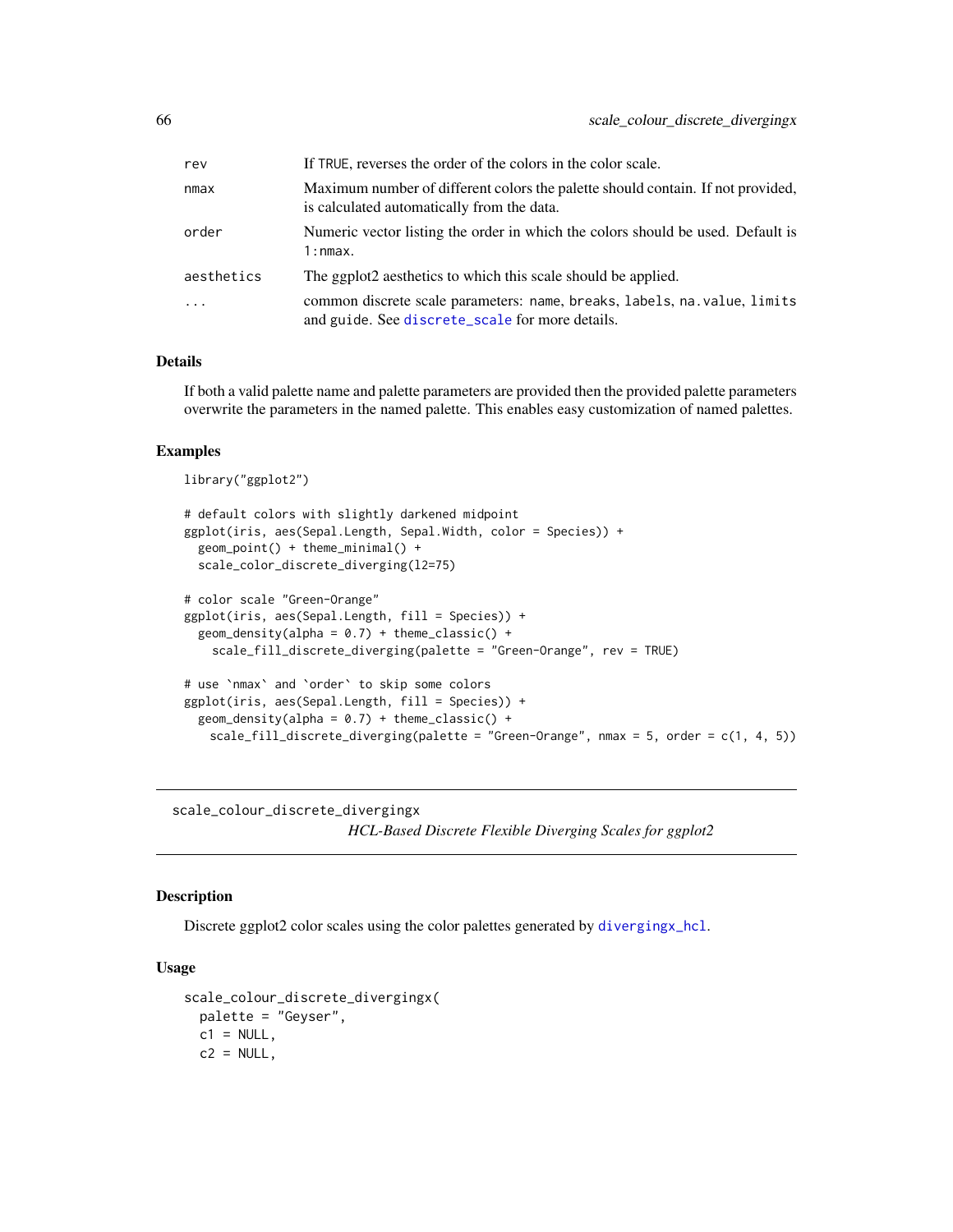```
c3 = NULL,l1 = NULL,12 = NULL,l3 = NULL,h1 = NULL,h2 = NULL,h3 = NULL,p1 = NULL,p2 = NULL,p3 = NULL,p4 = NULL,cmax1 = NULL,cmax2 = NULL,alpha = 1,
 rev = FALSE,
 nmax = NULL,order = NULL,
 aesthetics = "colour",
  ...
\mathcal{L}scale_color_discrete_divergingx(
 palette = "Geyser",
 c1 = NULL,c2 = NULL,c3 = NULL,l1 = NULL,12 = NULL,13 = NULL,h1 = NULL,h2 = NULL,h3 = NULL,p1 = NULL,p2 = NULL,p3 = NULL,p4 = NULL,cmax1 = NULL,cmax2 = NULL,alpha = 1,
 rev = FALSE,
 nmax = NULL,order = NULL,
 aesthetics = "colour",
  ...
)
scale_fill_discrete_divergingx(..., aesthetics = "fill")
```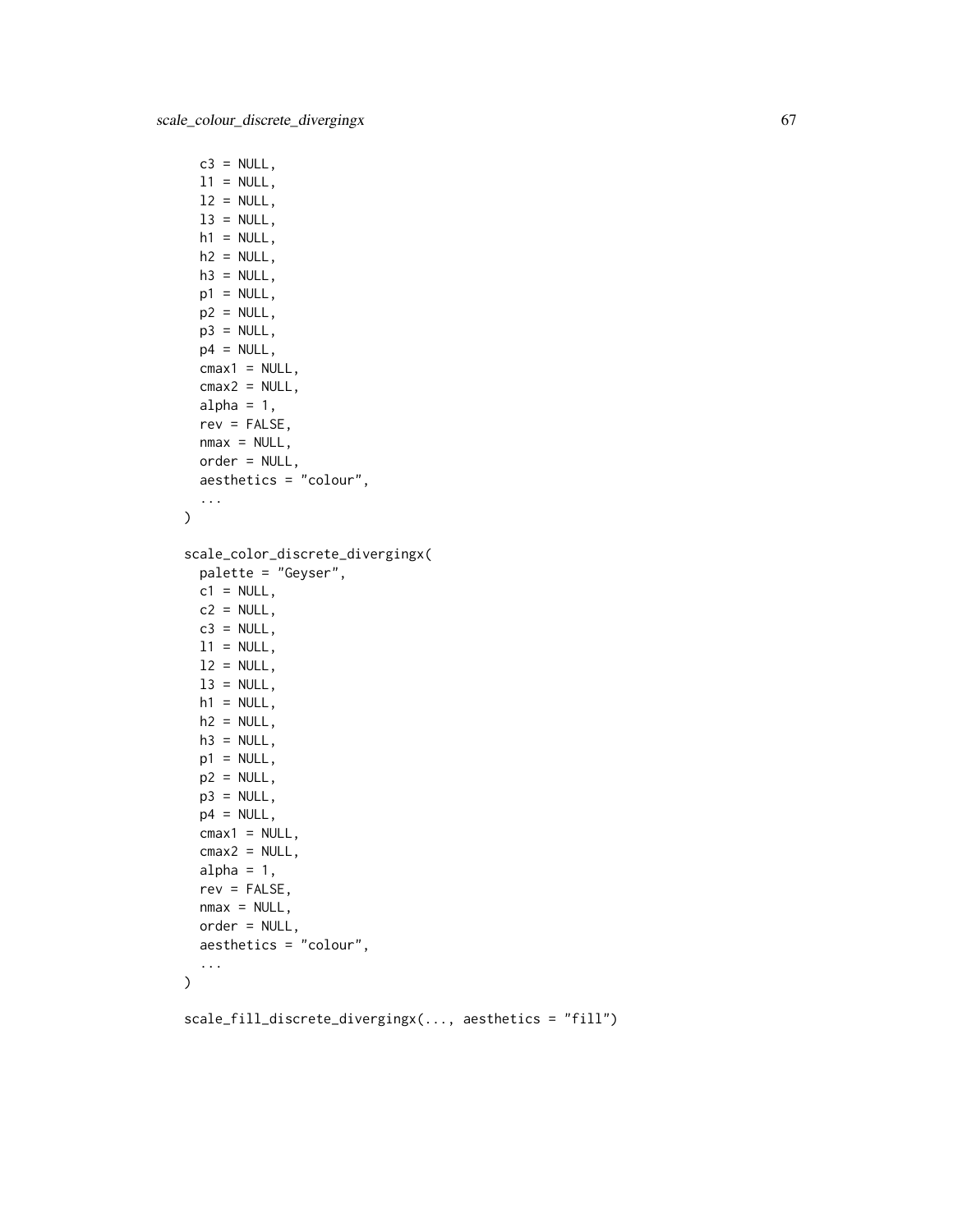#### Arguments

| palette    | The name of the palette to be used.                                                                                                     |
|------------|-----------------------------------------------------------------------------------------------------------------------------------------|
|            | h1, h2, h3, c1, c2, c3, 11, 12, 13, p1, p2, p3, p4, cmax1, cmax2<br>Parameters to customize the scale. See diverging x_hcl for details. |
| alpha      | Numeric vector of values in the range $[0,1]$ for alpha transparency channel $(0, 1)$<br>means transparent and 1 means opaque).         |
| rev        | If TRUE, reverses the order of the colors in the color scale.                                                                           |
| nmax       | Maximum number of different colors the palette should contain. If not provided,<br>is calculated automatically from the data.           |
| order      | Numeric vector listing the order in which the colors should be used. Default is<br>1:mmax.                                              |
| aesthetics | The ggplot2 aesthetics to which this scale should be applied.                                                                           |
| .          | common discrete scale parameters: name, breaks, labels, na. value, limits<br>and guide. See discrete_scale for more details.            |

### Details

Available CARTO palettes: ArmyRose, Earth, Fall, Geyser, TealRose, Temps, Tropic.

Available ColorBrewer.org palettes: Spectral, PuOr, RdYlGn, RdYlBu, RdGy, BrBG, PiYG, PRGn, RdBu.

If both a valid palette name and palette parameters are provided then the provided palette parameters overwrite the parameters in the named palette. This enables easy customization of named palettes.

```
library("ggplot2")
# default color scale
ggplot(iris, aes(Sepal.Length, Sepal.Width, color = Species)) +
  geom_point() + theme_minimal() +
  scale_color_discrete_divergingx()
# color scale "Tropic"
ggplot(iris, aes(Sepal.Length, fill = Species)) +
  geom\_density(alpha = 0.7) + theme\_classify() +scale_fill_discrete_divergingx(palette = "Tropic", rev = TRUE)
# use `nmax` and `order` to skip some colors
ggplot(iris, aes(Sepal.Length, fill = Species)) +
  geom\_density(alpha = 0.7) + theme\_classify() +scale_fill_discrete_divergingx(palette = "Tropic", nmax = 5, order = c(1, 4, 5))
```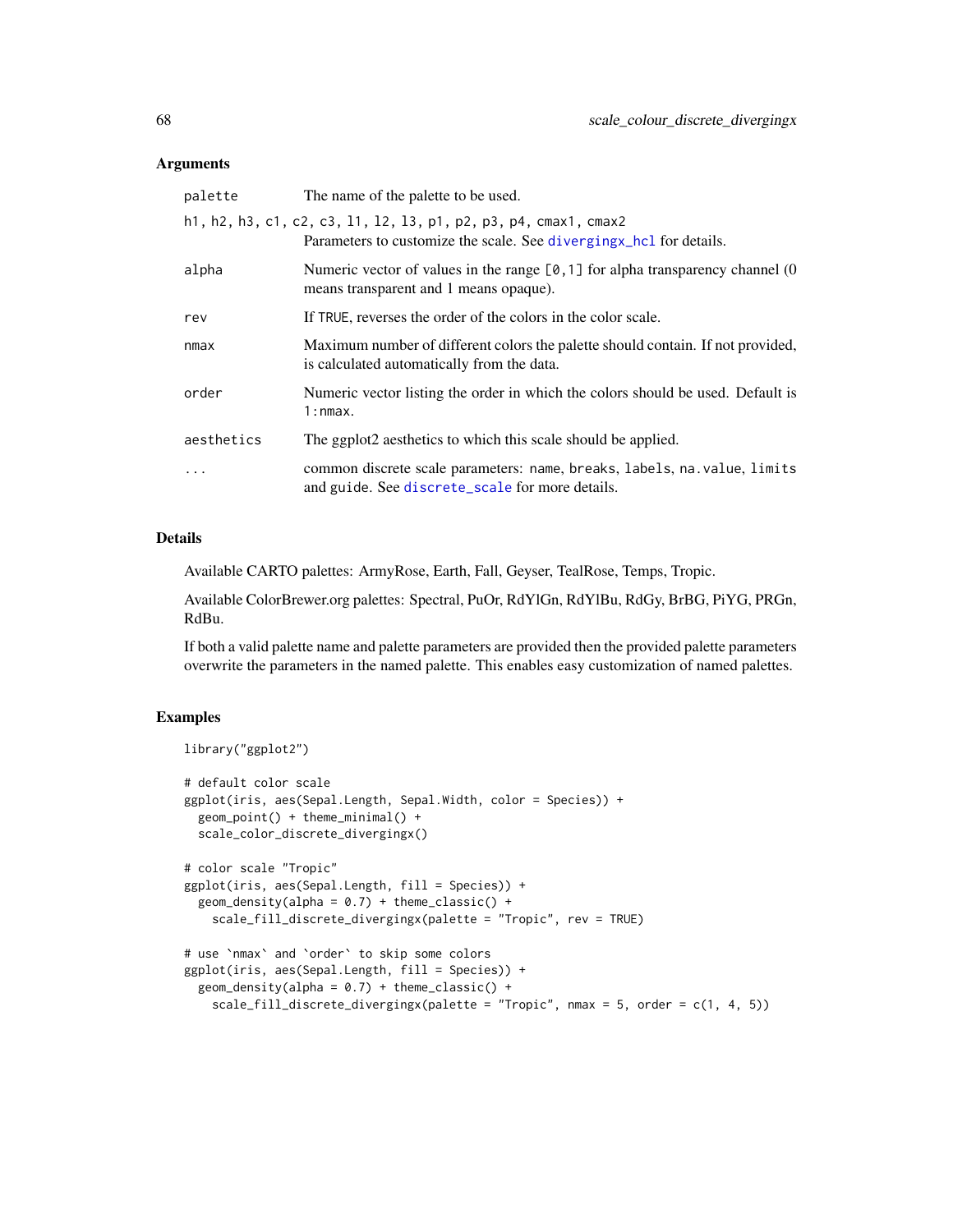scale\_colour\_discrete\_qualitative *HCL-Based Discrete Qualitative Color Scales for ggplot2*

# Description

Discrete ggplot2 color scales using the color palettes generated by [qualitative\\_hcl](#page-21-1).

# Usage

```
scale_colour_discrete_qualitative(
  palette = NULL,
 c1 = NULL,l1 = NULL,h1 = NULL,h2 = NULL,alpha = 1,
 rev = FALSE,
 nmax = NULL,order = NULL,
  aesthetics = "colour",
  ...
\mathcal{L}scale_color_discrete_qualitative(
 palette = NULL,
 c1 = NULL,l1 = NULL,h1 = NULL,h2 = NULL,alpha = 1,
 rev = FALSE,
 nmax = NULL,order = NULL,
  aesthetics = "colour",
  ...
\lambda
```
scale\_fill\_discrete\_qualitative(..., aesthetics = "fill")

| palette | The name of the palette to be used. Run hcl_palettes(type = "qualitative")<br>for available options. |
|---------|------------------------------------------------------------------------------------------------------|
| c1      | Chroma value, used for all colors in the scale.                                                      |
| 11      | Luminance value, used for all colors in the scale.                                                   |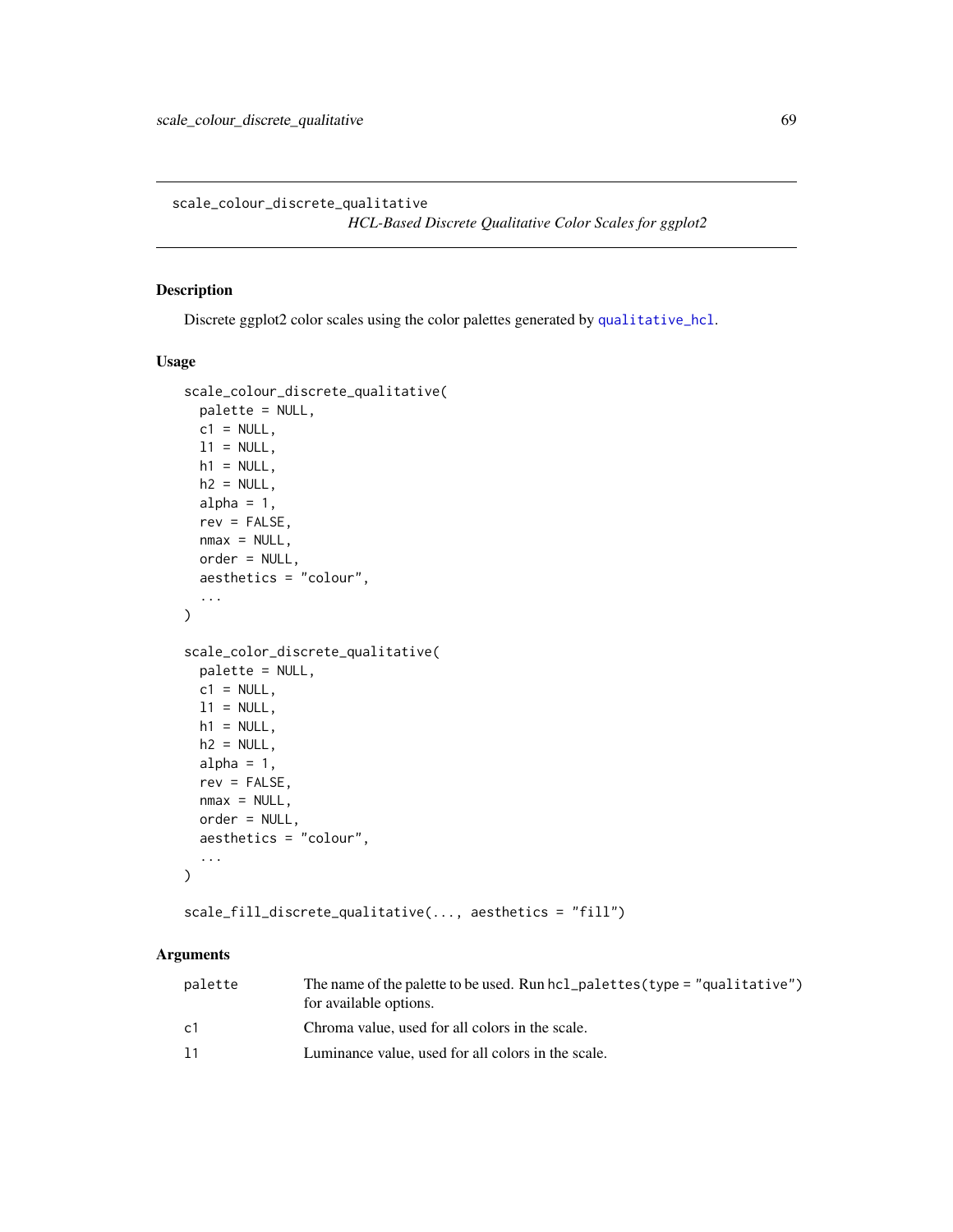| h1         | Beginning hue value.                                                                                                          |
|------------|-------------------------------------------------------------------------------------------------------------------------------|
| h2         | Ending hue value.                                                                                                             |
| alpha      | Numeric vector of values in the range $[0, 1]$ for alpha transparency channel (0)<br>means transparent and 1 means opaque).   |
| rev        | If TRUE, reverses the order of the colors in the color scale.                                                                 |
| nmax       | Maximum number of different colors the palette should contain. If not provided,<br>is calculated automatically from the data. |
| order      | Numeric vector listing the order in which the colors should be used. Default is<br>1:mmax.                                    |
| aesthetics | The ggplot2 aesthetics to which this scale should be applied.                                                                 |
| .          | common discrete scale parameters: name, breaks, labels, na. value, limits<br>and guide. See discrete_scale for more details.  |

If both a valid palette name and palette parameters are provided then the provided palette parameters overwrite the parameters in the named palette. This enables easy customization of named palettes.

# Examples

```
library("ggplot2")
# default colors
ggplot(iris, aes(Sepal.Length, Sepal.Width, color = Species)) +
 geom_point() + theme_minimal() +
 scale_color_discrete_qualitative()
# color scale "Harmonic"
ggplot(iris, aes(Sepal.Length, fill = Species)) +
 geom_density(alpha = 0.7) + scale_fill_discrete_qualitative(palette = "Harmonic")
```
scale\_colour\_discrete\_sequential *HCL-Based Discrete Sequential Color Scales for ggplot2*

### Description

Discrete ggplot2 color scales using the color palettes generated by [sequential\\_hcl](#page-21-1).

```
scale_colour_discrete_sequential(
 palette = NULL,
 c1 = NULL,c2 = NULL,cmax = NULL,
```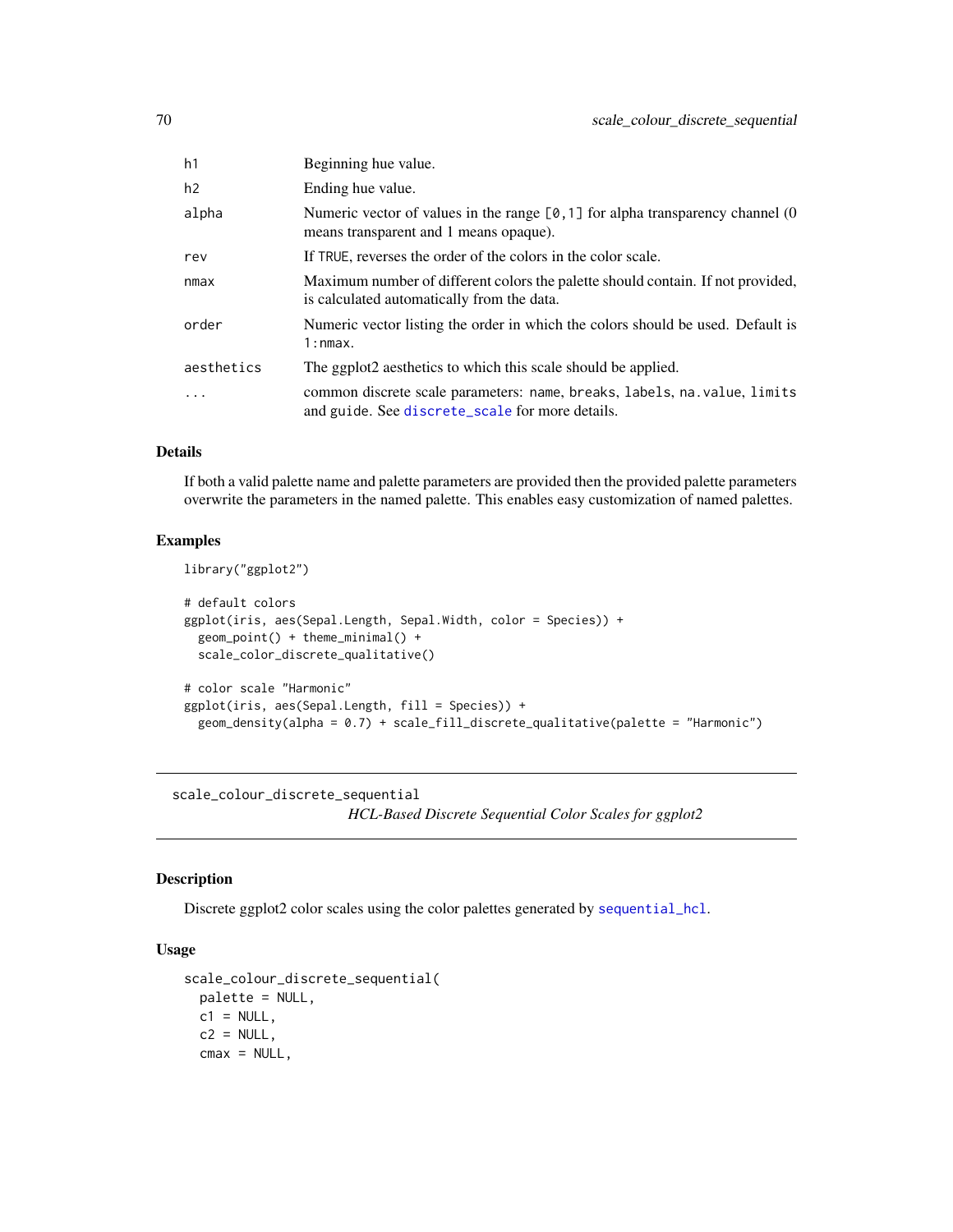```
l1 = NULL,l2 = NULL,h1 = NULL,h2 = NULL,p1 = NULL,p2 = NULL,alpha = 1,
 rev = TRUE,nmax = NULL,order = NULL,
 aesthetics = "colour",
  ...
)
scale_color_discrete_sequential(
 palette = NULL,
 c1 = NULL,c2 = NULL,cmax = NULL,l1 = NULL,12 = NULL,h1 = NULL,h2 = NULL,p1 = NULL,p2 = NULL,alpha = 1,
 rev = TRUE,nmax = NULL,order = NULL,
 aesthetics = "colour",
  ...
)
```

```
scale_fill_discrete_sequential(..., aesthetics = "fill")
```

| palette        | The name of the palette to be used. Run hcl_palettes(type = "sequential")<br>for available options. |
|----------------|-----------------------------------------------------------------------------------------------------|
| c1             | Beginning chroma value.                                                                             |
| c <sub>2</sub> | Ending chroma value.                                                                                |
| cmax           | Maximum chroma value.                                                                               |
| 11             | Beginning luminance value.                                                                          |
| 12             | Ending luminance value.                                                                             |
| h1             | Beginning hue value.                                                                                |
| h2             | Ending hue value. If set to NA, generates a single-hue scale.                                       |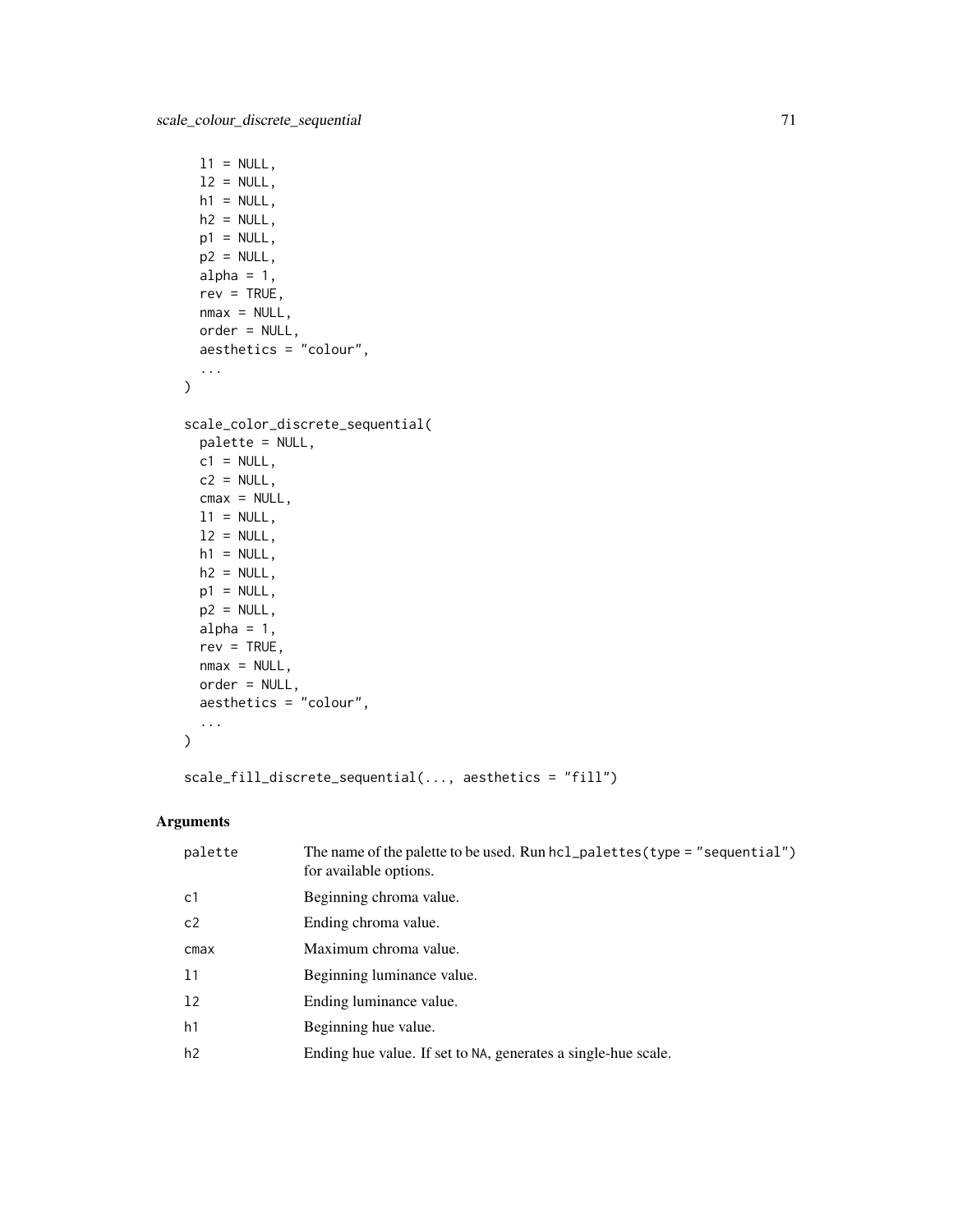| p1             | Control parameter determining how chroma should vary $(1 = linear, 2 = quadratic,$<br>$etc.$ ).                               |
|----------------|-------------------------------------------------------------------------------------------------------------------------------|
| p <sub>2</sub> | Control parameter determining how luminance should vary $(1 = linear, 2 = 1)$<br>quadratic, etc.).                            |
| alpha          | Numeric vector of values in the range $[0, 1]$ for alpha transparency channel (0)<br>means transparent and 1 means opaque).   |
| rev            | If TRUE (default), reverses the order of the colors in the color scale (compared to<br>sequential_hcl).                       |
| nmax           | Maximum number of different colors the palette should contain. If not provided,<br>is calculated automatically from the data. |
| order          | Numeric vector listing the order in which the colors should be used. Default is<br>1:mmax.                                    |
| aesthetics     | The ggplot2 aesthetics to which this scale should be applied.                                                                 |
| .              | common discrete scale parameters: name, breaks, labels, na. value, limits<br>and guide. See discrete_scale for more details.  |

If both a valid palette name and palette parameters are provided then the provided palette parameters overwrite the parameters in the named palette. This enables easy customization of named palettes.

Compared to [sequential\\_hcl](#page-21-1) the ordering of the colors in the sequential ggplot2 scale are reversed by default (i.e., rev = TRUE) to be more consistent with ggplot2's own scales such as [scale\\_color\\_brewer](#page-0-0). For most named palettes this leads to darker and more colorful colors for larger values on the scale. This is typically the better default on light/white backgrounds.

```
library("ggplot2")
# default colors
ggplot(iris, aes(Sepal.Length, Sepal.Width, color = Species)) +
  geom_point() + scale_color_discrete_sequential() + theme_classic()
# customization of named palette
ggplot(iris, aes(Sepal.Length, Sepal.Width, color = Species)) +
  geom_point() + scale_colour_discrete_sequential(palette = "Reds", nmax = 4, p2 = 1.5) +
  theme_classic()
# color scale "Terrain"
ggplot(iris, aes(Sepal.Length, fill = Species)) +
 geom_density(alpha = 0.7) + scale_fill_discrete_sequential(palette = "Terrain") + theme_minimal()
```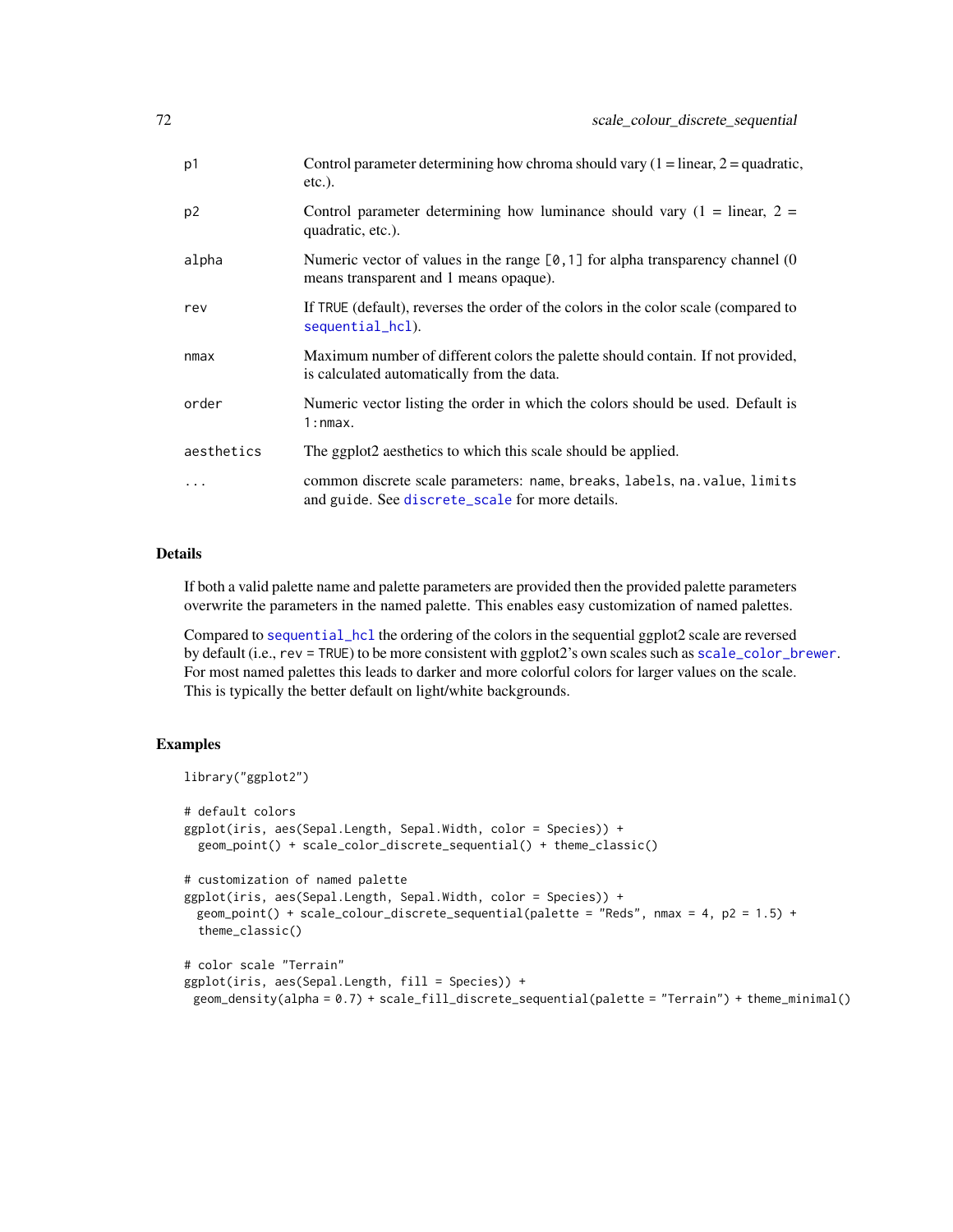<span id="page-72-1"></span><span id="page-72-0"></span>

Transformation of R colors by simulating color vision deficiencies, based on a CVD transform matrix.

#### Usage

```
simulate_cvd(col, cvd_transform)
deutan(col, severity = 1)
protan(col, severity = 1)
tritan(col, severity = 1)
interpolate_cvd_transform(cvd, severity = 1)
```
## Arguments

| col           | character. A color or vector of colors, e.g., "#FFA801" or "blue". Input col can<br>also be a matrix with three rows containing $R/G/B$ (0-255) values, see details. |
|---------------|----------------------------------------------------------------------------------------------------------------------------------------------------------------------|
| cvd_transform | numeric 3x3 matrix, specifying the color vision deficiency transform matrix.                                                                                         |
| severity      | numeric. Severity of the color vision defect, a number between 0 and 1.                                                                                              |
| cvd           | list of cvd transformation matrices. See cvd for available options.                                                                                                  |

#### Details

Using the physiologically-based model for simulating color vision deficiency (CVD) of Machado et al. (2009), different kinds of limitations can be emulated: deuteranope (green cone cells defective), protanope (red cone cells defective), and tritanope (blue cone cells defective). The workhorse function to do so is simulate\_cvd which can take any vector of valid R colors and transform them according to a certain CVD transformation matrix (see [cvd](#page-10-0)) and transformation equation.

The functions deutan, protan, and tritan are the high-level functions for simulating the corresponding kind of colorblindness with a given severity. Internally, they all call simulate\_cvd along with a (possibly interpolated) version of the matrices from [cvd](#page-10-0). Matrix interpolation can be carried out with the function interpolate\_cvd\_transform (see Examples).

If input col is a matrix with three rows named R, G, and B (top down) they are interpreted as Red-Green-Blue values within the range [0-255]. Instead of an (s)RGB color vector a matrix of the same size as the input col with the corresponding simulated Red-Green-Blue values will be returned. This can be handy to avoid too many conversions.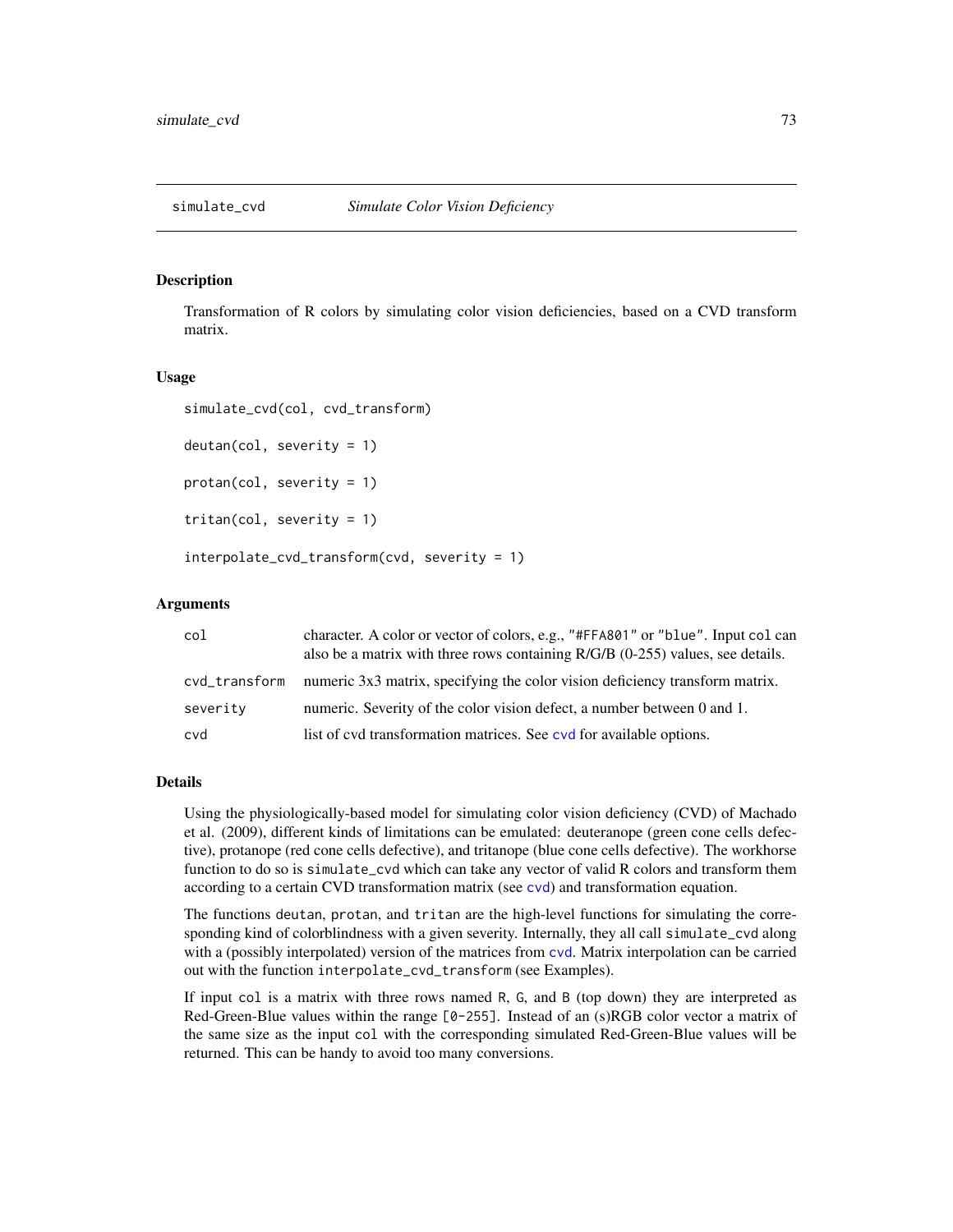#### <span id="page-73-0"></span>References

Machado GM, Oliveira MM, Fernandes LAF (2009). A Physiologically-Based Model for Simulation of Color Vision Deficiency. *IEEE Transactions on Visualization and Computer Graphics*. 15(6), 1291–1298. doi: [10.1109/TVCG.2009.113](https://doi.org/10.1109/TVCG.2009.113) Online version with supplements at [http:](http://www.inf.ufrgs.br/~oliveira/pubs_files/CVD_Simulation/CVD_Simulation.html) [//www.inf.ufrgs.br/~oliveira/pubs\\_files/CVD\\_Simulation/CVD\\_Simulation.html](http://www.inf.ufrgs.br/~oliveira/pubs_files/CVD_Simulation/CVD_Simulation.html).

Zeileis A, Fisher JC, Hornik K, Ihaka R, McWhite CD, Murrell P, Stauffer R, Wilke CO (2020). "colorspace: A Toolbox for Manipulating and Assessing Colors and Palettes." *Journal of Statistical Software*, 96(1), 1–49. doi: [10.18637/jss.v096.i01](https://doi.org/10.18637/jss.v096.i01)

#### See Also

[cvd](#page-10-0)

#### Examples

```
# simulate color-vision deficiency by calling `simulate_cvd` with specified matrix
simulate_cvd(c("#005000", "blue", "#00BB00"), tritanomaly_cvd["6"][[1]])
# simulate color-vision deficiency by calling the shortcut high-level function
tritan(c("#005000", "blue", "#00BB00"), severity = 0.6)
# simulate color-vision deficiency by calling `simulate_cvd` with interpolated cvd matrix
simulate_cvd(c("#005000", "blue", "#00BB00"),
             interpolate_cvd_transform(tritanomaly_cvd, severity = 0.6))
```

```
# apply CVD directly on RGB matrix
RGB <- t(hex2RGB(rainbow(3))@coords*255)
deutan(RGB)
```
specplot *Color Spectrum Plot*

#### Description

Visualization of color palettes (given as hex codes) in HCL and/or RGB coordinates.

#### Usage

```
specplot(
  x,
 y = NULL,
  rgb = FALSE,
 hcl = TRUE,fix = TRUE,
  cex = 1,
  type = "1",1wd = 2 * cex,
```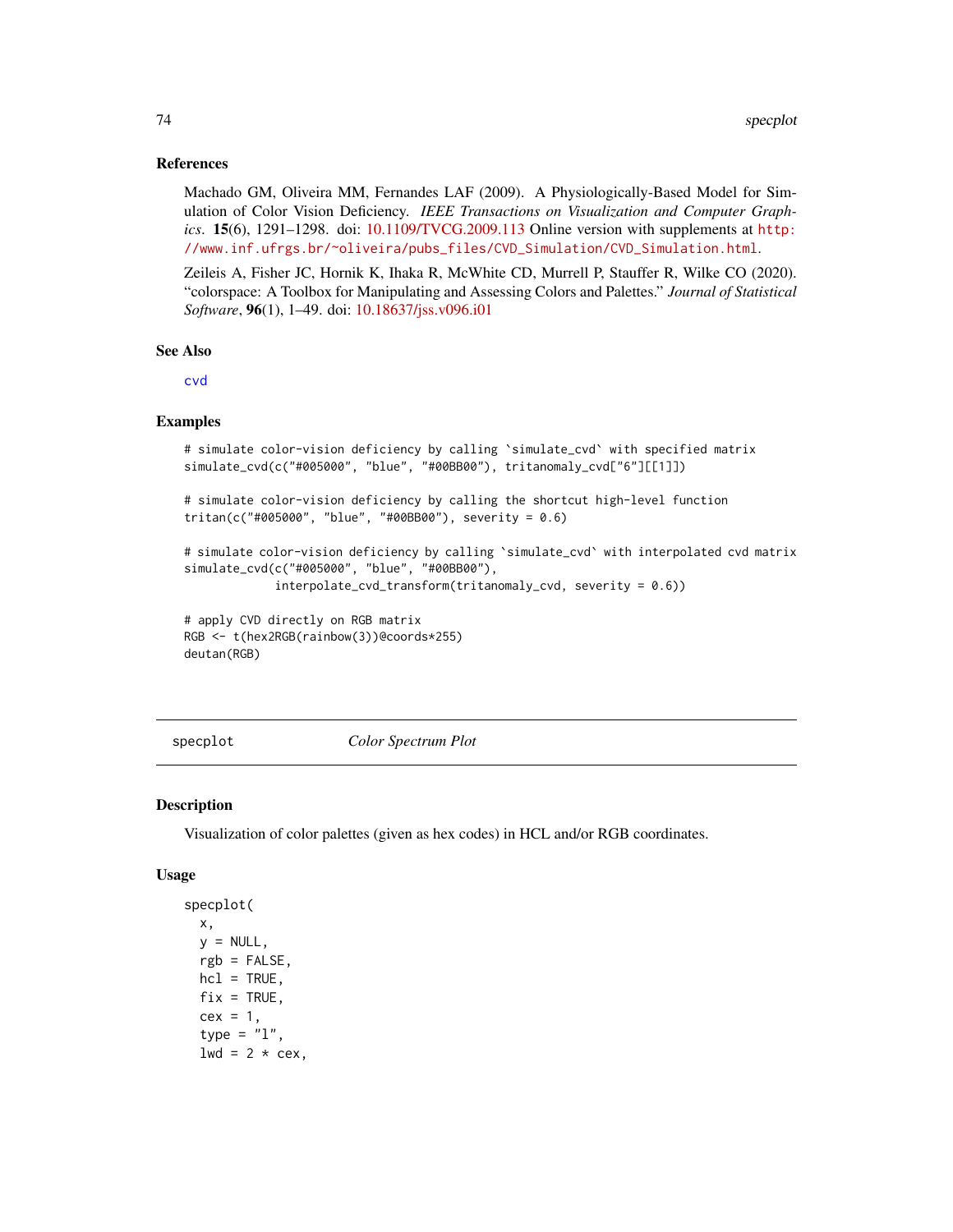<span id="page-74-0"></span>specplot 75

```
lty = 1,
pch = NULL,
mar = NULL,oma = NULL,main = NULL,
legend = TRUE,
palette = TRUE,
plot = TRUE,
...
```
#### Arguments

)

| X                   | character vector containing color hex codes.                                                                                                        |  |
|---------------------|-----------------------------------------------------------------------------------------------------------------------------------------------------|--|
| У                   | optional second character vector containing further color hex codes, to be used<br>for comparing two palettes (x vs. y).                            |  |
| rgb                 | logical or color specification. Should the RGB spectrum be visualized? Can<br>also be a vector of three colors for the legend of R/G/B coordinates. |  |
| hcl                 | logical or color specification. Should the HCL spectrum be visualized? Can also<br>be a vector of three colors for the legend of H/C/L coordinates. |  |
| fix                 | logical. Should the hues be fixed to be on a smooth (er) curve? For details see<br>below.                                                           |  |
| cex                 | numeric. Character extension for figure axes and labels.                                                                                            |  |
| type, lwd, lty, pch |                                                                                                                                                     |  |
|                     | plotting parameters passed to lines for drawing the RGB and HCL coordinates,<br>respectively. Can be vectors of length 3.                           |  |
| mar, oma            | numeric or logical. Either numeric vectors of length 4 giving the (outer) margins<br>or a logical indicating whether mar/oma should be set.         |  |
| main                | character. Main title of the plot.                                                                                                                  |  |
| legend              | logical. Should legends for the coordinates be plotted?                                                                                             |  |
| palette             | logical. Should the given palette x be plotted?                                                                                                     |  |
| plot                | logical. Should the RGB and/or HCL coordinates be plotted?                                                                                          |  |
| $\cdots$            | currently not used.                                                                                                                                 |  |

#### Details

The function specplot transforms a given color palette in hex codes into their HCL ([polarLUV](#page-38-0)) and/or RGB ([sRGB](#page-76-0)) coordinates. As the hues for low-chroma colors are not (or poorly) identified, by default a smoothing is applied to the hues ( $fix = TRUE$ ). Also, to avoid jumps from 0 to 360 or vice versa, the hue coordinates are shifted suitably.

By default (plot = TRUE), the resulting HCL and optionally RGB coordinates are visualized by simple line plots along with the color palette x itself. The x-axis simply gives the ordering of the colors in the palette The y-axis depicts the following information: (1) Hue is drawn in red and coordinates are indicated on the axis on the right with range [0, 360] or (if necessary) [-360, 360]. (2) Chroma is drawn in green with coordinates on the left axis. The range [0, 100] is used unless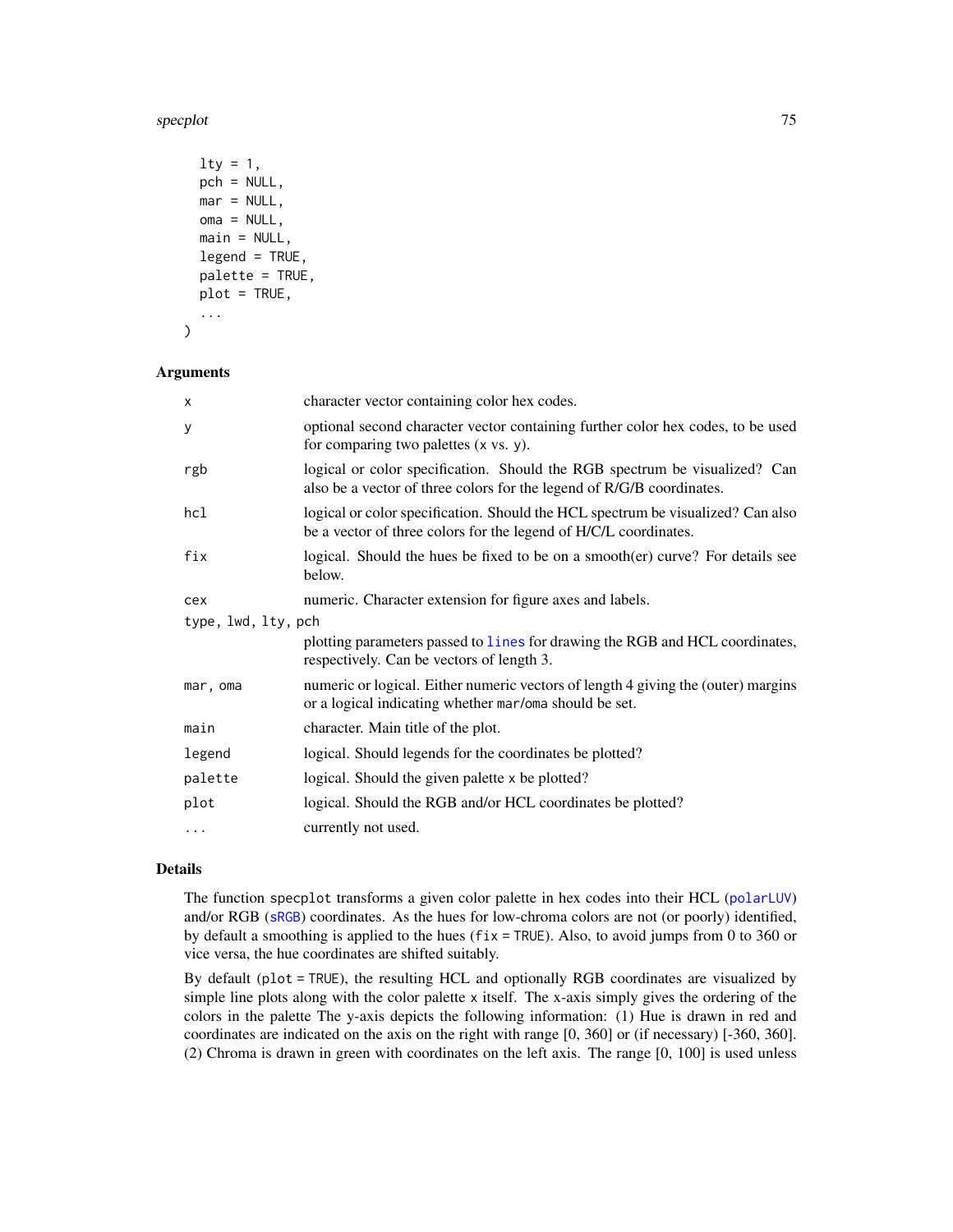the palette necessitates higher chroma values. (3) Luminance is drawn in blue with coordinates on the left axis in the range [0, 100]. Luminance (and hence also chroma) is on the left axis because it is arguably most important for understanding the type of palette (qualitative vs. sequential vs. diverging). To facilitate reading the legend the reversed order Luminance / Chroma / Hue is used so that the legend labels are closer to the axis they pertain to.

For comparing two palettes,  $specific(x,y)$  can be used which adds lines (dashed, by default) corresponding to the y palette HCL/RGB coordinates in the display.

#### Value

specplot invisibly returns a list with components

| HCL | a matrix of HCL coordinates,  |
|-----|-------------------------------|
| RGB | a matrix of sRGB coordinates, |
| hex | original color palette x.     |

## Author(s)

Reto Stauffer, Achim Zeileis

#### References

Zeileis A, Hornik K, Murrell P (2009). Escaping RGBland: Selecting Colors for Statistical Graphics. *Computational Statistics & Data Analysis*, 53, 3259–3270. doi: [10.1016/j.csda.2008.11.033](https://doi.org/10.1016/j.csda.2008.11.033) Preprint available from [https://www.zeileis.org/papers/Zeileis+Hornik+Murrell-2009.](https://www.zeileis.org/papers/Zeileis+Hornik+Murrell-2009.pdf) [pdf](https://www.zeileis.org/papers/Zeileis+Hornik+Murrell-2009.pdf).

Stauffer R, Mayr GJ, Dabernig M, Zeileis A (2015). Somewhere over the Rainbow: How to Make Effective Use of Colors in Meteorological Visualizations. *Bulletin of the American Meteorological Society*, 96(2), 203–216. doi: [10.1175/BAMSD1300155.1](https://doi.org/10.1175/BAMS-D-13-00155.1)

Zeileis A, Fisher JC, Hornik K, Ihaka R, McWhite CD, Murrell P, Stauffer R, Wilke CO (2020). "colorspace: A Toolbox for Manipulating and Assessing Colors and Palettes." *Journal of Statistical Software*, 96(1), 1–49. doi: [10.18637/jss.v096.i01](https://doi.org/10.18637/jss.v096.i01)

#### See Also

[hcl\\_palettes](#page-21-0), [hclplot](#page-17-0)

## Examples

```
## spectrum of the (in)famous RGB rainbow palette (in both RGB and HCL)
specplot(rainbow(100), rgb = TRUE)
```

```
## spectrum of HCL-based palettes: qualitative/sequential/diverging
specplot(qualitative_hcl(100, "Set 2"))
specplot(sequential_hcl(100, "Blues 2"))
specplot(diverging_hcl(100, "Blue-Red"))
```

```
## return computed RGB and HCL coordinates
res <- specplot(rainbow(10), plot = FALSE)
print(res)
```
<span id="page-75-0"></span>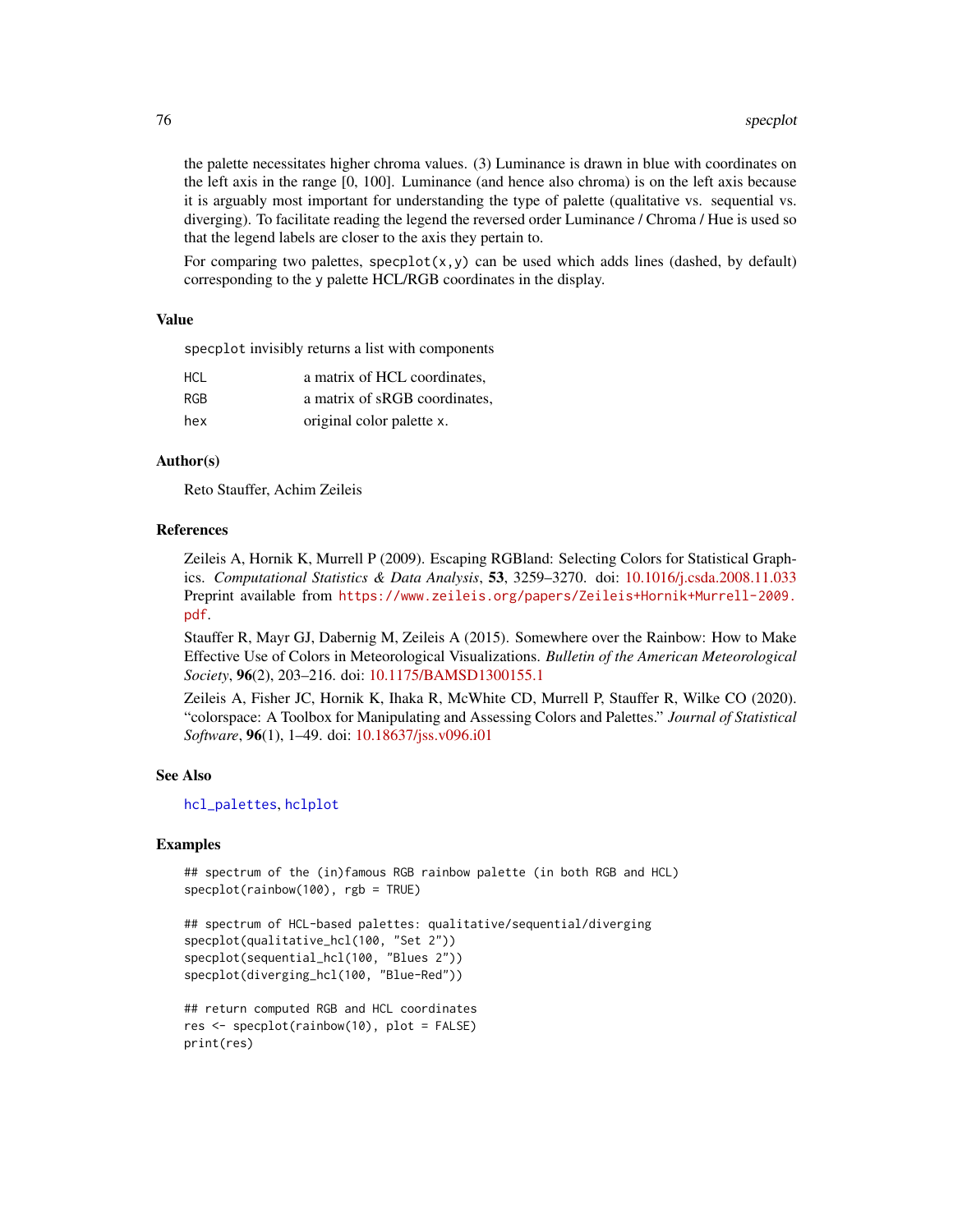<span id="page-76-1"></span><span id="page-76-0"></span>

This function creates colors of class sRGB; a subclass of the virtual [color-class](#page-6-0) class.

## Usage

sRGB(R, G, B, names)

## Arguments

| R.G.B | these arguments give the red, green and blue intensities of the colors (the values<br>should lie between 0 and 1). The values can be provided in separate R, G and B<br>vectors or in a three-column matrix passed as R. |
|-------|--------------------------------------------------------------------------------------------------------------------------------------------------------------------------------------------------------------------------|
| names | A vector of names for the colors (by default the row names of R are used).                                                                                                                                               |

## Details

This function creates colors in the standard sRGB color space (IEC standard 61966).

#### Value

An object of class sRGB which inherits from class color.

#### Author(s)

Ross Ihaka

## See Also

[RGB](#page-44-0), [HSV](#page-29-0), [XYZ](#page-81-0), [LAB](#page-30-0), [polarLAB](#page-37-0), [LUV](#page-34-0), [polarLUV](#page-38-0).

## Examples

```
# Create a random set of colors
set.seed(1)
sRGB(R = runif(20), G = runif(20), B = runif(20))
```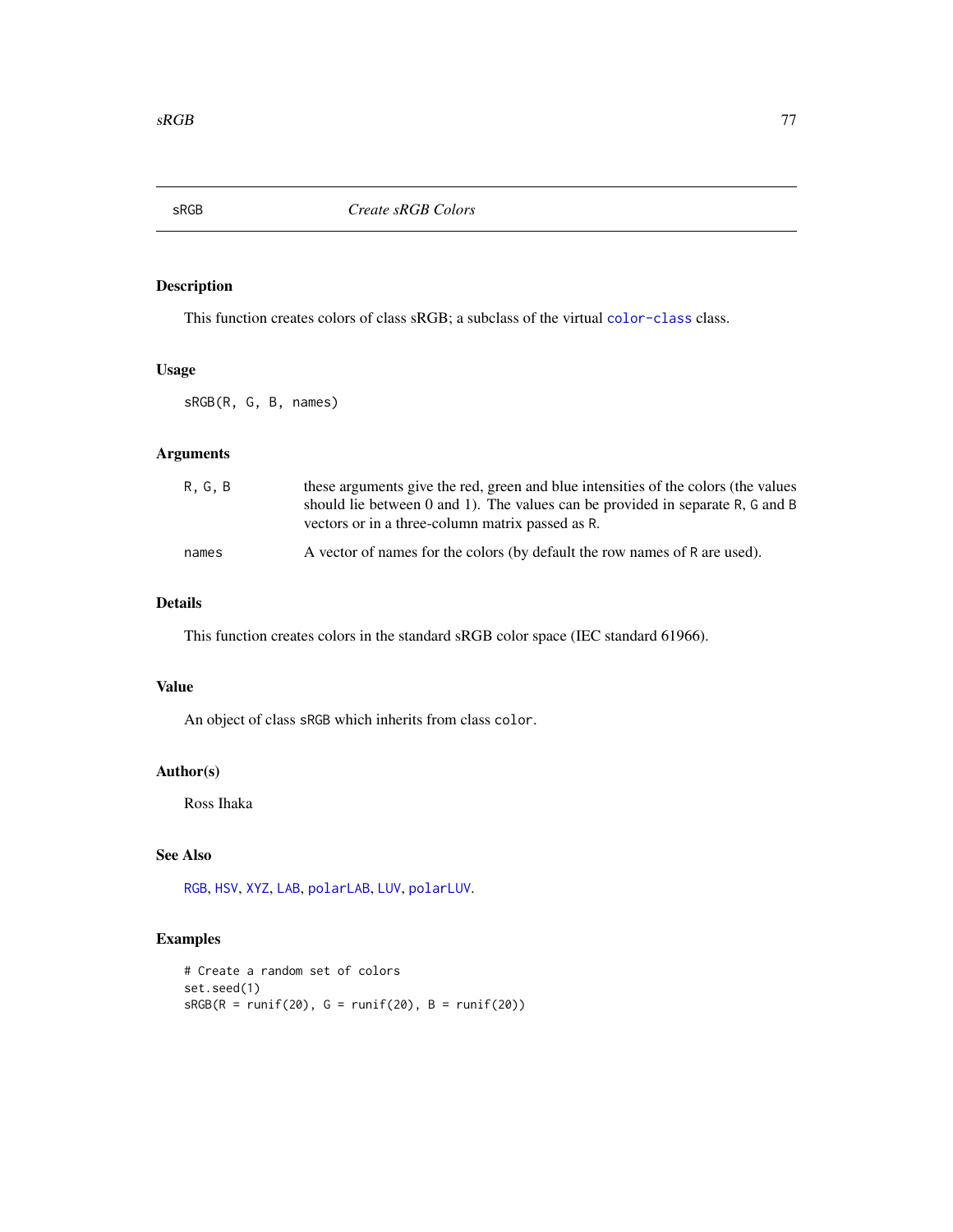<span id="page-77-0"></span>

Visualization of color palettes in columns of color swatches.

## Usage

```
swatchplot(
 x,
  ...,
 nrow = 20,
 border = NULL,
 sborder = NULL,
 off = NULL,mar = NULL,line = NULL,
 cex = NULL,font = 1:2,
  cvd = FALSE\mathcal{L}
```
## Arguments

| $\boldsymbol{\mathsf{x}}$ | character vector/matrix (or list of character vectors/matrices) containing color<br>hex codes.                                                                                                                                                          |
|---------------------------|---------------------------------------------------------------------------------------------------------------------------------------------------------------------------------------------------------------------------------------------------------|
| $\cdots$                  | further (possibly named) character vectors/matrices with color hex codes.                                                                                                                                                                               |
| nrow                      | integer specifying the maximal number of rows of swatches. (The actual number<br>might be lower in order to balance the rows used in each column.)                                                                                                      |
| border                    | color for border of individual color rectangles. By default "lightgray" for up<br>to 9 colors, "transparent" otherwise.                                                                                                                                 |
| sborder                   | color for border of the entire palette swatch. By default "lightgray" if border<br>is "transparent" and "lightgray" otherwise (if of $f = 0$ ).                                                                                                         |
| off                       | numeric vector of length 2. Offset in horizontal and vertical direction (specified<br>as a fraction of the rectangle for one color). By default, the horizontal offset is<br>0.3 for up to 5 colors and 0 otherwise, and the vertical offset is $0.1$ . |
| mar                       | numeric vector of length 4, specifying the margins of column of color swatches.                                                                                                                                                                         |
| line                      | numeric. Line in which the palette names (if any) are printed in the margin.                                                                                                                                                                            |
| cex, font                 | numeric vectors of length 1 or 2. Specifications for the annotation text for the<br>individual palettes and lists of palettes, respectively.                                                                                                            |
| cvd                       | logical or character indicating whether color vision deficiencies should be emu-<br>lated with desaturate, deutan, protan, tritan.                                                                                                                      |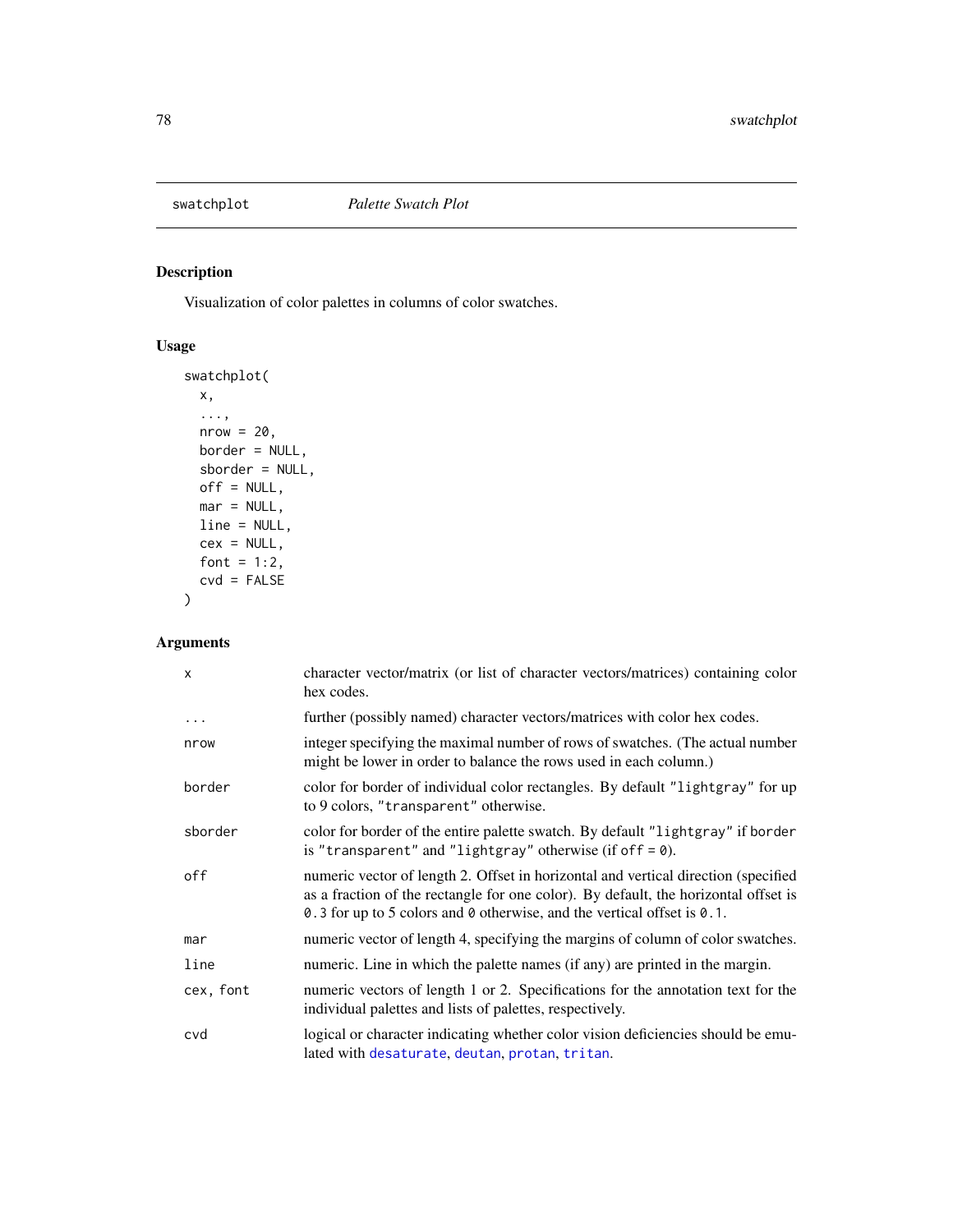#### <span id="page-78-0"></span>Details

The function swatchplot is a convenience function for displaying collections of palettes that can be specified as lists or matrices of character color specifications. Essentially, the function just calls [rect](#page-0-0) but the value-added are the heuristics used for choosing default labels, margins, spacings, borders. These are selected to work well for [hcl\\_palettes](#page-21-0) and might need further tweaking in future versions.

## Value

swatchplot invisibly returns a matrix with colors and annotations.

#### References

Zeileis A, Fisher JC, Hornik K, Ihaka R, McWhite CD, Murrell P, Stauffer R, Wilke CO (2020). "colorspace: A Toolbox for Manipulating and Assessing Colors and Palettes." *Journal of Statistical Software*, 96(1), 1–49. doi: [10.18637/jss.v096.i01](https://doi.org/10.18637/jss.v096.i01)

#### Examples

```
## swatches of several palette vectors
swatchplot(
 "Hue" = sequential_hcl(5, h = c(0, 300), c = c(60, 60), l = 65),
 "Chroma" = sequential_hcl(5, h = 0, c = c(100, 0), l = 65, rev = TRUE, power = 1),
 "Luminance" = sequential_hcl(5, h = 260, c = c(25, 25), l = c(25, 90), rev = TRUE, power = 1),
 off = 0)
## swatches of named palette matrices
bprg <- c("Blues", "Purples", "Reds", "Greens")
swatchplot(
 "Single-hue" = t(sapply(paste(bprg, 2), sequential_hcl, n = 7)),"Single-hue (advanced)" = t(sapply(paste(bprg, 3), sequential_hcl, n = 7)),
 "Multi-hue (advanced)" = t(sapply(bprg, sequential_hcl, n = 7)),
 nrow = 5)
## swatches with color vision deficiency emulation
swatchplot(sequential_hcl(7, "Viridis"), cvd = TRUE)
swatchplot(
 "YlGnBu" = sequential_hcl(7, "YlGnBu"),
 "Viridis" = sequential_hcl(7, "Viridis"),
 cvd = c("deutan", "desaturate")
)
```
USSouthPolygon *Polygon for County Map of US South States: Alabama, Georgia, and South Carolina*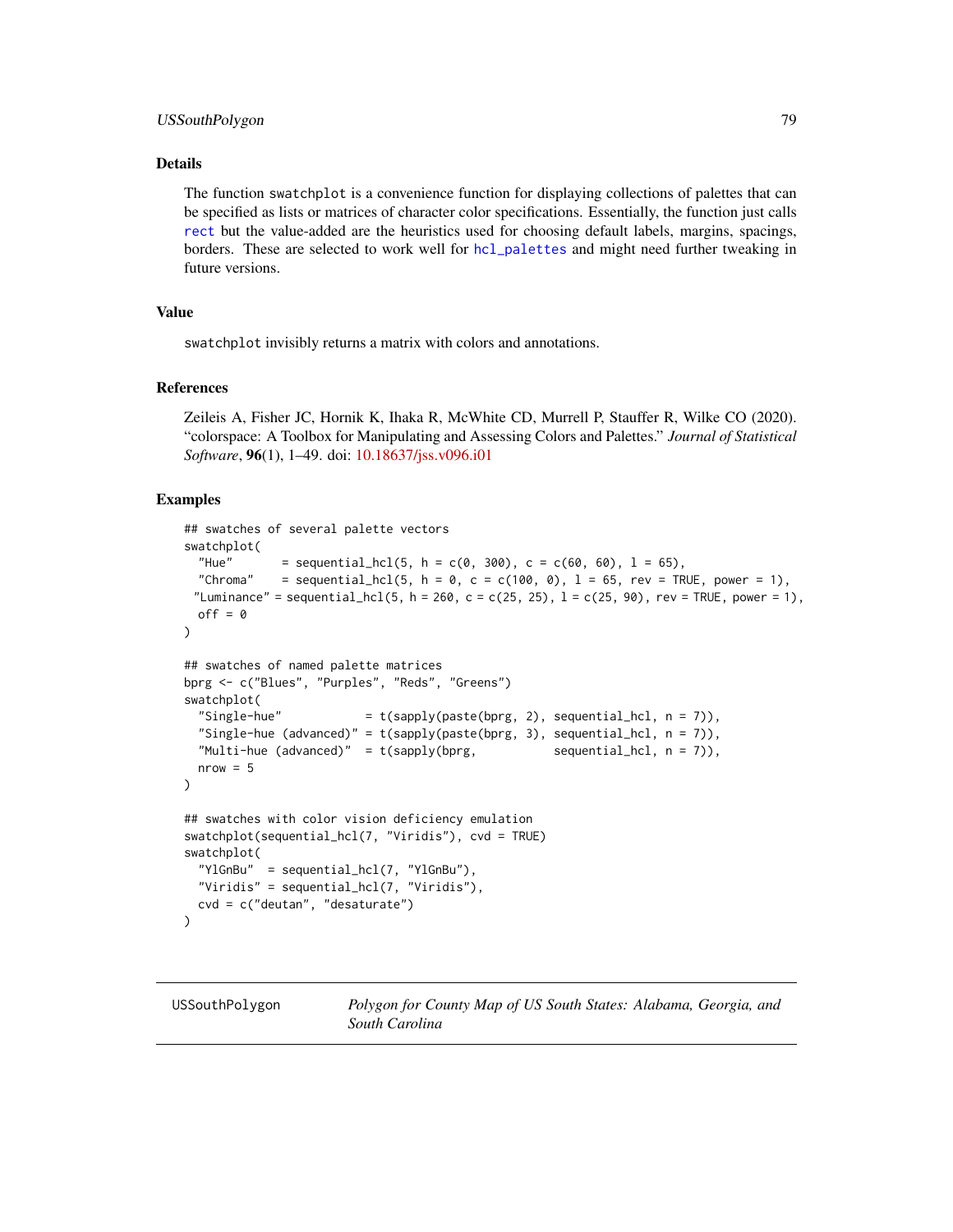<span id="page-79-0"></span>County polygons for Alabama, Georgia, and South Carolina plus an artifical variable used for coloring.

#### Usage

```
data("USSouthPolygon")
```
#### Format

A data frame with coordinates of the vertices of the county polygons  $(x, y)$  and an artificial variable z constructed for illustrating colored maps.

#### Source

Polygon data taken from maps package of Becker, Wilks, Brownrigg, and Minka (2012). Version 2.2-6. <https://CRAN.R-project.org/package=maps>

#### Examples

```
## generate color palette
pal <- diverging_hcl(9)
n <- length(pal)
## draw shaded polygons
plot(0, 0, type = "n", xlab = "", ylab = "", xaxt = "n", yaxt = "n", bty = "n",
  xlim = c(-88.5, -78.6), ylim = c(30.2, 35.2), asp = 1)polygon(USSouthPolygon, col = pal[cut(na.omit(USSouthPolygon$z), breaks = 0:n/n)])
```
whitepoint *Access or Modify the Whitepoint*

#### Description

This function can be used to control the single global whitepoint that affects all color conversions within the package (that require a whitepoint, i.e., go through XYZ).

#### Usage

whitepoint(white, ...)

#### Arguments

white, ... Either missing (to query the whitepoint) or NULL or a specification of the XYZ coordinates of the whitepoint (to set the whitepoint, see examples). NULL corresponds to CIE D65 with XYZ coordinates 95.047, 100.000, 108.883.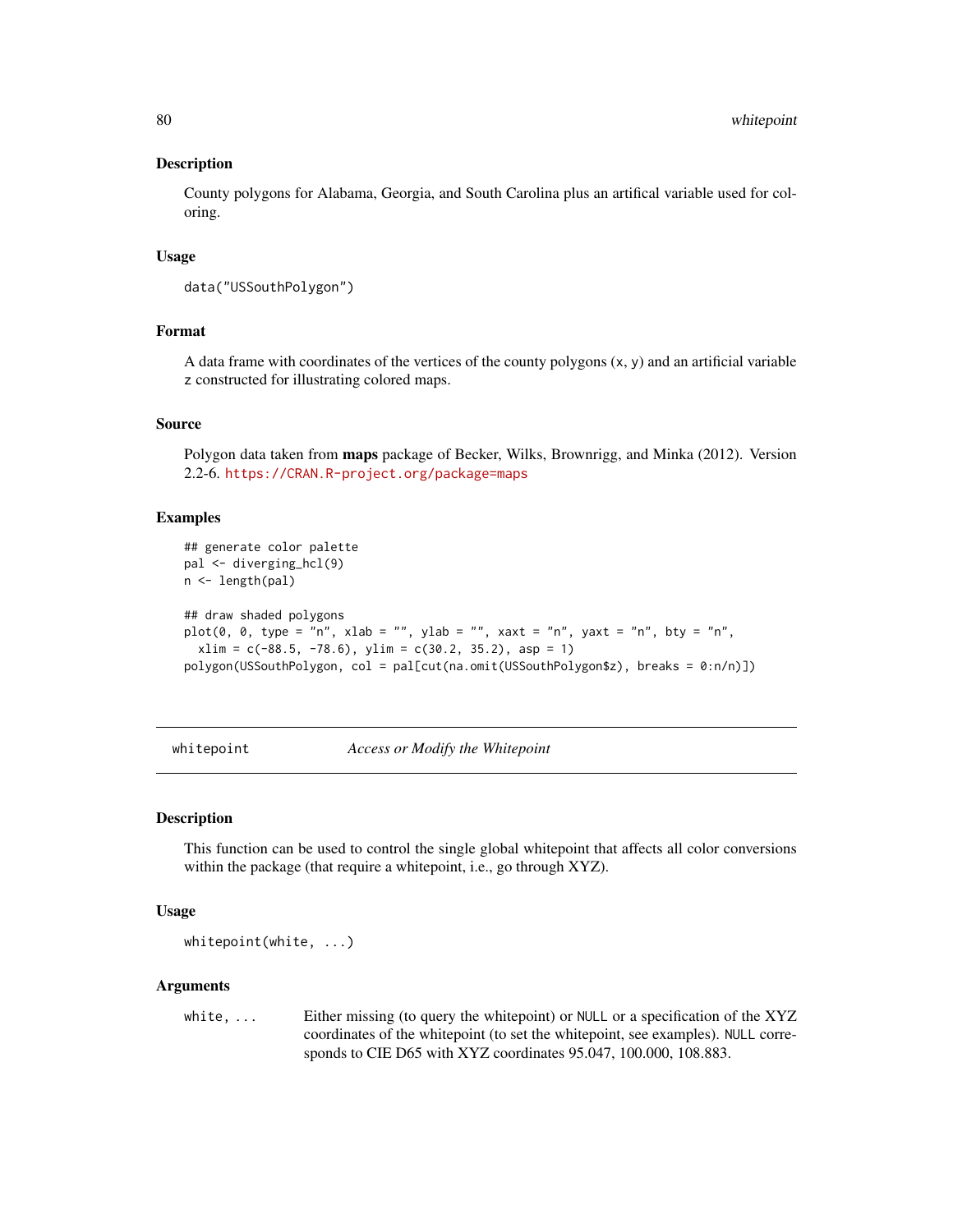#### <span id="page-80-0"></span>writehex 81

## Value

whitepoint returns an XYZ color object for the whitepoint (invisibly in case a new whitepoint was set).

## See Also

[XYZ](#page-81-0) and [color-class.](#page-6-0)

## Examples

```
# query current whitepoint (D65 by default)
whitepoint()
# Illuminant E
whitepoint(XYZ(100, 100, 100))
# equivalently
whitepoint(100, 100, 100)
whitepoint(c(100, 100, 100))
whitepoint(cbind(100, 100, 100))
whitepoint()
## reset
whitepoint(NULL)
whitepoint()
```
#### writehex *Write Hexadecimal Color Descriptions*

## Description

Given a color object, this function writes a file containing the hexadecimal representation of the colors in the object.

## Usage

writehex(x, file =  $"$ )

### Arguments

| x    | a color object.                     |
|------|-------------------------------------|
| file | the name of the file to be written. |

#### Details

This function converts the given color object to RGB and then writes hexadecimal strings (of the form #RRGGBB) representing the colors to the specified file.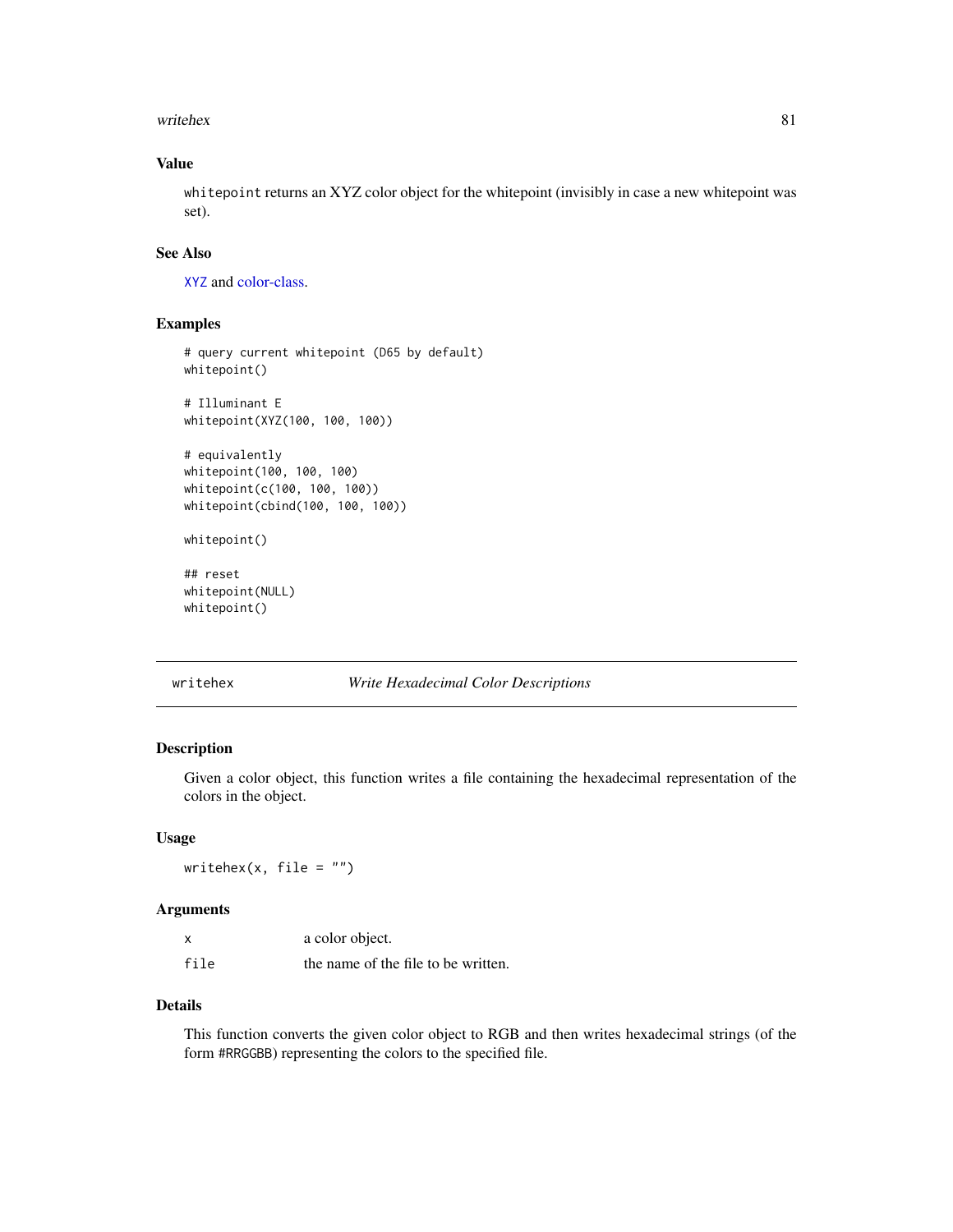## <span id="page-81-1"></span>Value

The name of the file is returned as the value of the function.

#### Author(s)

Ross Ihaka

## See Also

[readhex](#page-42-0), [readRGB](#page-43-0), [hex2RGB](#page-27-0), [RGB](#page-44-0), [HSV](#page-29-0), [XYZ](#page-81-0), [LAB](#page-30-0), [polarLAB](#page-37-0), [LUV](#page-34-0), [polarLUV](#page-38-0).

## Examples

```
set.seed(1)
x \leftarrow sRGB(runif(10), runif(10), runif(10))
## IGNORE_RDIFF_BEGIN
writehex(x, file.path(tempdir(), "random.txt"))
## IGNORE_RDIFF_END
```
<span id="page-81-0"></span>

#### XYZ *Create XYZ Colors*

#### Description

This function creates colors of class XYZ; a subclass of the virtual [color-class](#page-6-0) class.

## Usage

XYZ(X, Y, Z, names)

#### Arguments

| X.Y.Z | these arguments give the X, Y and Z coordinates of the colors. The values can    |
|-------|----------------------------------------------------------------------------------|
|       | be provided in separate X, Y and Z vectors or in a three-column matrix passed as |
|       |                                                                                  |
| names | A vector of names for the colors (by default the row names of X are used).       |

#### Details

The X, Y and Z values are the levels of the CIE primaries. These are scaled so that the luminance of the display white-point is 100. The white-point is taken to be D65, which means that its coordinates are 95.047, 100.000, 108.883.

#### Value

An object of class XYZ which inherits from class color.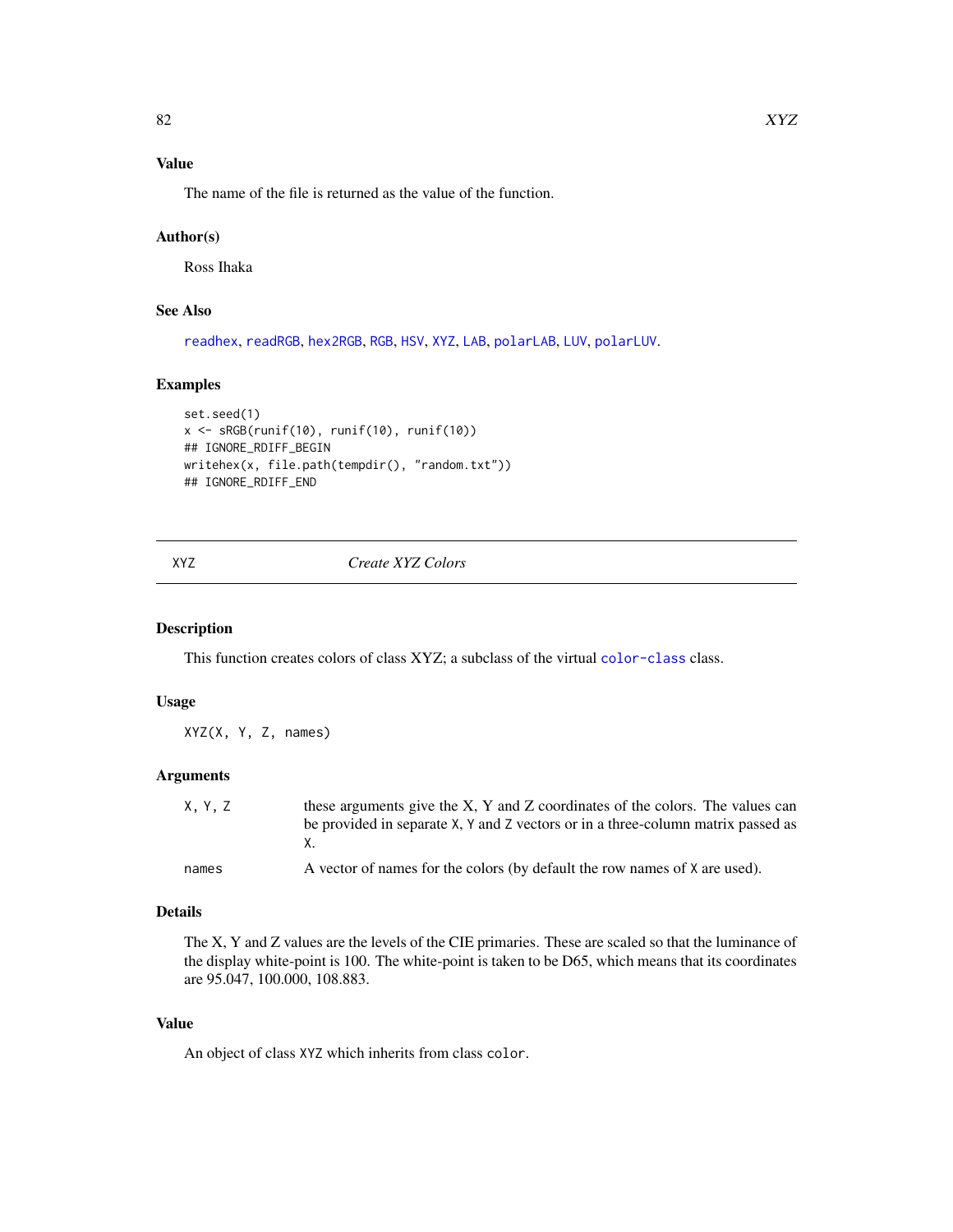#### <span id="page-82-0"></span> $XYZ$  83

## Author(s)

Ross Ihaka

## See Also

[RGB](#page-44-0), [HSV](#page-29-0), [LAB](#page-30-0), [polarLAB](#page-37-0), [LUV](#page-34-0), [polarLUV](#page-38-0).

## Examples

## Generate white in XYZ space XYZ(95.047, 100.000, 108.883)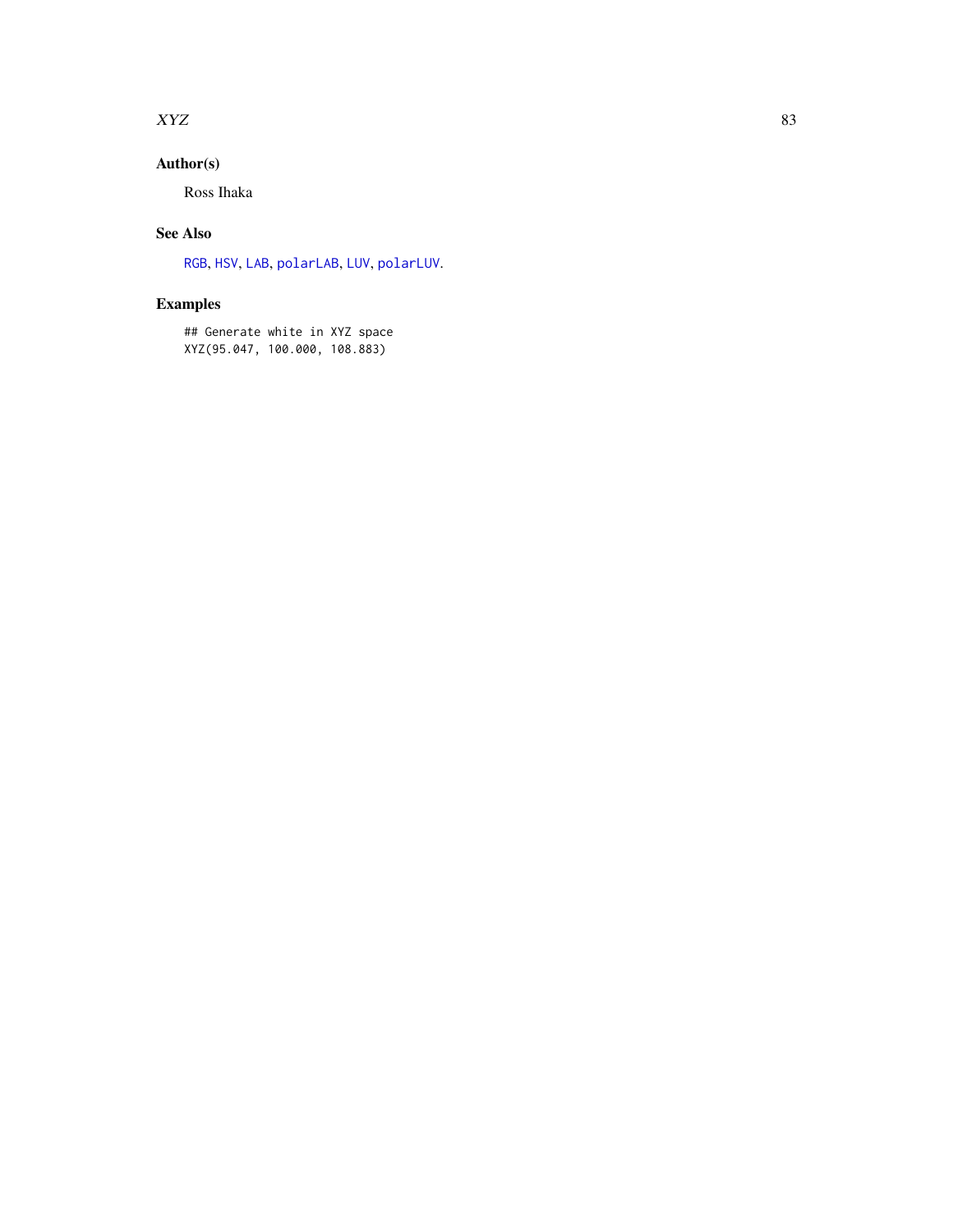# Index

```
∗ classes
    color-class
,
7
∗ colorblind
    simulate_cvd
, 73
∗ colors
    simulate_cvd
, 73
∗ color
    3
    contrast_ratio
,
8
    coords
, 10
    15
    divergingx_hcl
, 16
    hcl_palettes
, 22
    hex
, 27
    hex2RGB
, 28
    HLS
, 29
    HSV
, 30
    LAB
, 31
    lighten
, 32
    LUV
, 35
    36
    37
    polarLAB
, 38
    polarLUV
, 39
    rainbow_hcl
, 40
    readhex
, 43
    readRGB
, 44
    RGB
, 45
    sRGB
, 77
    80
    writehex
, 81
    XYZ
, 82
∗ cvd
    simulate_cvd
, 73
∗ datasets
    cvd
, 11
    36
    USSouthPolygon
, 79
∗ hplot
```
demoplot , [13](#page-12-0) hclplot , [18](#page-17-1) specplot , [74](#page-73-0) swatchplot , [78](#page-77-0) ∗ misc choose\_palette , [5](#page-4-0) hcl\_color\_picker , [21](#page-20-0) [,color-method *(*color-class *)* , [7](#page-6-1) adjust\_transparency , [3](#page-2-0) binned\_scale , *[47](#page-46-0)* , *[49](#page-48-0)* , *[52](#page-51-0)* , *[54](#page-53-0)* choose\_color *(*hcl\_color\_picker *)* , [21](#page-20-0) choose\_palette , [5](#page-4-0) , *[21](#page-20-0) , [22](#page-21-1)* cm.colors , *[41](#page-40-0)* coerce,color,HLS-method *(*color-class *)* , [7](#page-6-1) coerce,color,HSV-method *(*color-class *)* , [7](#page-6-1) coerce,color,LAB-method *(*color-class *)* , [7](#page-6-1) coerce,color,LUV-method *(*color-class *)* , [7](#page-6-1) coerce,color,polarLAB-method *(*color-class*)*, [7](#page-6-1) coerce,color,polarLUV-method *(*color-class*)*, [7](#page-6-1) coerce,color,RGB-method *(*color-class *)* , [7](#page-6-1) coerce,color,sRGB-method *(*color-class *)* , [7](#page-6-1) coerce,color,XYZ-method *(*color-class *)* , [7](#page-6-1) col2rgb , *[15](#page-14-1)* color-class , [7](#page-6-1) , *[81](#page-80-0)* colors , *[3](#page-2-0)* , *[8](#page-7-0)* , *[15](#page-14-1)* , *[32](#page-31-0)* continuous\_scale , *[56](#page-55-0)* , *[59](#page-58-0)* , *[61](#page-60-0)* , *[63](#page-62-0)* contrast\_ratio , [8](#page-7-0) coords , [10](#page-9-0) coords,color-method *(*color-class *)* , [7](#page-6-1) cvd , [11](#page-10-1) , *[73](#page-72-1) , [74](#page-73-0)* cvd\_emulator , [12](#page-11-0) cvd\_image , [12](#page-11-0)

darken *(*lighten *)* , [32](#page-31-0)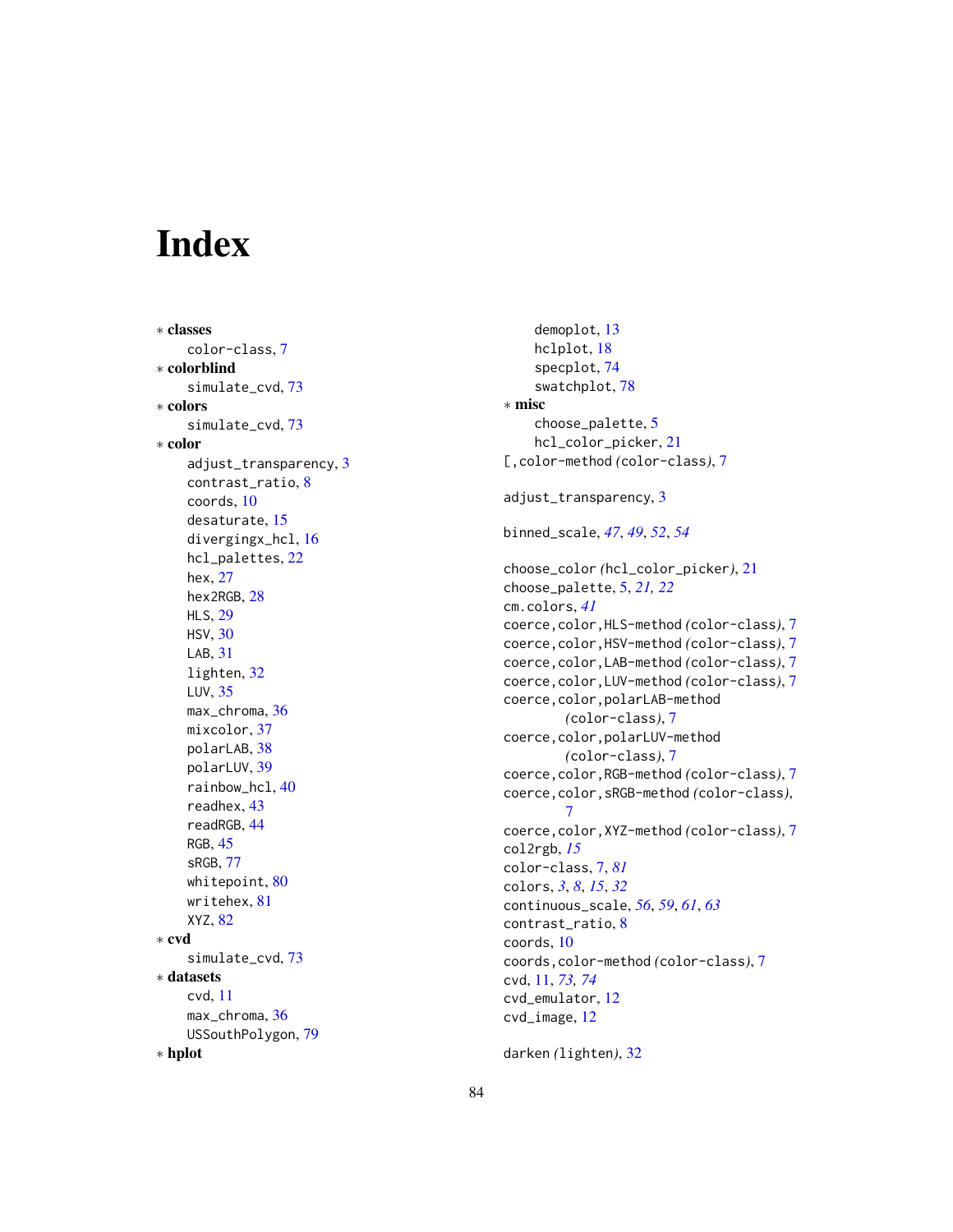#### $INDEX$  85

demoplot, [13](#page-12-0) desaturate, *[4](#page-3-0)*, *[6](#page-5-0)*, *[9](#page-8-0)*, *[12](#page-11-0)*, [15,](#page-14-1) *[33](#page-32-0)*, *[78](#page-77-0)* deutan, *[12](#page-11-0)*, *[78](#page-77-0)* deutan *(*simulate\_cvd*)*, [73](#page-72-1) deutanomaly\_cvd *(*cvd*)*, [11](#page-10-1) discrete\_scale, *[66](#page-65-0)*, *[68](#page-67-0)*, *[70](#page-69-0)*, *[72](#page-71-0)* diverge\_hcl *(*hcl\_palettes*)*, [22](#page-21-1) diverge\_hsv *(*rainbow\_hcl*)*, [40](#page-39-0) divergex\_hcl *(*divergingx\_hcl*)*, [16](#page-15-0) diverging\_hcl, *[6](#page-5-0)*, *[18](#page-17-1)*, *[41](#page-40-0)*, *[46](#page-45-0)*, *[55](#page-54-0)*, *[64](#page-63-0)* diverging\_hcl *(*hcl\_palettes*)*, [22](#page-21-1) diverging\_hsv *(*rainbow\_hcl*)*, [40](#page-39-0) divergingx\_hcl, [16,](#page-15-0) *[25,](#page-24-0) [26](#page-25-0)*, *[48,](#page-47-0) [49](#page-48-0)*, *[57,](#page-56-0) [58](#page-57-0)*, *[66](#page-65-0)*, *[68](#page-67-0)* divergingx\_palettes *(*divergingx\_hcl*)*, [16](#page-15-0) extract\_transparency *(*adjust\_transparency*)*, [3](#page-2-0) gray.colors, *[25](#page-24-0)* HCL *(*polarLUV*)*, [39](#page-38-1) hcl\_color\_picker, [21](#page-20-0) hcl\_palettes, *[19](#page-18-0)*, [22,](#page-21-1) *[41](#page-40-0)*, *[76](#page-75-0)*, *[79](#page-78-0)* hcl\_wizard *(*choose\_palette*)*, [5](#page-4-0) hclcolorpicker *(*hcl\_color\_picker*)*, [21](#page-20-0) hclplot, *[14](#page-13-0)*, [18,](#page-17-1) *[76](#page-75-0)* hclwizard *(*choose\_palette*)*, [5](#page-4-0) heat.colors, *[41](#page-40-0)* heat\_hcl *(*rainbow\_hcl*)*, [40](#page-39-0) hex, *[15](#page-14-1)*, *[17](#page-16-0)*, *[24](#page-23-0)*, [27,](#page-26-0) *[29](#page-28-0)*, *[33](#page-32-0)*, *[36](#page-35-0)*, *[41,](#page-40-0) [42](#page-41-0)* hex2RGB, *[15](#page-14-1)*, *[28](#page-27-1)*, [28,](#page-27-1) *[43,](#page-42-1) [44](#page-43-1)*, *[82](#page-81-1)* hexmode, *[4](#page-3-0)* HLS, *[8](#page-7-0)*, [29](#page-28-0) HLS-class *(*color-class*)*, [7](#page-6-1) HSV, *[8](#page-7-0)*, *[24](#page-23-0)*, *[28,](#page-27-1) [29](#page-28-0)*, [30,](#page-29-1) *[32](#page-31-0)*, *[35](#page-34-1)*, *[37–](#page-36-0)[39](#page-38-1)*, *[42–](#page-41-0)[45](#page-44-1)*, *[77](#page-76-1)*, *[82,](#page-81-1) [83](#page-82-0)* HSV-class *(*color-class*)*, [7](#page-6-1) interpolate\_cvd\_transform *(*simulate\_cvd*)*, [73](#page-72-1) LAB, *[8](#page-7-0)*, *[10](#page-9-0)*, *[28](#page-27-1)*, *[30,](#page-29-1) [31](#page-30-1)*, [31,](#page-30-1) *[32](#page-31-0)*, *[35](#page-34-1)*, *[37–](#page-36-0)[39](#page-38-1)*, *[43](#page-42-1)[–45](#page-44-1)*, *[77](#page-76-1)*, *[82,](#page-81-1) [83](#page-82-0)* LAB-class *(*color-class*)*, [7](#page-6-1) lighten, *[4](#page-3-0)*, *[15](#page-14-1)*, [32](#page-31-0) lines, *[75](#page-74-0)* LUV, *[8](#page-7-0)*, *[10](#page-9-0)*, *[24](#page-23-0)*, *[28](#page-27-1)[–32](#page-31-0)*, [35,](#page-34-1) *[37–](#page-36-0)[39](#page-38-1)*, *[43–](#page-42-1)[45](#page-44-1)*, *[77](#page-76-1)*,

```
82, 83
```
LUV-class *(*color-class*)*, [7](#page-6-1) max\_chroma, [36](#page-35-0) max\_chroma\_table *(*max\_chroma*)*, [36](#page-35-0) mixcolor, *[8](#page-7-0)*, *[10](#page-9-0)*, [37](#page-36-0) plot,color-method *(*color-class*)*, [7](#page-6-1) plot.hcl\_palettes *(*hcl\_palettes*)*, [22](#page-21-1) polarLAB, *[8](#page-7-0)*, *[10](#page-9-0)*, *[28](#page-27-1)[–32](#page-31-0)*, *[35](#page-34-1)*, *[37,](#page-36-0) [38](#page-37-1)*, [38,](#page-37-1) *[39](#page-38-1)*, *[43](#page-42-1)[–45](#page-44-1)*, *[77](#page-76-1)*, *[82,](#page-81-1) [83](#page-82-0)* polarLAB-class *(*color-class*)*, [7](#page-6-1) polarLUV, *[6](#page-5-0)*, *[8](#page-7-0)*, *[10](#page-9-0)*, *[15](#page-14-1)*, *[24](#page-23-0)*, *[28](#page-27-1)[–33](#page-32-0)*, *[35](#page-34-1)[–39](#page-38-1)*, [39,](#page-38-1) *[42](#page-41-0)[–45](#page-44-1)*, *[75](#page-74-0)*, *[77](#page-76-1)*, *[82,](#page-81-1) [83](#page-82-0)* polarLUV-class *(*color-class*)*, [7](#page-6-1) print.hcl\_palettes *(*hcl\_palettes*)*, [22](#page-21-1) protan, *[12](#page-11-0)*, *[78](#page-77-0)* protan *(*simulate\_cvd*)*, [73](#page-72-1) protanomaly\_cvd *(*cvd*)*, [11](#page-10-1) qualitative\_hcl, *[6](#page-5-0)*, *[41](#page-40-0)*, *[50](#page-49-0)*, *[60](#page-59-0)*, *[69](#page-68-0)* qualitative\_hcl *(*hcl\_palettes*)*, [22](#page-21-1) rainbow, *[41](#page-40-0)* rainbow\_hcl, *[24](#page-23-0)*, [40](#page-39-0) readhex, [43,](#page-42-1) *[44](#page-43-1)*, *[82](#page-81-1)* readRGB, *[43](#page-42-1)*, [44,](#page-43-1) *[82](#page-81-1)* rect, *[79](#page-78-0)* RGB, *[8](#page-7-0)*, *[10](#page-9-0)*, *[24](#page-23-0)*, *[28](#page-27-1)[–32](#page-31-0)*, *[35](#page-34-1)*, *[37](#page-36-0)[–39](#page-38-1)*, *[43,](#page-42-1) [44](#page-43-1)*, [45,](#page-44-1) *[77](#page-76-1)*, *[82,](#page-81-1) [83](#page-82-0)* rgb, *[3,](#page-2-0) [4](#page-3-0)*, *[8](#page-7-0)*, *[15](#page-14-1)*, *[32](#page-31-0)* RGB-class *(*color-class*)*, [7](#page-6-1) scale\_color\_binned\_diverging *(*scale\_colour\_binned\_diverging*)*, [46](#page-45-0) scale\_color\_binned\_divergingx *(*scale\_colour\_binned\_divergingx*)*, [48](#page-47-0) scale\_color\_binned\_qualitative *(*scale\_colour\_binned\_qualitative*)*, [50](#page-49-0) scale\_color\_binned\_sequential *(*scale\_colour\_binned\_sequential*)*,

scale\_color\_brewer, *[64](#page-63-0)*, *[72](#page-71-0)* scale\_color\_continuous\_diverging *(*scale\_colour\_continuous\_diverging*)*, [55](#page-54-0)

[52](#page-51-0)